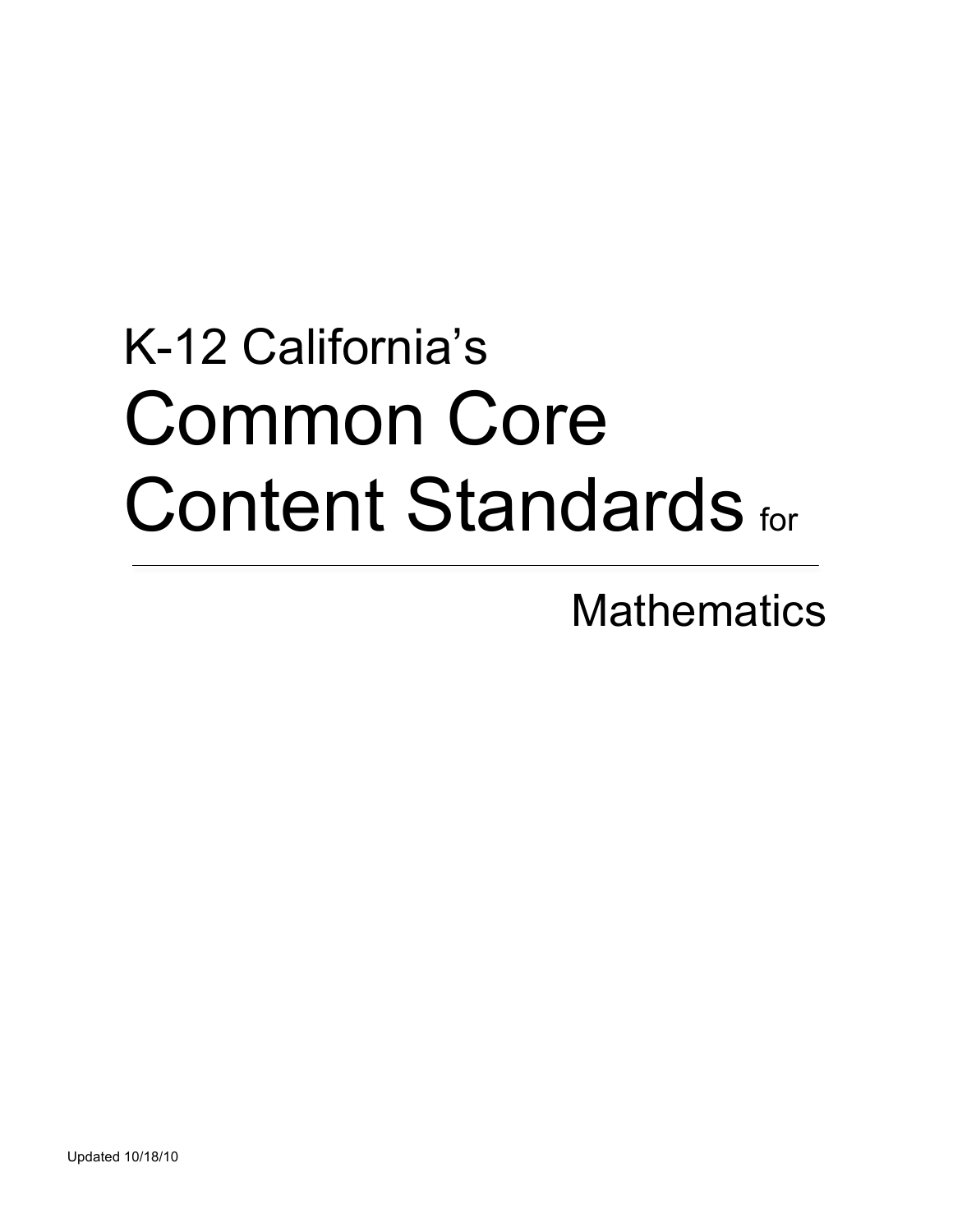# Mathematics | Standards for Mathematical Practice

The Standards for Mathematical Practice describe varieties of expertise that mathematics educators at all levels should seek to develop in their students. These practices rest on important "processes and proficiencies" with longstanding importance in mathematics education. The first of these are the NCTM process standards of problem solving, reasoning and proof, communication, representation, and connections. The second are the strands of mathematical proficiency specified in the National Research Council's report *Adding It Up*: adaptive reasoning, strategic competence, conceptual understanding (comprehension of mathematical concepts, operations and relations), procedural fluency (skill in carrying out procedures flexibly, accurately, efficiently and appropriately), and productive disposition (habitual inclination to see mathematics as sensible, useful, and worthwhile, coupled with a belief in diligence and one's own efficacy).

#### **1 Make sense of problems and persevere in solving them.**

Mathematically proficient students start by explaining to themselves the meaning of a problem and looking for entry points to its solution. They analyze givens, constraints, relationships, and goals. They make conjectures about the form and meaning of the solution and plan a solution pathway rather than simply jumping into a solution attempt. They consider analogous problems, and try special cases and simpler forms of the original problem in order to gain insight into its solution. They monitor and evaluate their progress and change course if necessary. Older students might, depending on the context of the problem, transform algebraic expressions or change the viewing window on their graphing calculator to get the information they need. Mathematically proficient students can explain correspondences between equations, verbal descriptions, tables, and graphs or draw diagrams of important features and relationships, graph data, and search for regularity or trends. Younger students might rely on using concrete objects or pictures to help conceptualize and solve a problem. Mathematically proficient students check their answers to problems using a different method, and they continually ask themselves, "Does this make sense?" They can understand the approaches of others to solving complex problems and identify correspondences between different approaches.

#### **2 Reason abstractly and quantitatively.**

Mathematically proficient students make sense of quantities and their relationships in problem situations. They bring two complementary abilities to bear on problems involving quantitative relationships: the ability to *decontextualize*—to abstract a given situation and represent it symbolically and manipulate the representing symbols as if they have a life of their own, without necessarily attending to their referents—and the ability to *contextualize*, to pause as needed during the manipulation process in order to probe into the referents for the symbols involved. Quantitative reasoning entails habits of creating a coherent representation of the problem at hand; considering the units involved; attending to the meaning of quantities, not just how to compute them; and knowing and flexibly using different properties of operations and objects.

#### **3 Construct viable arguments and critique the reasoning of others.**

Mathematically proficient students understand and use stated assumptions, definitions, and previously established results in constructing arguments. They make conjectures and build a logical progression of statements to explore the truth of their conjectures. They are able to analyze situations by breaking them into cases, and can recognize and use counterexamples. They justify their conclusions, communicate them to others, and respond to the arguments of others. They reason inductively about data, making plausible arguments that take into account the context from which the data arose. Mathematically proficient students are also able to compare the effectiveness of two plausible arguments, distinguish correct logic or reasoning from that which is flawed, and—if there is a flaw in an argument—explain what it is. Elementary students can construct arguments using concrete referents such as objects, drawings, diagrams, and actions. Such arguments can make sense and be correct, even though they are not generalized or made formal until later grades. Later, students learn to determine domains to which an argument applies. Students at all grades can listen or read the arguments of others, decide whether they make sense, and ask useful questions to clarify or improve the arguments.

#### **4 Model with mathematics.**

Mathematically proficient students can apply the mathematics they know to solve problems arising in everyday life, society, and the workplace. In early grades, this might be as simple as writing an addition equation to describe a situation. In middle grades, a student might apply proportional reasoning to plan a school event or analyze a problem in the community. By high school, a student might use geometry to solve a design problem or use a function to describe how one quantity of interest depends on another. Mathematically proficient students who can apply what they know are comfortable making assumptions and approximations to simplify a complicated situation, realizing that these may need revision later. They are able to identify important quantities in a practical situation and map their relationships using such tools as diagrams, two-way tables, graphs, flowcharts and formulas. They can analyze those relationships mathematically to draw conclusions. They routinely interpret their mathematical results in the context of the situation and reflect on whether the results make sense, possibly improving the model if it has not served its purpose.

#### **5 Use appropriate tools strategically.**

Mathematically proficient students consider the available tools when solving a mathematical problem. These tools might include pencil and paper, concrete models, a ruler, a protractor, a calculator, a spreadsheet, a computer algebra system, a statistical package, or dynamic geometry software. Proficient students are sufficiently familiar with tools appropriate for their grade or course to make sound decisions about when each of these tools might be helpful, recognizing both the insight to be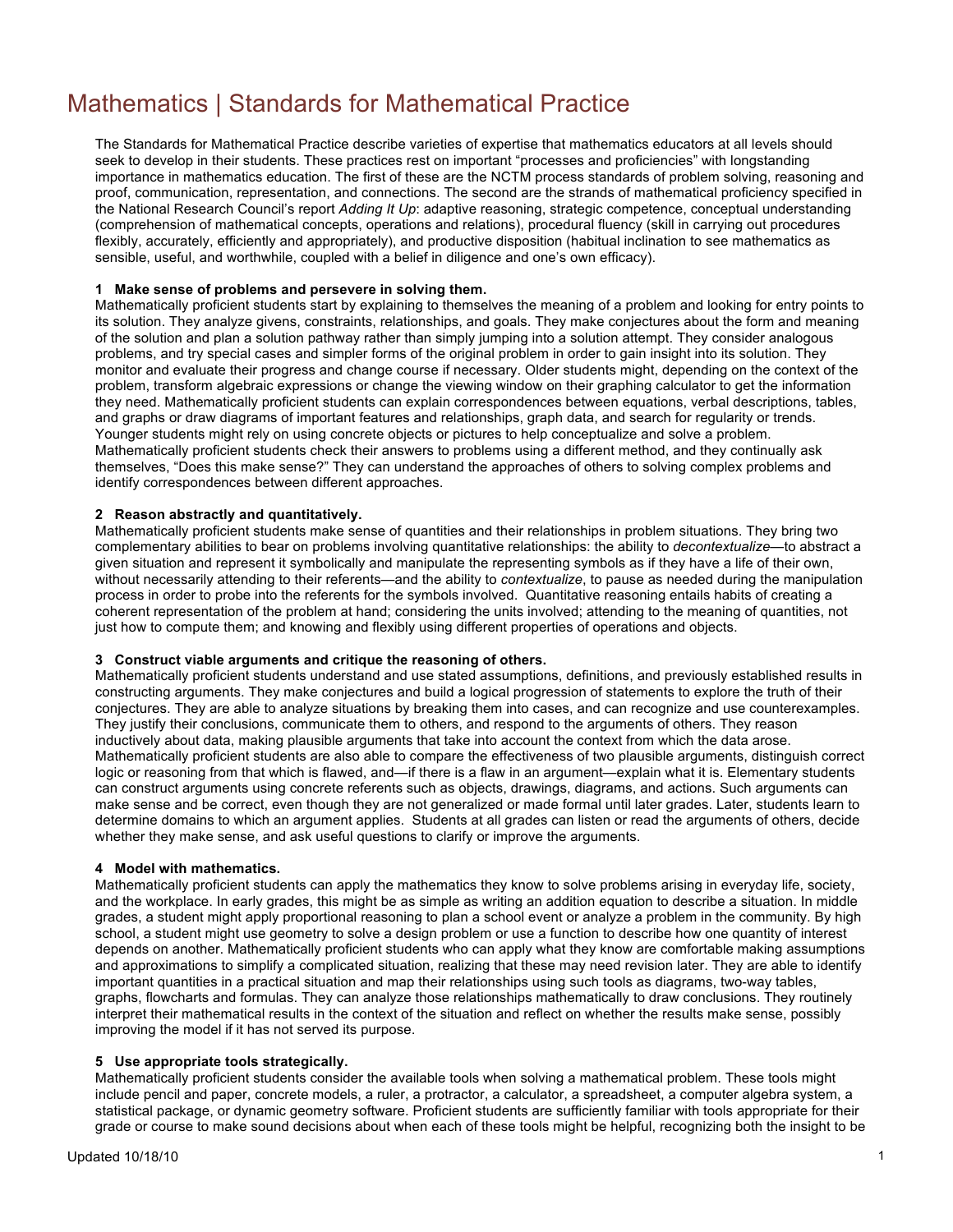gained and their limitations. For example, mathematically proficient high school students analyze graphs of functions and solutions generated using a graphing calculator. They detect possible errors by strategically using estimation and other mathematical knowledge. When making mathematical models, they know that technology can enable them to visualize the results of varying assumptions, explore consequences, and compare predictions with data. Mathematically proficient students at various grade levels are able to identify relevant external mathematical resources, such as digital content located on a website, and use them to pose or solve problems. They are able to use technological tools to explore and deepen their understanding of concepts.

#### **6 Attend to precision.**

Mathematically proficient students try to communicate precisely to others. They try to use clear definitions in discussion with others and in their own reasoning. They state the meaning of the symbols they choose, including using the equal sign consistently and appropriately. They are careful about specifying units of measure, and labeling axes to clarify the correspondence with quantities in a problem. They calculate accurately and efficiently, express numerical answers with a degree of precision appropriate for the problem context. In the elementary grades, students give carefully formulated explanations to each other. By the time they reach high school they have learned to examine claims and make explicit use of definitions.

#### **7 Look for and make use of structure.**

Mathematically proficient students look closely to discern a pattern or structure. Young students, for example, might notice that three and seven more is the same amount as seven and three more, or they may sort a collection of shapes according to how many sides the shapes have. Later, students will see  $7 \times 8$  equals the well-remembered  $7 \times 5 + 7 \times 3$ , in preparation for learning about the distributive property. In the expression  $x^2 + 9x + 14$ , older students can see the 14 as 2 x 7 and the 9 as 2 + 7. They recognize the significance of an existing line in a geometric figure and can use the strategy of drawing an auxiliary line for solving problems. They also can step back for an overview and shift perspective. They can see complicated things, such as some algebraic expressions, as single objects or as being composed of several objects. For example, they can see  $5 - 3(x - y)^2$  as 5 minus a positive number times a square and use that to realize that its value cannot be more than 5 for any real numbers *x* and *y*.

#### **8 Look for and express regularity in repeated reasoning.**

Mathematically proficient students notice if calculations are repeated, and look both for general methods and for shortcuts. Upper elementary students might notice when dividing 25 by 11 that they are repeating the same calculations over and over again, and conclude they have a repeating decimal. By paying attention to the calculation of slope as they repeatedly check whether points are on the line through (1, 2) with slope 3, middle school students might abstract the equation (*y* – 2)/(*x* – 1) = 3. Noticing the regularity in the way terms cancel when expanding  $(x-1)(x+1)$ ,  $(x-1)(x^2+x+1)$ , and  $(x-1)(x^3+x^2+x^2)$ + 1) might lead them to the general formula for the sum of a geometric series. As they work to solve a problem, mathematically proficient students maintain oversight of the process, while attending to the details. They continually evaluate the reasonableness of their intermediate results.

#### **Connecting the Standards for Mathematical Practice to the Standards for Mathematical Content**

The Standards for Mathematical Practice describe ways in which developing student practitioners of the discipline of mathematics increasingly ought to engage with the subject matter as they grow in mathematical maturity and expertise throughout the elementary, middle and high school years. Designers of curricula, assessments, and professional development should all attend to the need to connect the mathematical practices to mathematical content in mathematics instruction.

The Standards for Mathematical Content are a balanced combination of procedure and understanding. Expectations that begin with the word "understand" are often especially good opportunities to connect the practices to the content. Students who lack understanding of a topic may rely on procedures too heavily. Without a flexible base from which to work, they may be less likely to consider analogous problems, represent problems coherently, justify conclusions, apply the mathematics to practical situations, use technology mindfully to work with the mathematics, explain the mathematics accurately to other students, step back for an overview, or deviate from a known procedure to find a shortcut. In short, a lack of understanding effectively prevents a student from engaging in the mathematical practices.

In this respect, those content standards which set an expectation of understanding are potential "points of intersection" between the Standards for Mathematical Content and the Standards for Mathematical Practice. These points of intersection are intended to be weighted toward central and generative concepts in the school mathematics curriculum that most merit the time, resources, innovative energies, and focus necessary to qualitatively improve the curriculum, instruction, assessment, professional development, and student achievement in mathematics.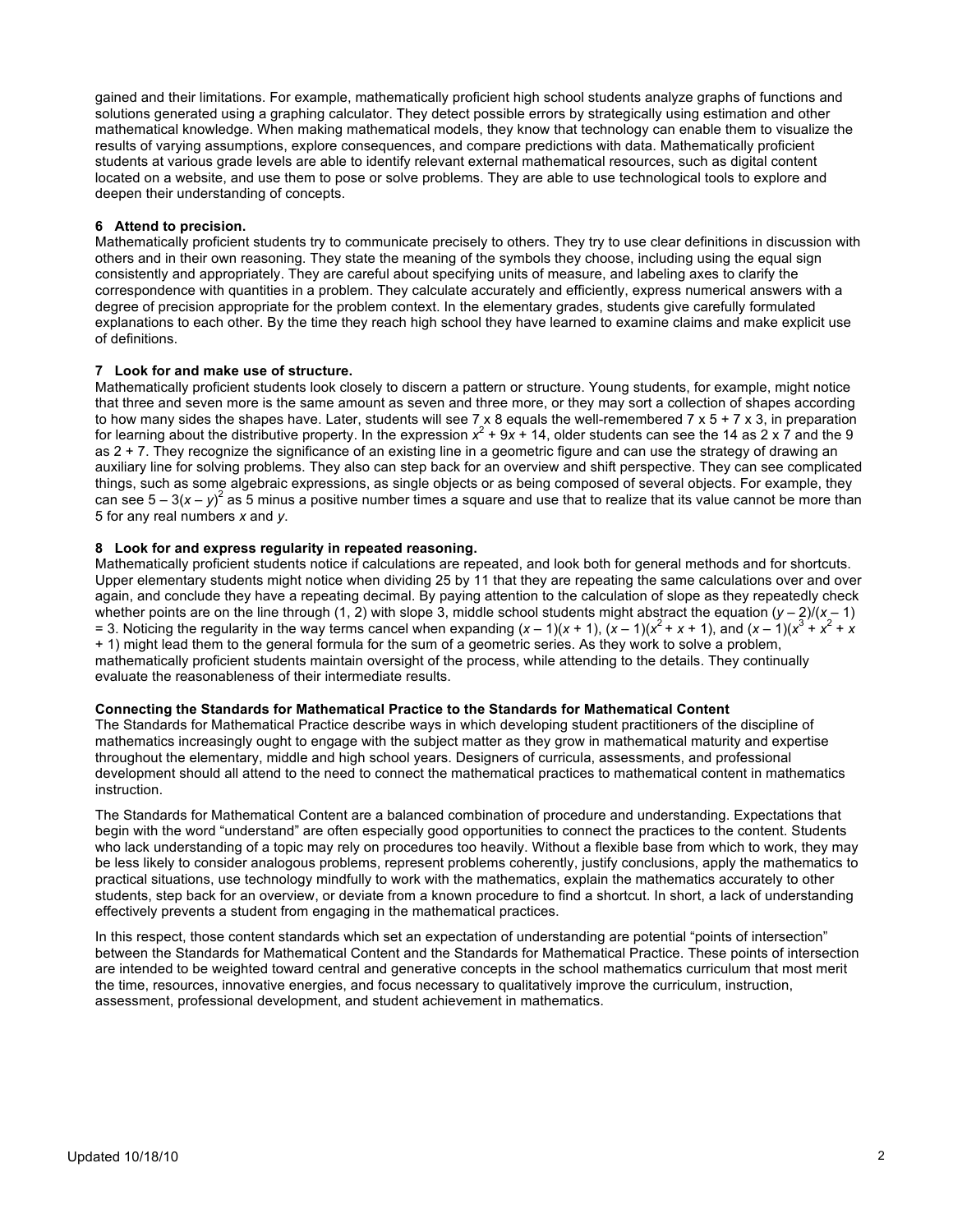### Grade K Overview

### **Counting and Cardinality**

- Know number names and the count sequence.
- Count to tell the number of objects.
- Compare numbers.

### **Operations and Algebraic Thinking**

• Understand addition as putting together and adding to, and understand subtraction as taking apart and taking from.

#### **Number and Operations in Base Ten**

• Work with numbers 11–19 to gain foundations for place value.

#### **Measurement and Data**

- Describe and compare measurable attributes.
- Classify objects and count the number of objects in categories.

#### **Geometry**

- Identify and describe shapes.
- Analyze, compare, create, and compose shapes.

- 1. Make sense of problems and persevere in solving them.
- 2. Reason abstractly and quantitatively.
- 3. Construct viable arguments and critique the reasoning of others.
- 4. Model with mathematics.
- 5. Use appropriate tools strategically.
- 6. Attend to precision.
- 7. Look for and make use of structure.
- 8. Look for and express regularity in repeated reasoning.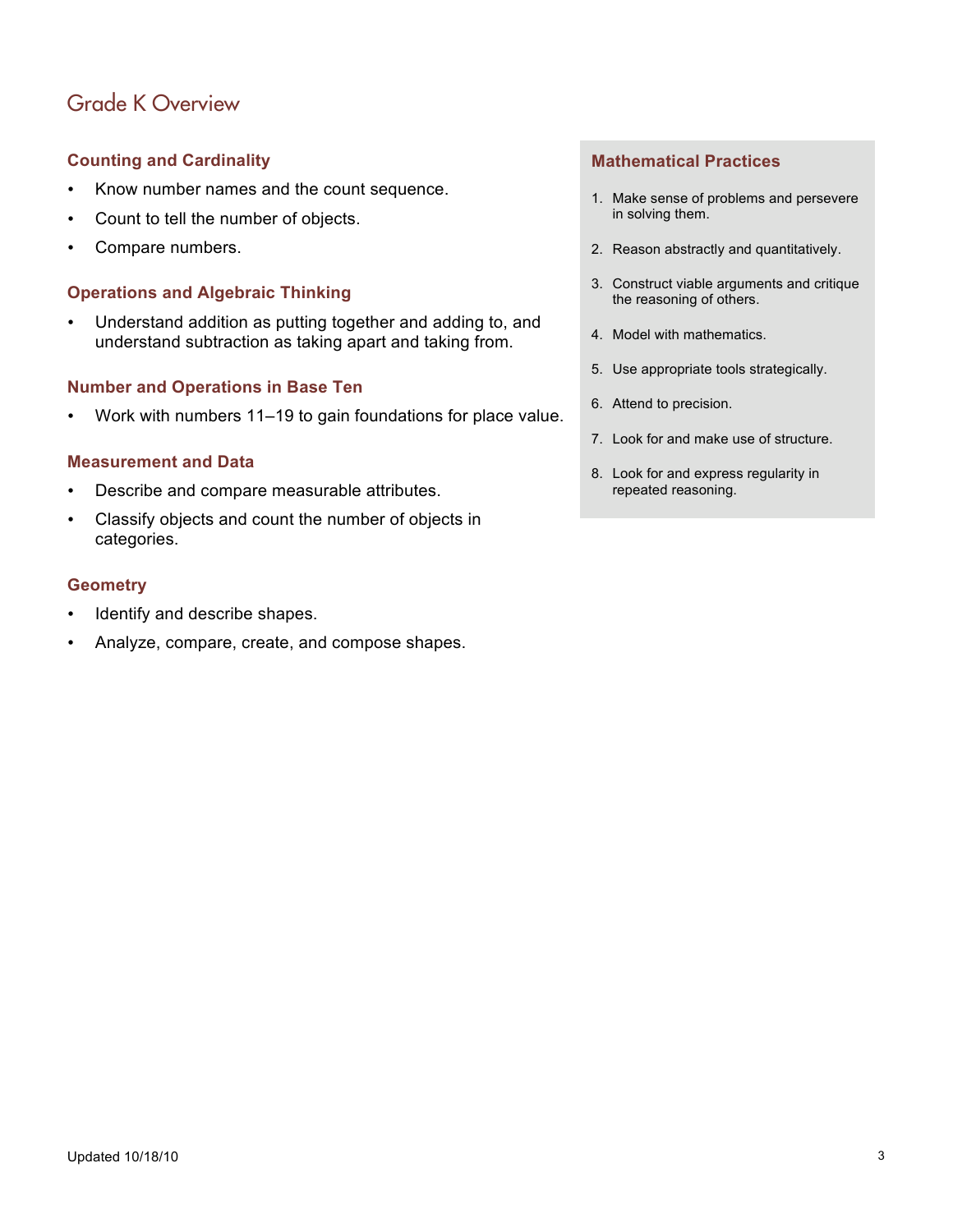## Grade K

#### **Counting and Cardinality K.CC**

#### **Know number names and the count sequence.**

- 1. Count to 100 by ones and by tens.
- 2. Count forward beginning from a given number within the known sequence (instead of having to begin at 1).
- 3. Write numbers from 0 to 20. Represent a number of objects with a written numeral 0-20 (with 0 representing a count of no objects).

#### **Count to tell the number of objects.**

- 4. Understand the relationship between numbers and quantities; connect counting to cardinality.
	- a. When counting objects, say the number names in the standard order, pairing each object with one and only one number name and each number name with one and only one object.
	- b. Understand that the last number name said tells the number of objects counted. The number of objects is the same regardless of their arrangement or the order in which they were counted.
	- c. Understand that each successive number name refers to a quantity that is one larger.
- 5. Count to answer "how many?" questions about as many as 20 things arranged in a line, a rectangular array, or a circle, or as many as 10 things in a scattered configuration; given a number from 1–20, count out that many objects.

#### **Compare numbers.**

- 6. Identify whether the number of objects in one group is greater than, less than, or equal to the number of objects in another group, e.g., by using matching and counting strategies.
- 7. Compare two numbers between 1 and 10 presented as written numerals.

#### **Operations and Algebraic Thinking K.OA**

#### **Understand addition as putting together and adding to, and understand subtraction as taking apart and taking from.**

- 1. Represent addition and subtraction with objects, fingers, mental images, drawings<sup>2</sup>, sounds (e.g., claps), acting out situations, verbal explanations, expressions, or equations.
- 2. Solve addition and subtraction word problems, and add and subtract within 10, e.g., by using objects or drawings to represent the problem.
- 3. Decompose numbers less than or equal to 10 into pairs in more than one way, e.g., by using objects or drawings, and record each decomposition by a drawing or equation (e.g.,  $5 = 2 + 3$  and  $5 = 4 + 1$ ).
- 4. For any number from 1 to 9, find the number that makes 10 when added to the given number, e.g., by using objects or drawings, and record the answer with a drawing or equation.
- 5. Fluently add and subtract within 5.

<sup>&</sup>lt;sup>1</sup>Include groups with up to ten objects.

 $2$ Drawings need not show details, but should show the mathematics in the problem.

<sup>(</sup>This applies wherever drawings are mentioned in the Standards.)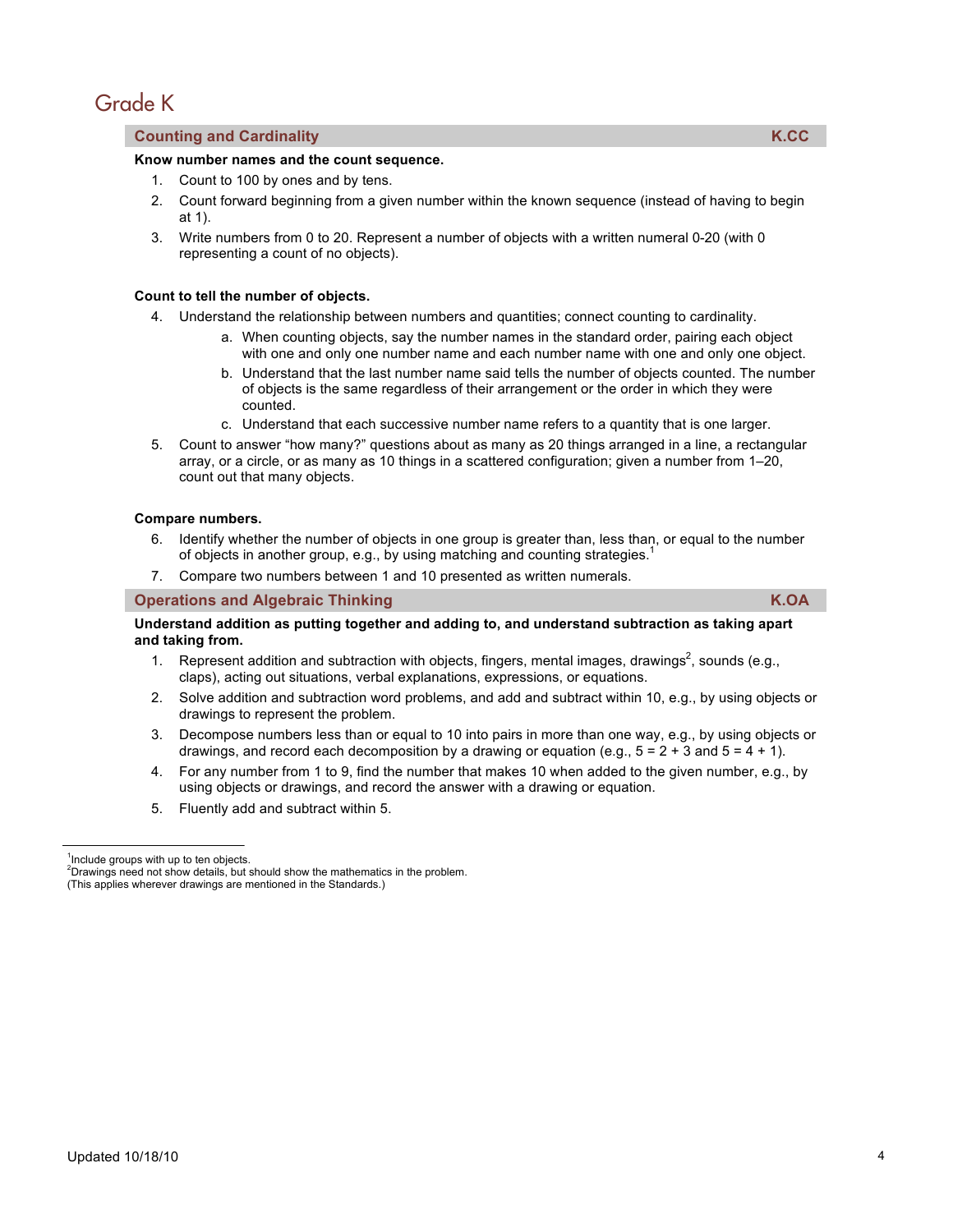#### **Number and Operations in Base Ten K.NBT**

#### **Work with numbers 11–19 to gain foundations for place value.**

1. Compose and decompose numbers from 11 to 19 into ten ones and some further ones, e.g., by using objects or drawings, and record each composition or decomposition by a drawing or equation (e.g., 18  $= 10 + 8$ ); understand that these numbers are composed of ten ones and one, two, three, four, five, six, seven, eight, or nine ones.

#### **Measurement and Data K.MD**

#### **Describe and compare measurable attributes.**

- 1. Describe measurable attributes of objects, such as length or weight. Describe several measurable attributes of a single object.
- 2. Directly compare two objects with a measurable attribute in common, to see which object has "more of"/"less of" the attribute, and describe the difference. *For example, directly compare the heights of two children and describe one child as taller/shorter.*

#### **Classify objects and count the number of objects in each category.**

- 3. Classify objects into given categories; count the numbers of objects in each category and sort the categories by count.
- *4. Demonstrate an understanding of concepts time (e.g., morning, afternoon, evening, today, yesterday, tomorrow, week, year) and tools that measure time (e.g., clock, calendar). (CA-Standard MG 1.2)*
	- **a.** *Name the days of the week. (CA-Standard MG 1.3)*
	- **b.** *Identify the time (to the nearest hour) of everyday events (e.g., lunch time is 12 o'clock, bedtime is 8 o'clock at night). (CA-Standard MG 1.4)*

#### **Geometry K.G**

#### **Identify and describe shapes (squares, circles, triangles, rectangles, hexagons, cubes, cones, cylinders, and spheres).**

- Describe objects in the environment using names of shapes, and describe the relative positions of these objects using terms such as *above*, *below*, *beside*, *in front of*, *behind*, and *next to*.
- 2. Correctly name shapes regardless of their orientations or overall size.
- 3. Identify shapes as two-dimensional (lying in a plane, "flat") or three-dimensional ("solid").

#### **Analyze, compare, create, and compose shapes.**

- 4. Analyze and compare two- and three-dimensional shapes, in different sizes and orientations, using informal language to describe their similarities, differences, parts (e.g., number of sides and vertices/"corners") and other attributes (e.g., having sides of equal length).
- 5. Model shapes in the world by building shapes from components (e.g., sticks and clay balls) and drawing shapes.
- 6. Compose simple shapes to form larger shapes. *For example, "Can you join these two triangles with full sides touching to make a rectangle?"*

 $3$ Limit category counts to be less than or equal to 10.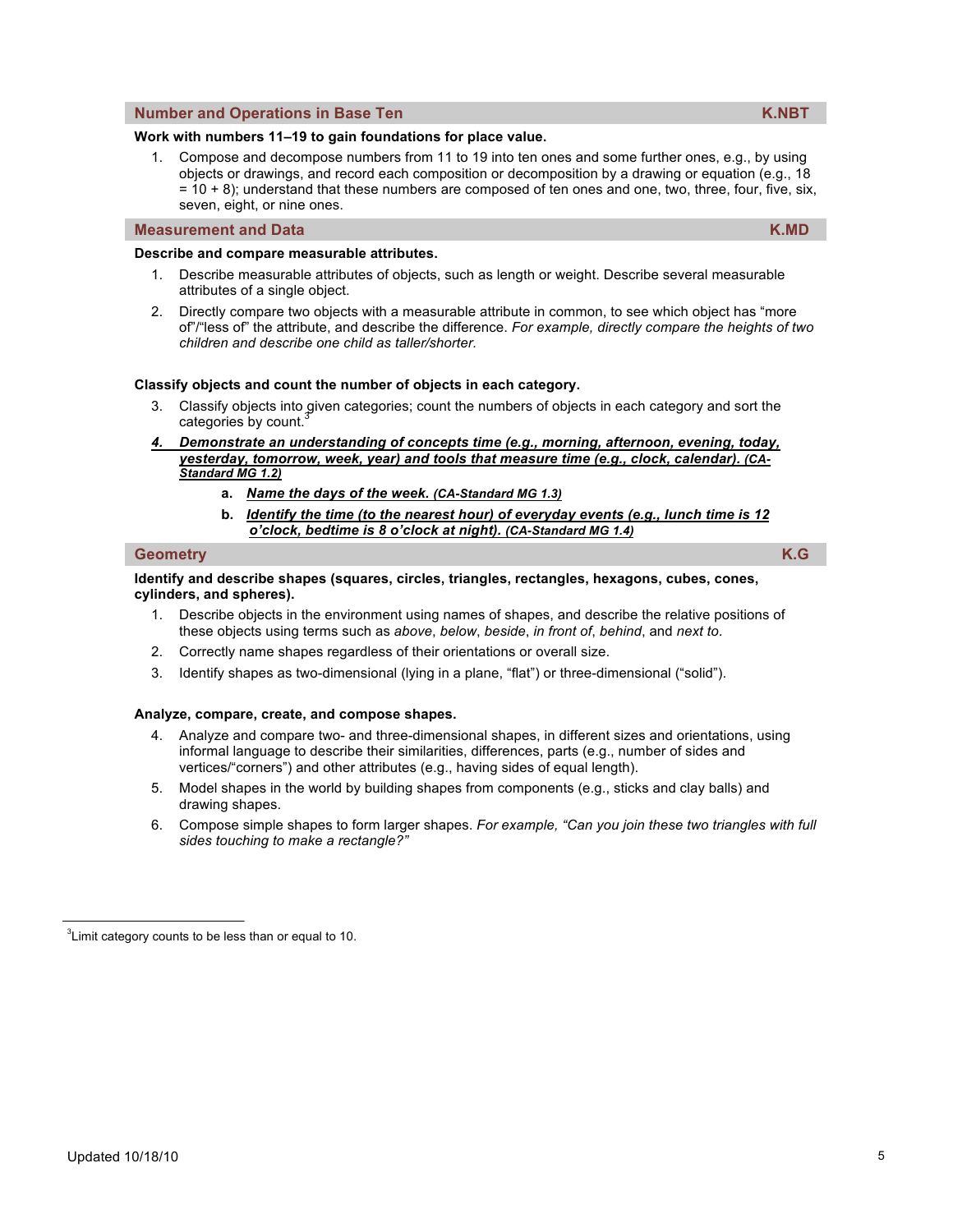## Grade 1 Overview

#### **Operations and Algebraic Thinking**

- Represent and solve problems involving addition and subtraction.
- Understand and apply properties of operations and the relationship between addition and subtraction.
- Add and subtract within 20.
- Work with addition and subtraction equations.

#### **Number and Operations in Base Ten**

- Extend the counting sequence.
- Understand place value.
- Use place value understanding and properties of operations to add and subtract.

#### **Measurement and Data**

- Measure lengths indirectly and by iterating length units.
- Tell and write time.
- Represent and interpret data.

#### **Geometry**

• Reason with shapes and their attributes.

- 1. Make sense of problems and persevere in solving them.
- 2. Reason abstractly and quantitatively.
- 3. Construct viable arguments and critique the reasoning of others.
- 4. Model with mathematics.
- 5. Use appropriate tools strategically.
- 6. Attend to precision.
- 7. Look for and make use of structure.
- 8. Look for and express regularity in repeated reasoning.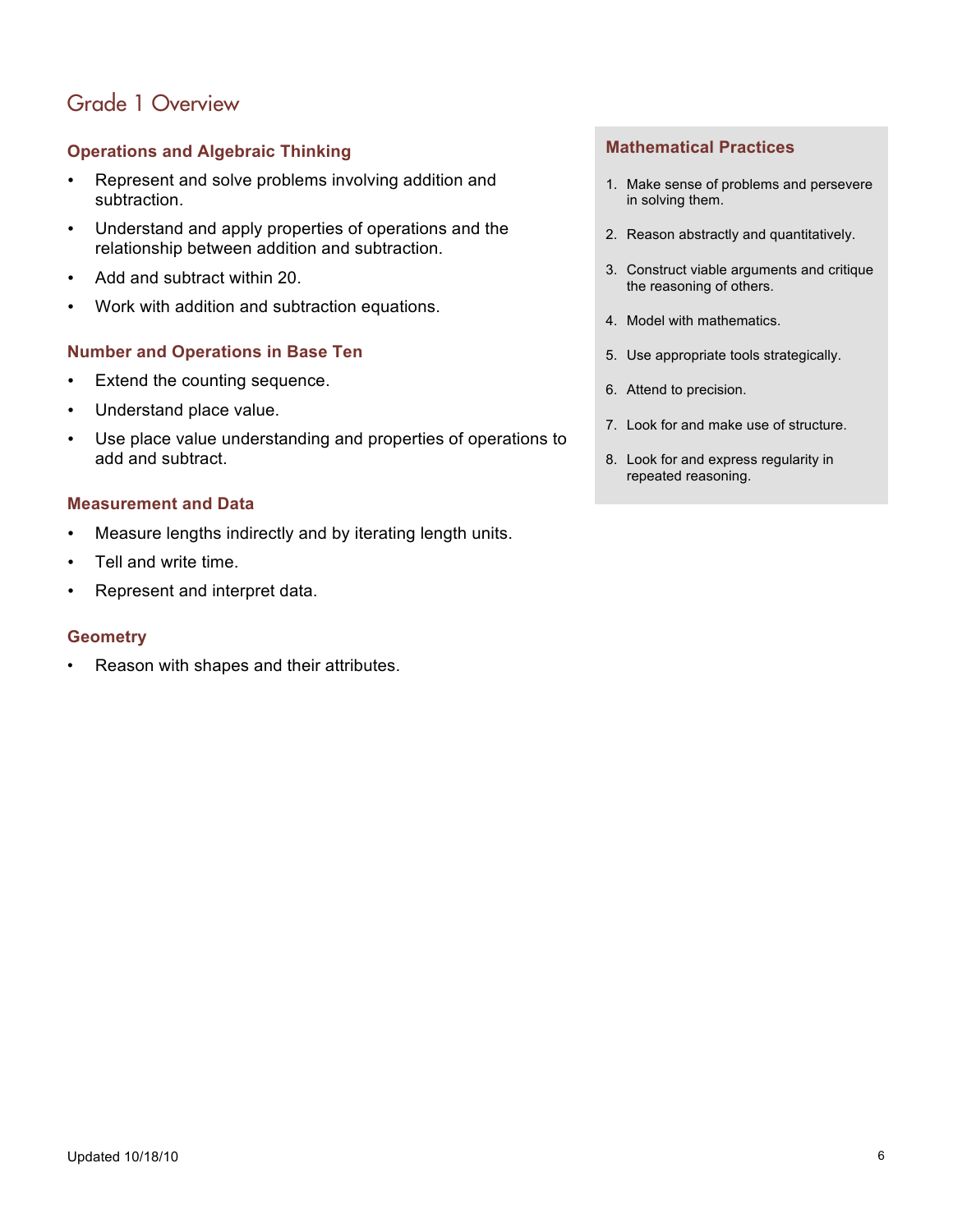### Grade 1

#### **Operations and Algebraic Thinking 1.OA**

#### **Represent and solve problems involving addition and subtraction.**

- 1. Use addition and subtraction within 20 to solve word problems involving situations of adding to, taking from, putting together, taking apart, and comparing, with unknowns in all positions, e.g., by using objects, drawings, and equations with a symbol for the unknown number to represent the problem.<sup>2</sup>
- 2. Solve word problems that call for addition of three whole numbers whose sum is less than or equal to 20, e.g., by using objects, drawings, and equations with a symbol for the unknown number to represent the problem.

#### **Understand and apply properties of operations and the relationship between addition and subtraction.**

- 3. Apply properties of operations as strategies to add and subtract.<sup>3</sup>*Examples: If 8 + 3 = 11 is known, then 3 + 8 = 11 is also known. (Commutative property of addition.) To add 2 + 6 + 4, the second two numbers can be added to make a ten, so 2 + 6 + 4 = 2 + 10 = 12. (Associative property of addition.)*
- 4. Understand subtraction as an unknown-addend problem. *For example, subtract 10 8 by finding the number that makes 10 when added to 8.*

#### **Add and subtract within 20.**

- 5. Relate counting to addition and subtraction (e.g., by counting on 2 to add 2).
- 6. Add and subtract within 20, demonstrating fluency for addition and subtraction within 10. Use strategies such as counting on; making ten (e.g.,  $8 + 6 = 8 + 2 + 4 = 10 + 4 = 14$ ); decomposing a number leading to a ten (e.g.,  $13 - 4 = 13 - 3 - 1 = 10 - 1 = 9$ ); using the relationship between addition and subtraction (e.g., knowing that  $8 + 4 = 12$ , one knows  $12 - 8 = 4$ ); and creating equivalent but easier or known sums (e.g., adding  $6 + 7$  by creating the known equivalent  $6 + 6 + 1 = 12 + 1 = 13$ ).

#### **Work with addition and subtraction equations.**

- 7. Understand the meaning of the equal sign, and determine if equations involving addition and subtraction are true or false. *For example, which of the following equations are true and which are false? 6 = 6, 7 = 8 – 1, 5 + 2 = 2 + 5, 4 + 1 = 5 + 2.*
- *7.1 Write and solve number sentences from problem situations that express relationships involving addition and subtraction within 20.*
- 8. Determine the unknown whole number in an addition or subtraction equation relating three whole numbers. *For example, determine the unknown number that makes the equation true in each of the*   $e$ *duations*  $8 + ? = 11$ ,  $5 = -3$ ,  $6 + 6 =$

#### **Number and Operations in Base Ten 1.NBT**

#### **Extend the counting sequence.**

1. Count to 120, starting at any number less than 120. In this range, read and write numerals and represent a number of objects with a written numeral.

#### **Understand place value.**

- 2. Understand that the two digits of a two-digit number represent amounts of tens and ones. Understand the following as special cases:
	- a. 10 can be thought of as a bundle of ten ones called a "ten."
	- b. The numbers from 11 to 19 are composed of a ten and one, two, three, four, five, six, seven, eight, or nine ones.
	- c. The numbers 10, 20, 30, 40, 50, 60, 70, 80, 90 refer to one, two, three, four, five, six, seven, eight, or nine tens (and 0 ones).
- 3. Compare two two-digit numbers based on meanings of the tens and ones digits, recording the results of comparisons with the symbols >, =, and <.

<sup>&</sup>lt;sup>2</sup>See Glossary, Table 1.

<sup>&</sup>lt;sup>3</sup>Students need not use formal terms for these properties.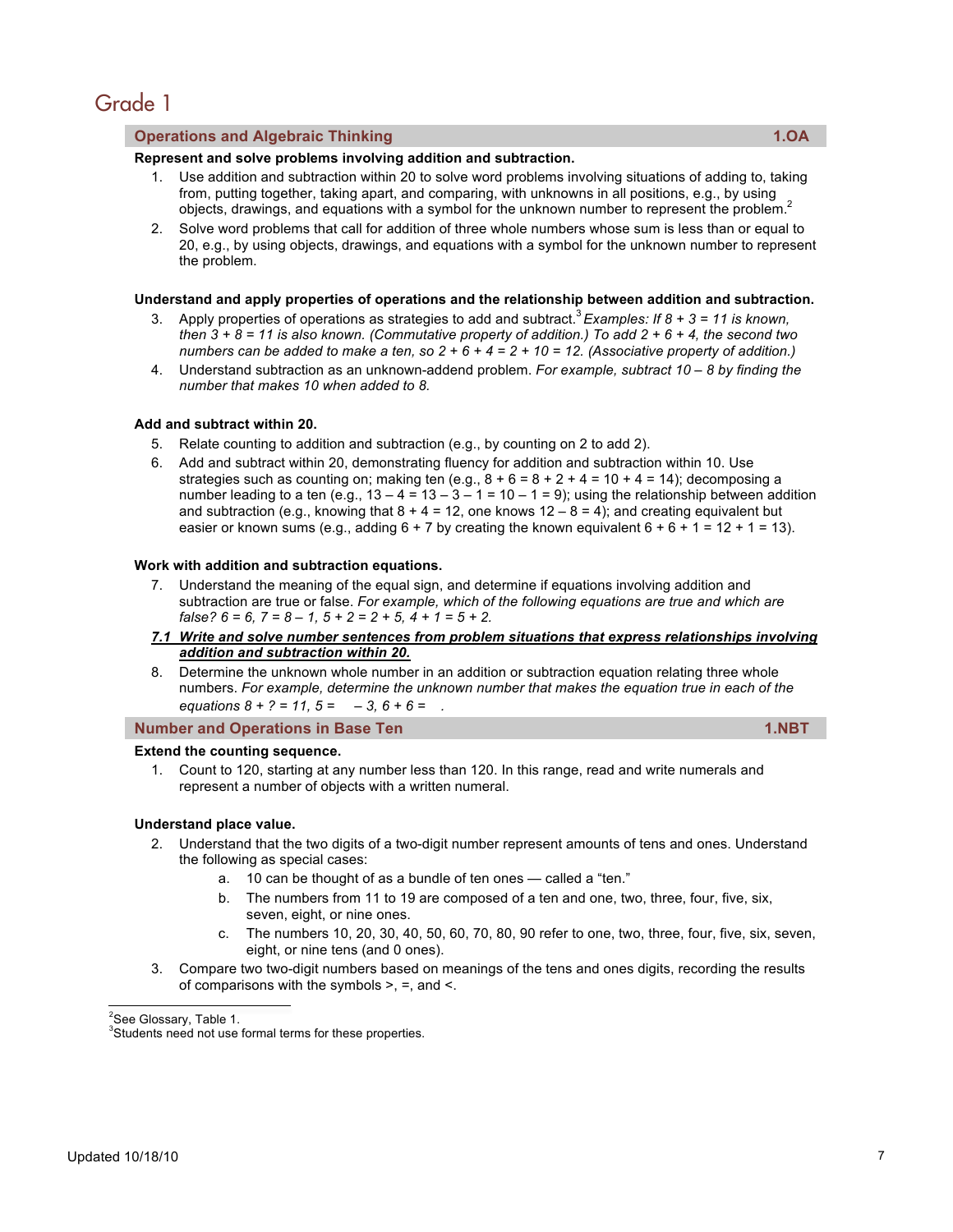#### **Use place value understanding and properties of operations to add and subtract.**

- 4. Add within 100, including adding a two-digit number and a one-digit number, and adding a two-digit number and a multiple of 10, using concrete models or drawings and strategies based on place value, properties of operations, and/or the relationship between addition and subtraction; relate the strategy to a written method and explain the reasoning used. Understand that in adding two-digit numbers, one adds tens and tens, ones and ones; and sometimes it is necessary to compose a ten.
- 5. Given a two-digit number, mentally find 10 more or 10 less than the number, without having to count; explain the reasoning used.
- 6. Subtract multiples of 10 in the range 10-90 from multiples of 10 in the range 10-90 (positive or zero differences), using concrete models or drawings and strategies based on place value, properties of operations, and/or the relationship between addition and subtraction; relate the strategy to a written method and explain the reasoning used.

#### **Measurement and Data 1.MD**

#### **Measure lengths indirectly and by iterating length units.**

- 1. Order three objects by length; compare the lengths of two objects indirectly by using a third object.
- 2. Express the length of an object as a whole number of length units, by laying multiple copies of a shorter object (the length unit) end to end; understand that the length measurement of an object is the number of same-size length units that span it with no gaps or overlaps. *Limit to contexts where the object being measured is spanned by a whole number of length units with no gaps or overlaps.*

#### **Tell and write time.**

3. Tell and write time in hours and half-hours using analog and digital clocks.

#### *3.1 Relate time to events (e.g., before/after, shorter/longer).*

#### **Represent and interpret data.**

- 4. Organize, represent, and interpret data with up to three categories; ask and answer questions about the total number of data points, how many in each category, and how many more or less are in one category than in another.
- *4.1 Describe, extend, and explain ways to get to a next element in simple repeating patterns (e.g., rhythmic, numeric, color, and shape). (CA-Standard SDAP 2.1)*

#### **Geometry 1.G**

#### **Reason with shapes and their attributes.**

- 1. Distinguish between defining attributes (e.g., triangles are closed and three-sided) versus non-defining attributes (e.g., color, orientation, overall size); build and draw shapes to possess defining attributes.
- 2. Compose two-dimensional shapes (rectangles, squares, trapezoids, triangles, half-circles, and quartercircles) or three-dimensional shapes (cubes, right rectangular prisms, right circular cones, and right circular cylinders) to create a composite shape, and compose new shapes from the composite shape.4
- 3. Partition circles and rectangles into two and four equal shares, describe the shares using the words *halves*, *fourths*, and *quarters*, and use the phrases *half of*, *fourth of*, and *quarter of*. Describe the whole as two of, or four of the shares. Understand for these examples that decomposing into more equal shares creates smaller shares.

<sup>&</sup>lt;sup>4</sup>Students do not need to learn formal names such as "right rectangular prism."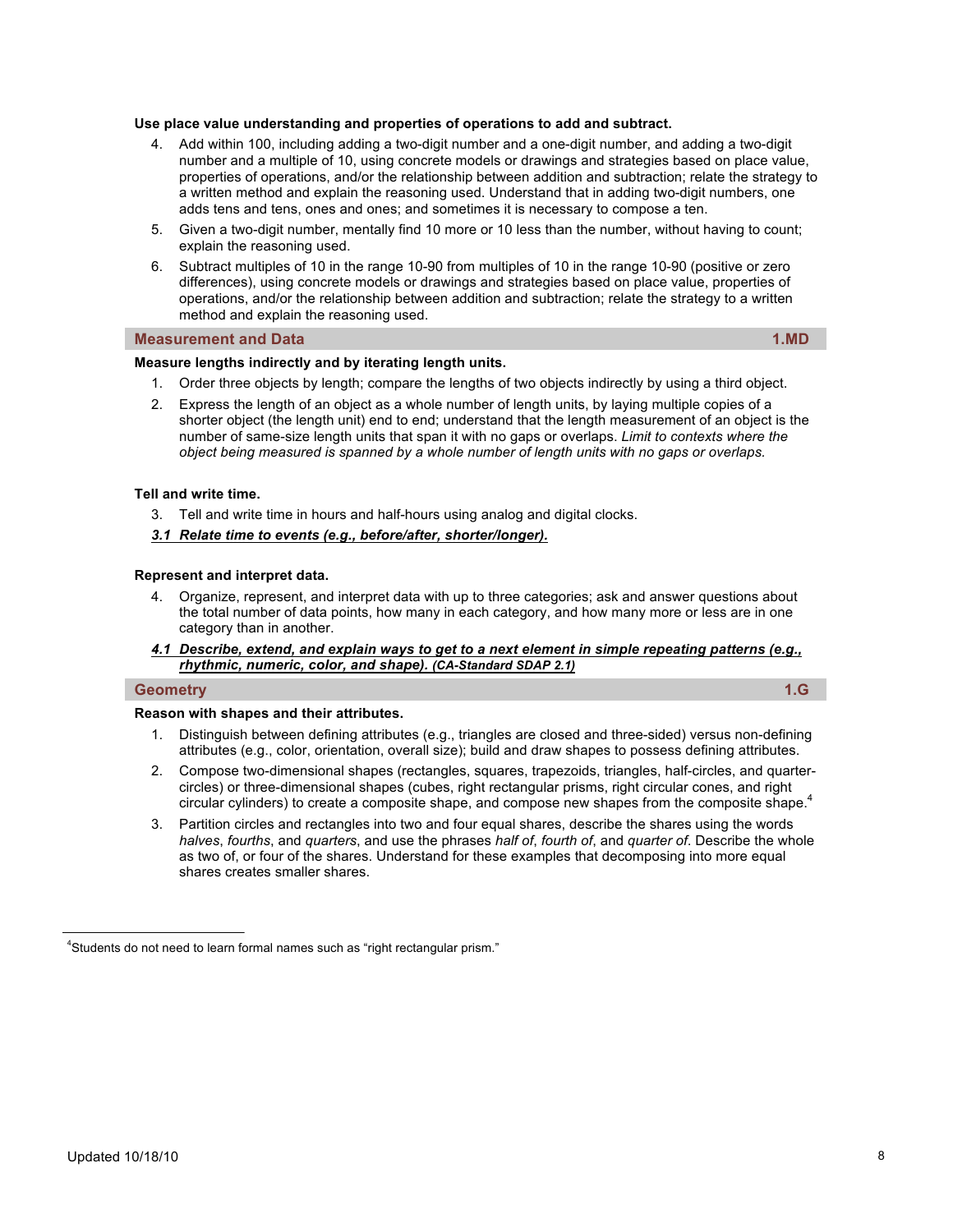### Grade 2 Overview

#### **Operations and Algebraic Thinking**

- Represent and solve problems involving addition and subtraction.
- Add and subtract within 20.
- Work with equal groups of objects to gain foundations for multiplication.

#### **Number and Operations in Base Ten**

- Understand place value.
- Use place value understanding and properties of operations to add and subtract.

#### **Measurement and Data**

- Measure and estimate lengths in standard units.
- Relate addition and subtraction to length.
- Work with time and money.
- Represent and interpret data.

#### **Geometry**

• Reason with shapes and their attributes.

- 1. Make sense of problems and persevere in solving them.
- 2. Reason abstractly and quantitatively.
- 3. Construct viable arguments and critique the reasoning of others.
- 4. Model with mathematics.
- 5. Use appropriate tools strategically.
- 6. Attend to precision.
- 7. Look for and make use of structure.
- 8. Look for and express regularity in repeated reasoning.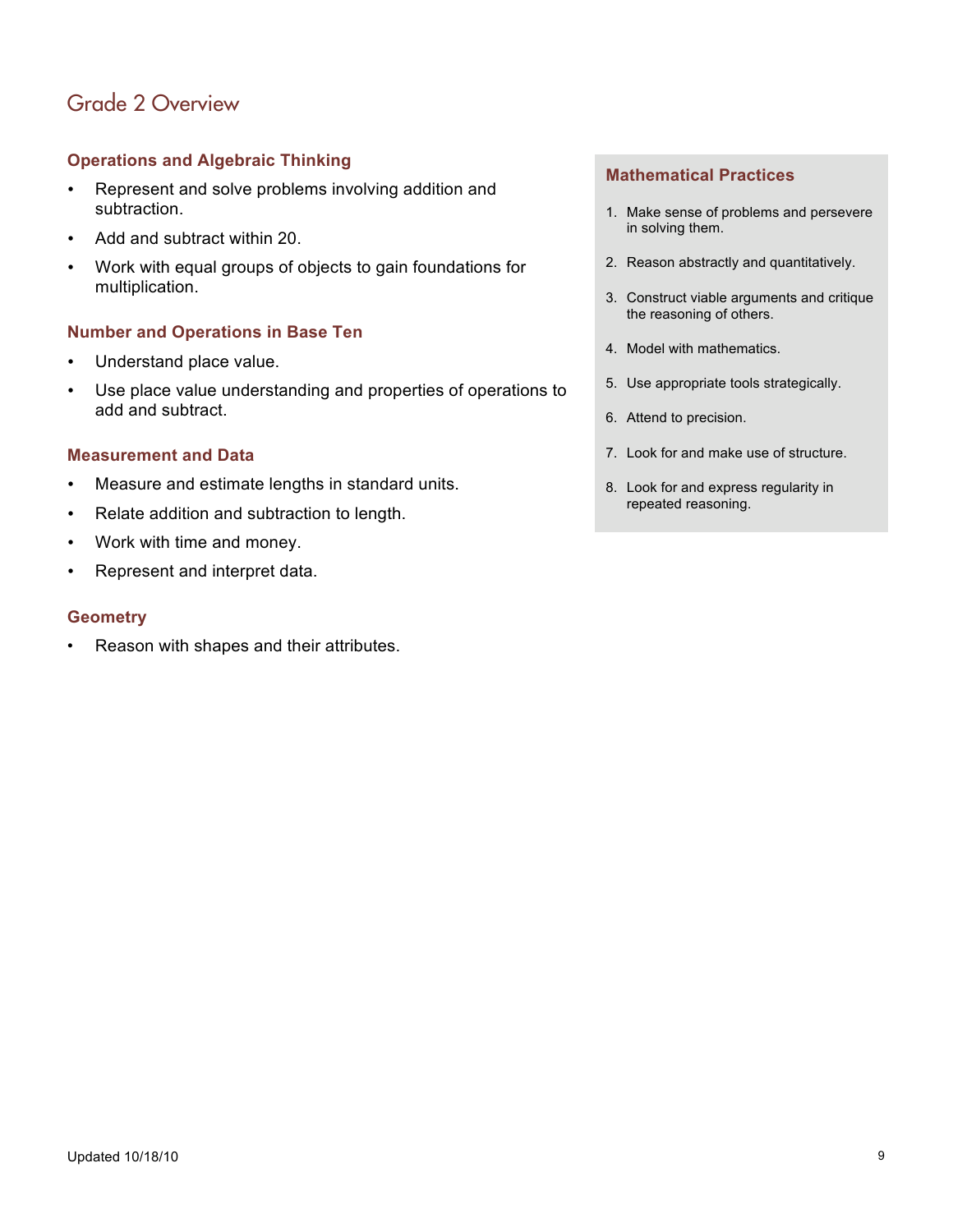### Grade 2

#### **Operations and Algebraic Thinking 2.OA**

#### **Represent and solve problems involving addition and subtraction.**

1. Use addition and subtraction within 100 to solve one- and two-step word problems involving situations of adding to, taking from, putting together, taking apart, and comparing, with unknowns in all positions*,* e.g., by using drawings and equations with a symbol for the unknown number to represent the problem*.* 1

#### **Add and subtract within 20.**

2. Fluently add and subtract within 20 using mental strategies.<sup>2</sup> By end of Grade 2, know from memory all sums of two one-digit numbers.

#### **Work with equal groups of objects to gain foundations for multiplication.**

- 3. Determine whether a group of objects (up to 20) has an odd or even number of members, e.g., by pairing objects or counting them by 2s; write an equation to express an even number as a sum of two equal addends.
- 4. Use addition to find the total number of objects arranged in rectangular arrays with up to 5 rows and up to 5 columns; write an equation to express the total as a sum of equal addends.
- *5. Use repeated addition and counting by multiples to demonstrate multiplication.*
- *6. Use repeated subtraction and equal group sharing to demonstrate division.*

#### **Number and Operations in Base Ten 2.NBT**

#### **Understand place value.**

- 1. Understand that the three digits of a three-digit number represent amounts of hundreds, tens, and ones; e.g., 706 equals 7 hundreds, 0 tens, and 6 ones. Understand the following as special cases:
	- a. 100 can be thought of as a bundle of ten tens called a "hundred."
	- b. The numbers 100, 200, 300, 400, 500, 600, 700, 800, 900 refer to one, two, three, four, five, six, seven, eight, or nine hundreds (and 0 tens and 0 ones).
- 2. Count within 1000; skip-count by **2s**, 5s, 10s, and 100s.
- 3. Read and write numbers to 1000 using base-ten numerals, number names, and expanded form.
- 4. Compare two three-digit numbers based on meanings of the hundreds, tens, and ones digits, using >, =, and < symbols to record the results of comparisons.

#### **Use place value understanding and properties of operations to add and subtract.**

- 5. Fluently add and subtract within 100 using strategies based on place value, properties of operations, and/or the relationship between addition and subtraction.
- 6. Add up to four two-digit numbers using strategies based on place value and properties of operations.
- 7. Add and subtract within 1000, using concrete models or drawings and strategies based on place value, properties of operations, and/or the relationship between addition and subtraction; relate the strategy to a written method. Understand that in adding or subtracting three-digit numbers, one adds or subtracts hundreds and hundreds, tens and tens, ones and ones; and sometimes it is necessary to compose or decompose tens or hundreds.

#### *7.1 Use estimation strategies in computation and problem solving with numbers up to 1000.*

#### *7.2 Make reasonable estimates when adding or subtracting.*

- 8. Mentally add 10 or 100 to a given number 100–900, and mentally subtract 10 or 100 from a given number 100–900.
- 9. Explain why addition and subtraction strategies work, using place value and the properties of operations.

<sup>&</sup>lt;sup>1</sup>See Glossary, Table 1.

 $2$ See standard 1.0A.6 for a list of mental strategies.

 $3$ Explanations may be supported by drawings or objects.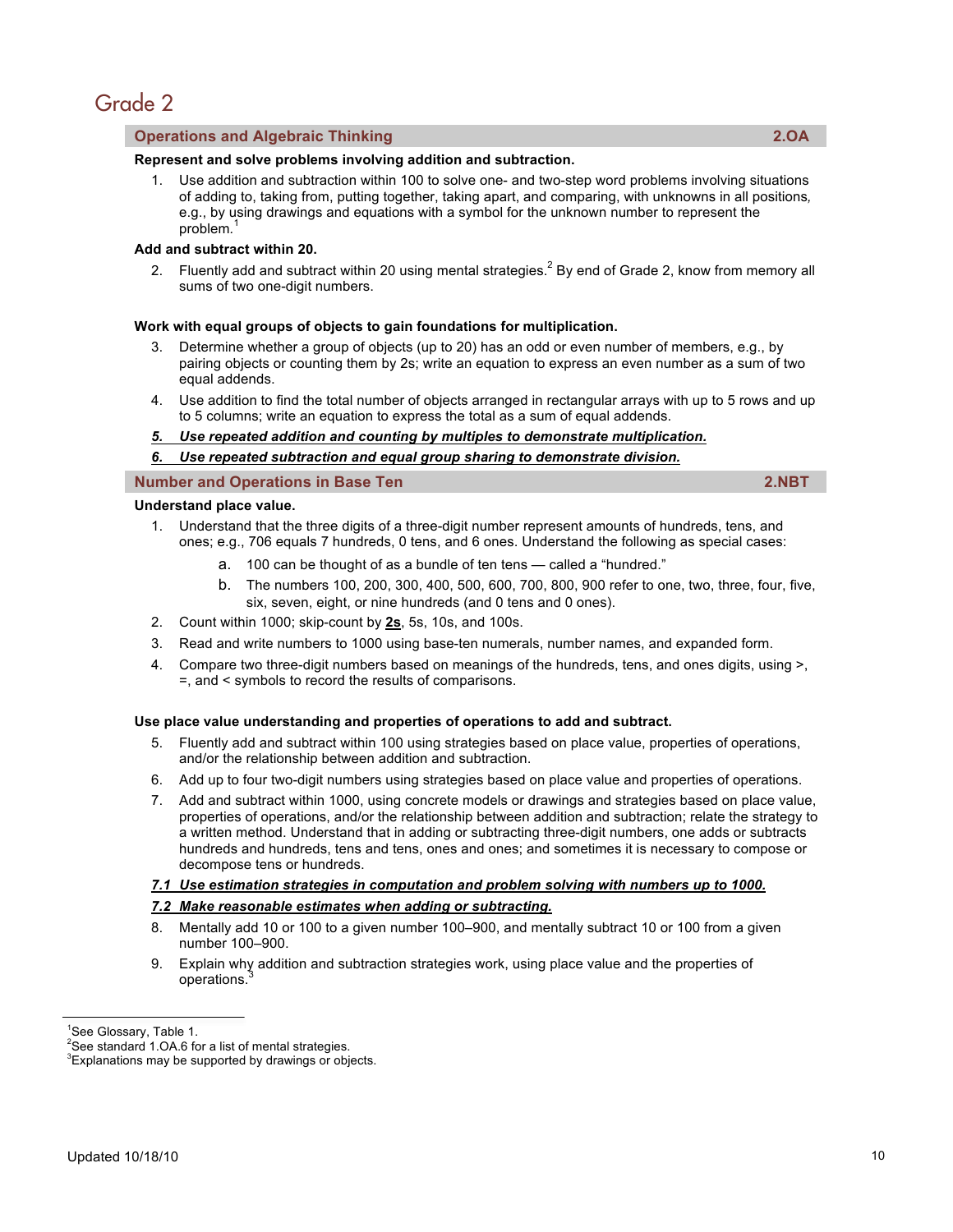#### **Measurement and Data 2.MD**

#### **Measure and estimate lengths in standard units.**

- 1. Measure the length of an object by selecting and using appropriate tools such as rulers, yardsticks, meter sticks, and measuring tapes.
- 2. Measure the length of an object twice, using length units of different lengths for the two measurements; describe how the two measurements relate to the size of the unit chosen.
- 3. Estimate lengths using units of inches, feet, centimeters, and meters.
- *3.1 Verify reasonableness of the estimate when working with measurements (e.g., closest inch). (CA-Standard NS 6.1)*
- 4. Measure to determine how much longer one object is than another, expressing the length difference in terms of a standard length unit.

#### **Relate addition and subtraction to length.**

- 5. Use addition and subtraction within 100 to solve word problems involving lengths that are given in the same units, e.g., by using drawings (such as drawings of rulers) and equations with a symbol for the unknown number to represent the problem.
- 6. Represent whole numbers as lengths from 0 on a number line diagram with equally spaced points corresponding to the numbers 0, 1, 2, ..., and represent whole-number sums and differences within 100 on a number line diagram.

#### **Work with time and money.**

- 7. Tell and write time from analog and digital clocks to the nearest five minutes, using a.m. and p.m. *Know relationships of time (e.g., minutes in an hour, days in a month, weeks in a year).*
- 8. Solve word problems involving *combinations of* dollar bills, quarters, dimes, nickels, and pennies, using \$ and ¢ symbols appropriately. *Example: If you have 2 dimes and 3 pennies, how many cents do you have?*

#### **Represent and interpret data.**

- 9. Generate measurement data by measuring lengths of several objects to the nearest whole unit, or by making repeated measurements of the same object. Show the measurements by making a line plot, where the horizontal scale is marked off in whole-number units.
- 10. Draw a picture graph and a bar graph (with single-unit scale) to represent a data set with up to four categories. Solve simple put-together, take-apart, and compare problems<sup>4</sup> using information presented in a bar graph.

#### **Geometry 2.G**

#### **Reason with shapes and their attributes.**

- 1. Recognize and draw shapes having specified attributes, such as a given number of angles or a given number of equal faces.<sup>5</sup> Identify triangles, quadrilaterals, pentagons, hexagons, and cubes.
- 2. Partition a rectangle into rows and columns of same-size squares and count to find the total number of them.
- 3. Partition circles and rectangles into two, three, or four equal shares, describe the shares using the words *halves*, *thirds*, *half of*, *a third of*, etc., and describe the whole as two halves, three thirds, four fourths. Recognize that equal shares of identical wholes need not have the same shape.

<sup>4</sup> See Glossary, Table 1.

<sup>&</sup>lt;sup>5</sup>Sizes are compared directly or visually, not compared by measuring.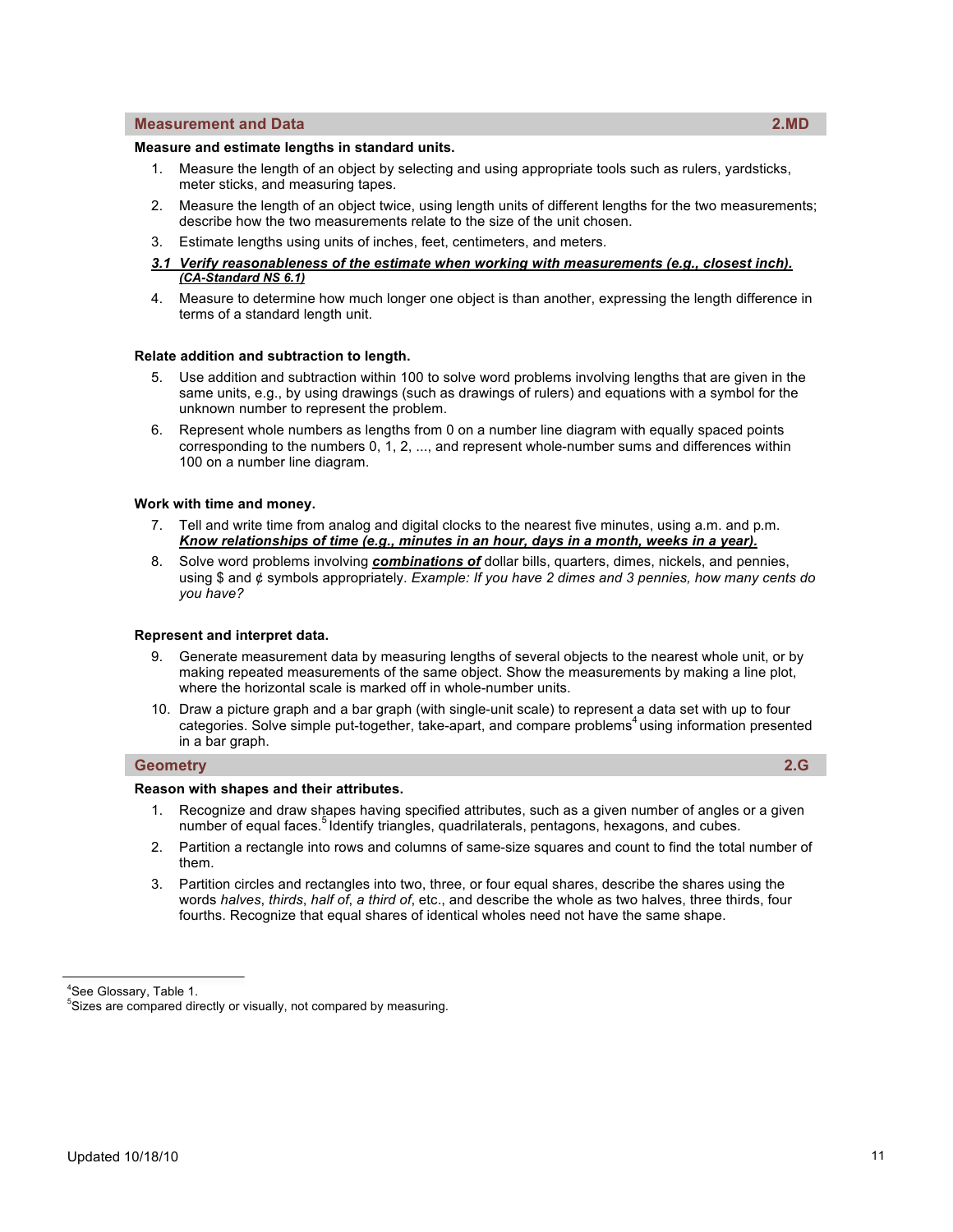### Grade 3 Overview

#### **Operations and Algebraic Thinking**

- Represent and solve problems involving multiplication and division.
- Understand properties of multiplication and the relationship between multiplication and division.
- Multiply and divide within 100.
- Solve problems involving the four operations, and identify and explain patterns in arithmetic.

### **Number and Operations in Base Ten**

• Use place value understanding and properties of operations to perform multi-digit arithmetic.

#### **Number and Operations—Fractions**

• Develop understanding of fractions as numbers.

#### **Measurement and Data**

- Solve problems involving measurement and estimation of intervals of time, liquid volumes, and masses of objects.
- Represent and interpret data.
- Geometric measurement: understand concepts of area and relate area to multiplication and to addition.
- Geometric measurement: recognize perimeter as an attribute of plane figures and distinguish between linear and area measures.

#### **Geometry**

• Reason with shapes and their attributes.

- 1. Make sense of problems and persevere in solving them.
- 2. Reason abstractly and quantitatively.
- 3. Construct viable arguments and critique the reasoning of others.
- 4. Model with mathematics.
- 5. Use appropriate tools strategically.
- 6. Attend to precision.
- 7. Look for and make use of structure.
- 8. Look for and express regularity in repeated reasoning.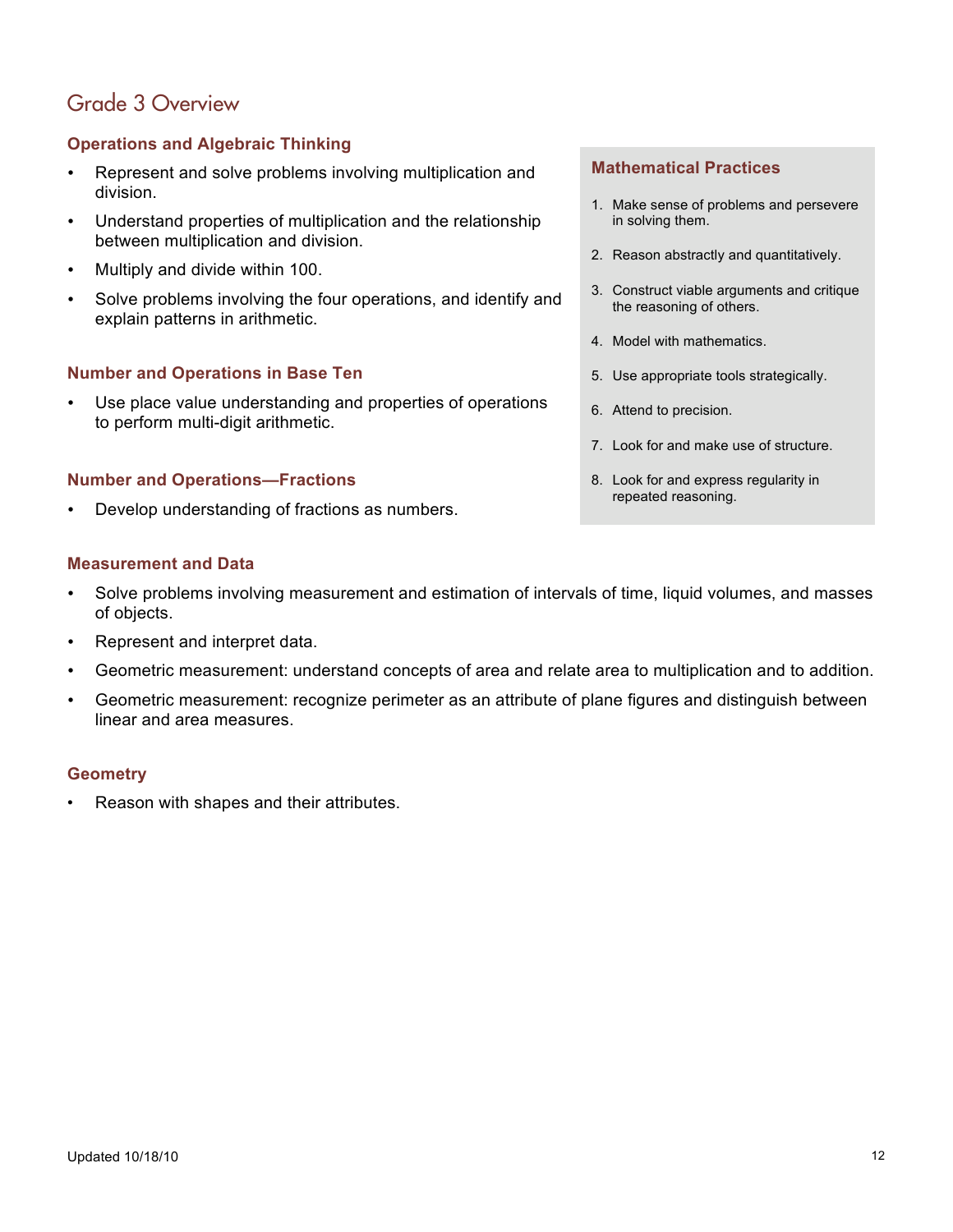#### **Operations and Algebraic Thinking 3.OA**

#### **Represent and solve problems involving multiplication and division.**

- 1. Interpret products of whole numbers, e.g., interpret 5 × 7 as the total number of objects in 5 groups of 7 objects each, *or 7 groups of 5 objects each*. *For example, describe a context in which a total number of objects can be expressed as* 5 × 7*.*
- 2. Interpret whole-number quotients of whole numbers, e.g., interpret  $56 \div 8$  as the number of objects in each share when 56 objects are partitioned equally into 8 shares, or as a number of shares when 56 objects are partitioned into equal shares of 8 objects each. *For example, describe a context in which a number of shares or a number of groups can be expressed as 56*÷*8.*
- 3. Use multiplication and division within 100 to solve word problems in situations involving equal groups, arrays, and measurement quantities, e.g., by using drawings and equations with a symbol for the unknown number to represent the problem.1
- 4. Determine the unknown whole number in a multiplication or division equation relating three whole numbers. For example, determine the unknown number that makes the equation true in each of the equations  $8 \times ? = 48, 5 = 3, 6 \times 6 = ?$ .

#### **Understand properties of multiplication and the relationship between multiplication and division.**

- 5. Apply properties of operations as strategies to multiply and divide.2*Examples: If 6 × 4 = 24 is known, then 4 × 6 = 24 is also known. (Commutative property of multiplication.) 3 × 5 × 2 can be found by 3 × 5 = 15, then 15 × 2 = 30, or by 5 × 2 = 10, then 3 × 10 = 30. (Associative property of multiplication.) Knowing that 8 × 5 = 40 and 8 × 2 = 16, one can find 8 × 7 as 8 × (5 + 2) = (8 × 5) + (8 × 2) = 40 + 16 = 56. (Distributive property.)*
- 6. Understand division as an unknown-factor problem. *For example, find 32 ÷ 8 by finding the number that makes 32 when multiplied by 8.*

#### **Multiply and divide within 100.**

7. Fluently multiply and divide within 100, using strategies such as the relationship between multiplication and division (e.g., knowing that  $8 \times 5 = 40$ , one knows  $40 \div 5 = 8$ ) or properties of operations. By the end of Grade 3, know from memory all products of two one-digit numbers.

#### **Solve problems involving the four operations, and identify and explain patterns in arithmetic.**

- 8. Solve two-step word problems using the four operations. Represent these problems using equations with a letter standing for the unknown quantity. Assess the reasonableness of answers using mental computation and estimation strategies including rounding.
- 9. Identify arithmetic patterns (including patterns in the addition table or multiplication table), and explain them using properties of operations. *For example, observe that 4 times a number is always even, and explain why 4 times a number can be decomposed into two equal addends.*

<sup>&</sup>lt;sup>1</sup>See Glossary, Table 2.

<sup>&</sup>lt;sup>2</sup>Students need not use formal terms for these properties.

 $3$ This standard is limited to problems posed with whole numbers and having whole-number answers; students should know how to perform operations in the conventional order when there are no parentheses to specify a particular order (Order of Operations).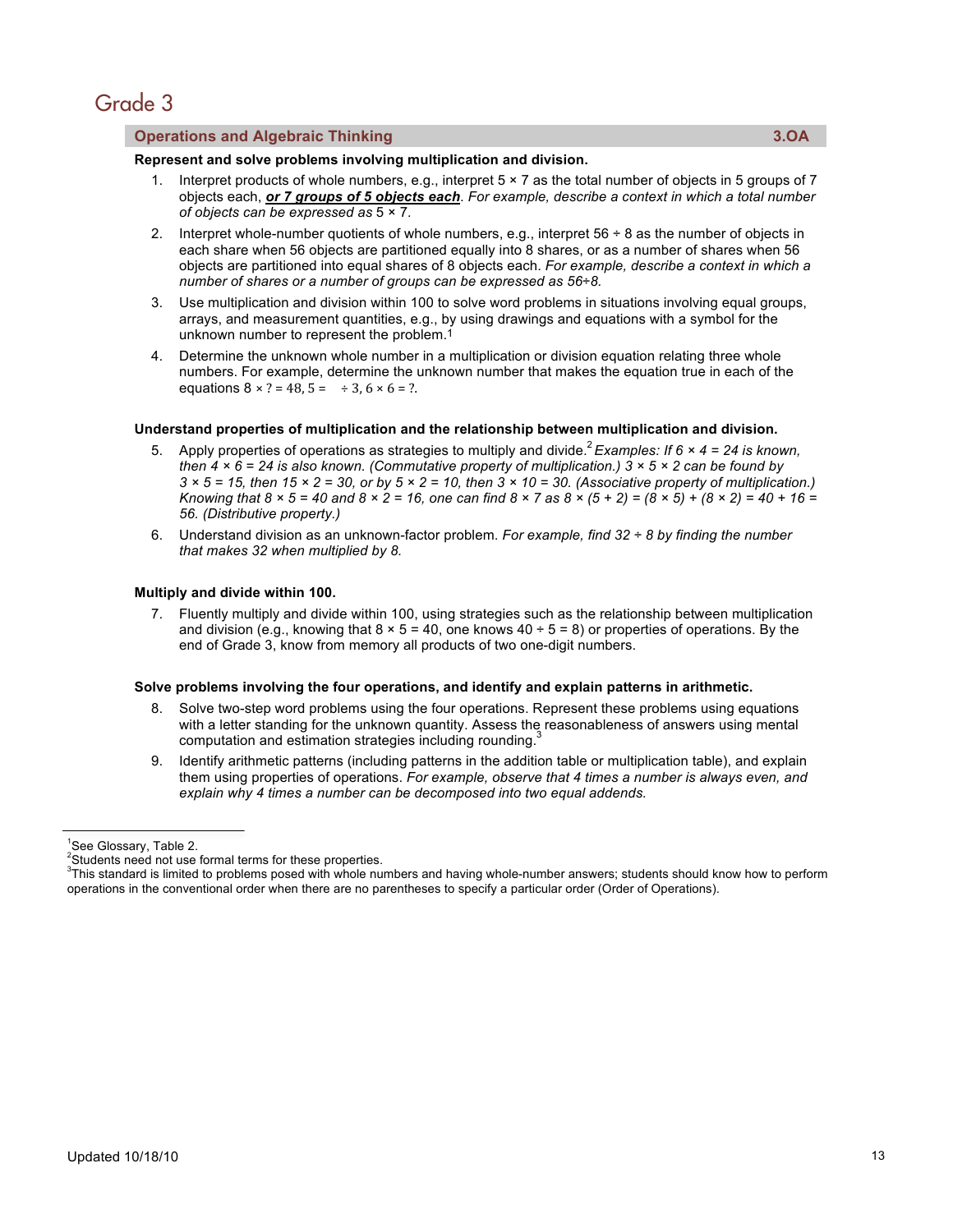#### **Number and Operations in Base Ten 3.NBT**

#### **Use place value understanding and properties of operations to perform multi-digit arithmetic.<sup>4</sup>**

- 1. Use place value understanding to round whole numbers to the nearest 10 or 100.
- *1.1 Understand that the four digits of a four-digit number represent amounts of thousands, hundreds, tens, and ones; e.g. 3,706 = 3000 + 700 + 6 = 3 thousands, 7 hundreds, 0 tens, and 6 ones.*
- 2. Fluently add and subtract within 1000 using strategies and algorithms based on place value, properties of operations, and/or the relationship between addition and subtraction.
- Multiply one-digit whole numbers by multiples of 10 in the range 10–90 (e.g.,  $9 \times 80$ ,  $5 \times 60$ ) using strategies based on place value and properties of operations.

#### **Number and Operations—Fractions<sup>5</sup> 3.NF**

#### **Develop understanding of fractions as numbers.**

- 1. Understand a fraction 1/*b* as the quantity formed by 1 part when a whole is partitioned into *b* equal parts; understand a fraction *a*/*b* as the quantity formed by *a* parts of size 1/*b*.
- 2. Understand a fraction as a number on the number line; represent fractions on a number line diagram.
	- a. Represent a fraction 1/*b* on a number line diagram by defining the interval from 0 to 1 as the whole and partitioning it into *b* equal parts. Recognize that each part has size 1/*b* and that the endpoint of the part based at 0 locates the number 1/*b* on the number line.
	- b. Represent a fraction *a*/*b* on a number line diagram by marking off *a* lengths 1/*b* from 0. Recognize that the resulting interval has size *a*/*b* and that its endpoint locates the number *a*/*b* on the number line.
- 3. Explain equivalence of fractions in special cases, and compare fractions by reasoning about their size.
	- a. Understand two fractions as equivalent (equal) if they are the same size, or the same point on a number line. *Recognize that equivalencies are only valid when the two fractions refer to the same whole.*
	- b. Recognize and generate simple equivalent fractions, e.g.,  $1/2 = 2/4$ ,  $4/6 = 2/3$ ). Explain why the fractions are equivalent, e.g., by using a visual fraction model.
	- c. Express whole numbers as fractions, and recognize fractions that are equivalent to whole numbers. Examples: Express 3 in the form  $3 = 3/1$ ; recognize that  $6/1 = 6$ ; locate  $4/4$  and 1 at the same point of a number line diagram.
	- d. Compare two fractions with the same numerator or the same denominator by reasoning about their size. Recognize that comparisons are valid only when the two fractions refer to the same whole. Record the results of comparisons with the symbols  $>$ ,  $=$ , or  $\lt$ , and justify the conclusions, e.g., by using a visual fraction model.

#### *e. Know and understand that 25 cents is a ¼ of a dollar, 50 cents is ½ of a dollar, and 75 cents is ¾ of a dollar.*

#### **Measurement and Data 3.MD**

#### **Solve problems involving measurement and estimation of intervals of time, liquid volumes, and masses of objects.**

- 1. Tell and write time to the nearest minute and measure time intervals in minutes. Solve word problems involving addition and subtraction of time intervals in minutes, e.g., by representing the problem on a number line diagram.
- 2. Measure and estimate liquid volumes and masses of objects using standard units of grams (g), kilograms (kg), *and English Units (oz, lb.)*, and liters (l).<sup>6</sup> Add, subtract, multiply, or divide to solve one-step word problems involving masses or volumes that are given in the same units, e.g., by using drawings (such as a beaker with a measurement scale) to represent the problem.

<sup>&</sup>lt;sup>4</sup>A range of algorithms may be used.

 ${}^{5}$ Grade 3 expectations in this domain are limited to fractions with denominators 2, 3, 4, 6, and 8.

 ${}^6$ Excludes compound units such as cm<sup>3</sup> and finding the geometric volume of a container.<br><sup>7</sup>Excludes multiplicative comparison architecture (architecture involving actions of "times co. m

Excludes multiplicative comparison problems (problems involving notions of "times as much"; see Glossary, Table 2).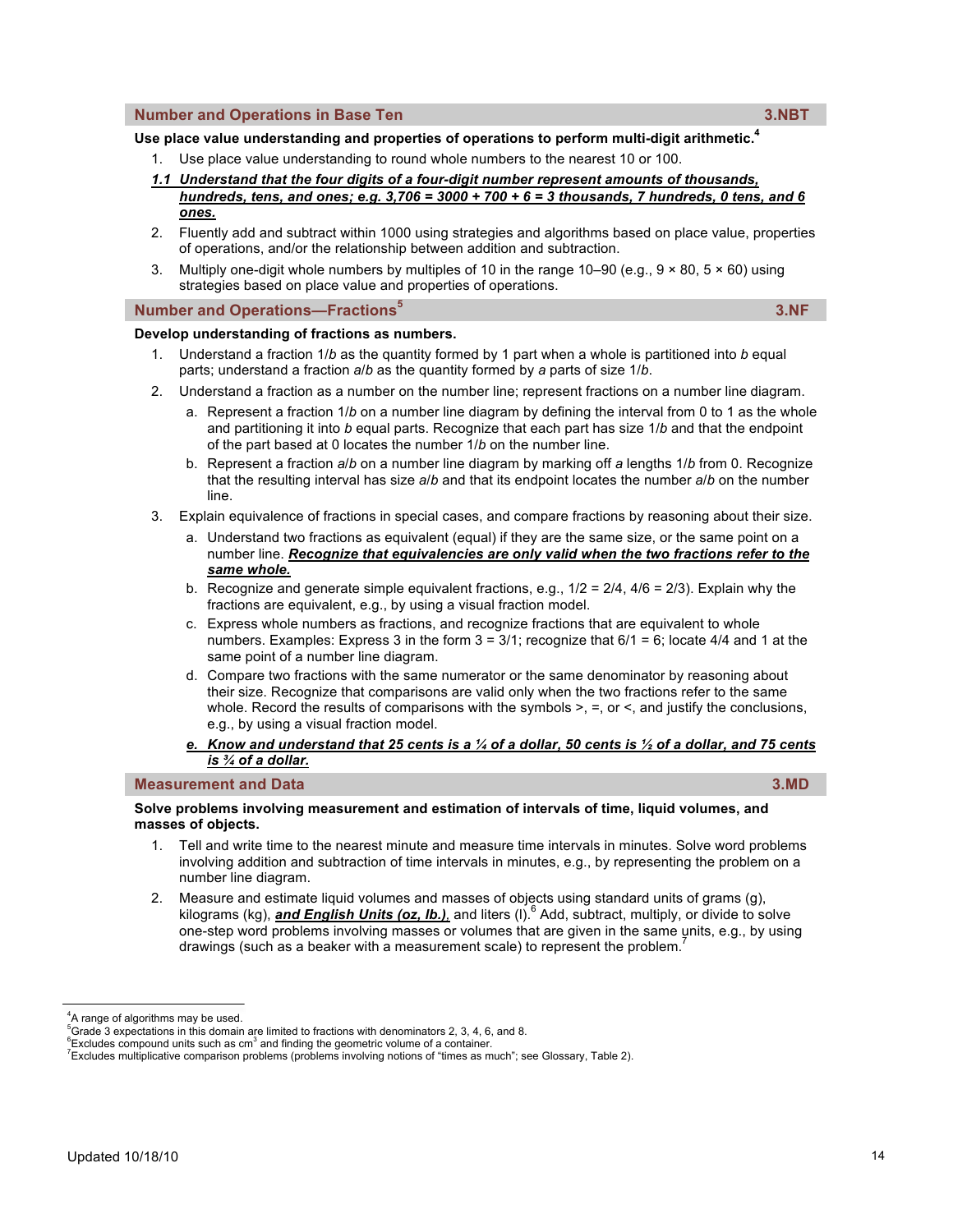#### **Represent and interpret data.**

- 3. Draw a scaled picture graph and a scaled bar graph to represent a data set with several categories. Solve one- and two-step "how many more" and "how many less" problems using information presented in scaled bar graphs. *For example, draw a bar graph in which each square in the bar graph might represent 5 pets.*
- 4. Generate measurement data by measuring lengths using rulers marked with halves and fourths of an inch. Show the data by making a line plot, where the horizontal scale is marked off in appropriate units— whole numbers, halves, or quarters.

#### **Geometric measurement: understand concepts of area and relate area to multiplication and to addition.**

- 5. Recognize area as an attribute of plane figures and understand concepts of area measurement.
	- a. A square with side length 1 unit, called "a unit square," is said to have "one square unit" of area, and can be used to measure area.
	- b. A plane figure which can be covered without gaps or overlaps by *n* unit squares is said to have an area of *n* square units.
- 6. Measure areas by counting unit squares (square cm, square m, square in, square ft, and improvised units).
- 7. Relate area to the operations of multiplication and addition.
	- a. Find the area of a rectangle with whole-number side lengths by tiling it, and show that the area is the same as would be found by multiplying the side lengths.
	- b. Multiply side lengths to find areas of rectangles with whole-number side lengths in the context of solving real world and mathematical problems, and represent whole-number products as rectangular areas in mathematical reasoning.
	- c. Use tiling to show in a concrete case that the area of a rectangle with whole-number side lengths *a* and  $b + c$  is the sum of  $a \times b$  and  $a \times c$ . Use area models to represent the distributive property in mathematical reasoning.
	- d. Recognize area as additive. Find areas of rectilinear figures by decomposing them into nonoverlapping rectangles and adding the areas of the non-overlapping parts, applying this technique to solve real world problems.

#### **Geometric measurement: recognize perimeter as an attribute of plane figures and distinguish between linear and area measures.**

8. Solve real world and mathematical problems involving perimeters of polygons, including finding the perimeter given the side lengths, finding an unknown side length, and exhibiting rectangles with the same perimeter and different areas or with the same area and different perimeters.

#### **Geometry 3.G**

#### **Reason with shapes and their attributes.**

- 1. Understand that shapes in different categories (e.g., rhombuses, rectangles, and others) may share attributes (e.g., having four sides), and that the shared attributes can define a larger category (e.g., quadrilaterals). Recognize rhombuses, rectangles, and squares as examples of quadrilaterals, and draw examples of quadrilaterals that do not belong to any of these subcategories.
- 2. Partition shapes into parts with equal areas. Express the area of each part as a unit fraction of the whole. *For example, partition a shape into 4 parts with equal area, and describe the area of each part as 1/4 of the area of the shape.*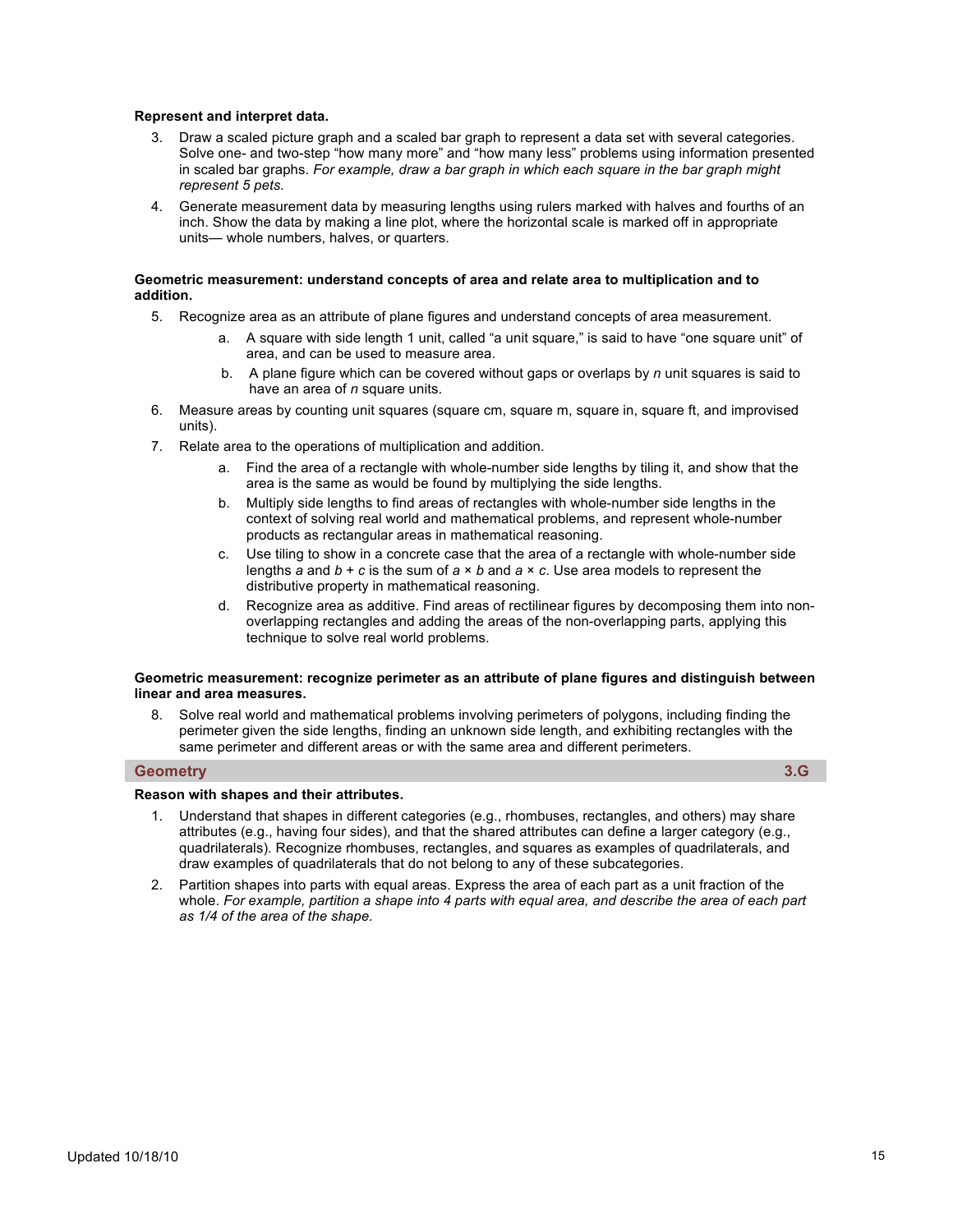### Grade 4 Overview

### **Operations and Algebraic Thinking**

- Use the four operations with whole numbers to solve problems.
- Gain familiarity with factors and multiples.
- Generate and analyze patterns.

#### **Number and Operations in Base Ten**

- Generalize place value understanding for multi-digit whole numbers.
- Use place value understanding and properties of operations to perform multi-digit arithmetic.

#### **Number and Operations—Fractions**

- Extend understanding of fraction equivalence and ordering.
- Build fractions from unit fractions by applying and extending previous understandings of operations on whole numbers.
- Understand decimal notation for fractions, and compare decimal fractions.

#### **Measurement and Data**

- Solve problems involving measurement and conversion of measurements from a larger unit to a smaller unit.
- Represent and interpret data.
- Geometric measurement: understand concepts of angle and measure angles.

#### **Geometry**

• Draw and identify lines and angles, and classify shapes by properties of their lines and angles.

- 1. Make sense of problems and persevere in solving them.
- 2. Reason abstractly and quantitatively.
- 3. Construct viable arguments and critique the reasoning of others.
- 4. Model with mathematics.
- 5. Use appropriate tools strategically.
- 6. Attend to precision.
- 7. Look for and make use of structure.
- 8. Look for and express regularity in repeated reasoning.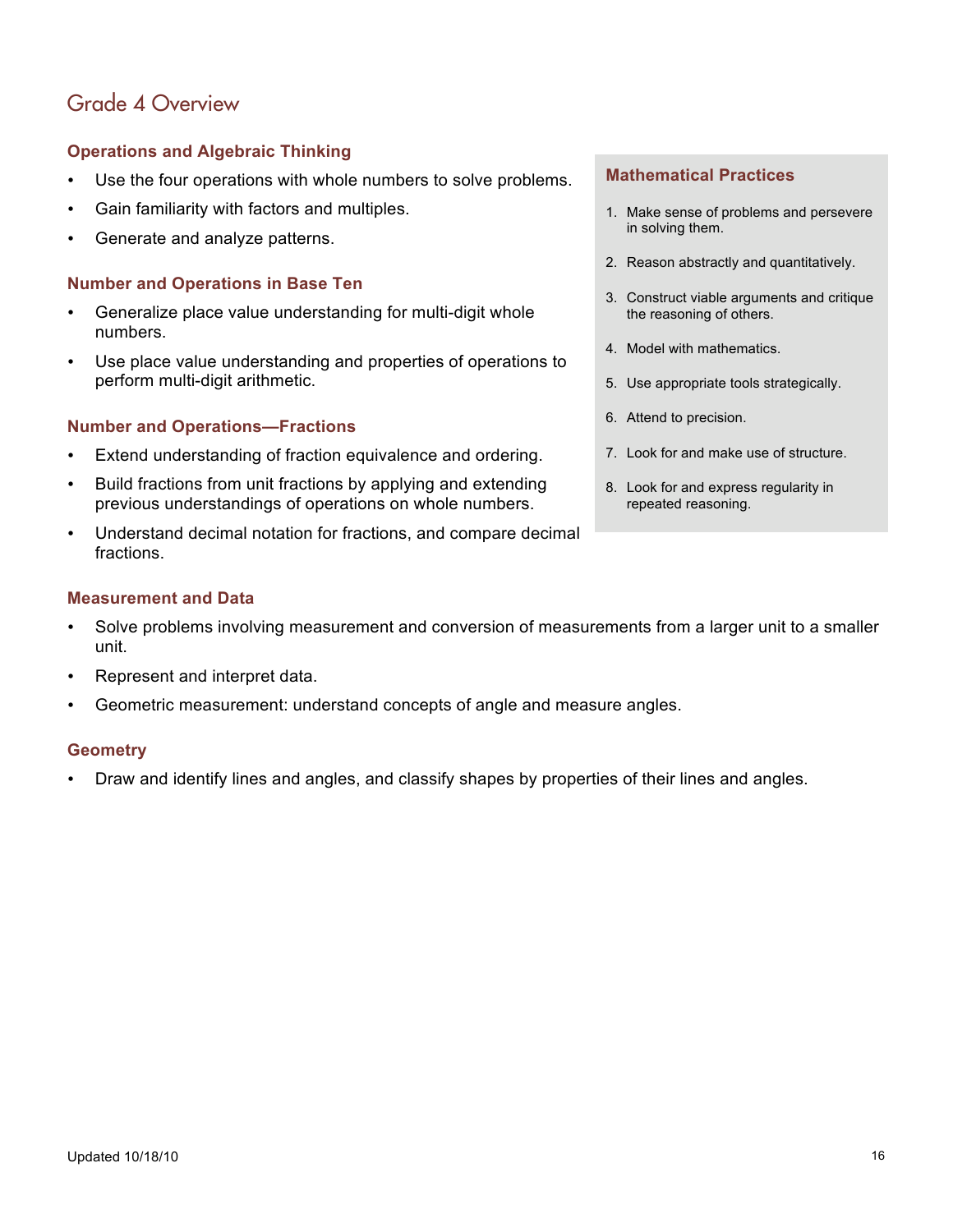#### **Operations and Algebraic Thinking 4.OA**

#### **Use the four operations with whole numbers to solve problems.**

- 1. Interpret a multiplication equation as a comparison, e.g., interpret  $35 = 5 \times 7$  as a statement that 35 is 5 times as many as 7 and 7 times as many as 5. Represent verbal statements of multiplicative comparisons as multiplication equations.
- 2. Multiply or divide to solve word problems involving multiplicative comparison, e.g., by using drawings and equations with a symbol for the unknown number to represent the problem, distinguishing multiplicative comparison from additive comparison.<sup>1</sup>
- 3. Solve multistep word problems posed with whole numbers and having whole-number answers using the four operations, including problems in which remainders must be interpreted. Represent these problems using equations with a letter standing for the unknown quantity. Assess the reasonableness of answers using mental computation and estimation strategies including rounding *and explain why a rounded solution is appropriate.*

#### **Gain familiarity with factors and multiples.**

4. Find all factor pairs for a whole number in the range 1–100. Recognize that a whole number is a multiple of each of its factors. Determine whether a given whole number in the range 1–100 is a multiple of a given one-digit number. Determine whether a given whole number in the range 1–100 is prime or composite.

#### **Generate and analyze patterns.**

5. Generate a number or shape pattern that follows a given rule. Identify apparent features of the pattern that were not explicit in the rule itself. *For example, given the rule "Add 3" and the starting number 1, generate terms in the resulting sequence and observe that the terms appear to alternate between odd and even numbers. Explain informally why the numbers will continue to alternate in this way.*

#### **Number and Operations in Base Ten<sup>2</sup> 4.NBT**

#### **Generalize place value understanding for multi-digit whole numbers.**

- 1. Recognize that in a multi-digit whole number, a digit in one place represents ten times what it represents in the place to its right. *For example, recognize that 700 ÷ 70 = 10 by applying concepts of place value and division.*
- 2. Read and write multi-digit whole numbers using base-ten numerals, number names, and expanded form. Compare two multi-digit numbers based on meanings of the digits in each place, using >, =, and < symbols to record the results of comparisons.
- 3. Use place value understanding to round multi-digit whole numbers to any place.

#### **Use place value understanding and properties of operations to perform multi-digit arithmetic.**

- 4. Fluently add and subtract multi-digit whole numbers using the standard algorithm.
- 5. Multiply a whole number of up to four digits by a one-digit whole number, and multiply two two-digit numbers, using strategies based on place value and the properties of operations. Illustrate and explain the calculation by using equations, rectangular arrays, and/or area models.
- *5.1 Solve problems involving multiplication of multi-digit numbers by two-digit numbers. (CA-Standard NS 3.3)*
- 6. Find whole-number quotients and remainders with up to four-digit dividends and one-digit divisors, using strategies based on place value, the properties of operations, and/or the relationship between multiplication and division. Illustrate and explain the calculation by using equations, rectangular arrays, and/or area models.

<sup>&</sup>lt;sup>1</sup>See Glossary, Table 2.

 ${}^{2}$ Grade 4 expectations in this domain are limited to whole numbers less than or equal to 1,000,000.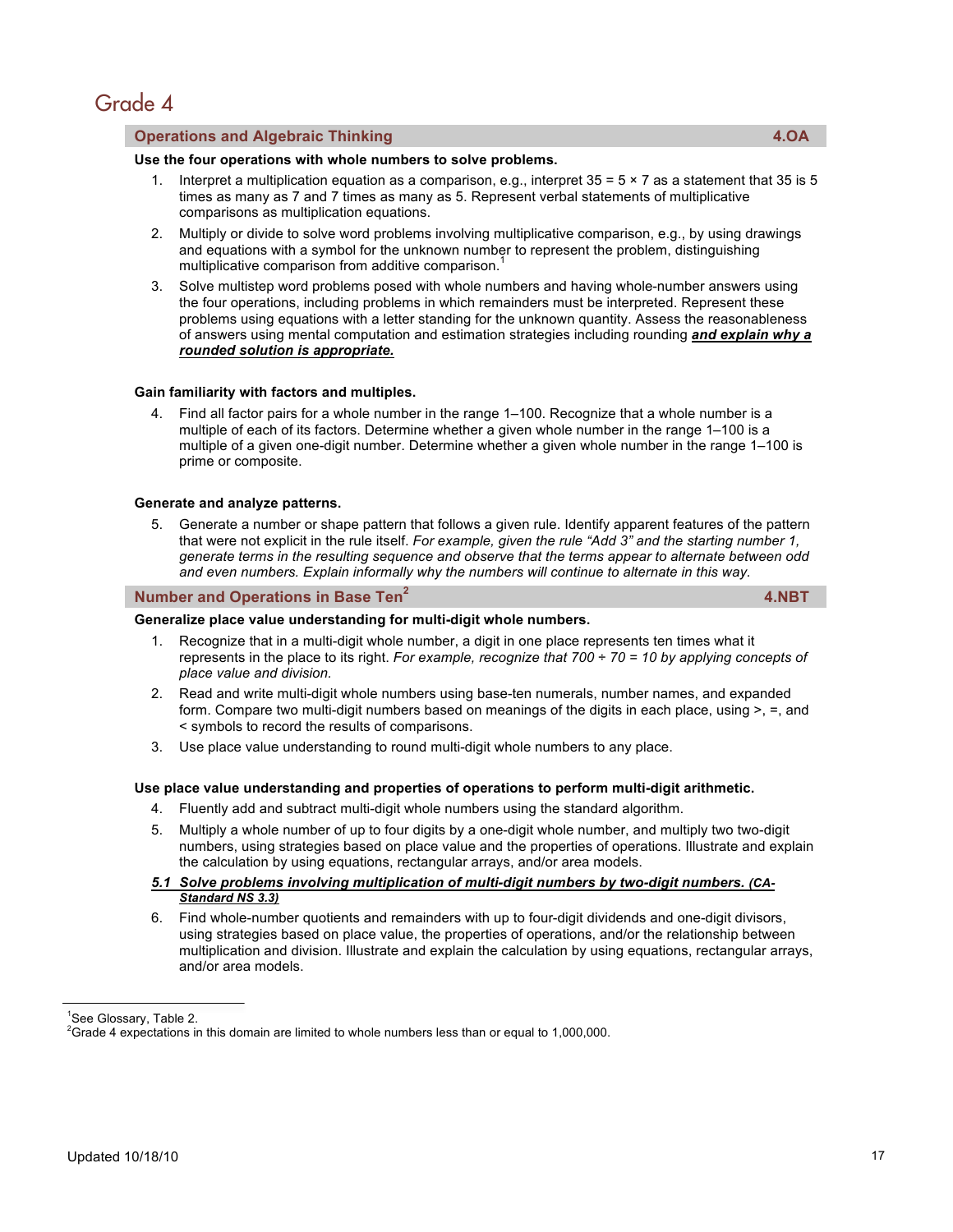#### **Number and Operations—Fractions<sup>3</sup> 4.NF**

#### **Extend understanding of fraction equivalence and ordering.**

- 1. Explain why a fraction *a*/*b* is equivalent to a fraction (*n* × *a*)/(*n* × *b*) by using visual fraction models, with attention to how the number and size of the parts differ even though the two fractions themselves are the same size. Use this principle to recognize and generate equivalent fractions.
- 2. Compare two fractions with different numerators and different denominators, e.g., by creating common denominators or numerators, or by comparing to a benchmark fraction such as 1/2. Recognize that comparisons are valid only when the two fractions refer to the same whole. Record the results of comparisons with symbols  $\geq$ ,  $\equiv$ , or  $\leq$ , and justify the conclusions, e.g., by using a visual fraction model.

#### **Build fractions from unit fractions by applying and extending previous understandings of operations on whole numbers.**

- 3. Understand a fraction *a*/*b* with *a* > 1 as a sum of fractions 1/*b*.
	- a. Understand addition and subtraction of fractions as joining and separating parts referring to the same whole.
	- b. Decompose a fraction into a sum of fractions with the same denominator in more than one way, recording each decomposition by an equation. Justify decompositions, e.g., by using a visual fraction model. *Examples: 3/8 = 1/8 + 1/8 + 1/8 ; 3/8 = 1/8 + 2/8 ; 2 1/8 = 1 + 1 + 1/8 = 8/8 + 8/8 + 1/8.*
	- c. Add and subtract mixed numbers with like denominators, e.g., by replacing each mixed number with an equivalent fraction, and/or by using properties of operations and the relationship between addition and subtraction.
	- d. Solve word problems involving addition and subtraction of fractions referring to the same whole and having like denominators, e.g., by using visual fraction models and equations to represent the problem.
- 4. Apply and extend previous understandings of multiplication to multiply a fraction by a whole number.
	- a. Understand a fraction *a*/*b* as a multiple of 1/*b*. *For example, use a visual fraction model to represent 5/4 as the product 5 × (1/4), recording the conclusion by the equation 5/4 = 5 × (1/4).*
	- b. Understand a multiple of *a*/*b* as a multiple of 1/*b*, and use this understanding to multiply a fraction by a whole number. *For example, use a visual fraction model to express 3 × (2/5) as 6 × (1/5), recognizing this product as 6/5. (In general, n × (a/b) = (n × a)/b.)*
	- c. Solve word problems involving multiplication of a fraction by a whole number, e.g., by using visual fraction models and equations to represent the problem. *For example, if each person at a party will eat 3/8 of a pound of roast beef, and there will be 5 people at the party, how many pounds of roast beef will be needed? Between what two whole numbers does your answer lie?*

#### **Understand decimal notation for fractions, and compare decimal fractions.**

- 5. Express a fraction with denominator 10 as an equivalent fraction with denominator 100, and use this technique to add two fractions with respective denominators 10 and 100.<sup>4</sup> For example, express 3/10 *as 30/100, and add 3/10 + 4/100 = 34/100.*
- 6. Use decimal notation for fractions with denominators 10 or 100. *For example, rewrite 0.62 as 62/100; describe a length as 0.62 meters; locate 0.62 on a number line diagram.*
- 7. Compare two decimals to hundredths by reasoning about their size. Recognize that comparisons are valid only when the two decimals refer to the same whole. Record the results of comparisons with the symbols >, =, or <, and justify the conclusions, e.g., by using *the number line or another* visual model.

 $^{3}$ Grade 4 expectations in this domain are limited to fractions with denominators 2, 3, 4, 5, 6, 8, 10, 12, and 100.

Students who can generate equivalent fractions can develop strategies for adding fractions with unlike denominators in general. But addition and subtraction with unlike denominators in general is not a requirement at this grade.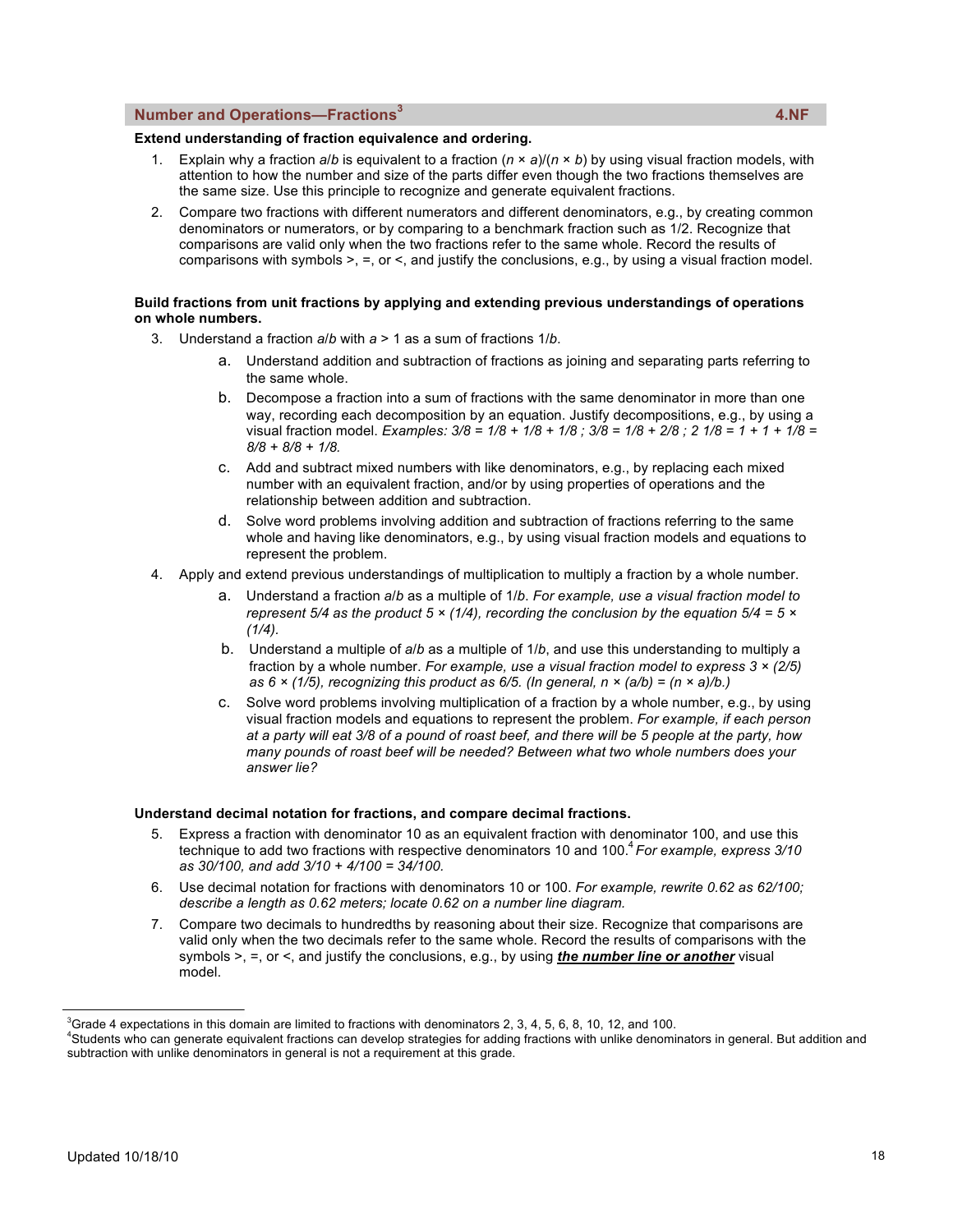#### **Measurement and Data 4.MD**

#### **Solve problems involving measurement and conversion of measurements from a larger unit to a smaller unit.**

- 1. Know relative sizes of measurement units within one system of units including km, m, cm; kg, g; lb, oz.; l, ml; hr, min, sec. Within a single system of measurement, express measurements in a larger unit in terms of a smaller unit. Record measurement equivalents in a two-column table. *For example, know that 1 ft is 12 times as long as 1 in. Express the length of a 4 ft snake as 48 in. Generate a conversion table for feet and inches listing the number pairs (1, 12), (2, 24), (3, 36), ...*
- 2. Use the four operations to solve word problems involving distances, intervals of time, liquid volumes, masses of objects, and money, including problems involving simple fractions or decimals, and problems that require expressing measurements given in a larger unit in terms of a smaller unit. Represent measurement quantities using diagrams such as number line diagrams that feature a measurement scale.
- 3. Apply the area and perimeter formulas for rectangles in real world and mathematical problems. *For example, find the width of a rectangular room given the area of the flooring and the length, by viewing the area formula as a multiplication equation with an unknown factor.*

#### **Represent and interpret data.**

4. Make a line plot to display a data set of measurements in fractions of a unit (1/2, 1/4, 1/8). Solve problems involving addition and subtraction of fractions by using information presented in line plots. *For example, from a line plot find and interpret the difference in length between the longest and shortest specimens in an insect collection.*

#### **Geometric measurement: understand concepts of angle and measure angles.**

- 5. Recognize angles as geometric shapes that are formed wherever two rays share a common endpoint, and understand concepts of angle measurement:
	- a. An angle is measured with reference to a circle with its center at the common endpoint of the rays, by considering the fraction of the circular arc between the points where the two rays intersect the circle. An angle that turns through 1/360 of a circle is called a "one-degree angle," and can be used to measure angles.
	- b. An angle that turns through *n* one-degree angles is said to have an angle measure of *n*  degrees.
- 6. Measure angles in whole-number degrees using a protractor. Sketch angles of specified measure.
- 7. Recognize angle measure as additive. When an angle is decomposed into non-overlapping parts, the angle measure of the whole is the sum of the angle measures of the parts. Solve addition and subtraction problems to find unknown angles on a diagram in real world and mathematical problems, e.g., by using an equation with a symbol for the unknown angle measure.

#### **Geometry 4.G**

#### **Draw and identify lines and angles, and classify shapes by properties of their lines and angles.**

- 1. Draw points, lines, line segments, rays, angles (right, acute, obtuse), and perpendicular and parallel lines. Identify these in two-dimensional figures.
- 2. Classify two-dimensional figures based on the presence or absence of parallel or perpendicular lines, or the presence or absence of angles of a specified size. Recognize right triangles as a category, and identify right triangles. *(Two dimensional shapes should include special triangles, e.g., equilateral, isosceles, scalene, and special quadrilaterals, e.g., rhombus, square, rectangle, parallelogram, trapezoid.)*
- Recognize a line of symmetry for a two-dimensional figure as a line across the figure such that the figure can be folded along the line into matching parts. Identify line-symmetric figures and draw lines of symmetry.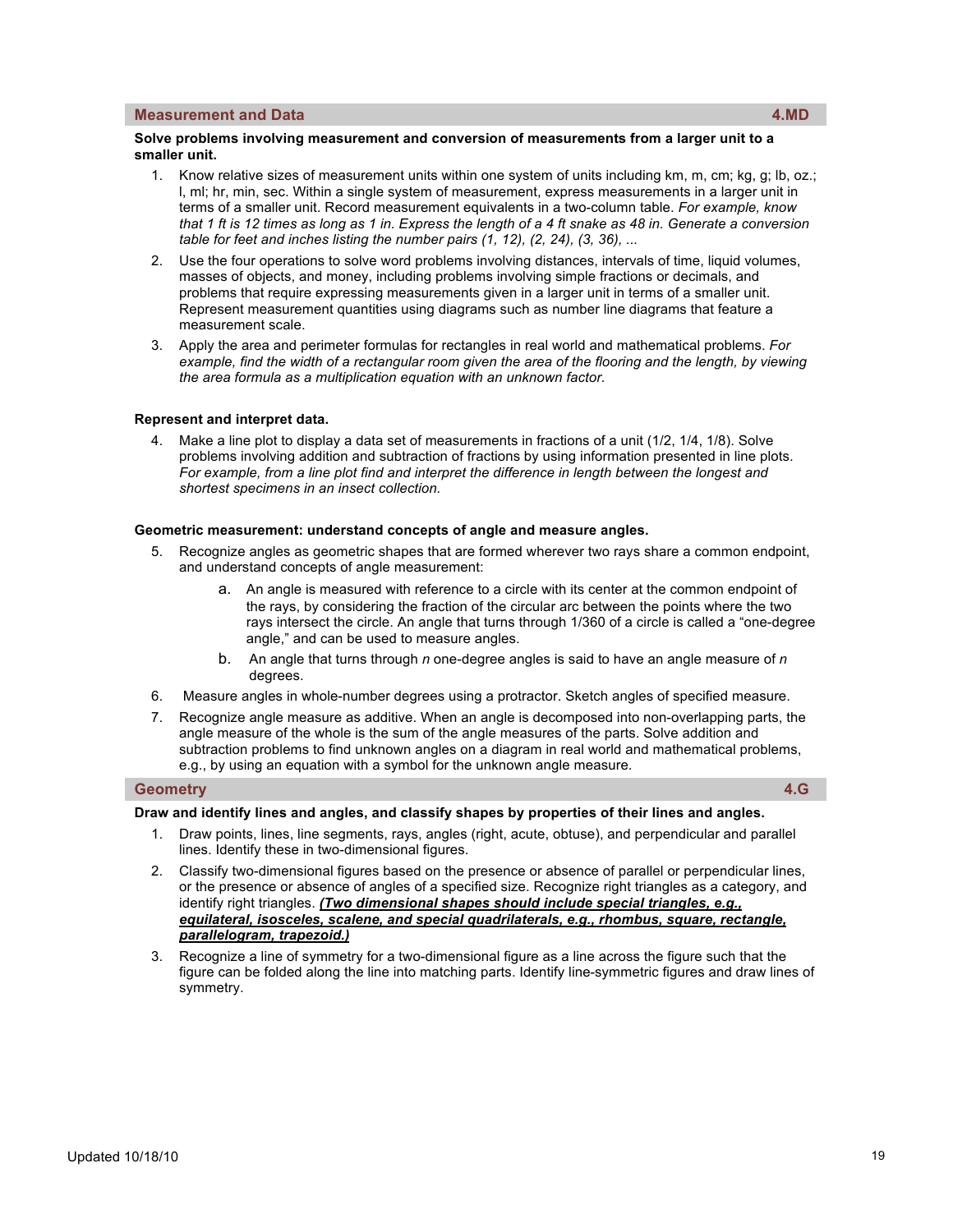### Grade 5 Overview

### **Operations and Algebraic Thinking**

- Write and interpret numerical expressions.
- Analyze patterns and relationships.

#### **Number and Operations in Base Ten**

- Understand the place value system.
- Perform operations with multi-digit whole numbers and with decimals to hundredths.

#### **Number and Operations—Fractions**

- Use equivalent fractions as a strategy to add and subtract fractions.
- Apply and extend previous understandings of multiplication and division to multiply and divide fractions.

#### **Measurement and Data**

- Convert like measurement units within a given measurement system.
- Represent and interpret data.

#### • Geometric measurement: understand concepts of volume and relate volume to multiplication and to addition.

#### **Geometry**

- Graph points on the coordinate plane to solve real-world and mathematical problems.
- Classify two-dimensional figures into categories based on their properties.

- 1. Make sense of problems and persevere in solving them.
- 2. Reason abstractly and quantitatively.
- 3. Construct viable arguments and critique the reasoning of others.
- 4. Model with mathematics.
- 5. Use appropriate tools strategically.
- 6. Attend to precision.
- 7. Look for and make use of structure.
- 8. Look for and express regularity in repeated reasoning.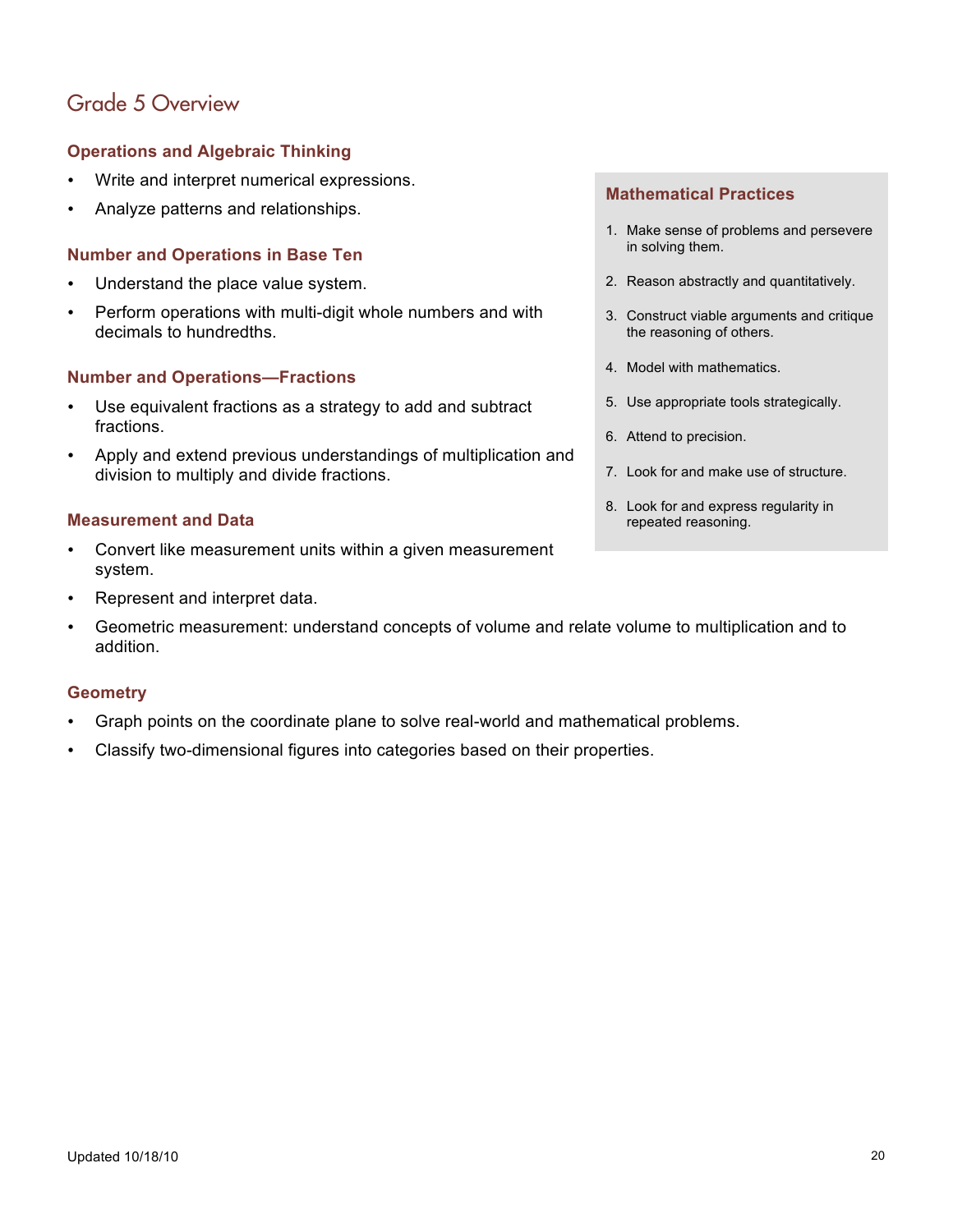## Grade 5

#### **Operations and Algebraic Thinking 5.OA**

#### **Write and interpret numerical expressions.**

- 1. Use parentheses, brackets, or braces in numerical expressions, and evaluate expressions with these symbols.
- 2. Write simple expressions that record calculations with numbers, and interpret numerical expressions without evaluating them. *For example, express the calculation "add 8 and 7, then multiply by 2" as 2 × (8 + 7). Recognize that 3 × (18932 + 921) is three times as large as 18932 + 921, without having to calculate the indicated sum or product.*

#### **2.1 Express a whole number in the range 2-50 as a product of its prime factors. For example, find the prime factors of 24 and express 24 as 2x2x2x3.**

#### **Analyze patterns and relationships.**

3. Generate two numerical patterns using two given rules. Identify apparent relationships between corresponding terms. Form ordered pairs consisting of corresponding terms from the two patterns, and graph the ordered pairs on a coordinate plane. *For example, given the rule "Add 3" and the starting number 0, and given the rule "Add 6" and the starting number 0, generate terms in the resulting sequences, and observe that the terms in one sequence are twice the corresponding terms in the other sequence. Explain informally why this is so.*

#### **Number and Operations in Base Ten 5.NBT**

#### **Understand the place value system.**

- 1. Recognize that in a multi-digit number, a digit in one place represents 10 times as much as it represents in the place to its right and 1/10 of what it represents in the place to its left.
- 2. Explain patterns in the number of zeros of the product when multiplying a number by powers of 10, and explain patterns in the placement of the decimal point when a decimal is multiplied or divided by a power of 10. Use whole-number exponents to denote powers of 10.
- 3. Read, write, and compare decimals to thousandths.
	- a. Read and write decimals to thousandths using base-ten numerals, number names, and expanded form, e.g.,  $347.392 = 3 \times 100 + 4 \times 10 + 7 \times 1 + 3 \times (1/10) + 9 \times (1/100) + 2 \times$ (1/1000).
	- b. Compare two decimals to thousandths based on meanings of the digits in each place, using >, =, and < symbols to record the results of comparisons.
- 4. Use place value understanding to round decimals to any place.

#### **Perform operations with multi-digit whole numbers and with decimals to hundredths.**

- 5. Fluently multiply multi-digit whole numbers using the standard algorithm.
- 6. Find whole-number quotients of whole numbers with up to four-digit dividends and two-digit divisors, using strategies based on place value, the properties of operations, and/or the relationship between multiplication and division. Illustrate and explain the calculation by using equations, rectangular arrays, and/or area models.
- 7. Add, subtract, multiply, and divide decimals to hundredths, using concrete models or drawings and strategies based on place value, properties of operations, and/or the relationship between addition and subtraction; relate the strategy to a written method and explain the reasoning used.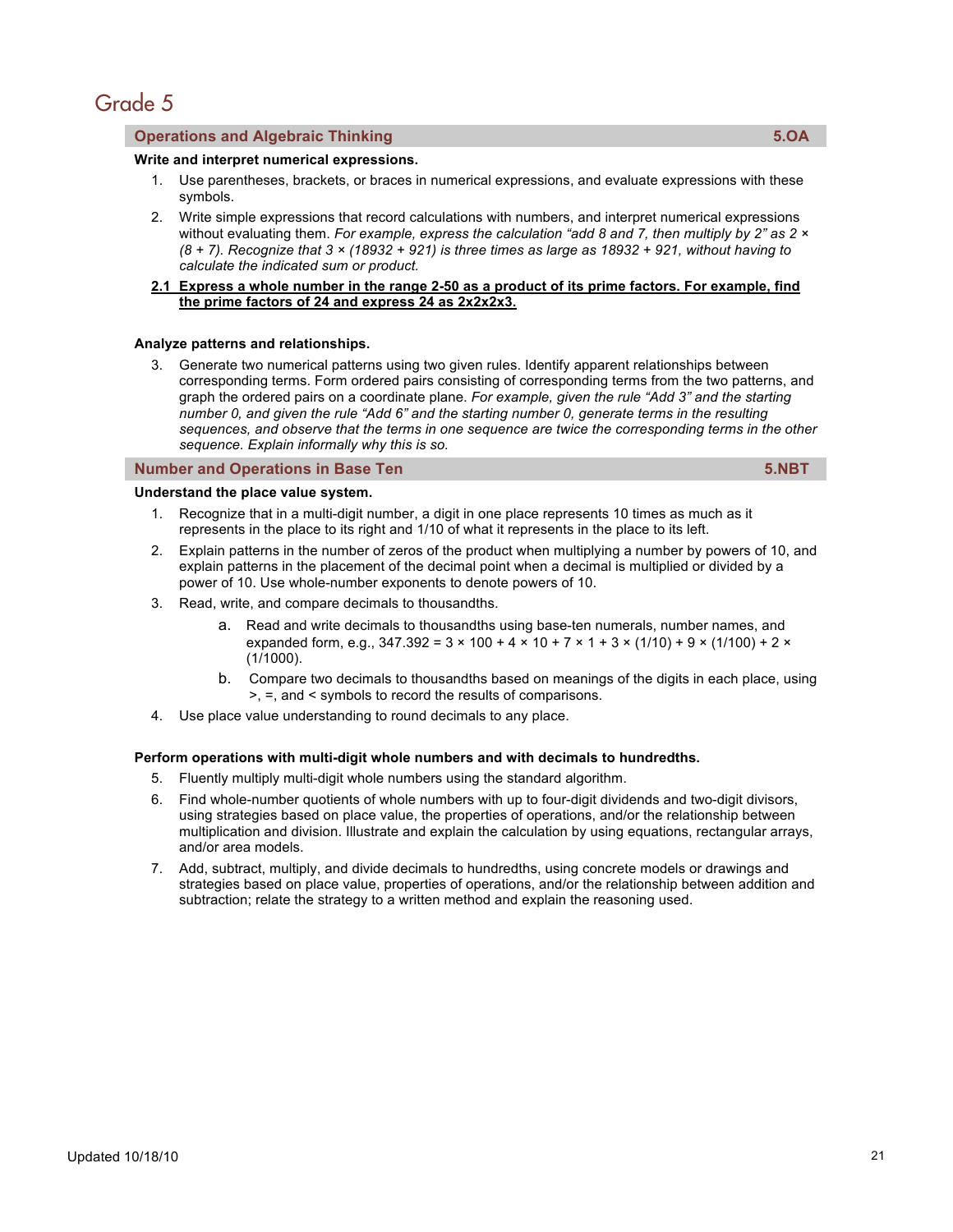#### **Number and Operations—Fractions 5.NF**

#### **Use equivalent fractions as a strategy to add and subtract fractions.**

- 1. Add and subtract fractions with unlike denominators (including mixed numbers) by replacing given fractions with equivalent fractions in such a way as to produce an equivalent sum or difference of fractions with like denominators. *For example, 2/3 + 5/4 = 8/12 + 15/12 = 23/12. (In general, a/b + c/d = (ad + bc)/bd.)*
- 2. Solve word problems involving addition and subtraction of fractions referring to the same whole, including cases of unlike denominators, e.g., by using visual fraction models or equations to represent the problem. Use benchmark fractions and number sense of fractions to estimate mentally and assess the reasonableness of answers. *For example, recognize an incorrect result 2/5 + 1/2 = 3/7, by observing that 3/7 < 1/2.*

#### **Apply and extend previous understandings of multiplication and division to multiply and divide fractions.**

- 3. Interpret a fraction as division of the numerator by the denominator  $(a/b = a \div b)$ . Solve word problems involving division of whole numbers leading to answers in the form of fractions, mixed numbers, *or decimal fractions*, e.g., by using visual fraction models or equations to represent the problem. *For example, interpret 3/4 as the result of dividing 3 by 4, noting that 3/4 multiplied by 4 equals 3, and that when 3 wholes are shared equally among 4 people each person has a share of size 3/4. If 9 people want to share a 50 pound sack of rice equally by weight, how many pounds of rice should each person get? Between what two whole numbers does your answer lie?*
- 4. Apply and extend previous understandings of multiplication to multiply a fraction or whole number by a fraction.
	- a. Interpret the product (*a*/*b*) × *q* as *a* parts of a partition of *q* into *b* equal parts; equivalently, as the result of a sequence of operations *a* × *q* ÷ *b*. *For example, use a visual fraction model to show (2/3) × 4 = 8/3, and create a story context for this equation. Do the same with (2/3) × (4/5) = 8/15. (In general, (a/b) × (c/d) = ac/bd.)*
	- b. Find the area of a rectangle with fractional side lengths by tiling it with unit squares of the appropriate unit fraction side lengths, and show that the area is the same as would be found by multiplying the side lengths. Multiply fractional side lengths to find areas of rectangles, and represent fraction products as rectangular areas.
- 5. Interpret multiplication as scaling (resizing), by:
	- a. Comparing the size of a product to the size of one factor on the basis of the size of the other factor, without performing the indicated multiplication.
	- b. Explaining why multiplying a given number by a fraction greater than 1 results in a product greater than the given number (recognizing multiplication by whole numbers greater than 1 as a familiar case); explaining why multiplying a given number by a fraction less than 1 results in a product smaller than the given number; and relating the principle of fraction equivalence  $a/b = (n \cdot n)$ × *a*)/(*n b*) to the effect of multiplying *a*/*b* by 1.
- 6. Solve real world problems involving multiplication of fractions and mixed numbers, e.g., by using visual fraction models or equations to represent the problem.
- 7. Apply and extend previous understandings of division to divide unit fractions by whole numbers and whole numbers by unit fractions.<sup>1</sup>
	- a. Interpret division of a unit fraction by a non-zero whole number, and compute such quotients. For example, create a story context for  $(1/3) \div 4$ , and use a visual fraction model to show the quotient. Use the relationship between multiplication and division to explain that (1/3) ÷ 4 = 1/12 because  $(1/12) \times 4 = 1/3$ .
	- b. Interpret division of a whole number by a unit fraction, and compute such quotients. For example, create a story context for  $4 \div (1/5)$ , and use a visual fraction model to show the quotient. Use the relationship between multiplication and division to explain that  $4 \div (1/5) = 20$ because  $20 \times (1/5) = 4$ .
	- c. Solve real world problems involving division of unit fractions by non-zero whole numbers and division of whole numbers by unit fractions, e.g., by using visual fraction models and equations to represent the problem. For example, how much chocolate will each person get if 3 people share 1/2 lb of chocolate equally? How many 1/3-cup servings are in 2 cups of raisins?

<sup>&</sup>lt;sup>1</sup>Students able to multiply fractions in general can develop strategies to divide fractions in general, by reasoning about the relationship between multiplication and division. But division of a fraction by a fraction is not a requirement at this grade.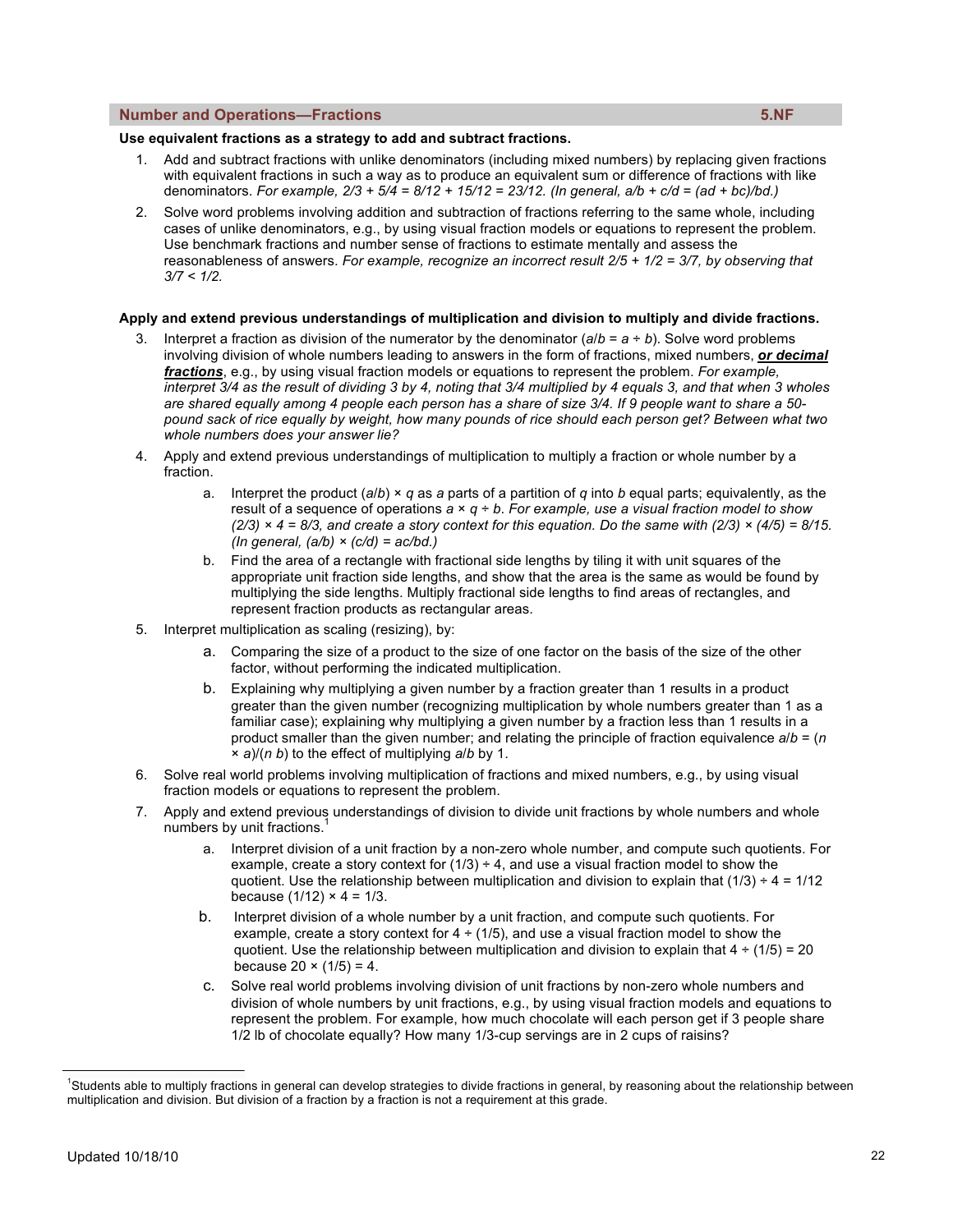#### **Measurement and Data 5.MD**

#### **Convert like measurement units within a given measurement system.**

1. Convert among different-sized standard measurement units within a given measurement system (e.g., convert 5 cm to 0.05 m), and use these conversions in solving multi-step, real world problems.

#### **Represent and interpret data.**

2. Make a line plot to display a data set of measurements in fractions of a unit (1/2, 1/4, 1/8). Use operations on fractions for this grade to solve problems involving information presented in line plots. *For example, given different measurements of liquid in identical beakers, find the amount of liquid each beaker would contain if the total amount in all the beakers were redistributed equally.*

#### **Geometric measurement: understand concepts of volume and relate volume to multiplication and to addition.**

- 3. Recognize volume as an attribute of solid figures and understand concepts of volume measurement.
	- a. A cube with side length 1 unit, called a "unit cube," is said to have "one cubic unit" of volume, and can be used to measure volume.
	- b. A solid figure which can be packed without gaps or overlaps using *n* unit cubes is said to have a volume of *n* cubic units.
- 4. Measure volumes by counting unit cubes, using cubic cm, cubic in, cubic ft, and improvised units.
- 5. Relate volume to the operations of multiplication and addition and solve real world and mathematical problems involving volume.
	- a. Find the volume of a right rectangular prism with whole-number side lengths by packing it with unit cubes, and show that the volume is the same as would be found by multiplying the edge lengths, equivalently by multiplying the height by the area of the base. Represent threefold whole-number products as volumes, e.g., to represent the associative property of multiplication.
	- b. Apply the formulas  $V = I \times w \times h$  and  $V = b \times h$  for rectangular prisms to find volumes of right rectangular prisms with whole-number edge lengths in the context of solving real world and mathematical problems.
	- c. Recognize volume as additive. Find volumes of solid figures composed of two nonoverlapping right rectangular prisms by adding the volumes of the non-overlapping parts, applying this technique to solve real world problems.

#### **Geometry 5.G**

#### **Graph points on the coordinate plane to solve real-world and mathematical problems.**

- 1. Use a pair of perpendicular number lines, called axes, to define a coordinate system, with the intersection of the lines (the origin) arranged to coincide with the 0 on each line and a given point in the plane located by using an ordered pair of numbers, called its coordinates. Understand that the first number indicates how far to travel from the origin in the direction of one axis, and the second number indicates how far to travel in the direction of the second axis, with the convention that the names of the two axes and the coordinates correspond (e.g., *x*-axis and *x*-coordinate, *y*-axis and *y*-coordinate).
- 2. Represent real world and mathematical problems by graphing points in the first quadrant of the coordinate plane, and interpret coordinate values of points in the context of the situation.

#### **Classify two-dimensional figures into categories based on their properties.**

3. Understand that attributes belonging to a category of two-dimensional figures also belong to all subcategories of that category. *For example, all rectangles have four right angles and squares are rectangles, so all squares have four right angles.*

#### *3.1 Distinguish among rectangles, parallelograms, and trapezoids.*

- Classify two-dimensional figures in a hierarchy based on properties.
- *5. Know that the sum of the angles of any triangle is 180<sup>0</sup> and the sum of the angles of any quadrilateral is 360<sup>0</sup> and use this information to solve problems. (CA-Standard MG 2.2)*
- *6. Derive and use the formula for the area of a triangle and of a parallelogram by comparing it with the formula for the area of a rectangle (i.e. two of the same triangles make a parallelogram with twice the area; a parallelogram is compared with a rectangle of the same area by cutting and pasting a right triangle on the parallelogram). (CA-Standard MG 1.1)*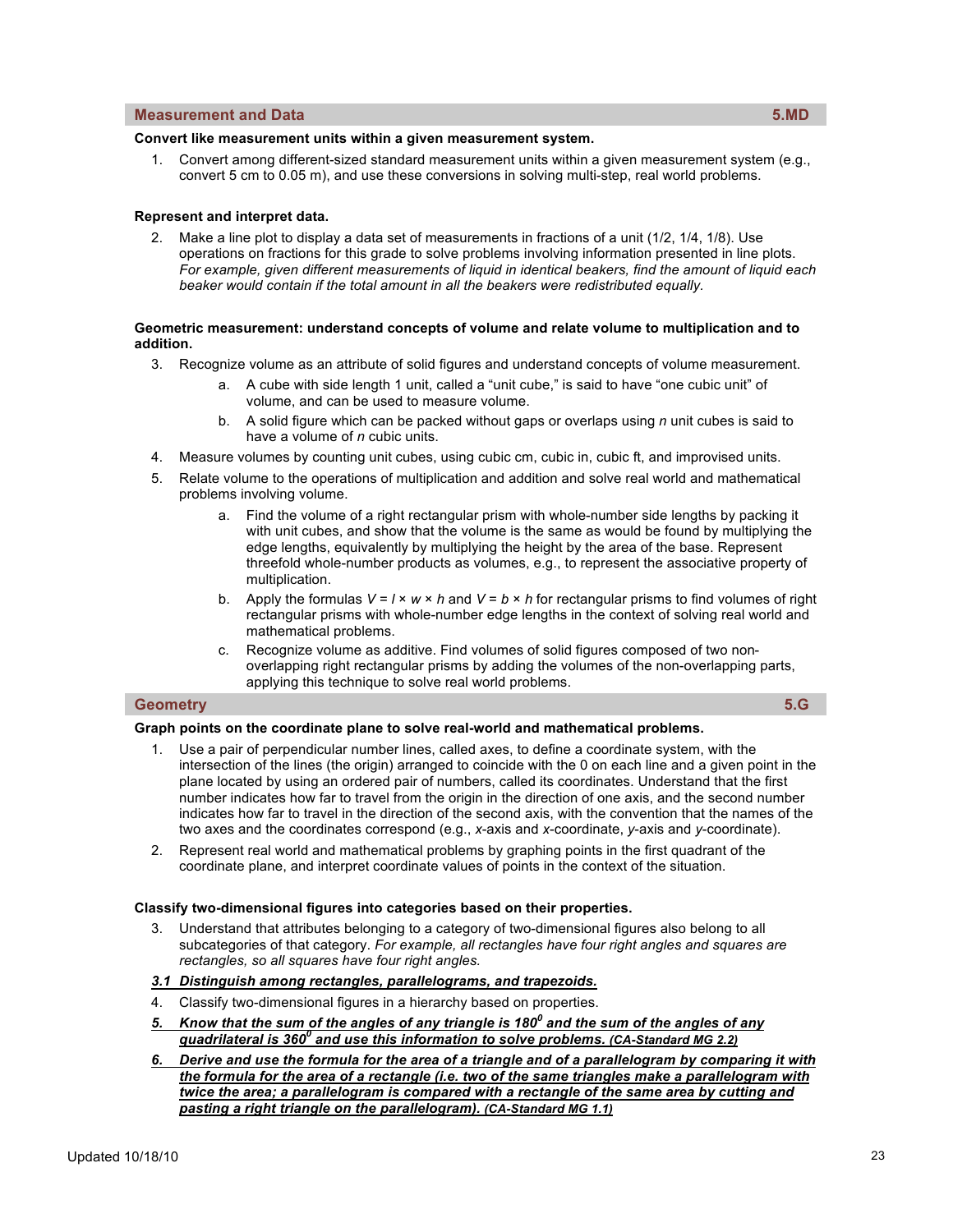### Grade 6 Overview

#### **Ratios and Proportional Relationships**

• Understand ratio concepts and use ratio reasoning to solve problems.

#### **The Number System**

- Apply and extend previous understandings of multiplication and division to divide fractions by fractions.
- Compute fluently with multi-digit numbers and find common factors and multiples.
- Apply and extend previous understandings of numbers to the system of rational numbers.

#### **Expressions and Equations**

- Apply and extend previous understandings of arithmetic to algebraic expressions.
- Reason about and solve one-variable equations and inequalities.
- Represent and analyze quantitative relationships between dependent and independent variables.

#### **Geometry**

• Solve real-world and mathematical problems involving area, surface area, and volume.

#### **Statistics and Probability**

- Develop understanding of statistical variability.
- Summarize and describe distributions.

- 1. Make sense of problems and persevere in solving them.
- 2. Reason abstractly and quantitatively.
- 3. Construct viable arguments and critique the reasoning of others.
- 4. Model with mathematics.
- 5. Use appropriate tools strategically.
- 6. Attend to precision.
- 7. Look for and make use of structure.
- 8. Look for and express regularity in repeated reasoning.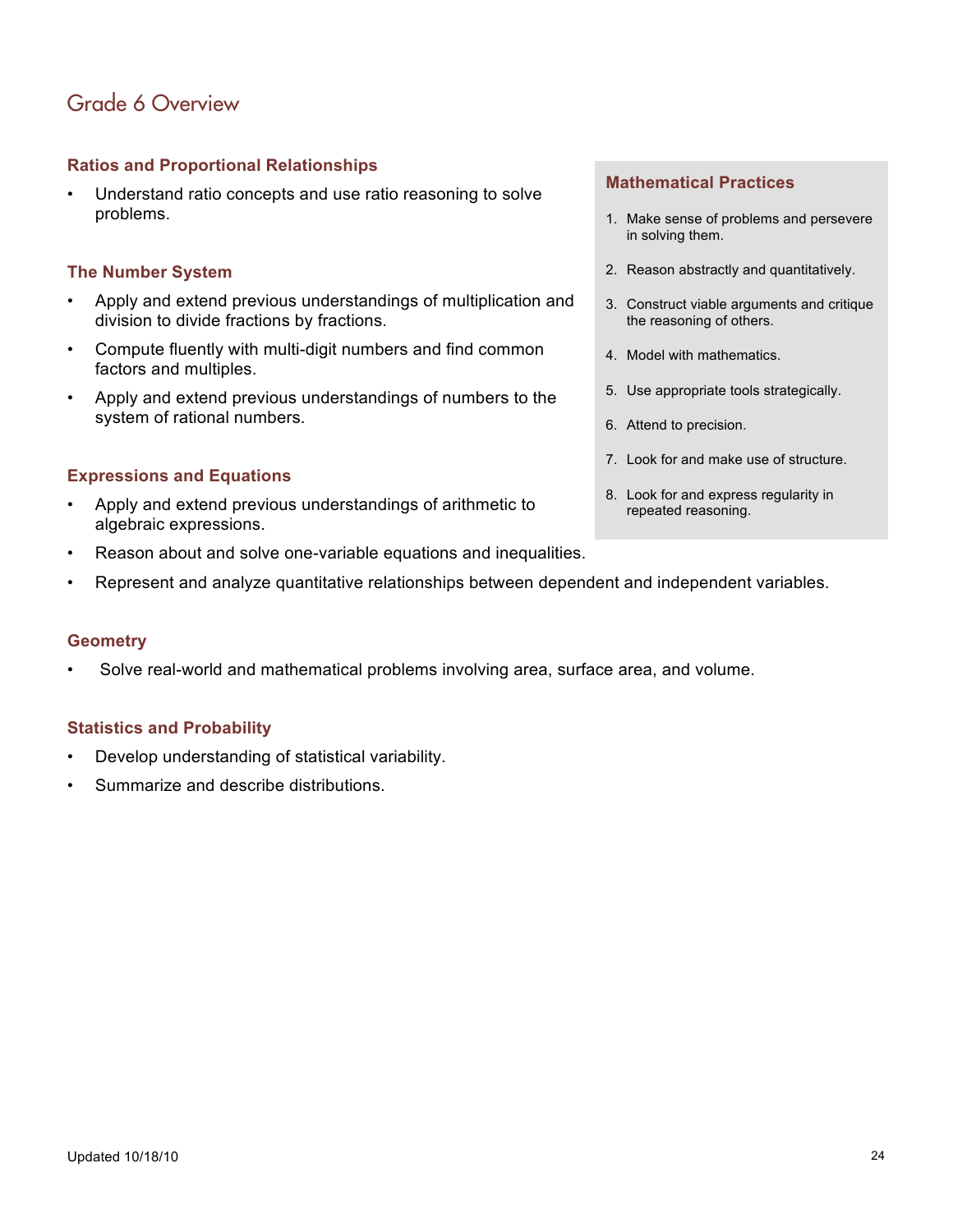# Grade 6

#### **Ratios and Proportional Relationships 6.RP**

#### **Understand ratio concepts and use ratio reasoning to solve problems.**

- 1. Understand the concept of a ratio and use ratio language to describe a ratio relationship between two quantities. *For example, "The ratio of wings to beaks in the bird house at the zoo was 2:1, because for every 2 wings there was 1 beak." "For every vote candidate A received, candidate C received nearly three votes."*
- 2. Understand the concept of a unit rate *a*/*b* associated with a ratio *a:b* with *b* ≠ 0, and use rate language in the context of a ratio relationship. *For example, "This recipe has a ratio of 3 cups of flour to 4 cups of sugar, so there is 3/4 cup of flour for each cup of sugar." "We paid \$75 for 15 hamburgers, which is a rate of \$5 per hamburger."*1
- 3. Use ratio and rate reasoning to solve real-world and mathematical problems, e.g., by reasoning about tables of equivalent ratios, tape diagrams, double number line diagrams, or equations.
	- a. Make tables of equivalent ratios relating quantities with wholenumber measurements, find missing values in the tables, and plot the pairs of values on the coordinate plane. Use tables to compare ratios.
	- b. Solve unit rate problems including those involving unit pricing and constant speed. *For example, if it took 7 hours to mow 4 lawns, then at that rate, how many lawns could be mowed in 35 hours? At what rate were lawns being mowed?*
	- c. Find a percent of a quantity as a rate per 100 (e.g., 30% of a quantity means 30/100 times the quantity); solve problems involving finding the whole, given a part and the percent.
	- d. Use ratio reasoning to convert measurement units; manipulate and transform units appropriately when multiplying or dividing quantities.

#### **The Number System 6.NS**

#### **Apply and extend previous understandings of multiplication and division to divide fractions by fractions.**

1. Interpret and compute quotients of fractions, and solve word problems involving division of fractions by fractions, e.g., by using visual fraction models and equations to represent the problem. *For example, create a story context for (2/3) ÷ (3/4) and use a visual fraction model to show the quotient; use the relationship between multiplication and division to explain that (2/3) ÷ (3/4) = 8/9 because 3/4 of 8/9 is 2/3. (In general, (a/b) ÷ (c/d) = ad/bc.) How much chocolate will each person get if 3 people share 1/2 lb of chocolate equally? How many 3/4-cup servings are in 2/3 of a cup of yogurt? How wide is a rectangular strip of land with length 3/4 mi and area 1/2 square mi?*

#### **Compute fluently with multi-digit numbers and find common factors and multiples.**

- 2. Fluently divide multi-digit numbers using the standard algorithm.
- 3. Fluently add, subtract, multiply, and divide multi-digit decimals using the standard algorithm for each operation.
- 4. Find the greatest common factor of two whole numbers less than or equal to 100 and the least common multiple of two whole numbers less than or equal to 12. Use the distributive property to express a sum of two whole numbers 1–100 with a common factor as a multiple of a sum of two whole numbers with no common factor. *For example, express 36 + 8 as 4 (9 + 2).*

<sup>&</sup>lt;sup>1</sup> Expectations for unit rates in this grade are limited to non-complex fractions.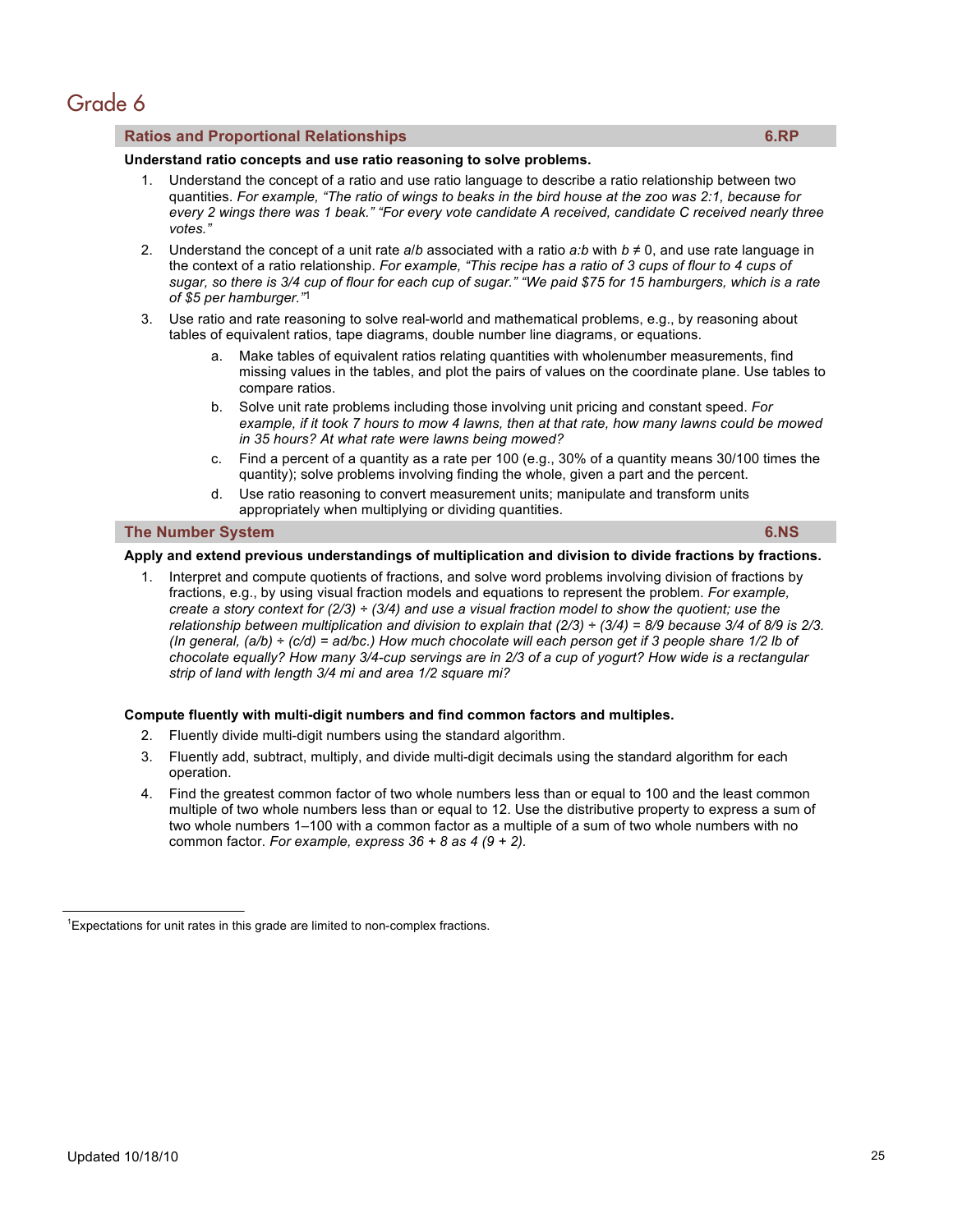#### **Apply and extend previous understandings of numbers to the system of rational numbers.**

- 5. Understand that positive and negative numbers are used together to describe quantities having opposite directions or values (e.g., temperature above/below zero, elevation above/below sea level, credits/debits, positive/negative electric charge); use positive and negative numbers to represent quantities in real-world contexts, explaining the meaning of 0 in each situation.
- 6. Understand a rational number as a point on the number line. Extend number line diagrams and coordinate axes familiar from previous grades to represent points on the line and in the plane with negative number coordinates.
	- a. Recognize opposite signs of numbers as indicating locations on opposite sides of 0 on the number line; recognize that the opposite of the opposite of a number is the number itself, e.g.,  $-(-3) = 3$ , and that 0 is its own opposite.
	- b. Understand signs of numbers in ordered pairs as indicating locations in quadrants of the coordinate plane; recognize that when two ordered pairs differ only by signs, the locations of the points are related by reflections across one or both axes.
	- c. Find and position integers and other rational numbers on a horizontal or vertical number line diagram; find and position pairs of integers and other rational numbers on a coordinate plane.
- 7. Understand ordering and absolute value of rational numbers.
	- a. Interpret statements of inequality as statements about the relative position of two numbers on a number line diagram. *For example, interpret –3 > –7 as a statement that –3 is located to the right of –7 on a number line oriented from left to right.*
	- b. Write, interpret, and explain statements of order for rational numbers in real-world contexts. *For example, write –3°C > –7°C to express the fact that –3°C is warmer than –7°C.*
	- c. Understand the absolute value of a rational number as its distance from 0 on the number line; interpret absolute value as magnitude for a positive or negative quantity in a real-world situation. *For example, for an account balance of –30 dollars, write |–30| = 30 to describe the size of the debt in dollars.*
	- d. Distinguish comparisons of absolute value from statements about order. *For example, recognize that an account balance less than –30 dollars represents a debt greater than 30 dollars.*

#### *7.1 Apply and extend previous understandings of addition and subtraction to add and subtract rational numbers; represent addition and subtraction on a horizontal or vertical number line diagram.* (Common Core Standard 7NS-1)

- *a. Describe situations in which opposite quantities combine to make 0. For example, a hydrogen atom has 0 charge because its two constituents are oppositely charged.* (Common Core Standard 7NS-1a)
- *b. Understand p + q as the number located a distance |q| from p, in the positive or negative direction depending on whether q is positive or negative. Show that a number and its opposite have a sum of 0 (are additive inverses). Interpret sums of rational numbers by describing real-world contexts.* (Common Core Standard 7NS-1b)
- *<u>Understand subtraction of rational numbers as adding the additive inverse,*</u> *p – q = p + (–q). Show that the distance between two rational numbers on the number line is the absolute value of their difference, and apply this principle in real-world contexts.* (Common Core Standard 7NS-1c)
- *d. Apply properties of operations as strategies to add and subtract rational numbers.* (Common Core Standard 7NS-1d)
- 8. Solve real-world and mathematical problems by graphing points in all four quadrants of the coordinate plane. Include use of coordinates and absolute value to find distances between points with the same first coordinate or the same second coordinate.

#### **Expressions and Equations 6.EE**

#### **Apply and extend previous understandings of arithmetic to algebraic expressions.**

1. Write and evaluate numerical expressions involving whole-number exponents.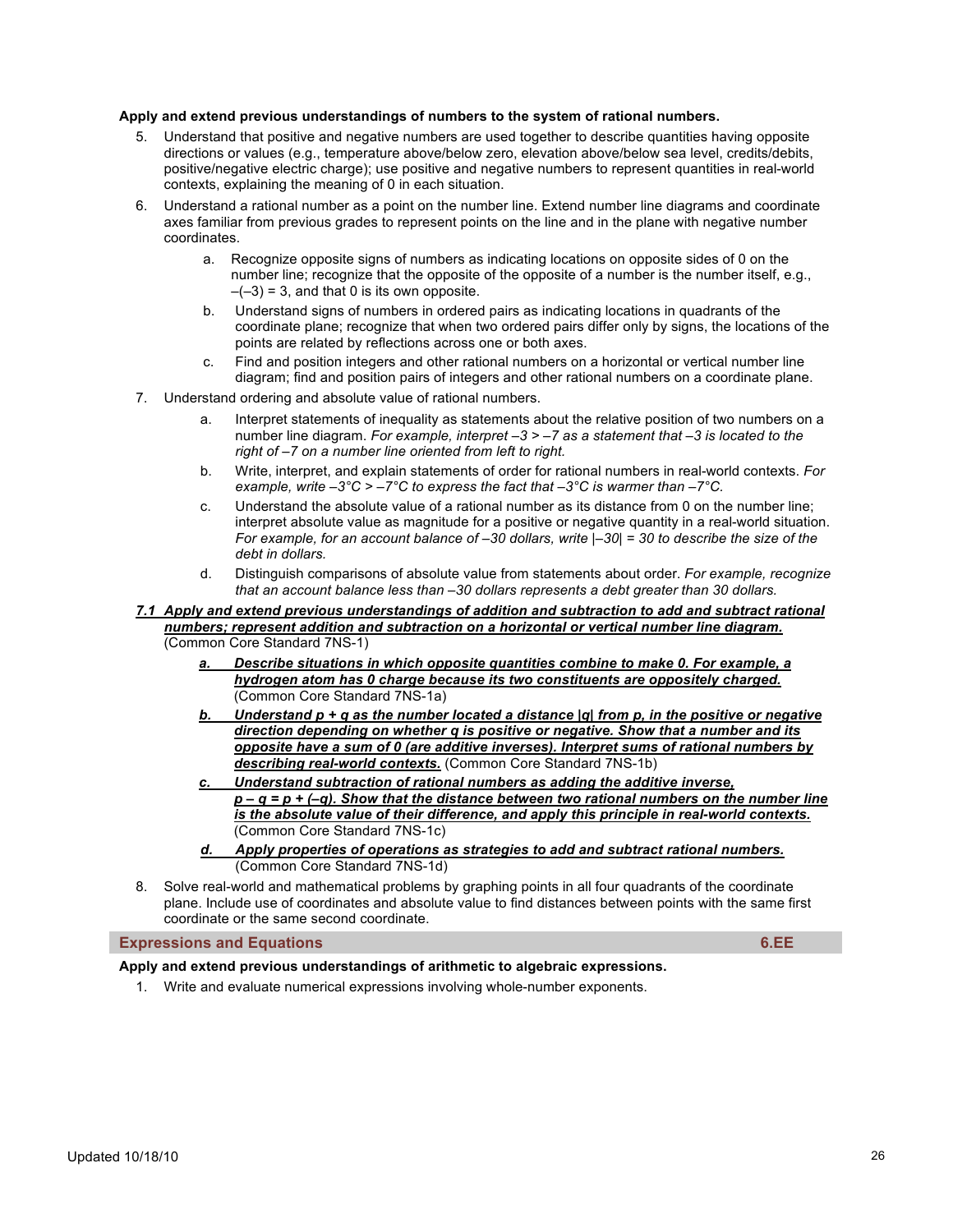- 2. Write, read, and evaluate expressions in which letters stand for numbers.
	- a. Write expressions that record operations with numbers and with letters standing for numbers. *For example, express the calculation "Subtract y from 5" as 5 – y.*
	- b. Identify parts of an expression using mathematical terms (sum, term, product, factor, quotient, coefficient); view one or more parts of an expression as a single entity. *For example, describe the expression 2 (8 + 7) as a product of two factors; view (8 + 7) as both a single entity and a sum of two terms.*
	- c. Evaluate expressions at specific values of their variables. Include expressions that arise from formulas used in real-world problems. Perform arithmetic operations, including those involving whole-number exponents, in the conventional order when there are no parentheses to specify a particular order (Order of Operations). *For example, use the formulas V = s<sup>3</sup> and A = 6 s2 to find the volume and surface area of a cube with sides of length s = 1/2.*
- 3. Apply the properties of operations to generate equivalent expressions. *For example, apply the distributive property to the expression 3 (2 + x) to produce the equivalent expression 6 + 3x; apply the distributive property to the expression 24x + 18y to produce the equivalent expression 6 (4x + 3y); apply properties of operations to y + y + y to produce the equivalent expression 3y.*
- 4. Identify when two expressions are equivalent (i.e., when the two expressions name the same number regardless of which value is substituted into them). *For example, the expressions y + y + y and 3y are equivalent because they name the same number regardless of which number y stands for.*

#### **Reason about and solve one-variable equations and inequalities.**

- 5. Understand solving an equation or inequality as a process of answering a question: which values from a specified set, if any, make the equation or inequality true? Use substitution to determine whether a given number in a specified set makes an equation or inequality true.
- 6. Use variables to represent numbers and write expressions when solving a real-world or mathematical problem; understand that a variable can represent an unknown number, or, depending on the purpose at hand, any number in a specified set.
- 7. Solve real-world and mathematical problems by writing and solving equations of the form *x* + *p* = *q* and *px* = *q* for cases in which *p*, *q* and *x* are all nonnegative rational numbers.
- 8. Write an inequality of the form *x* > *c* or *x* < *c* to represent a constraint or condition in a real-world or mathematical problem. Recognize that inequalities of the form *x* > *c* or *x* < *c* have infinitely many solutions; represent solutions of such inequalities on number line diagrams.

#### **Represent and analyze quantitative relationships between dependent and independent variables.**

9. Use variables to represent two quantities in a real-world problem that change in relationship to one another; write an equation to express one quantity, thought of as the dependent variable, in terms of the other quantity, thought of as the independent variable. Analyze the relationship between the dependent and independent variables using graphs and tables, and relate these to the equation. *For example, in a problem involving motion at constant speed, list and graph ordered pairs of distances and times, and write the equation d = 65t to represent the relationship between distance and time.*

#### **Geometry 6.G**

#### **Solve real-world and mathematical problems involving area, surface area, and volume.**

- 1. Find the area of right triangles, other triangles, special quadrilaterals, and polygons by composing into rectangles or decomposing into triangles and other shapes; apply these techniques in the context of solving real-world and mathematical problems.
- 2. Find the volume of a right rectangular prism with fractional edge lengths by packing it with unit cubes of the appropriate unit fraction edge lengths, and show that the volume is the same as would be found by multiplying the edge lengths of the prism. Apply the formulas *V = l w h* and *V = b h* to find volumes of right rectangular prisms with fractional edge lengths in the context of solving real-world and mathematical problems.
- Draw polygons in the coordinate plane given coordinates for the vertices; use coordinates to find the length of a side joining points with the same first coordinate or the same second coordinate. Apply these techniques in the context of solving real-world and mathematical problems.
- 4. Represent three-dimensional figures using nets made up of rectangles and triangles, and use the nets to find the surface area of these figures. Apply these techniques in the context of solving real-world and mathematical problems.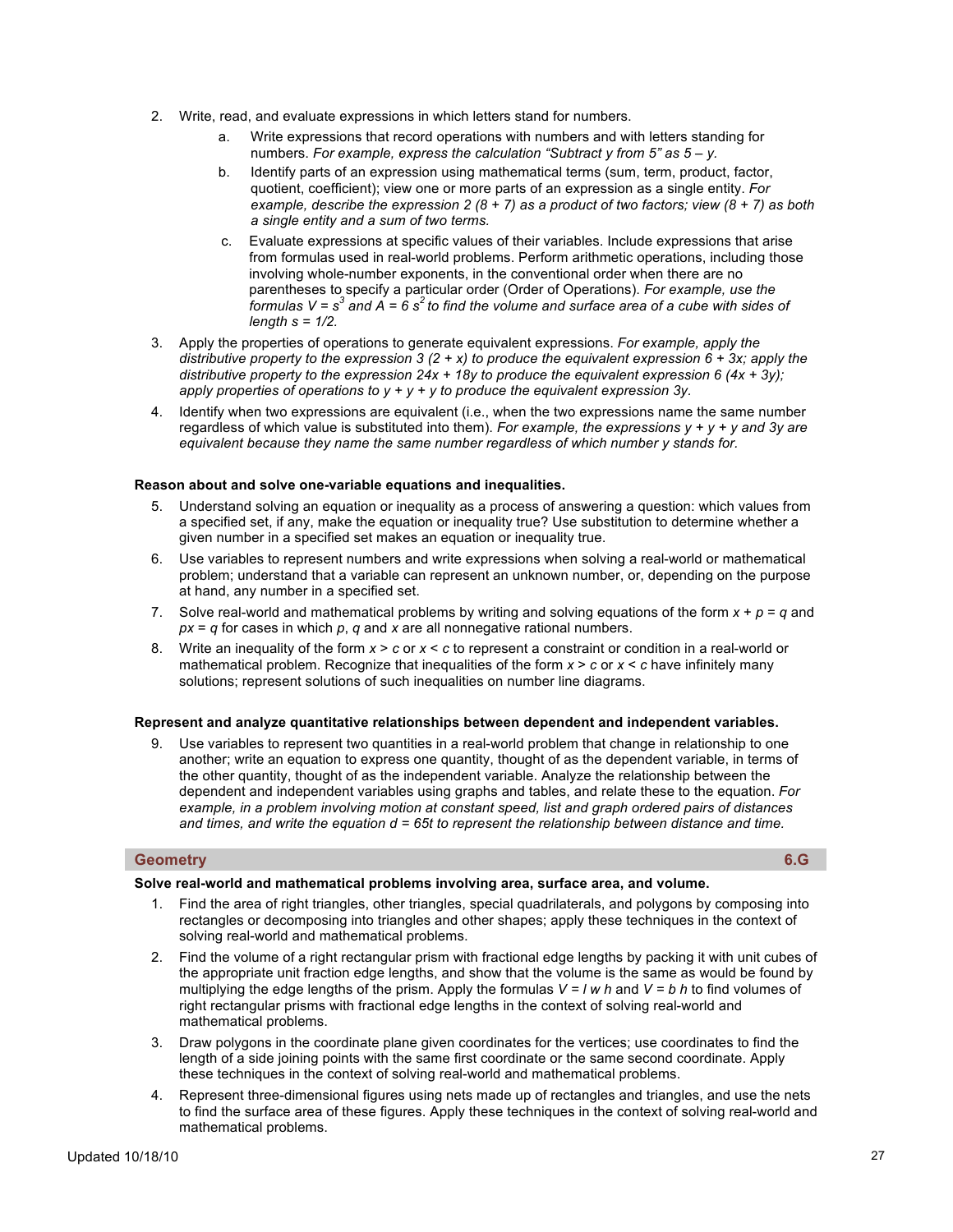- *5. Draw (freehand, with ruler and protractor, and with technology) geometric shapes with given conditions. Focus on constructing triangles from three measures of angles or sides, noticing when the conditions determine a unique triangle, more than one triangle, or no triangle. (Common Core Standard 7G-2)*
- *6. Know the formulas for the area and circumference of a circle and use them to solve problems; give an informal derivation of the relationship between the circumference and area of a circle. (Common Core Standard 7G-4)*

#### **Statistics and Probability 6.SP**

#### **Develop understanding of statistical variability.**

- 1. Recognize a statistical question as one that anticipates variability in the data related to the question and accounts for it in the answers. *For example, "How old am I?" is not a statistical question, but "How old are the students in my school?" is a statistical question because one anticipates variability in students' ages.*
- 2. Understand that a set of data collected to answer a statistical question has a distribution which can be described by its center, spread, and overall shape.
- 3. Recognize that a measure of center for a numerical data set summarizes all of its values with a single number, while a measure of variation describes how its values vary with a single number.

#### **Summarize and describe distributions.**

- 4. Display numerical data in plots on a number line, including dot plots, histograms, and box plots.
- 5. Summarize numerical data sets in relation to their context, such as by:
	- a. Reporting the number of observations.
	- b. Describing the nature of the attribute under investigation, including how it was measured and its units of measurement.
	- c. Giving quantitative measures of center (median and/or mean) and variability (interquartile range and/or mean absolute deviation), as well as describing any overall pattern and any striking deviations from the overall pattern with reference to the context in which the data were gathered.
	- d. Relating the choice of measures of center and variability to the shape of the data distribution and the context in which the data were gathered.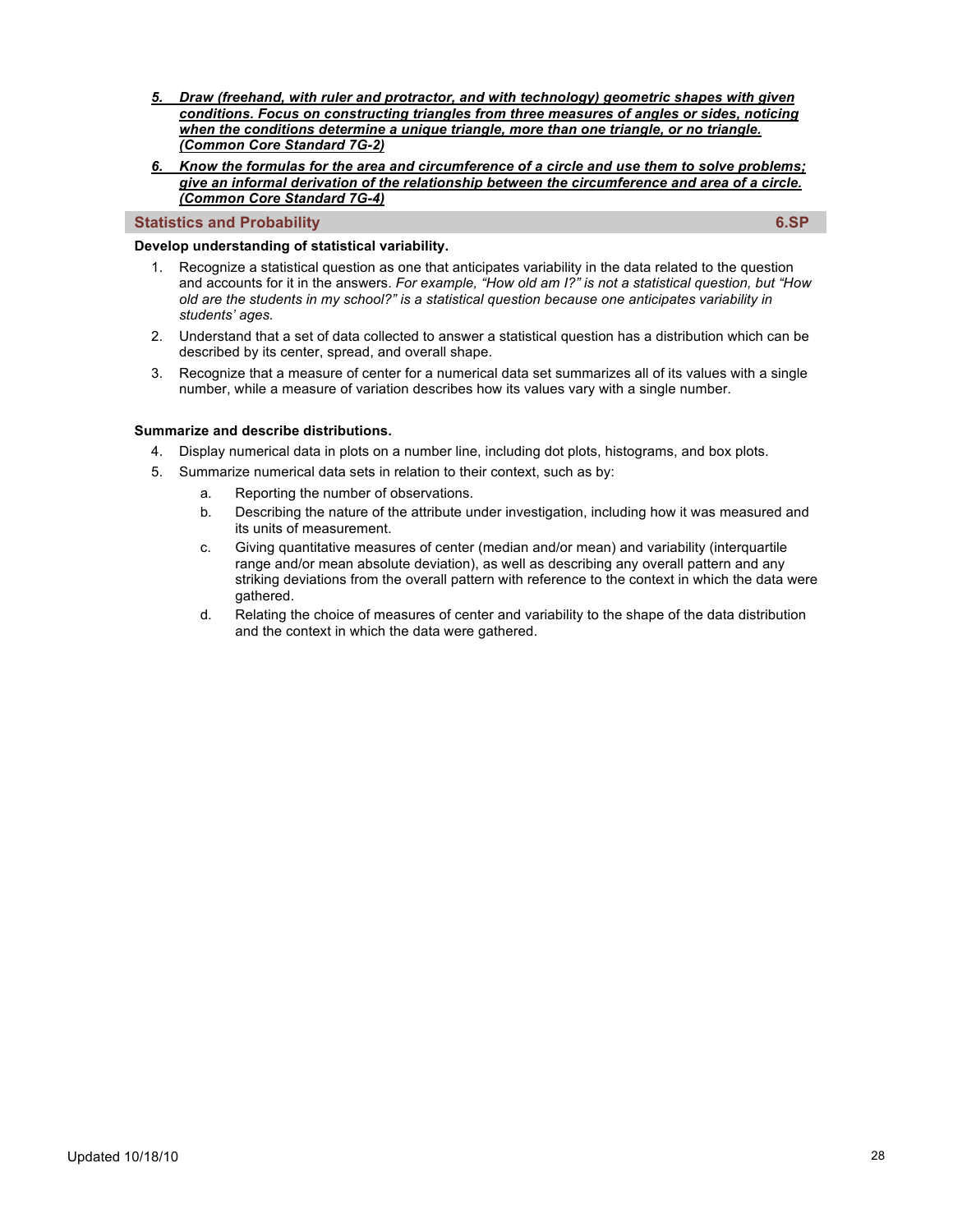### Grade 7 Overview

#### **Ratios and Proportional Relationships**

• Analyze proportional relationships and use them to solve realworld and mathematical problems.

#### **The Number System**

- Apply and extend previous understandings of operations with fractions to add, subtract, multiply, and divide rational numbers.
- Know that there are numbers that are not rational and approximate them by rational numbers.

#### **Expressions and Equations**

- Use properties of operations to generate equivalent expressions.
- Solve real-life and mathematical problems using numerical and algebraic expressions and equations.

#### **Mathematical Practices**

- 1. Make sense of problems and persevere in solving them.
- 2. Reason abstractly and quantitatively.
- 3. Construct viable arguments and critique the reasoning of others.
- 4. Model with mathematics.
- 5. Use appropriate tools strategically.
- 6. Attend to precision.
- 7. Look for and make use of structure.
- 8. Look for and express regularity in repeated reasoning.

#### **Geometry**

- Draw, construct and describe geometrical figures and describe the relationships between them.
- Solve real-life and mathematical problems involving angle measure, area, surface area, and volume.
- Solve real-life and mathematical problems involving volume of cylinders, cones, and spheres.

#### **Statistics and Probability**

- Use random sampling to draw inferences about a population.
- Draw informal comparative inferences about two populations.
- Investigate chance processes and develop, use, and evaluate probability models.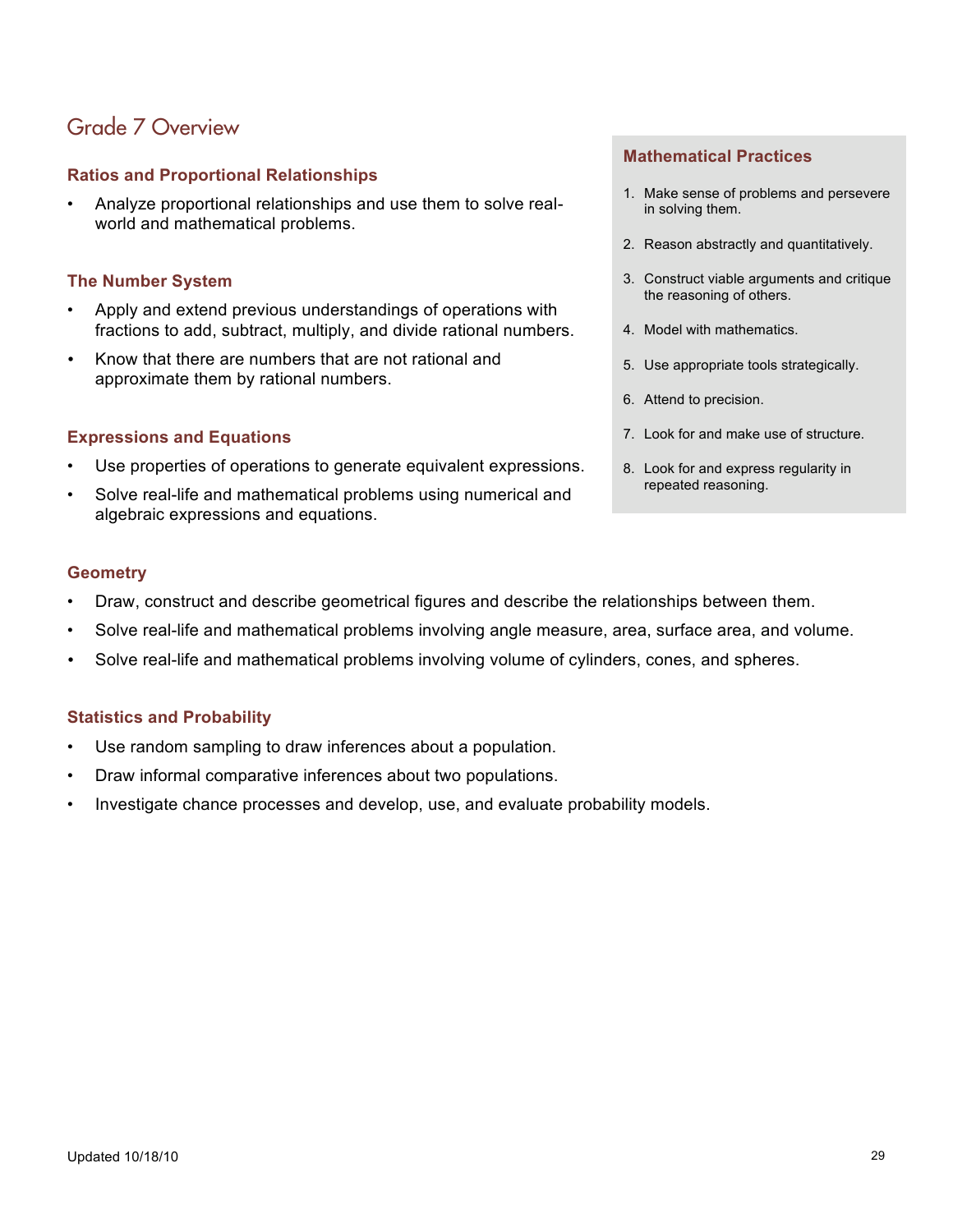# Grade 7

#### **Ratios and Proportional Relationships 7.RP**

#### **Analyze proportional relationships and use them to solve real-world and mathematical problems.**

- 1. Compute unit rates associated with ratios of fractions, including ratios of lengths, areas and other quantities measured in like or different units. For example, if a person walks 1/2 mile in each 1/4 hour, compute the<br>unit rate as the complex fraction <sup>1/2</sup>/<sub>1/4</sub> miles per hour, equivalently 2 miles per hour.
- 2. Recognize and represent proportional relationships between quantities.
	- a. Decide whether two quantities are in a proportional relationship, e.g., by testing for equivalent ratios in a table or graphing on a coordinate plane and observing whether the graph is a straight line through the origin.
	- b. Identify the constant of proportionality (unit rate) in tables, graphs, equations, diagrams, and verbal descriptions of proportional relationships.
	- c. Represent proportional relationships by equations. *For example, if total cost t is proportional to the number n of items purchased at a constant price p, the relationship between the total cost and the number of items can be expressed as t = pn*.
	- d. Explain what a point *(x, y)* on the graph of a proportional relationship means in terms of the situation, with special attention to the points (0, 0) and (1, *r)* where *r* is the unit rate.
- 3. Use proportional relationships to solve multistep ratio and percent problems. *Examples: simple interest, tax, markups and markdowns, gratuities and commissions, fees, percent increase and decrease, percent error.*

#### **The Number System 7.NS**

#### **Apply and extend previous understandings of operations with fractions to add, subtract, multiply, and divide rational numbers.**

- 1. Apply and extend previous understandings of addition and subtraction to add and subtract rational numbers; represent addition and subtraction on a horizontal or vertical number line diagram.
	- a. Describe situations in which opposite quantities combine to make 0. *For example, a hydrogen atom has 0 charge because its two constituents are oppositely charged.*
	- b. Understand  $p + q$  as the number located a distance  $|q|$  from p, in the positive or negative direction depending on whether *q* is positive or negative. Show that a number and its opposite have a sum of 0 (are additive inverses). Interpret sums of rational numbers by describing realworld contexts.
	- c. Understand subtraction of rational numbers as adding the additive inverse,  $p q = p + (-q)$ . Show that the distance between two rational numbers on the number line is the absolute value of their difference, and apply this principle in real-world contexts.
	- d. Apply properties of operations as strategies to add and subtract rational numbers.
- 2. Apply and extend previous understandings of multiplication and division and of fractions to multiply and divide rational numbers.
	- a. Understand that multiplication is extended from fractions to rational numbers by requiring that operations continue to satisfy the properties of operations, particularly the distributive property, leading to products such as  $(-1)(-1) = 1$  and the rules for multiplying signed numbers. Interpret products of rational numbers by describing real-world contexts.
	- b. Understand that integers can be divided, provided that the divisor is not zero, and every quotient of integers (with non-zero divisor) is a rational number. If *p* and *q* are integers, then –(*p*/*q*) = (–*p*)/*q* = *p*/(–*q*). Interpret quotients of rational numbers by describing real world contexts.
	- c. Apply properties of operations as strategies to multiply and divide rational numbers.
	- d. Convert a rational number to a decimal using long division; know that the decimal form of a rational number terminates in 0s or eventually repeats.
- 3. Solve real-world and mathematical problems involving the four operations with rational numbers.<sup>1</sup>

#### *Know that there are numbers that are not rational, and approximate them by rational numbers.*

*4. Know that numbers that are not rational are called irrational. Understand informally that every number has a decimal expansion; for rational numbers show that the decimal expansion repeats eventually, and convert a decimal expansion which repeats eventually into a rational number. (Common Core Standard 8NS-1)* 

<sup>1</sup> Computations with rational numbers extend the rules for manipulating fractions to complex fractions.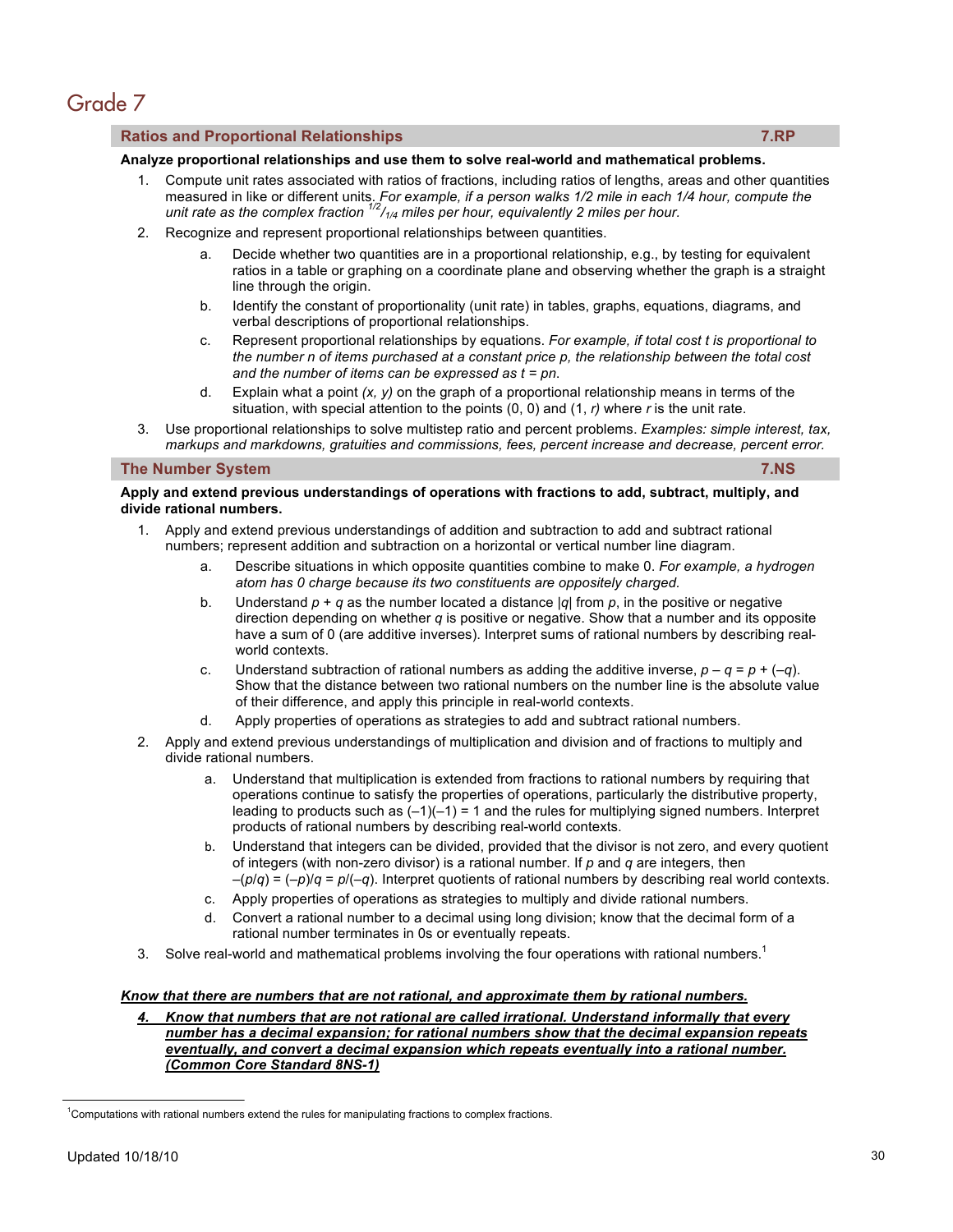*5. Use rational approximations of irrational numbers to compare the size of irrational numbers, locate them approximately on a number line diagram, and estimate the value of expressions (e.g., π<sup>2</sup> ). For example, by truncating the decimal expansion of √2, show that √2 is between 1 and 2, then between 1.4 and 1.5, and explain how to continue on to get better approximations. (Common Core Standard 8NS-2)*

#### **Expressions and Equations 7.EE**

#### **Use properties of operations to generate equivalent expressions.**

- 1. Apply properties of operations as strategies to add, subtract, factor, and expand linear expressions with rational coefficients.
- 2. Understand that rewriting an expression in different forms in a problem context can shed light on the problem and how the quantities in it are related. *For example, a + 0.05a = 1.05a means that "increase by 5%" is the same as "multiply by 1.05."*

#### **Solve real-life and mathematical problems using numerical and algebraic expressions and equations.**

- 3. Solve multi-step real-life and mathematical problems posed with positive and negative rational numbers in any form (whole numbers, fractions, and decimals), using tools strategically. Apply properties of operations to calculate with numbers in any form; convert between forms as appropriate; and assess the reasonableness of answers using mental computation and estimation strategies. *For example: If a woman making \$25 an hour gets a 10% raise, she will make an additional 1/10 of her salary an hour, or \$2.50, for a new salary of \$27.50. If you want to place a towel bar 9 3/4 inches long in the center of a door that is 27 1/2 inches wide, you will need to place the bar about 9 inches from each edge; this estimate can be used as a check on the exact computation.*
- 4. Use variables to represent quantities in a real-world or mathematical problem, and construct simple equations and inequalities to solve problems by reasoning about the quantities.
	- a. Solve word problems leading to equations of the form  $px + q = r$  and  $p(x + q) = r$ , where p, q, and *r* are specific rational numbers. Solve equations of these forms fluently. Compare an algebraic solution to an arithmetic solution, identifying the sequence of the operations used in each approach. *For example, the perimeter of a rectangle is 54 cm. Its length is 6 cm. What is its width?*
	- b. Solve word problems leading to inequalities of the form  $px + q > r$  or  $px + q < r$ , where p, q, and r are specific rational numbers. Graph the solution set of the inequality and interpret it in the context of the problem. *For example: As a salesperson, you are paid \$50 per week plus \$3 per sale. This week you want your pay to be at least \$100. Write an inequality for the number of sales you need to make, and describe the solutions.*
- 5. Use square root and cube root symbols to represent solutions to equations of the form  $x^2$  = p and  $x^3$ *= p, where p is a positive rational number. Evaluate square roots of small perfect squares and cube roots of small perfect cubes. Know that √2 is irrational. (Common Core Standard 8EE-2)*
- *6. Use numbers expressed in the form of a single digit times an integer power of 10 to estimate very large or very small quantities, and to express how many times as much one is than the other. For example, estimate the population of the United States as 3 × 10<sup>8</sup> and the population of the world as 7 × 10<sup>9</sup> , and determine that the world population is more than 20 times larger. (Common Core Standard 8EE-3)*

#### **Geometry 7.G**

#### **Draw, construct, and describe geometrical figures and describe the relationships between them.**

- 1. Solve problems involving scale drawings of geometric figures, including computing actual lengths and areas from a scale drawing and reproducing a scale drawing at a different scale.
- 2. Draw (freehand, with ruler and protractor, and with technology) geometric shapes with given conditions. Focus on constructing triangles from three measures of angles or sides, noticing when the conditions determine a unique triangle, more than one triangle, or no triangle.
- 3. Describe the two-dimensional figures that result from slicing three-dimensional figures, as in plane sections of right rectangular prisms and right rectangular pyramids.
- *3.1 Describe how two or more objects are related in space (e.g., skew lines, the possible ways three planes might intersect).*

#### **Solve real-life and mathematical problems involving angle measure, area, surface area, and volume.**

Know the formulas for the area and circumference of a circle and use them to solve problems; give an informal derivation of the relationship between the circumference and area of a circle.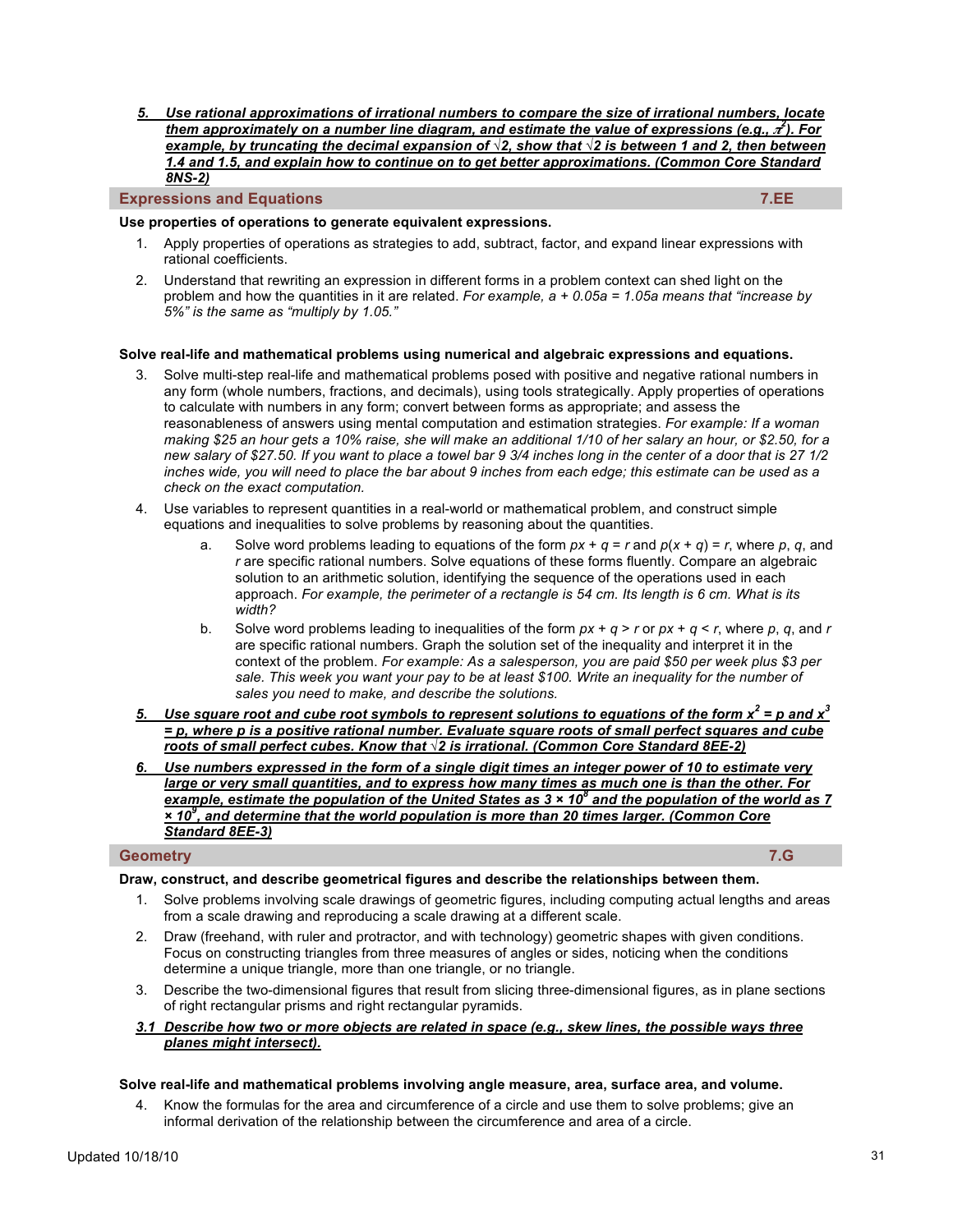- 5. Use facts about supplementary, complementary, vertical, and adjacent angles in a multi-step problem to write and solve simple equations for an unknown angle in a figure.
- 6. Solve real-world and mathematical problems involving area, volume and surface area of two- and threedimensional objects composed of triangles, quadrilaterals, polygons, cubes, and right prisms.

#### *Solve real-life and mathematical problems involving volume of cylinders, cones, and spheres.*

*7. Know the formulas for the volumes of cones, cylinders, and spheres and use them to solve realworld and mathematical problems. (Common Core Standard 8G-9)*

#### **Statistics and Probability 7.SP**

#### **Use random sampling to draw inferences about a population.**

- 1. Understand that statistics can be used to gain information about a population by examining a sample of the population; generalizations about a population from a sample are valid only if the sample is representative of that population. Understand that random sampling tends to produce representative samples and support valid inferences.
- 2. Use data from a random sample to draw inferences about a population with an unknown characteristic of interest. Generate multiple samples (or simulated samples) of the same size to gauge the variation in estimates or predictions. *For example, estimate the mean word length in a book by randomly sampling words from the book; predict the winner of a school election based on randomly sampled survey data. Gauge how far off the estimate or prediction might be.*

#### **Draw informal comparative inferences about two populations.**

- 3. Informally assess the degree of visual overlap of two numerical data distributions with similar variabilities, measuring the difference between the centers by expressing it as a multiple of a measure of variability. *For example, the mean height of players on the basketball team is 10 cm greater than the mean height of players on the soccer team, about twice the variability (mean absolute deviation) on either team; on a dot plot, the separation between the two distributions of heights is noticeable.*
- 4. Use measures of center and measures of variability for numerical data from random samples to draw informal comparative inferences about two populations. *For example, decide whether the words in a chapter of a seventh-grade science book are generally longer than the words in a chapter of a fourth-grade science book.*

#### **Investigate chance processes and develop, use, and evaluate probability models.**

- 5. Understand that the probability of a chance event is a number between 0 and 1 that expresses the likelihood of the event occurring. Larger numbers indicate greater likelihood. A probability near 0 indicates an unlikely event, a probability around 1/2 indicates an event that is neither unlikely nor likely, and a probability near 1 indicates a likely event.
- 6. Approximate the probability of a chance event by collecting data on the chance process that produces it and observing its long-run relative frequency, and predict the approximate relative frequency given the probability. *For example, when rolling a number cube 600 times, predict that a 3 or 6 would be rolled roughly 200 times, but probably not exactly 200 times.*
- 7. Develop a probability model and use it to find probabilities of events. Compare probabilities from a model to observed frequencies; if the agreement is not good, explain possible sources of the discrepancy.
	- a. Develop a uniform probability model by assigning equal probability to all outcomes, and use the model to determine probabilities of events. *For example, if a student is selected at random from a class, find the probability that Jane will be selected and the probability that a girl will be selected.*
	- b. Develop a probability model (which may not be uniform) by observing frequencies in data generated from a chance process. *For example, find the approximate probability that a spinning penny will land heads up or that a tossed paper cup will land open-end down. Do the outcomes for the spinning penny appear to be equally likely based on the observed frequencies?*
- 8. Find probabilities of compound events using organized lists, tables, tree diagrams, and simulation.
	- a. Understand that, just as with simple events, the probability of a compound event is the fraction of outcomes in the sample space for which the compound event occurs.
	- b. Represent sample spaces for compound events using methods such as organized lists, tables and tree diagrams. For an event described in everyday language (e.g., "rolling double sixes"), identify the outcomes in the sample space which compose the event.
	- c. Design and use a simulation to generate frequencies for compound events. *For example, use random digits as a simulation tool to approximate the answer to the question: If 40% of donors have type A blood, what is the probability that it will take at least 4 donors to find one with type A blood?*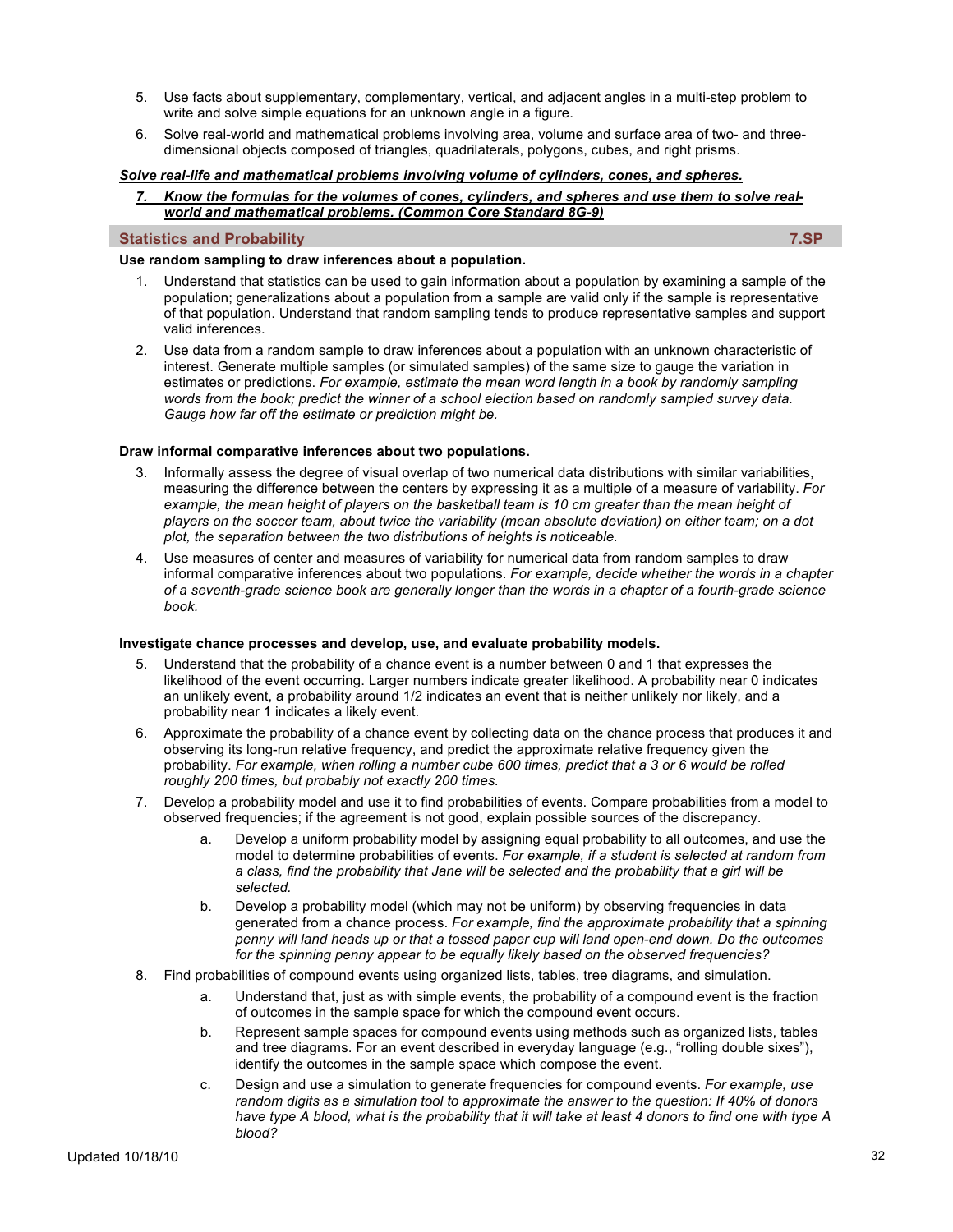### Mathematics | Grade 8

The California State Board of Education acknowledges that the goal for 8<sup>th</sup> grade students is Algebra I. However, they also recognize that not all  $8<sup>th</sup>$  grade students have the necessary prerequisite skills for Algebra I. Consequently, the State Board of Education adopted two sets of standards for  $8<sup>th</sup>$  grade. The first set describes standards for Algebra I. The second set of standards is from the  $8<sup>th</sup>$  grade Common Core document published June 2, 2010. These standards are for  $8<sup>th</sup>$  grade students who do not have the necessary prerequisite skills for Algebra I. The goal of the  $8<sup>th</sup>$  grade Common Core is to finalize the mathematics preparation for students in high school. There is some duplication of standards between grades and courses that will be resolved in the frameworks/ instructional materials development process.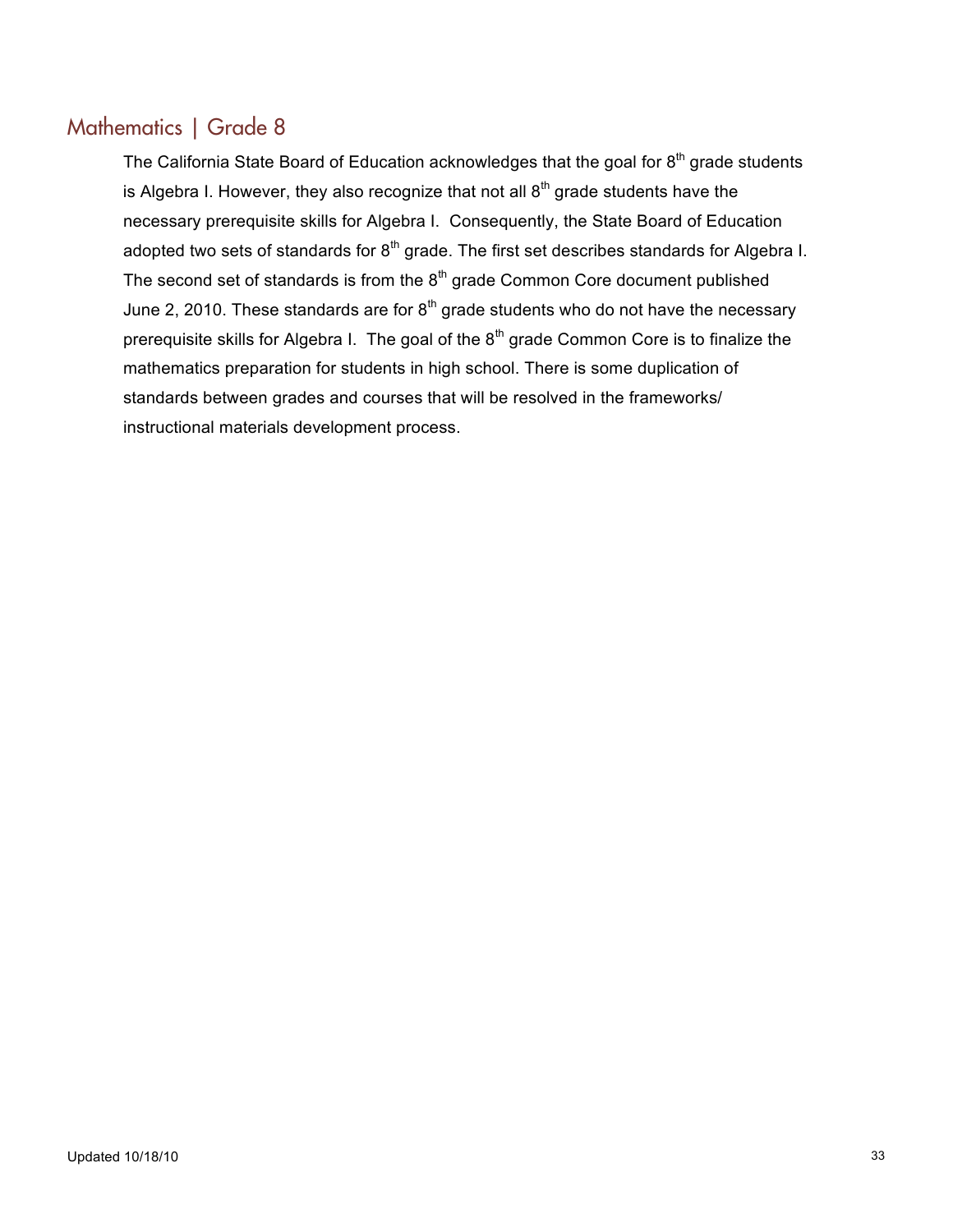# Grade 8 – Algebra 1 Overview

### **Number and Quantity**

The Real Number System

- Extend the properties of exponents to rational exponents.
- Use properties of rational and irrational numbers.

#### **Quantities**

• Define appropriate quantities for the purpose of descriptive modeling.

#### **Algebra**

Expressions and Equations

- Work with radicals and integer exponents.
- Understand the connections between proportional relationships, lines and linear equations.
- Analyze and solve linear equations and pairs of simultaneous linear equations.

#### **Seeing Structure in Expressions**

- Interpret the structure of expressions.
- Write expressions in equivalent forms to solve problems.

Arithmetic with Polynomials and Rational Expressions

• Perform arithmetic operations on polynomials.

#### Creating Equations

• Create equations that describe numbers or relationships.

Reasoning with Equations and Inequalities

- Solve equations and inequalities in one variable.
- Solve systems of equations.
- Represent and solve equations and inequalities graphically.

- 1. Make sense of problems and persevere in solving them.
- 2. Reason abstractly and quantitatively.
- 3. Construct viable arguments and critique the reasoning of others.
- 4. Model with mathematics.
- 5. Use appropriate tools strategically.
- 6. Attend to precision.
- 7. Look for and make use of structure.
- 8. Look for and express regularity in repeated reasoning.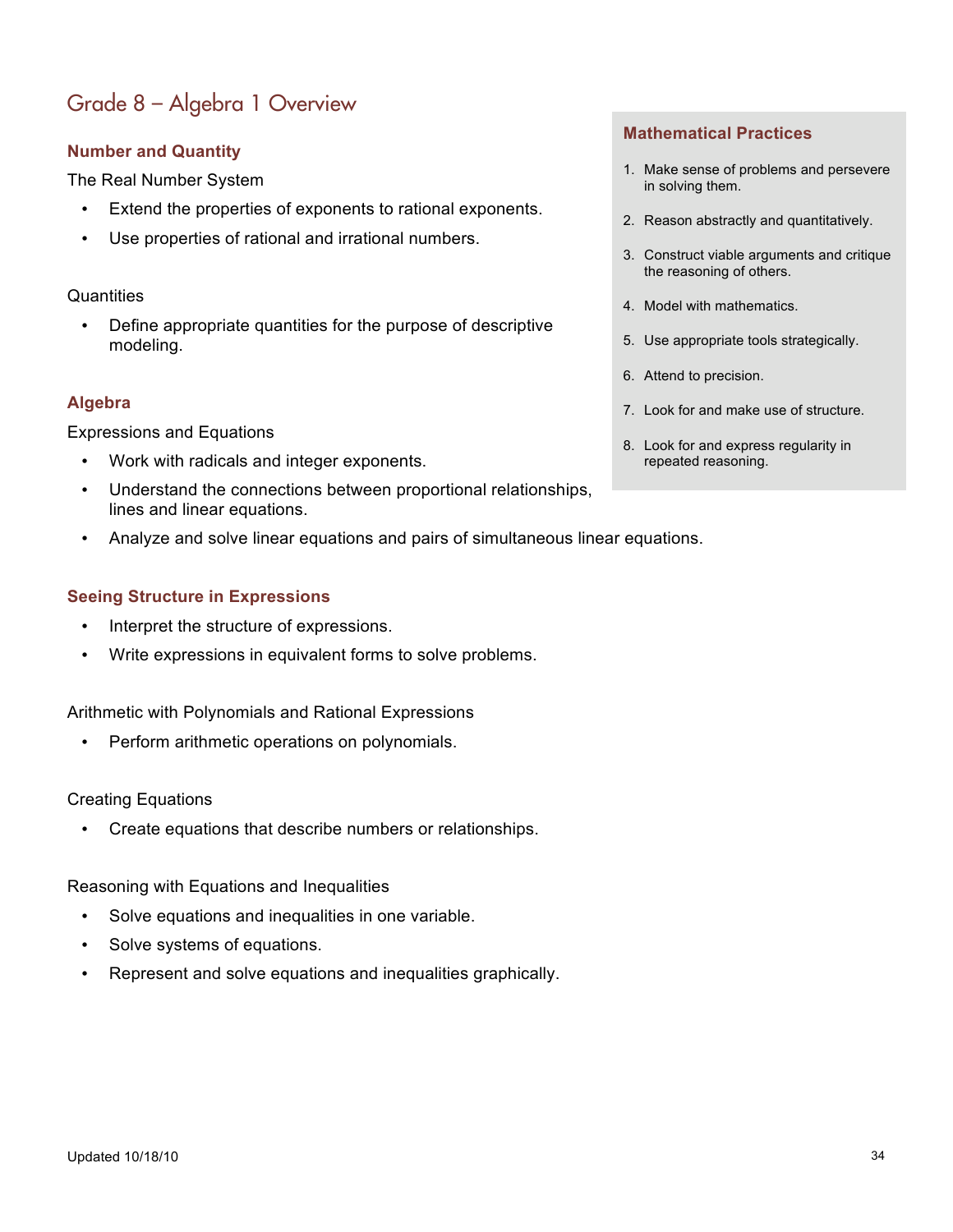### **Functions**

**Functions** 

- Define, evaluate, and compare functions.
- Use functions to model relationships between quantities.

#### Interpreting Functions

- Interpret functions that arise in applications in terms of the context.
- Analyze functions using different representations.

#### Building functions

- Build a function that models a relationship between two quantities.
- Build new functions from existing functions.

Linear, Quadratic, and Exponential Models

• Interpret expressions for functions in terms of the situation they model.

#### **Geometry**

**Geometry** 

- Understand congruence and similarity using physical models, transparencies, or geometry software.
- Understand and apply the Pythagorean theorem.

Expressing Geometric Properties with Equations

• Use coordinates to prove simple geometric theorems algebraically.

#### **Statistics and Probability**

Statistics and Probability

• Investigate patterns of association in bivariate data.

#### **Constructing Viable Arguments**

Constructing Viable Arguments

- Use and know simple aspects of a logical argument.
- Use properties of the number system to judge the validity of results, to justify each step of a procedure, and to prove or disprove statements.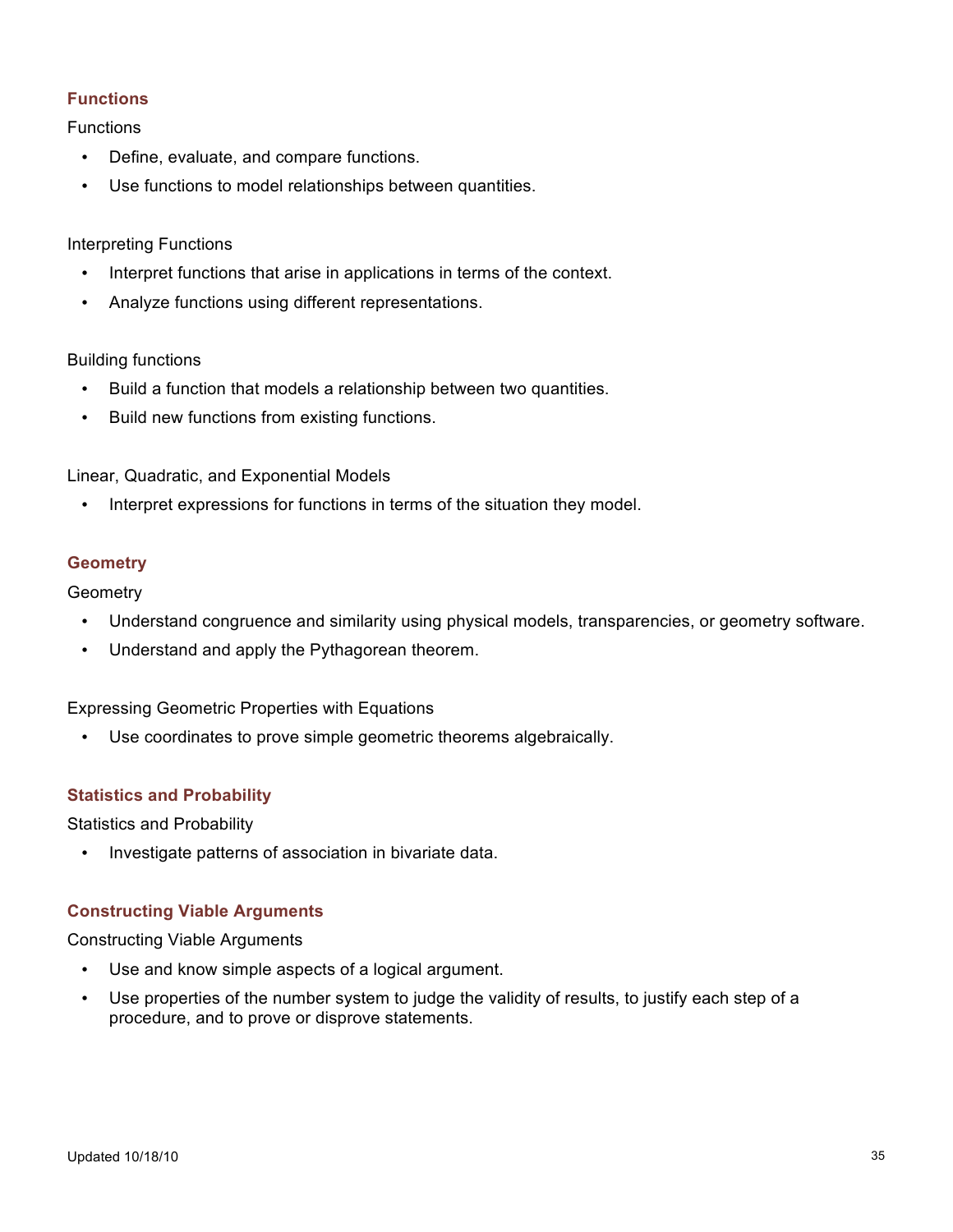# Algebra I

# Number and Quantity

**The Real Number System**

**Extend the properties of exponents to rational exponents.**

- **1. Explain how the definition of the meaning of rational exponents follows from extending the properties of integer exponents to those values, allowing for a notation for radicals in terms of rational exponents.** *For example, we define 51/3 to be the cube root of 5 because we want (51/3)*  $^{3}$ <sup>3</sup> = *5(1/3)3 to hold, so (51/3) 3 must equal 5.* **(Common Core Standard N-RN-1)**
- **2. Rewrite expressions involving radicals and rational exponents using the properties of exponents. (Common Core Standard N-RN-2)**

**Use properties of rational and irrational numbers.**

**3.** *Understand informally that* **the sum or product of two rational numbers is rational; that the sum of a rational number and an irrational number is irrational; and that the product of a nonzero rational number and an irrational number is irrational. (Common Core Standard N-RN-3)**

**Quantities**★

**4. Define appropriate quantities for the purpose of descriptive modeling. (Common Core Standard N-Q-2)**

# **Algebra**

### **Expressions and Equations**

**Work with radicals and integer exponents.**

- **1. Know and apply the properties of integer exponents to generate equivalent numerical expressions. For example,**  $3^2 \times 3^{-5} = 3^{-3} = 1/3^3 = 1/27$ **. (Common Core Standard 8EE-1)**
- **2. Perform operations with numbers expressed in scientific notation, including problems where both decimal and scientific notation are used. Use scientific notation and choose units of appropriate size for measurements of very large or very small quantities (e.g., use millimeters per year for seafloor spreading). Interpret scientific notation that has been generated by technology. (Common Core Standard 8EE-4)**

**Understand the connections between proportional relationships, lines, and linear equations.**

- **3. Graph proportional relationships, interpreting the unit rate as the slope of the graph. Compare two different proportional relationships represented in different ways.** *For example, compare a distance-time graph to a distance-time equation to determine which of two moving objects has greater speed.* **(Common Core Standard 8EE-5)**
- **4. Use similar triangles to explain why the slope** *m* **is the same between any two distinct points on a non-vertical line in the coordinate plane; derive the equation** *y* **=** *mx* **for a line through the origin and the equation** *y* **=** *mx* **+** *b* **for a line intercepting the vertical axis at** *b***. (Common Core Standard 8EE-6)**

**Analyze and solve linear equations and pairs of simultaneous linear equations.**

- **5. Solve linear equations in one variable. (Common Core Standard 8EE-7)**
	- **Give examples of linear equations in one variable with one solution, infinitely many solutions, or no solutions. Show which of these possibilities is the case by successively transforming the given equation into simpler forms, until an equivalent**  equation of the form  $x = a$ ,  $a = a$ , or  $a = b$  results (where  $a$  and  $b$  are different numbers). **(Common Core Standard 8EE-7a)**
	- **b. Solve linear equations with rational number coefficients, including equations whose solutions require expanding expressions using the distributive property and collecting like terms. (Common Core Standard 8EE-7b)**
- **6. Analyze and solve pairs of simultaneous linear equations. (Common Core Standard 8EE-8)**
	- **a. Understand that solutions to a system of two linear equations in two variables correspond to points of intersection of their graphs, because points of intersection**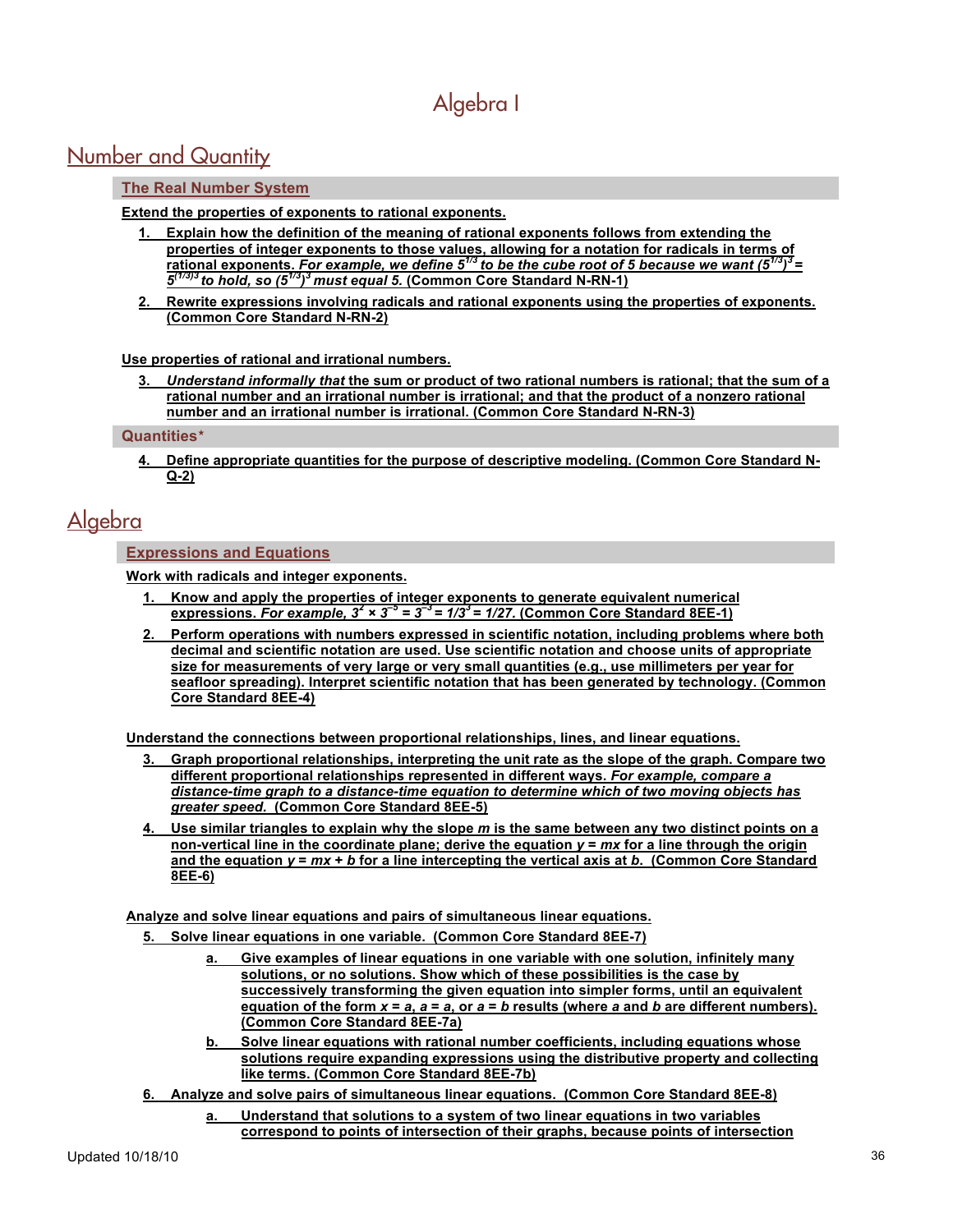**satisfy both equations simultaneously. (Common Core Standard 8EE-8a)**

- **b. Solve systems of two linear equations in two variables algebraically, and estimate solutions by graphing the equations. Solve simple cases by inspection.** *For example, 3x + 2y = 5 and 3x + 2y = 6 have no solution because 3x + 2y cannot simultaneously be 5 and 6.* **(Common Core Standard 8EE-8b)**
- **c. Solve real-world and mathematical problems leading to two linear equations in two variables.** *For example, given coordinates for two pairs of points, determine whether the line through the first pair of points intersects the line through the second pair.*  **(Common Core Standard 8EE-8c)**

**Seeing Structure in Expressions**

**Interpret the structure of expressions**

- **7. Interpret expressions that represent a quantity in terms of its context.**★ **(Common Core Standard A-SSE-1)**
	- **a. Interpret parts of an expression, such as terms, factors, and coefficients. (Common Core Standard A-SSE-1a)**
	- **b. Interpret complicated expressions by viewing one or more of their parts as a single entity.**  *For example, interpret P***(1+***r***) <sup>n</sup>** *as the product of P and a factor not depending on P.*  **(Common Core Standard A-SSE-1b)**
- 8. Use the structure of an expression to identify ways to rewrite it. For example, see  $x^4 y^4$  as
	- $(x^2)^2 (y^2)^2$ , thus recognizing it as a difference of squares that can be factored as  $(x^2 y^2)(x^2 + y^2)$ . **(Common Core Standard A-SSE-2)**
		- Use the distributive property to express a sum of terms with a common factor as a multiple *<u>of a sum of terms with no common factor. For example, express*  $xy^2 + x^2y$  *as xy (y + x).*</u> **(Common Core Standard A-SSE-2a)**
		- *b. Use the properties of operations to express a product of a sum of terms as a sum of products. For example, use the properties of operations to express (x + 5)(3 - x + c) as -x<sup>2</sup> + cx - 2x + 5c + 15.* **(Common Core Standard A-SSE-2b)**

**Write expressions in equivalent forms to solve problems**

- **9. Choose and produce an equivalent form of an expression to reveal and explain properties of the quantity represented by the expression.**★**(Common Core Standard A-SSE-3)**
	- **a. Factor a quadratic expression to reveal the zeros of the function it defines. (Common Core Standard A-SSE-3a)**
	- **b. Complete the square in a quadratic expression to reveal the maximum or minimum value of the function it defines. (Common Core Standard A-SSE-3b)**

**Arithmetic with Polynomials and Rational Expressions**

**Perform arithmetic operations on polynomials**

**10. Understand that polynomials form a system analogous to the integers, namely, they are closed under the operations of addition, subtraction, and multiplication; add, subtract, and multiply polynomials***, and divide polynomials by monomials. Solve problems in and out of context.*  **(Common Core Standard A-APR-1)**

**Creating Equations**★

**Create equations that describe numbers or relationships**

- *11. Create equations and inequalities in one variable including ones with absolute value and use them to solve problems in and out of context, including equations arising from linear functions.*
- **12. Create equations in two or more variables to represent relationships between quantities; graph equations on coordinate axes with labels and scales** *(limit to linear and quadratic).* **(Common Core Standard A-CED-2)**
- **13. Represent constraints by equations or inequalities, and by systems of equations and/or inequalities, and interpret solutions as viable or nonviable options in a modeling context.** *For example, represent inequalities describing nutritional and cost constraints on combinations of different foods.* **(Common Core Standard A-CED-3)**
- **14. Rearrange formulas to highlight a quantity of interest, using the same reasoning as in solving equations.** *For example, rearrange Ohm's law V = IR to highlight resistance R.* **(Common Core Standard A-CED-4)**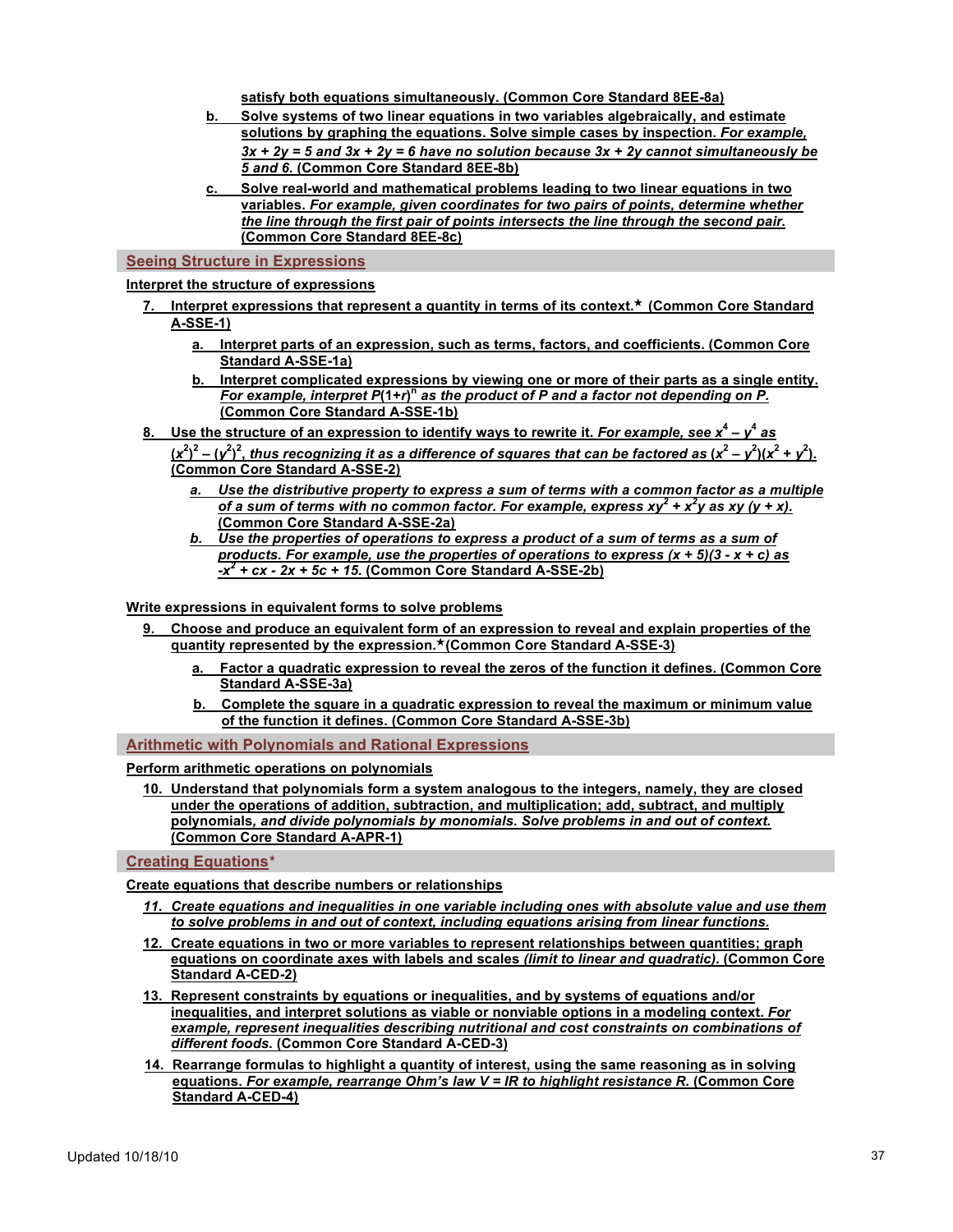**Reasoning with Equations and Inequalities**

**Solve equations and inequalities in one variable**

- **15. Solve linear equations and inequalities in one variable, including equations with coefficients represented by letters. (Common Core Standard A-REI-3)**
- **16. Solve quadratic equations in one variable. (Common Core Standard A-REI-4)**
	- **a. Use the method of completing the square to transform any quadratic equation in** *x* **into**  an equation of the form  $(x - p)^2 = q$  that has the same solutions. Derive the quadratic **formula from this form. (Common Core Standard A-REI-4a)**
	- **<u>Solve quadratic equations by inspection (e.g., for**  $x^2$  **= 49), taking square roots,</u> completing the square, the quadratic formula and factoring, as appropriate to the initial form of the equation. Recognize when the quadratic formula gives complex solutions and write them as** *a* **±** *bi* **for real numbers** *a* **and** *b***. (Common Core Standard A-REI-4b)**

### **Solve systems of equations**

**17. Solve systems of linear equations exactly and approximately (e.g., with graphs), focusing on pairs of linear equations in two variables. (Common Core Standard A-REI-6)**

### **Represent and solve equations and inequalities graphically**

- **18. Understand that the graph of an equation in two variables is the set of all its solutions plotted in the coordinate plane, often forming a curve (which could be a line). (Common Core Standard A-REI-10)**
- **19. Graph the solutions to a linear inequality in two variables as a half-plane (excluding the boundary in the case of a strict inequality), and graph the solution set to a system of linear inequalities in two variables as the intersection of the corresponding half-planes. (Common Core Standard A-REI-12)**

## **Functions**

### **Functions**

**Define, evaluate, and compare functions.**

- **1. Understand that a function is a rule that assigns to each input exactly one output. The graph of a function is the set of ordered pairs consisting of an input and the corresponding output.<sup>1</sup> (Common Core Standard 8F-1)**
- **2. Compare properties of two functions each represented in a different way (algebraically, graphically, numerically in tables, or by verbal descriptions).** *For example, given a linear function represented by a table of values and a linear function represented by an algebraic expression, determine which function has the greater rate of change.* **(Common Core Standard 8F-2)**
- Interpret the equation  $y = mx + b$  as defining a linear function, whose graph is a straight line; **give examples of functions that are not linear.** *For example, the function A = s<sup>2</sup> giving the area of a square as a function of its side length is not linear because its graph contains the points (1,1), (2,4) and (3,9), which are not on a straight line.* **(Common Core Standard 8F-3)**

**Use functions to model relationships between quantities.**

- **4. Construct a function to model a linear relationship between two quantities. Determine the rate of change and initial value of the function from a description of a relationship or from two (***x***,** *y***) values, including reading these from a table or from a graph. Interpret the rate of change and initial value of a linear function in terms of the situation it models, and in terms of its graph or a table of values. (Common Core Standard 8F-4)**
- **5. Describe qualitatively the functional relationship between two quantities by analyzing a graph (e.g., where the function is increasing or decreasing, linear or nonlinear). Sketch a graph that exhibits the qualitative features of a function that has been described verbally. (Common Core Standard 8F-5)**

**Interpreting Functions**

**Interpret functions that arise in applications in terms of the context**

**6. For a function that models a relationship between two quantities, interpret key features of graphs and tables in terms of the quantities, and sketch graphs showing key features given a**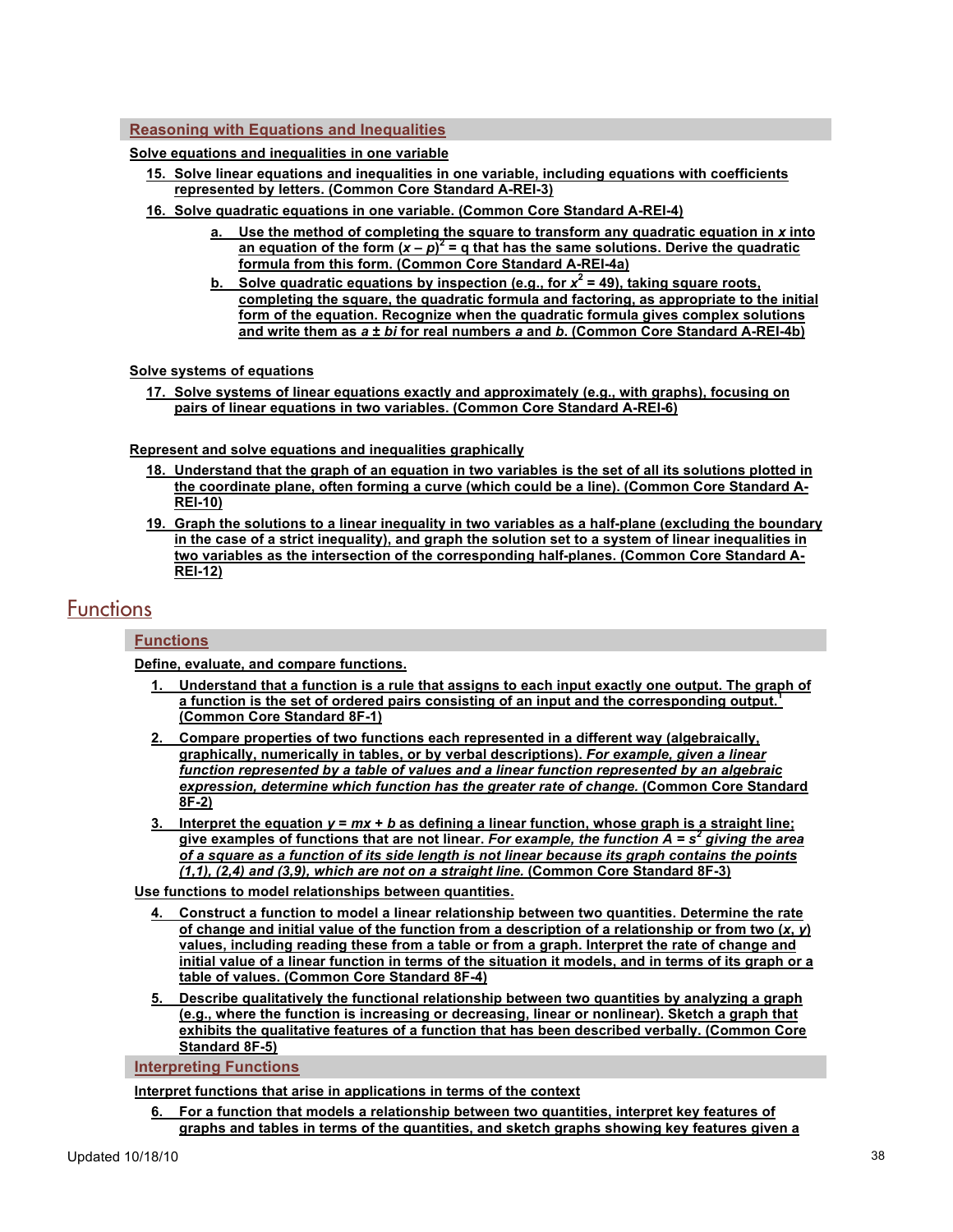**verbal description of the relationship.** *Key features include: intercepts; intervals where the function is increasing, decreasing, positive, or negative; relative maximums and minimums; symmetries; end behavior; and periodicity.* ★ **(Common Core Standard F-IF-4)**

**7. Relate the domain of a function to its graph and, where applicable, to the quantitative relationship it describes.** *For example, if the function h(n) gives the number of person-hours it takes to assemble n engines in a factory, then the positive integers would be an appropriate domain for the function.* ★ **(Common Core Standard F-IF-5)**

**Analyze functions using different representations**

- **8. Graph functions expressed symbolically and show key features of the graph, by hand in simple cases and using technology for more complicated cases***.* ★ **(Common Core Standard F-IF-7)**
	- **a. Graph linear and quadratic functions and show intercepts, maxima, and minima. (Common Core Standard F-IF-7a)**
- **9. Write a function defined by an expression in different but equivalent forms to reveal and explain different properties of the function. (Common Core Standard F-IF-8)**
	- **a. Use the process of factoring and completing the square in a quadratic function to show zeros, extreme values, and symmetry of the graph, and interpret these in terms of a context. (Common Core Standard F-IF-8a)**

### **Building Functions**

**Build a function that models a relationship between two quantities**

- **10. Write a function that describes a relationship between two quantities.**★ **(Common Core Standard F-BF-1)**
	- **a. Determine an explicit expression, a recursive process, or steps for calculation from a context. (Common Core Standard F-BF-1a)**

**Build new functions from existing functions**

11. Identify the effect on the graph of replacing  $f(x)$  by  $f(x) + k$ ,  $k f(x)$ ,  $f(kx)$ , and  $f(x + k)$  for specific **values of** *k* **(both positive and negative); find the value of** *k* **given the graphs. Experiment with cases and illustrate an explanation of the effects on the graph using technology.** *Include recognizing even and odd functions from their graphs and algebraic expressions for them.*  **(Common Core Standard F-BF-3)**

**Linear, Quadratic, and Exponential Models**★

**Interpret expressions for functions in terms of the situation they model**

- **12. Interpret the parameters in a linear or exponential function in terms of a context. (Common Core Standard F-LE-5)**
- *13. Apply quadratic equations to physical problems, such as the motion of an object under the force of gravity. (CA Standard A-23)*

## **Geometry**

### **Geometry**

**Understand congruence and similarity using physical models, transparencies, or geometry software.** 

- **1. Verify experimentally the properties of rotations, reflections, and translations: (Common Core Standard 8G-1)**
	- **a. Lines are taken to lines, and line segments to line segments of the same length. (Common Core Standard 8G-1a)**
	- **b. Angles are taken to angles of the same measure. (Common Core Standard 8G-1b) Parallel lines are taken to parallel lines. (Common Core Standard 8G-1c)**
- **2. Understand that a two-dimensional figure is congruent to another if the second can be obtained from the first by a sequence of rotations, reflections, and translations; given two congruent figures, describe a sequence that exhibits the congruence between them. (Common Core Standard 8G-2)**
- **3. Describe the effect of dilations, translations, rotations, and reflections on two-dimensional figures using coordinates. (Common Core Standard 8G-3)**
- **4. Understand that a two-dimensional figure is similar to another if the second can be obtained from the first by a sequence of rotations, reflections, translations, and dilations; given two similar two-**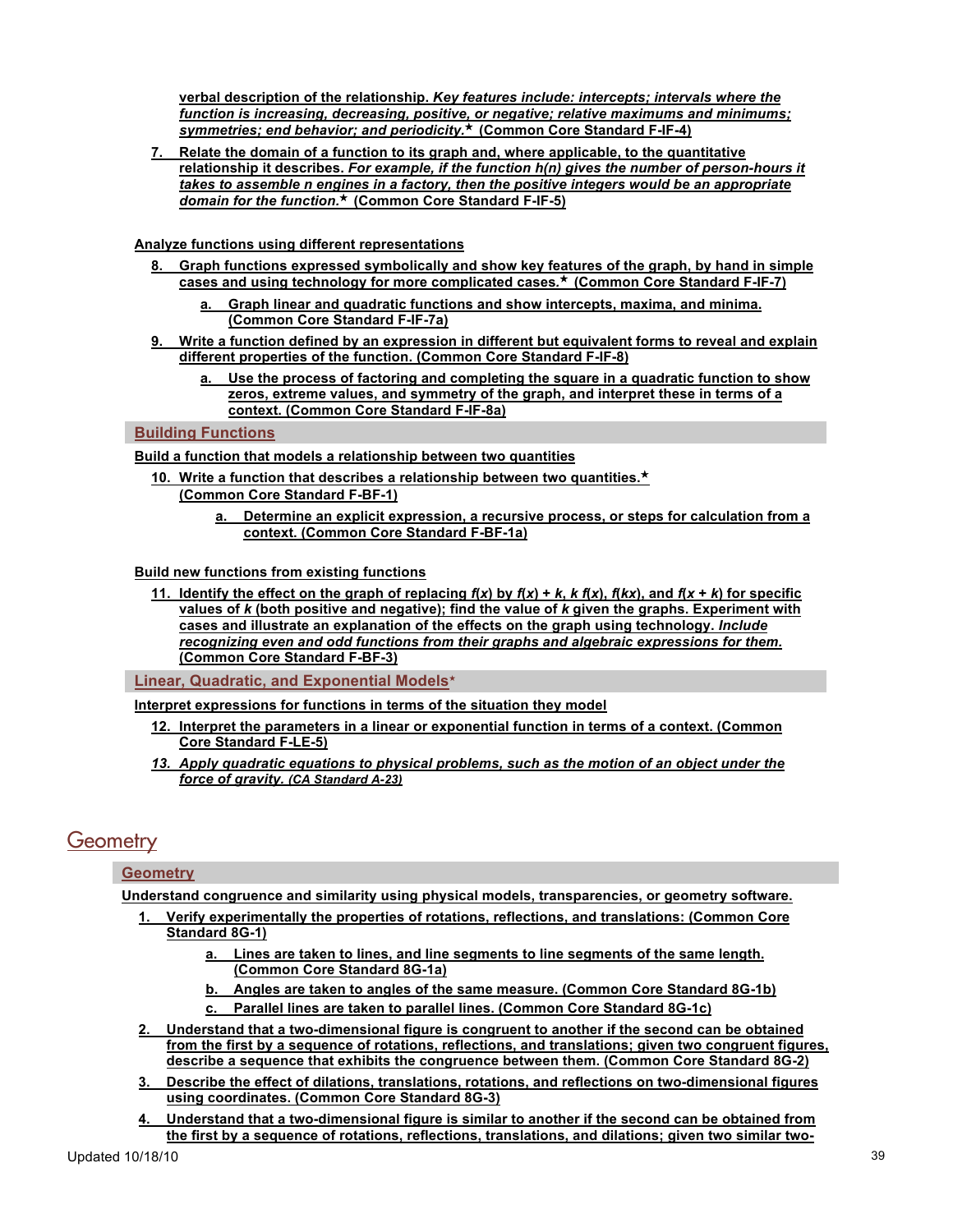**dimensional figures, describe a sequence that exhibits the similarity between them. (Common Core Standard 8G-4)**

**5. Use informal arguments to establish facts about the angle sum and exterior angle of triangles, about the angles created when parallel lines are cut by a transversal, and the angle-angle criterion for similarity of triangles.** *For example, arrange three copies of the same triangle so that the sum of the three angles appears to form a line, and give an argument in terms of transversals why this is so.* **(Common Core Standard 8G-5)**

**Understand and apply the Pythagorean Theorem.**

- **6. Explain a proof of the Pythagorean Theorem and its converse. (Common Core Standard 8G-6)**
- **7. Apply the Pythagorean Theorem to determine unknown side lengths in right triangles in real-world and mathematical problems in two and three dimensions. (Common Core Standard 8G-7)**
- **8. Apply the Pythagorean Theorem to find the distance between two points in a coordinate system. (Common Core Standard 8G-8)**

**Expressing Geometric Properties with Equations**

**Use coordinates to prove simple geometric theorems algebraically**

**9. Prove the slope criteria for parallel and perpendicular lines and use them to solve geometric problems (e.g., find the equation of a line parallel or perpendicular to a given line that passes through a given point). (Common Core Standard G-GPE-5)**

# Statistics and Probability

### **Statistics and Probability**

**Investigate patterns of association in bivariate data.**

- **1. Construct and interpret scatter plots for bivariate measurement data to investigate patterns of association between two quantities. Describe patterns such as clustering, outliers, positive or negative association, linear association, and nonlinear association. (Common Core Standard 8SP-1)**
- **2. Know that straight lines are widely used to model relationships between two quantitative variables. For scatter plots that suggest a linear association, informally fit a straight line, and informally assess the model fit by judging the closeness of the data points to the line. (Common Core Standard 8SP-2)**
- **3. Use the equation of a linear model to solve problems in the context of bivariate measurement data, interpreting the slope and intercept.** *For example, in a linear model for a biology experiment, interpret a slope of 1.5 cm/hr as meaning that an additional hour of sunlight each day is associated with an additional 1.5 cm in mature plant height.* **(Common Core Standard 8SP-3)**
- **4. Understand that patterns of association can also be seen in bivariate categorical data by displaying frequencies and relative frequencies in a two-way table. Construct and interpret a twoway table summarizing data on two categorical variables collected from the same subjects. Use relative frequencies calculated for rows or columns to describe possible association between the two variables.** *For example, collect data from students in your class on whether or not they have a curfew on school nights and whether or not they have assigned chores at home. Is there evidence that those who have a curfew also tend to have chores?* **(Common Core Standard 8SP-4)**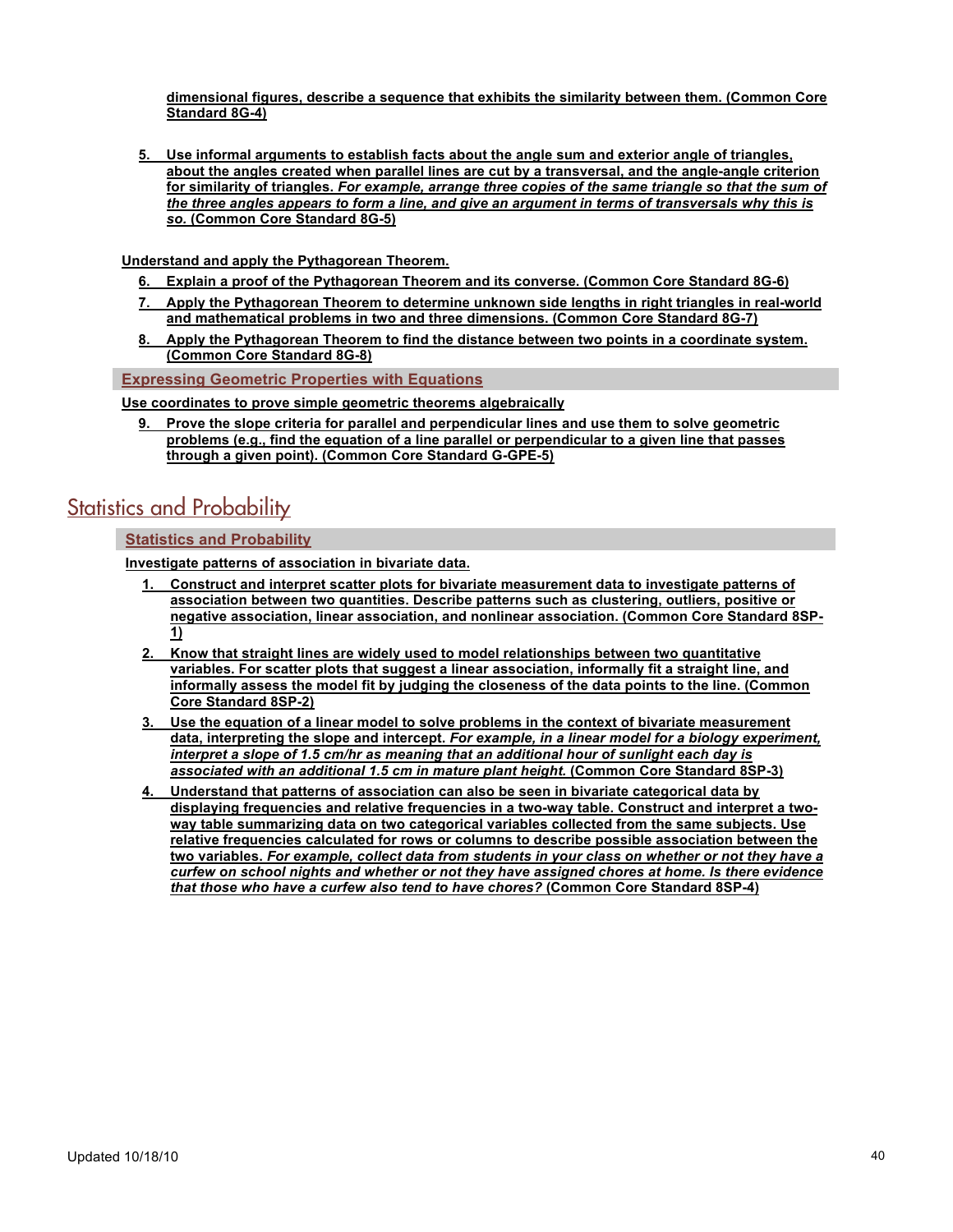# **Constructing Viable Arguments**

### **Constructing Viable Arguments**

- *1. Use and know simple aspects of a logical argument***. (California Algebra I, Standard 24.0)**
	- *a. Use counterexamples to show that an assertion is false and recognize that a single counterexample is sufficient to refute an assertion.* **(California Algebra I, Standard 24.3)**
- *2. Use properties of the number system to judge the validity of results, to justify each step of a procedure, and to prove or disprove statements:* **(California Algebra I, Standard 25.0)**
	- *a. Use properties of numbers to construct simple, valid arguments (direct and indirect) for, or formulate counterexamples to, claimed assertions.* **(California Algebra I, Standard 25.1)**
	- *b. Judge the validity of an argument according to whether the properties of the real number system and the order of operations have been applied correctly at each step.*  **(California Algebra I, Standard 25.2)**
	- *c. Given a specific algebraic statement involving linear, quadratic, or absolute value expressions or equations or inequalities, determine whether the statement is true sometimes, always, or never.* **(California Algebra I, Standard 25.3)**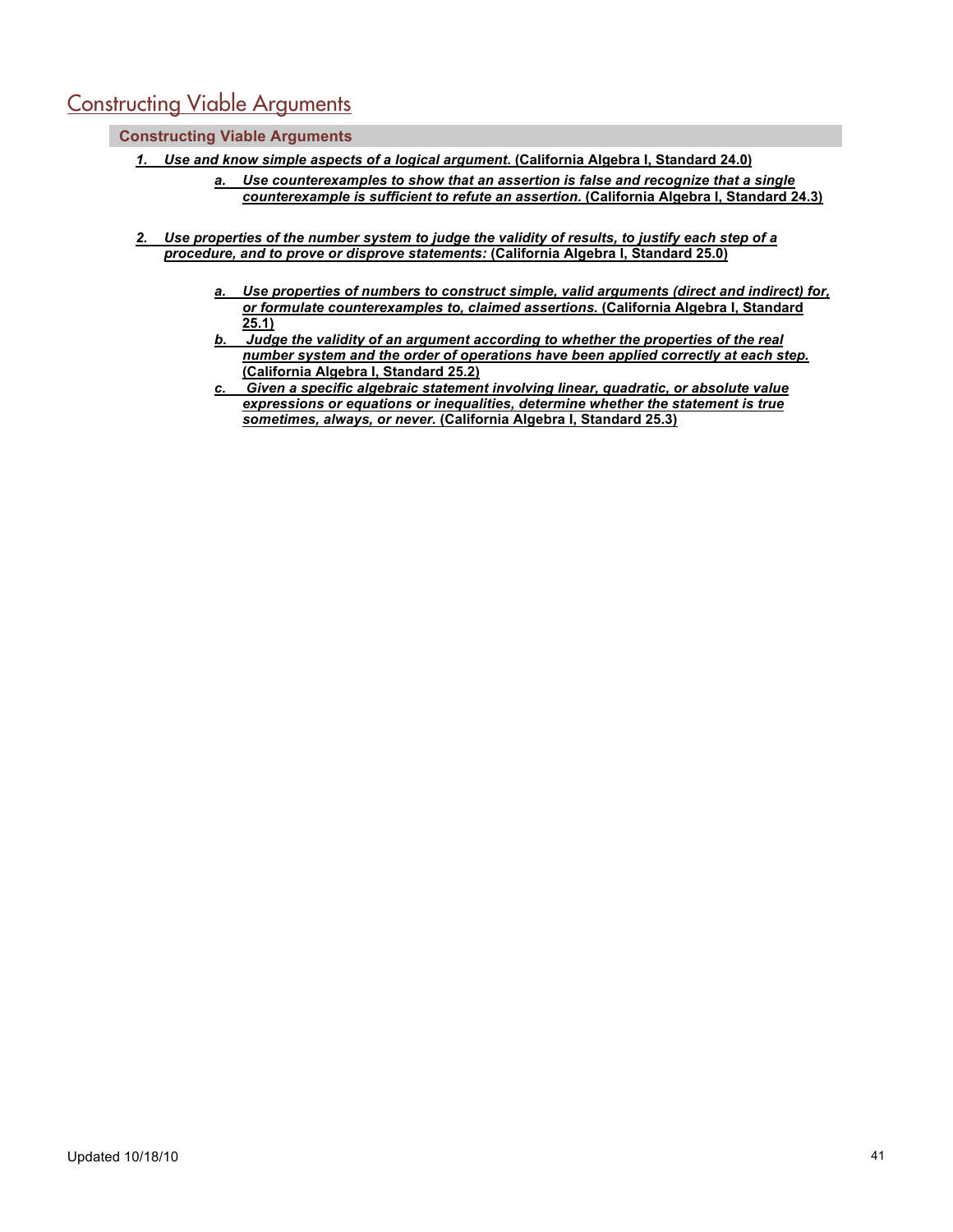# Grade 8 Common Core Overview

### **The Number System**

• Know that there are numbers that are not rational, and approximate them by rational numbers.

### **Expressions and Equations**

- Work with radicals and integer exponents.
- Understand the connection between proportional relationships, lines, and linear equations.
- Analyze and solve linear equations and pairs of simultaneous linear equations.

### **Functions**

- Define, evaluate, and compare functions.
- Use functions to model relationships between quantities.

### **Geometry**

- Understand congruence and similarity using physical models, transparencies, or geometry software.
- Understand and apply the Pythagorean theorem.
- Solve real-world and mathematical problems involving volume of cylinders, cones, and spheres.

### **Statistics and Probability**

• Investigate patterns of association in bivariate data.

### **Mathematical Practices**

- 1. Make sense of problems and persevere in solving them.
- 2. Reason abstractly and quantitatively.
- 3. Construct viable arguments and critique the reasoning of others.
- 4. Model with mathematics.
- 5. Use appropriate tools strategically.
- 6. Attend to precision.
- 7. Look for and make use of structure.
- 8. Look for and express regularity in repeated reasoning.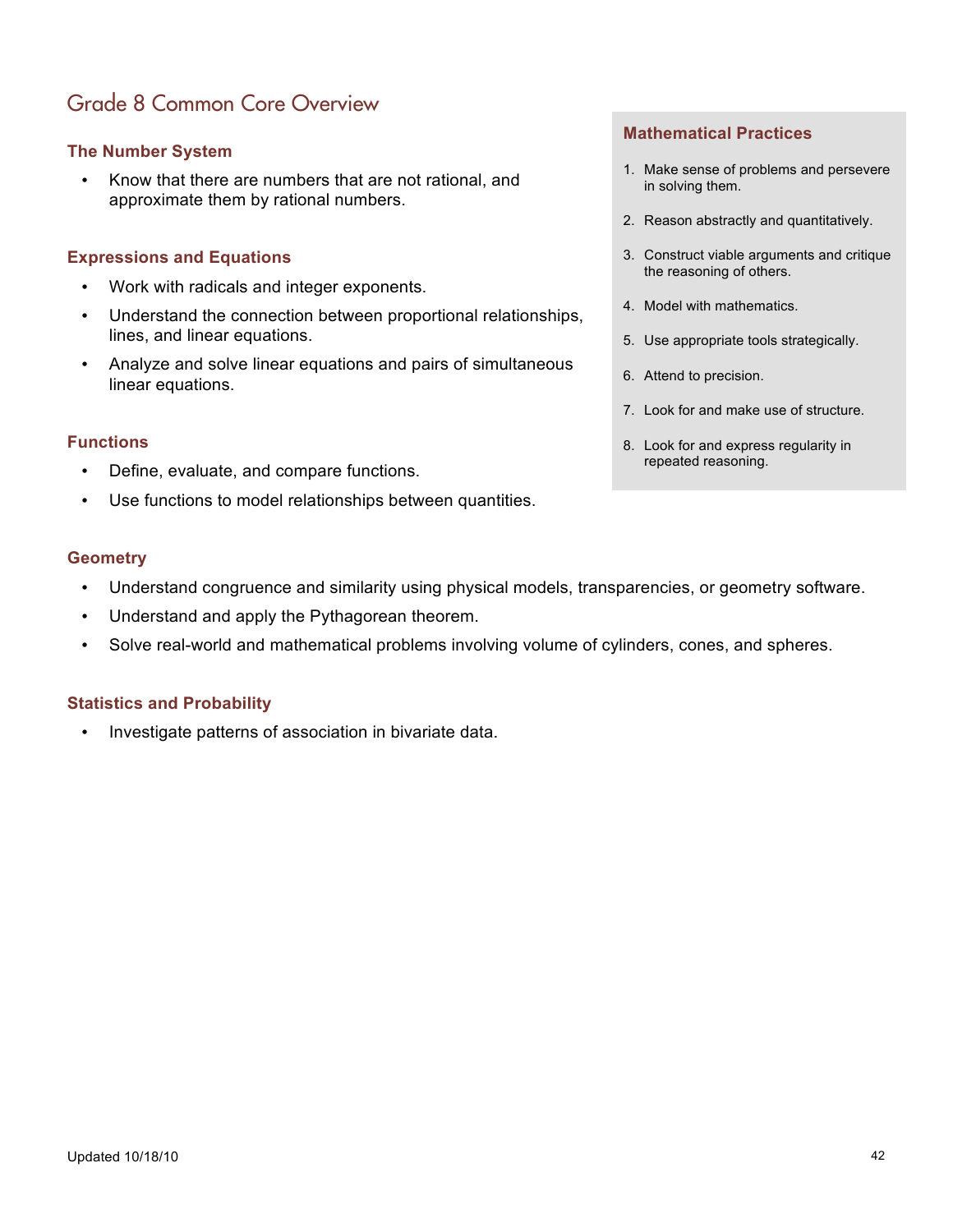# Grade 8 Standards from the Common Core Document

Published June 2, 2010

### **The Number System 8.NS**

**Know that there are numbers that are not rational, and approximate them by rational numbers.**

- 1. Know that numbers that are not rational are called irrational. Understand informally that every number has a decimal expansion; for rational numbers show that the decimal expansion repeats eventually, and convert a decimal expansion which repeats eventually into a rational number.
- 2. Use rational approximations of irrational numbers to compare the size of irrational numbers, locate them approximately on a number line diagram, and estimate the value of expressions (e.g.,  $\pi_2$ ). *For example, by truncating the decimal expansion of √2, show that √2 is between 1 and 2, then between 1.4 and 1.5, and explain how to continue on to get better approximations.*

### **Expressions and Equations 8.EE**

#### **Work with radicals and integer exponents.**

- 1. Know and apply the properties of integer exponents to generate equivalent numerical expressions. *For example, 3<sup>2</sup> × 3–5 = 3–3= 1/33= 1/27.*
- 2. Use square root and cube root symbols to represent solutions to equations of the form  $x^2 = p$  and  $x^3 =$ *p*, where *p* is a positive rational number. Evaluate square roots of small perfect squares and cube roots of small perfect cubes. Know that  $\sqrt{2}$  is irrational.
- 3. Use numbers expressed in the form of a single digit times an integer power of 10 to estimate very large or very small quantities, and to express how many times as much one is than the other. *For example, estimate the population of the United States as 3 × 108 and the population of the world as 7 × 10<sup>9</sup> , and determine that the world population is more than 20 times larger.*
- 4. Perform operations with numbers expressed in scientific notation, including problems where both decimal and scientific notation are used. Use scientific notation and choose units of appropriate size for measurements of very large or very small quantities (e.g., use millimeters per year for seafloor spreading). Interpret scientific notation that has been generated by technology.

#### **Understand the connections between proportional relationships, lines, and linear equations.**

- 5. Graph proportional relationships, interpreting the unit rate as the slope of the graph. Compare two different proportional relationships represented in different ways. *For example, compare a distancetime graph to a distance-time equation to determine which of two moving objects has greater speed.*
- 6. Use similar triangles to explain why the slope *m* is the same between any two distinct points on a nonvertical line in the coordinate plane; derive the equation  $y = mx$  for a line through the origin and the equation  $y = mx + b$  for a line intercepting the vertical axis at *b*.

#### **Analyze and solve linear equations and pairs of simultaneous linear equations.**

- 7. Solve linear equations in one variable.
	- a. Give examples of linear equations in one variable with one solution, infinitely many solutions, or no solutions. Show which of these possibilities is the case by successively transforming the given equation into simpler forms, until an equivalent equation of the form  $x = a$ ,  $a = a$ , or  $a = b$  results (where  $a$  and  $b$  are different numbers).
	- b. Solve linear equations with rational number coefficients, including equations whose solutions require expanding expressions using the distributive property and collecting like terms.
- 8. Analyze and solve pairs of simultaneous linear equations.
	- a. Understand that solutions to a system of two linear equations in two variables correspond to points of intersection of their graphs, because points of intersection satisfy both equations simultaneously.
	- b. Solve systems of two linear equations in two variables algebraically, and estimate solutions by graphing the equations. Solve simple cases by inspection. *For example, 3x + 2y = 5 and 3x + 2y = 6 have no solution because 3x + 2y cannot simultaneously be 5 and 6.*
	- c. Solve real-world and mathematical problems leading to two linear equations in two variables. *For example, given coordinates for two pairs of points, determine whether the line through the first pair of points intersects the line through the second pair.*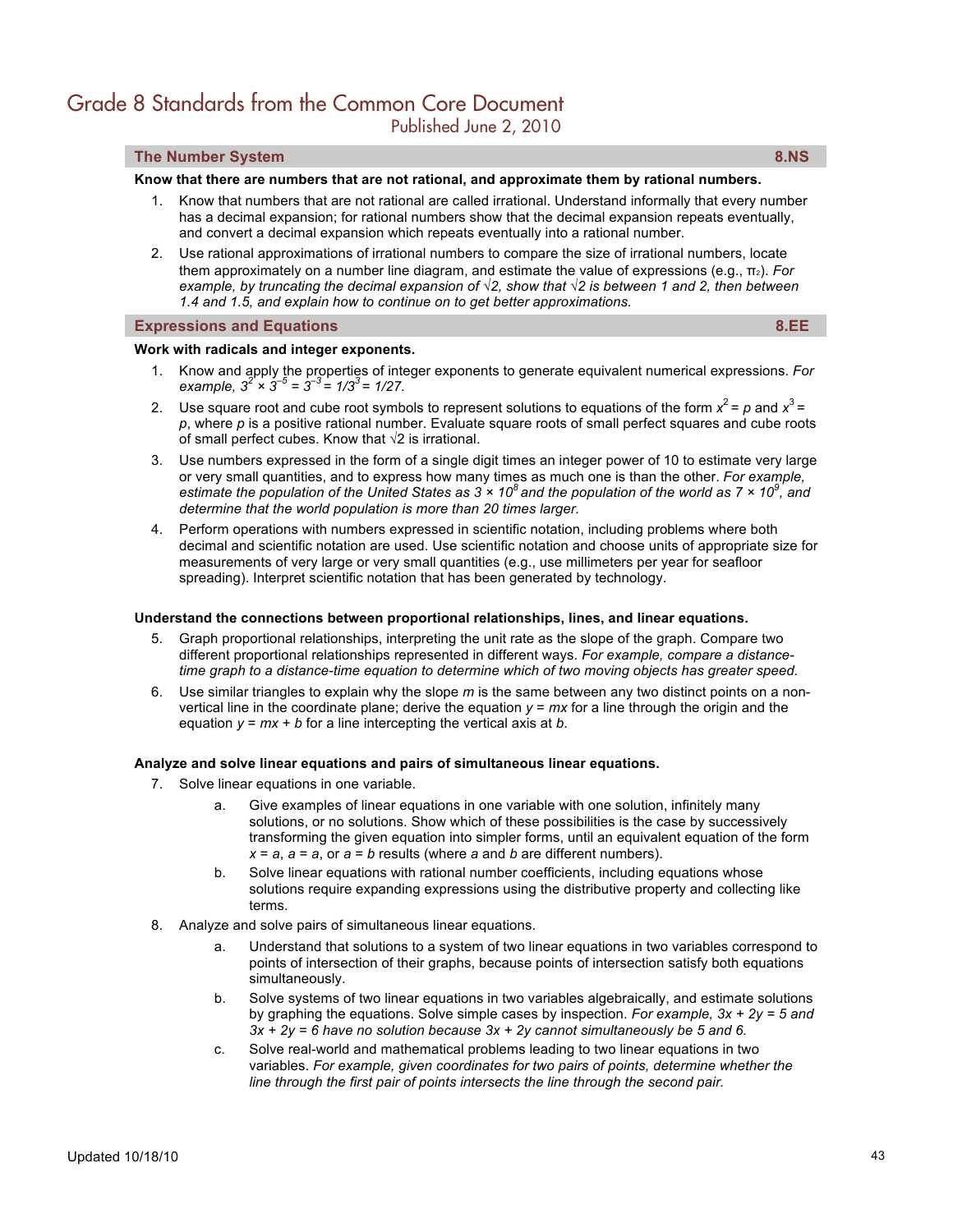### **Functions 8.F**

#### **Define, evaluate, and compare functions.**

- 1. Understand that a function is a rule that assigns to each input exactly one output. The graph of a function is the set of ordered pairs consisting of an input and the corresponding output.
- 2. Compare properties of two functions each represented in a different way (algebraically, graphically, numerically in tables, or by verbal descriptions). *For example, given a linear function represented by a table of values and a linear function represented by an algebraic expression, determine which function has the greater rate of change.*
- 3. Interpret the equation  $y = mx + b$  as defining a linear function, whose graph is a straight line; give examples of functions that are not linear. *For example, the function A = s<sup>2</sup> giving the area of a square as a function of its side length is not linear because its graph contains the points (1,1), (2,4) and (3,9), which are not on a straight line.*

### **Use functions to model relationships between quantities.**

- 4. Construct a function to model a linear relationship between two quantities. Determine the rate of change and initial value of the function from a description of a relationship or from two (*x*, *y*) values, including reading these from a table or from a graph. Interpret the rate of change and initial value of a linear function in terms of the situation it models, and in terms of its graph or a table of values.
- 5. Describe qualitatively the functional relationship between two quantities by analyzing a graph (e.g., where the function is increasing or decreasing, linear or nonlinear). Sketch a graph that exhibits the qualitative features of a function that has been described verbally.

### **Geometry 8.G**

### **Understand congruence and similarity using physical models, transparencies, or geometry software.**

- 1. Verify experimentally the properties of rotations, reflections, and translations:
	- a. Lines are taken to lines, and line segments to line segments of the same length.
	- b. Angles are taken to angles of the same measure.
	- c. Parallel lines are taken to parallel lines.
- 2. Understand that a two-dimensional figure is congruent to another if the second can be obtained from the first by a sequence of rotations, reflections, and translations; given two congruent figures, describe a sequence that exhibits the congruence between them.
- 3. Describe the effect of dilations, translations, rotations, and reflections on two-dimensional figures using coordinates.
- 4. Understand that a two-dimensional figure is similar to another if the second can be obtained from the first by a sequence of rotations, reflections, translations, and dilations; given two similar two-dimensional figures, describe a sequence that exhibits the similarity between them.
- 5. Use informal arguments to establish facts about the angle sum and exterior angle of triangles, about the angles created when parallel lines are cut by a transversal, and the angle-angle criterion for similarity of triangles. *For example, arrange three copies of the same triangle so that the sum of the three angles appears to form a line, and give an argument in terms of transversals why this is so.*

#### **Understand and apply the Pythagorean Theorem.**

- 6. Explain a proof of the Pythagorean Theorem and its converse.
- 7. Apply the Pythagorean Theorem to determine unknown side lengths in right triangles in real-world and mathematical problems in two and three dimensions.
- 8. Apply the Pythagorean Theorem to find the distance between two points in a coordinate system.

#### **Solve real-world and mathematical problems involving volume of cylinders, cones, and spheres.**

9. Know the formulas for the volumes of cones, cylinders, and spheres and use them to solve real-world and mathematical problems.

<sup>&</sup>lt;sup>1</sup> Function notation is not required in Grade 8.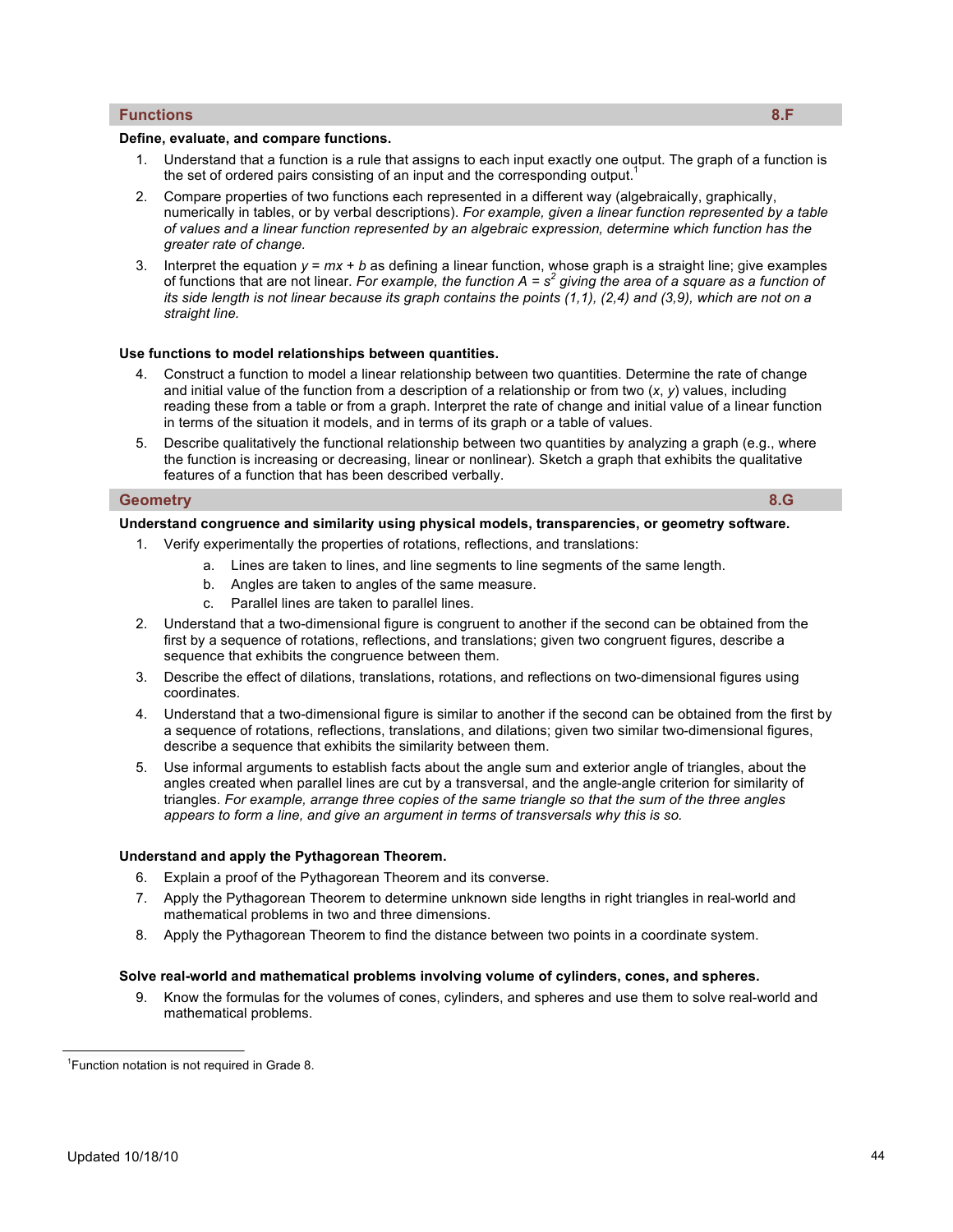### **Statistics and Probability <b>8.SP 8.SP**

#### **Investigate patterns of association in bivariate data.**

- 1. Construct and interpret scatter plots for bivariate measurement data to investigate patterns of association between two quantities. Describe patterns such as clustering, outliers, positive or negative association, linear association, and nonlinear association.
- 2. Know that straight lines are widely used to model relationships between two quantitative variables. For scatter plots that suggest a linear association, informally fit a straight line, and informally assess the model fit by judging the closeness of the data points to the line.
- 3. Use the equation of a linear model to solve problems in the context of bivariate measurement data, interpreting the slope and intercept. *For example, in a linear model for a biology experiment, interpret a slope of 1.5 cm/hr as meaning that an additional hour of sunlight each day is associated with an additional 1.5 cm in mature plant height.*
- 4. Understand that patterns of association can also be seen in bivariate categorical data by displaying frequencies and relative frequencies in a two-way table. Construct and interpret a two-way table summarizing data on two categorical variables collected from the same subjects. Use relative frequencies calculated for rows or columns to describe possible association between the two variables. *For example, collect data from students in your class on whether or not they have a curfew on school nights and whether or not they have assigned chores at home. Is there evidence that those who have a curfew also tend to have chores?*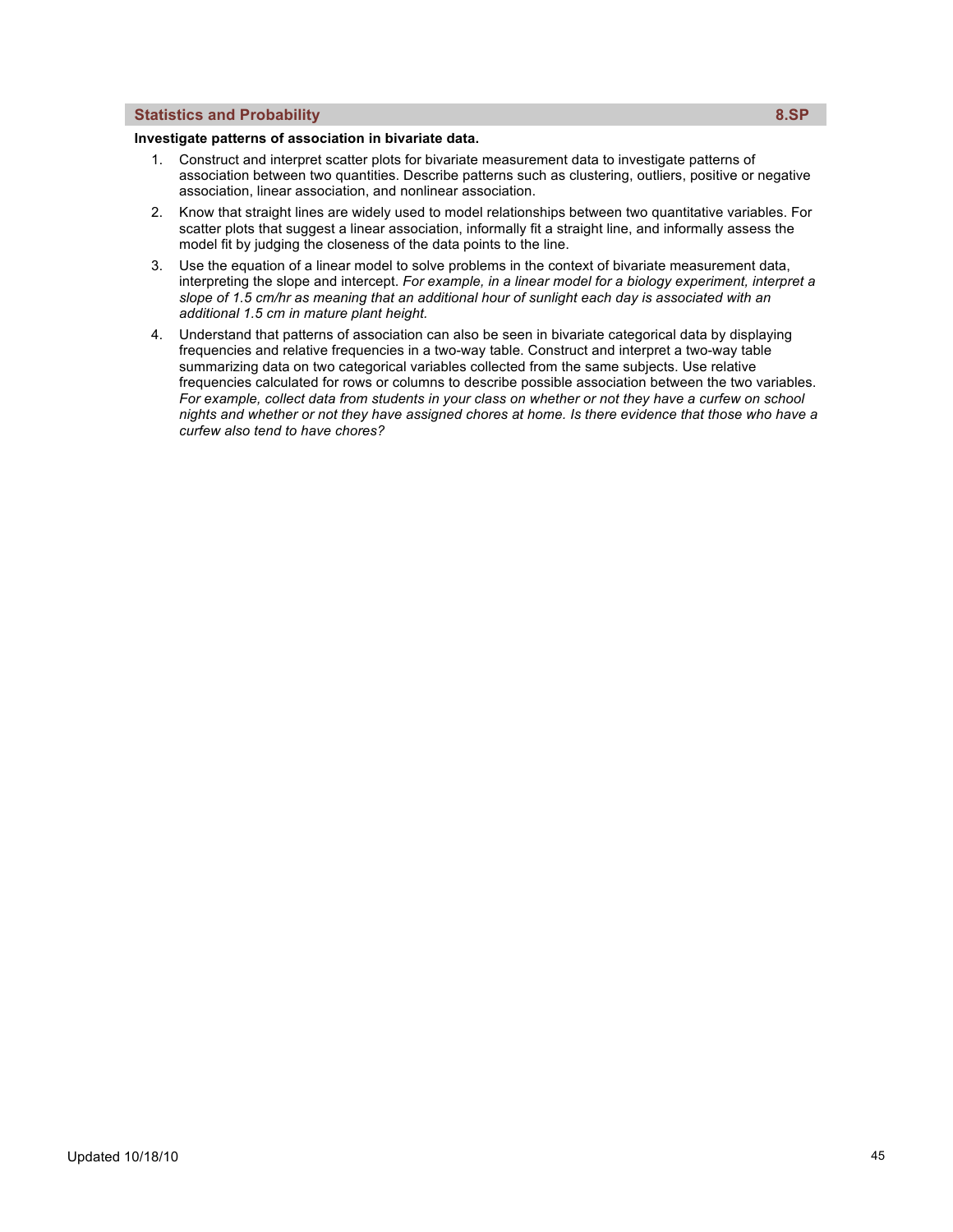# Mathematics Standards for High School

The high school standards specify the mathematics that all students should study in order to be college and career ready. Additional mathematics that students should learn in order to take advanced courses such as calculus, advanced statistics, or discrete mathematics is indicated by (+), as in this example:

(+) Represent complex numbers on the complex plane in rectangular and polar form (including real and imaginary numbers).

All standards without a (+) symbol should be in the common mathematics curriculum for all college and career ready students. Standards with a (+) symbol may also appear in courses intended for all students.

The high school standards are listed in conceptual categories:

- Number and Quantity
- Algebra
- **Functions**
- **Modeling**
- **Geometry**
- Statistics and Probability

Conceptual categories portray a coherent view of high school mathematics; a student's work with functions, for example, crosses a number of traditional course boundaries, potentially up through and including calculus.

Modeling is best interpreted not as a collection of isolated topics but in relation to other standards. Making mathematical models is a Standard for Mathematical Practice, and specific modeling standards appear throughout the high school standards indicated by a star symbol (★). The star symbol sometimes appears on the heading for a group of standards; in that case, it should be understood to apply to all standards in that group.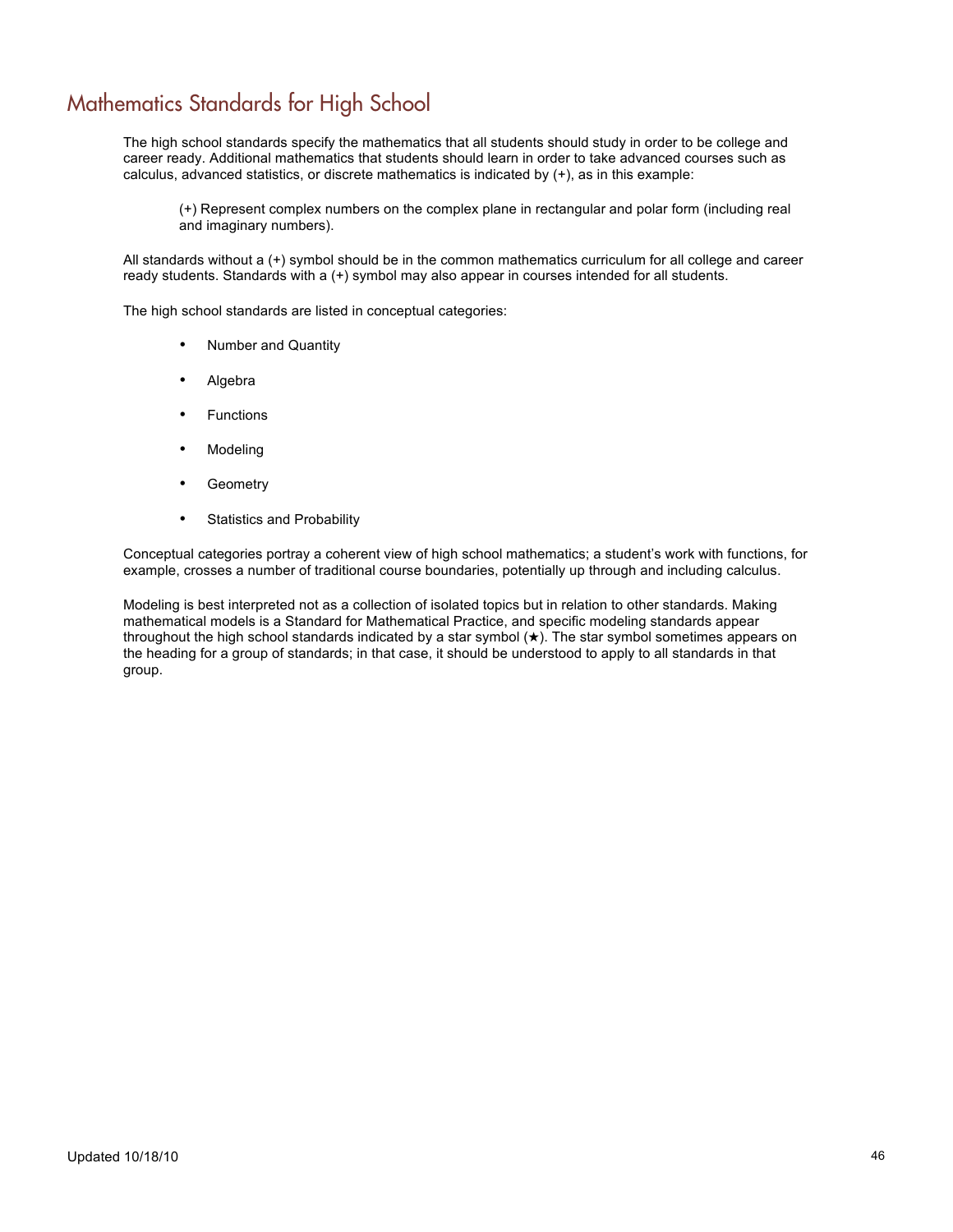The Standards for Mathematical Practice describe varieties of expertise that mathematics educators at all levels should seek to develop in their students. These practices rest on important "processes and proficiencies" with longstanding importance in mathematics education. The first of these are the NCTM process standards of problem solving, reasoning and proof, communication, representation, and connections. The second are the strands of mathematical proficiency specified in the National Research Council's report *Adding It Up*: adaptive reasoning, strategic competence, conceptual understanding (comprehension of mathematical concepts, operations and relations), procedural fluency (skill in carrying out procedures flexibly, accurately, efficiently and appropriately), and productive disposition (habitual inclination to see mathematics as sensible, useful, and worthwhile, coupled with a belief in diligence and one's own efficacy).

### **1 Make sense of problems and persevere in solving them.**

Mathematically proficient students start by explaining to themselves the meaning of a problem and looking for entry points to its solution. They analyze givens, constraints, relationships, and goals. They make conjectures about the form and meaning of the solution and plan a solution pathway rather than simply jumping into a solution attempt. They consider analogous problems, and try special cases and simpler forms of the original problem in order to gain insight into its solution. They monitor and evaluate their progress and change course if necessary. Older students might, depending on the context of the problem, transform algebraic expressions or change the viewing window on their graphing calculator to get the information they need. Mathematically proficient students can explain correspondences between equations, verbal descriptions, tables, and graphs or draw diagrams of important features and relationships, graph data, and search for regularity or trends. Younger students might rely on using concrete objects or pictures to help conceptualize and solve a problem. Mathematically proficient students check their answers to problems using a different method, and they continually ask themselves, "Does this make sense?" They can understand the approaches of others to solving complex problems and identify correspondences between different approaches.

### **2 Reason abstractly and quantitatively.**

Mathematically proficient students make sense of quantities and their relationships in problem situations. They bring two complementary abilities to bear on problems involving quantitative relationships: the ability to *decontextualize*—to abstract a given situation and represent it symbolically and manipulate the representing symbols as if they have a life of their own, without necessarily attending to their referents—and the ability to *contextualize*, to pause as needed during the manipulation process in order to probe into the referents for the symbols involved. Quantitative reasoning entails habits of creating a coherent representation of the problem at hand; considering the units involved; attending to the meaning of quantities, not just how to compute them; and knowing and flexibly using different properties of operations and objects.

### **3 Construct viable arguments and critique the reasoning of others.**

Mathematically proficient students understand and use stated assumptions, definitions, and previously established results in constructing arguments. They make conjectures and build a logical progression of statements to explore the truth of their conjectures. They are able to analyze situations by breaking them into cases, and can recognize and use counterexamples. They justify their conclusions, communicate them to others, and respond to the arguments of others. They reason inductively about data, making plausible arguments that take into account the context from which the data arose. Mathematically proficient students are also able to compare the effectiveness of two plausible arguments, distinguish correct logic or reasoning from that which is flawed, and—if there is a flaw in an argument—explain what it is. Elementary students can construct arguments using concrete referents such as objects, drawings, diagrams, and actions. Such arguments can make sense and be correct, even though they are not generalized or made formal until later grades. Later, students learn to determine domains to which an argument applies. Students at all grades can listen or read the arguments of others, decide whether they make sense, and ask useful questions to clarify or improve the arguments.

#### *3.1 Apply the method of mathematical induction to prove general statements about the positive integers. (CA Standard Algebra 2 – 21.0)*

*3.2 Write geometric proofs, including proofs by contradiction. (CA Standard Geometry - 2.0) 3.3 Give proofs of various formulas by using the technique of mathematical induction. (CA Standard Math Analysis - 3.0)*

### **4 Model with mathematics.**

Mathematically proficient students can apply the mathematics they know to solve problems arising in everyday life, society, and the workplace. In early grades, this might be as simple as writing an addition equation to describe a situation. In middle grades, a student might apply proportional reasoning to plan a school event or analyze a problem in the community. By high school, a student might use geometry to solve a design problem or use a function to describe how one quantity of interest depends on another. Mathematically proficient students who can apply what they know are comfortable making assumptions and approximations to simplify a complicated situation, realizing that these may need revision later. They are able to identify important quantities in a practical situation and map their relationships using such tools as diagrams, two-way tables, graphs, flowcharts and formulas. They can analyze those relationships mathematically to draw conclusions. They routinely interpret their mathematical results in the context of the situation and reflect on whether the results make sense, possibly improving the model if it has not served its purpose.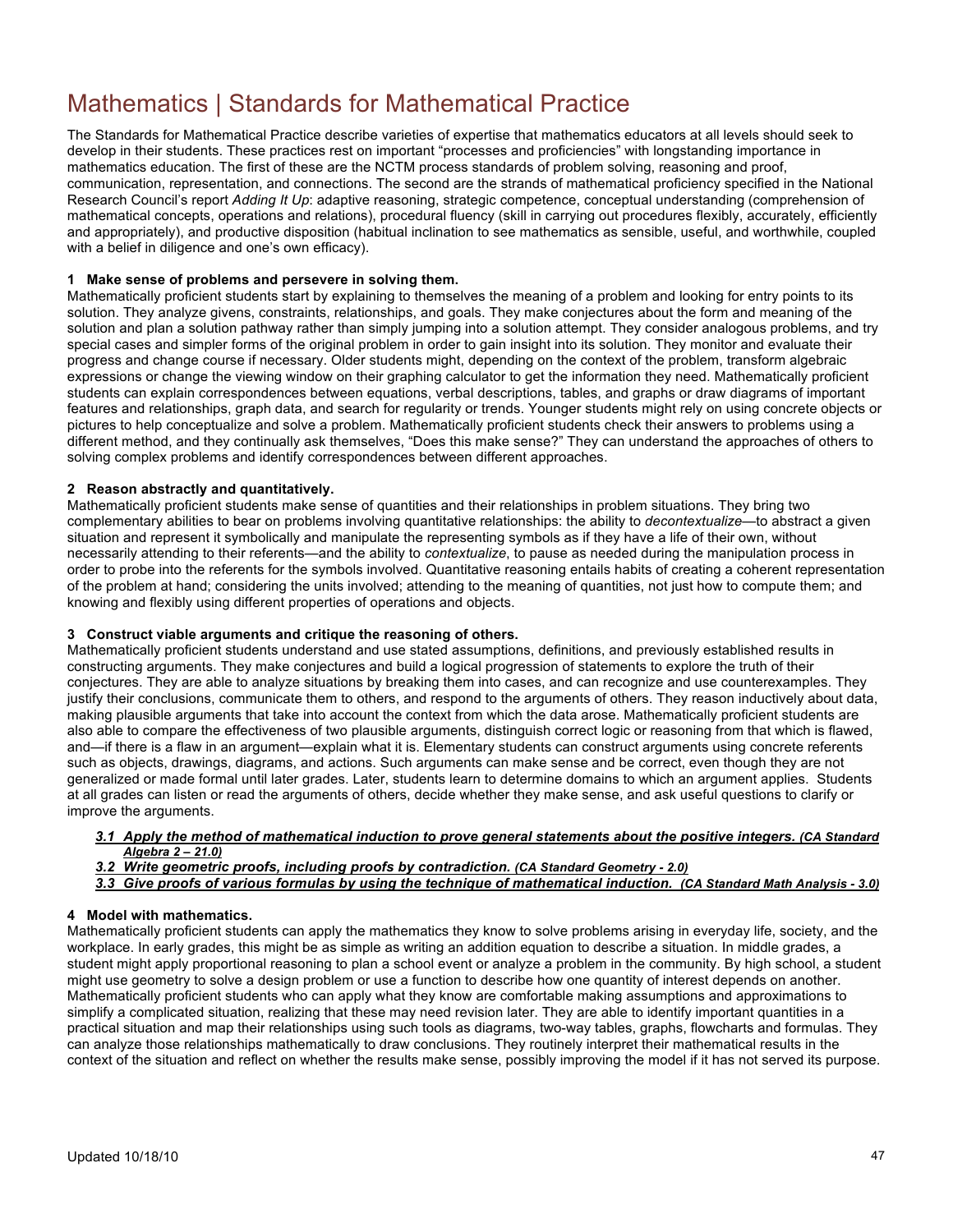### **5 Use appropriate tools strategically.**

Mathematically proficient students consider the available tools when solving a mathematical problem. These tools might include pencil and paper, concrete models, a ruler, a protractor, a calculator, a spreadsheet, a computer algebra system, a statistical package, or dynamic geometry software. Proficient students are sufficiently familiar with tools appropriate for their grade or course to make sound decisions about when each of these tools might be helpful, recognizing both the insight to be gained and their limitations. For example, mathematically proficient high school students analyze graphs of functions and solutions generated using a graphing calculator. They detect possible errors by strategically using estimation and other mathematical knowledge. When making mathematical models, they know that technology can enable them to visualize the results of varying assumptions, explore consequences, and compare predictions with data. Mathematically proficient students at various grade levels are able to identify relevant external mathematical resources, such as digital content located on a website, and use them to pose or solve problems. They are able to use technological tools to explore and deepen their understanding of concepts.

### **6 Attend to precision.**

Mathematically proficient students try to communicate precisely to others. They try to use clear definitions in discussion with others and in their own reasoning. They state the meaning of the symbols they choose, including using the equal sign consistently and appropriately. They are careful about specifying units of measure, and labeling axes to clarify the correspondence with quantities in a problem. They calculate accurately and efficiently, express numerical answers with a degree of precision appropriate for the problem context. In the elementary grades, students give carefully formulated explanations to each other. By the time they reach high school they have learned to examine claims and make explicit use of definitions.

### **7 Look for and make use of structure.**

Mathematically proficient students look closely to discern a pattern or structure. Young students, for example, might notice that three and seven more is the same amount as seven and three more, or they may sort a collection of shapes according to how many sides the shapes have. Later, students will see 7 x 8 equals the well-remembered 7 x 5 + 7 x 3, in preparation for learning about the distributive property. In the expression  $x^2 + 9x + 14$ , older students can see the 14 as 2 x 7 and the 9 as 2 + 7. They recognize the significance of an existing line in a geometric figure and can use the strategy of drawing an auxiliary line for solving problems. They also can step back for an overview and shift perspective. They can see complicated things, such as some algebraic expressions, as single objects or as being composed of several objects. For example, they can see  $5 - 3(x - y)^2$  as 5 minus a positive number times a square and use that to realize that its value cannot be more than 5 for any real numbers *x* and *y*.

### **8 Look for and express regularity in repeated reasoning.**

Mathematically proficient students notice if calculations are repeated, and look both for general methods and for shortcuts. Upper elementary students might notice when dividing 25 by 11 that they are repeating the same calculations over and over again, and conclude they have a repeating decimal. By paying attention to the calculation of slope as they repeatedly check whether points are on the line through (1, 2) with slope 3, middle school students might abstract the equation  $(y - 2)/(x - 1) = 3$ . Noticing the regularity in the way terms cancel when expanding  $(x-1)(x+1)$ ,  $(x-1)(x^2+x+1)$ , and  $(x-1)(x^3 + x^2 + x + 1)$  might lead them to the general formula for the sum of a geometric series. As they work to solve a problem, mathematically proficient students maintain oversight of the process, while attending to the details. They continually evaluate the reasonableness of their intermediate results.

### **Connecting the Standards for Mathematical Practice to the Standards for Mathematical Content**

The Standards for Mathematical Practice describe ways in which developing student practitioners of the discipline of mathematics increasingly ought to engage with the subject matter as they grow in mathematical maturity and expertise throughout the elementary, middle and high school years. Designers of curricula, assessments, and professional development should all attend to the need to connect the mathematical practices to mathematical content in mathematics instruction.

The Standards for Mathematical Content are a balanced combination of procedure and understanding. Expectations that begin with the word "understand" are often especially good opportunities to connect the practices to the content. Students who lack understanding of a topic may rely on procedures too heavily. Without a flexible base from which to work, they may be less likely to consider analogous problems, represent problems coherently, justify conclusions, apply the mathematics to practical situations, use technology mindfully to work with the mathematics, explain the mathematics accurately to other students, step back for an overview, or deviate from a known procedure to find a shortcut. In short, a lack of understanding effectively prevents a student from engaging in the mathematical practices.

In this respect, those content standards which set an expectation of understanding are potential "points of intersection" between the Standards for Mathematical Content and the Standards for Mathematical Practice. These points of intersection are intended to be weighted toward central and generative concepts in the school mathematics curriculum that most merit the time, resources, innovative energies, and focus necessary to qualitatively improve the curriculum, instruction, assessment, professional development, and student achievement in mathematics.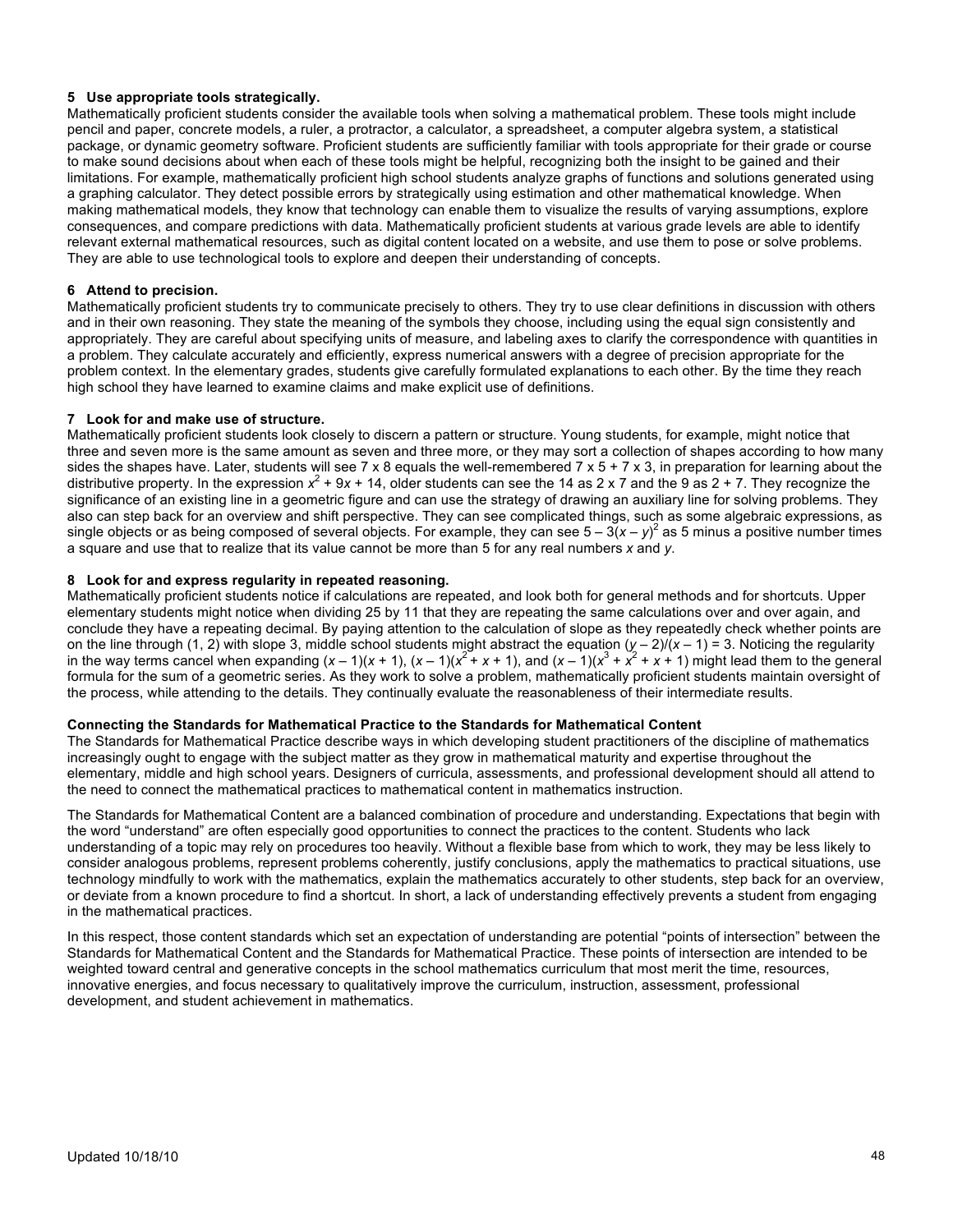# Number and Quantity Overview

### **The Real Number System**

- Extend the properties of exponents to rational exponents
- Use properties of rational and irrational numbers.

### **Quantities**

• Reason quantitatively and use units to solve problems

### **The Complex Number System**

- Perform arithmetic operations with complex numbers
- Represent complex numbers and their operations on the complex plane
- Use complex numbers in polynomial identities and equations

### **Vector and Matrix Quantities**

- Represent and model with vector quantities.
- Perform operations on vectors.
- Perform operations on matrices and use matrices in applications.

### **Mathematical Practices**

- 1. Make sense of problems and persevere in solving them.
- 2. Reason abstractly and quantitatively.
- 3. Construct viable arguments and critique the reasoning of others.
- 4. Model with mathematics.
- 5. Use appropriate tools strategically.
- 6. Attend to precision.
- 7. Look for and make use of structure.
- 8. Look for and express regularity in repeated reasoning.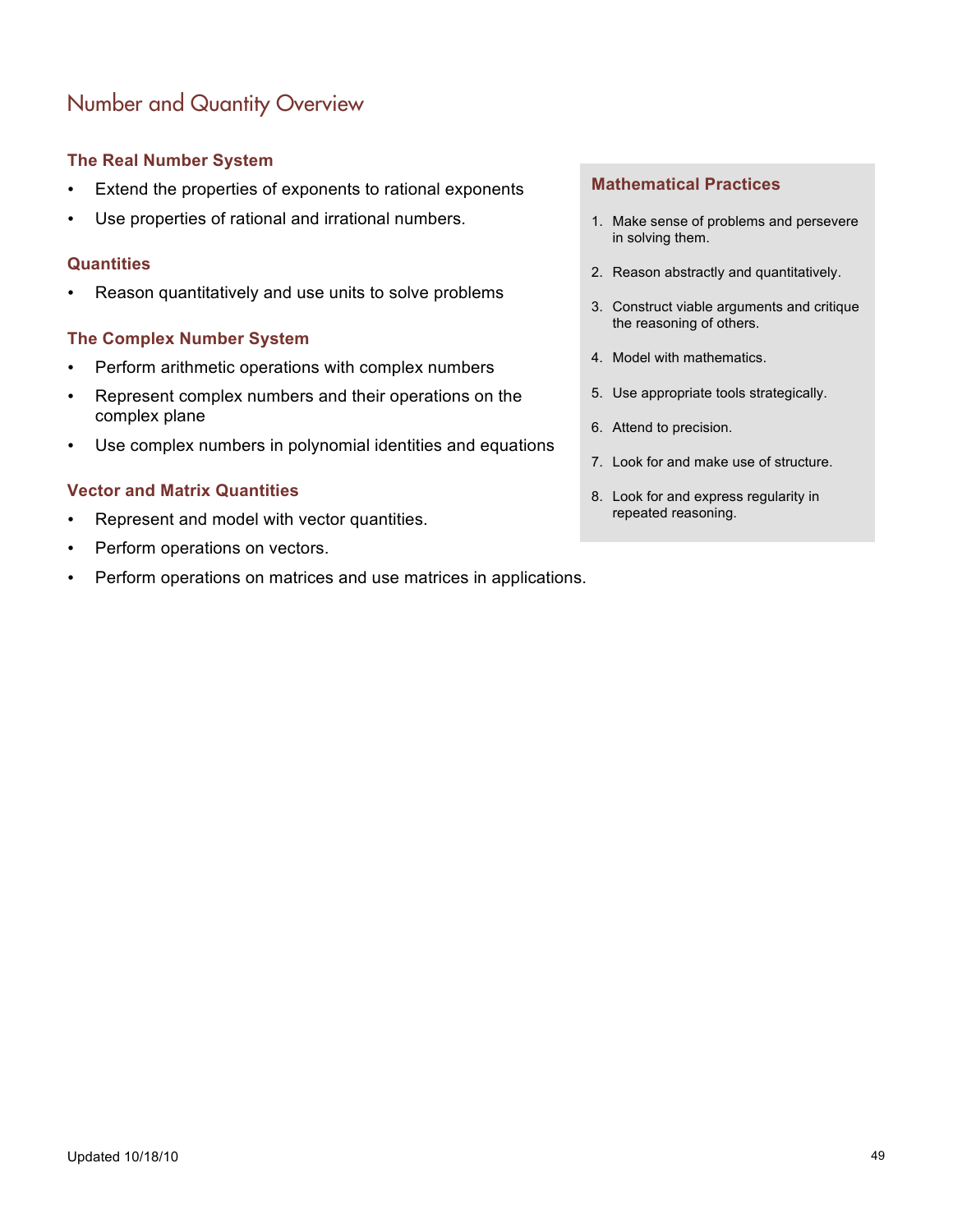# Number and Quantity

### **The Real Number System N-RN**

### **Extend the properties of exponents to rational exponents.**

- 1. Explain how the definition of the meaning of rational exponents follows from extending the properties of integer exponents to those values, allowing for a notation for radicals in terms of rational exponents. *For example, we define*  $5^{1/3}$  *to be the cube root of 5 because we want*  $(5^{1/3})^3 = 5^{(1/3)3}$  *to hold, so*  $(5^{1/3})^3$ *must equal 5.*
- 2. Rewrite expressions involving radicals and rational exponents using the properties of exponents.

### **Use properties of rational and irrational numbers.**

3. Explain why the sum or product of two rational numbers is rational; that the sum of a rational number and an irrational number is irrational; and that the product of a nonzero rational number and an irrational number is irrational.

### **Quantities**★ **N-Q**

#### **Reason quantitatively and use units to solve problems.**

- 1. Use units as a way to understand problems and to guide the solution of multi-step problems; choose and interpret units consistently in formulas; choose and interpret the scale and the origin in graphs and data displays.
- 2. Define appropriate quantities for the purpose of descriptive modeling.
- 3. Choose a level of accuracy appropriate to limitations on measurement when reporting quantities.

### **The Complex Number System N-CN**

### **Perform arithmetic operations with complex numbers.**

- 1. Know there is a complex number *i* such that  $\hat{i} = -1$ , and every complex number has the form  $a + bi$ with *a* and *b* real.
- 2. Use the relation  $i^2$  = –1 and the commutative, associative, and distributive properties to add, subtract, and multiply complex numbers.
- 3. (+) Find the conjugate of a complex number; use conjugates to find moduli and quotients of complex numbers.

#### **Represent complex numbers and their operations on the complex plane.**

- 4. (+) Represent complex numbers on the complex plane in rectangular and polar form (including real and imaginary numbers), and explain why the rectangular and polar forms of a given complex number represent the same number.
- 5. (+) Represent addition, subtraction, multiplication, and conjugation of complex numbers geometrically on the complex plane; use properties of this representation for computation. *For example*,  $(-1 + \sqrt{3}i)^3$ 8 *because* (–1 + √3 i) *has modulus* 2 *and argument* 120°.
- 6. (+) Calculate the distance between numbers in the complex plane as the modulus of the difference, and the midpoint of a segment as the average of the numbers at its endpoints.

#### **Use complex numbers in polynomial identities and equations.**

- 7. Solve quadratic equations with real coefficients that have complex solutions.
- 8. (+) Extend polynomial identities to the complex numbers. *For example, rewrite*  $x^2 + 4$  *as*  $(x + 2i)(x 2i)$ .
- 9. (+) Know the Fundamental Theorem of Algebra; show that it is true for quadratic polynomials.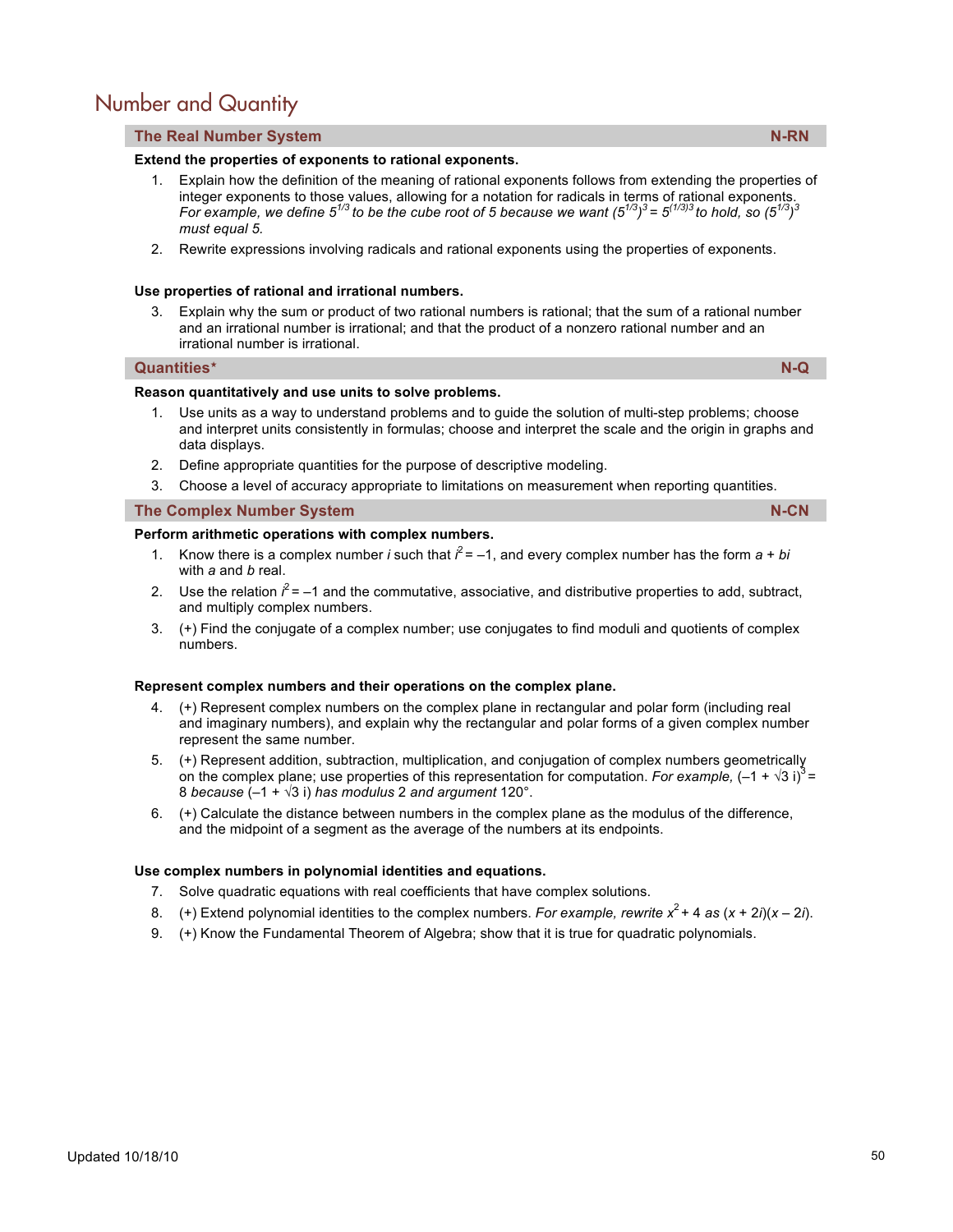### **Vector and Matrix Quantities N-VM**

### **Represent and model with vector quantities.**

- 1. (+) Recognize vector quantities as having both magnitude and direction. Represent vector quantities by directed line segments, and use appropriate symbols for vectors and their magnitudes (e.g., *v*, |*v*|, ||*v*||, *v*).
- 2. (+) Find the components of a vector by subtracting the coordinates of an initial point from the coordinates of a terminal point.
- 3. (+) Solve problems involving velocity and other quantities that can be represented by vectors.

### **Perform operations on vectors.**

- 4. (+) Add and subtract vectors.
	- a. Add vectors end-to-end, component-wise, and by the parallelogram rule. Understand that the magnitude of a sum of two vectors is typically not the sum of the magnitudes.
	- b. Given two vectors in magnitude and direction form, determine the magnitude and direction of their sum.
	- c. Understand vector subtraction  $v w$  as  $v + (-w)$ , where  $-w$  is the additive inverse of w, with the same magnitude as *w* and pointing in the opposite direction. Represent vector subtraction graphically by connecting the tips in the appropriate order, and perform vector subtraction component-wise.
- 5. (+) Multiply a vector by a scalar.
	- a. Represent scalar multiplication graphically by scaling vectors and possibly reversing their direction; perform scalar multiplication component-wise, e.g., as *c*(*v*x, *v*y) = (*cv*x, *cv*y).
	- b. Compute the magnitude of a scalar multiple *cv* using ||*cv*|| = |*c*|*v*. Compute the direction of *cv*  knowing that when  $|c|$ *v*  $\neq$  0, the direction of *cv* is either along *v* (for *c* > 0) or against *v* (for *c* < 0).

### **Perform operations on matrices and use matrices in applications.**

- 6. (+) Use matrices to represent and manipulate data, e.g., to represent payoffs or incidence relationships in a network.
- 7. (+) Multiply matrices by scalars to produce new matrices, e.g., as when all of the payoffs in a game are doubled.
- 8. (+) Add, subtract, and multiply matrices of appropriate dimensions.
- 9. (+) Understand that, unlike multiplication of numbers, matrix multiplication for square matrices is not a commutative operation, but still satisfies the associative and distributive properties.
- 10. (+) Understand that the zero and identity matrices play a role in matrix addition and multiplication similar to the role of 0 and 1 in the real numbers. The determinant of a square matrix is nonzero if and only if the matrix has a multiplicative inverse.
- 11. (+) Multiply a vector (regarded as a matrix with one column) by a matrix of suitable dimensions to produce another vector. Work with matrices as transformations of vectors.
- 12. (+) Work with 2 × 2 matrices as transformations of the plane, and interpret the absolute value of the determinant in terms of area.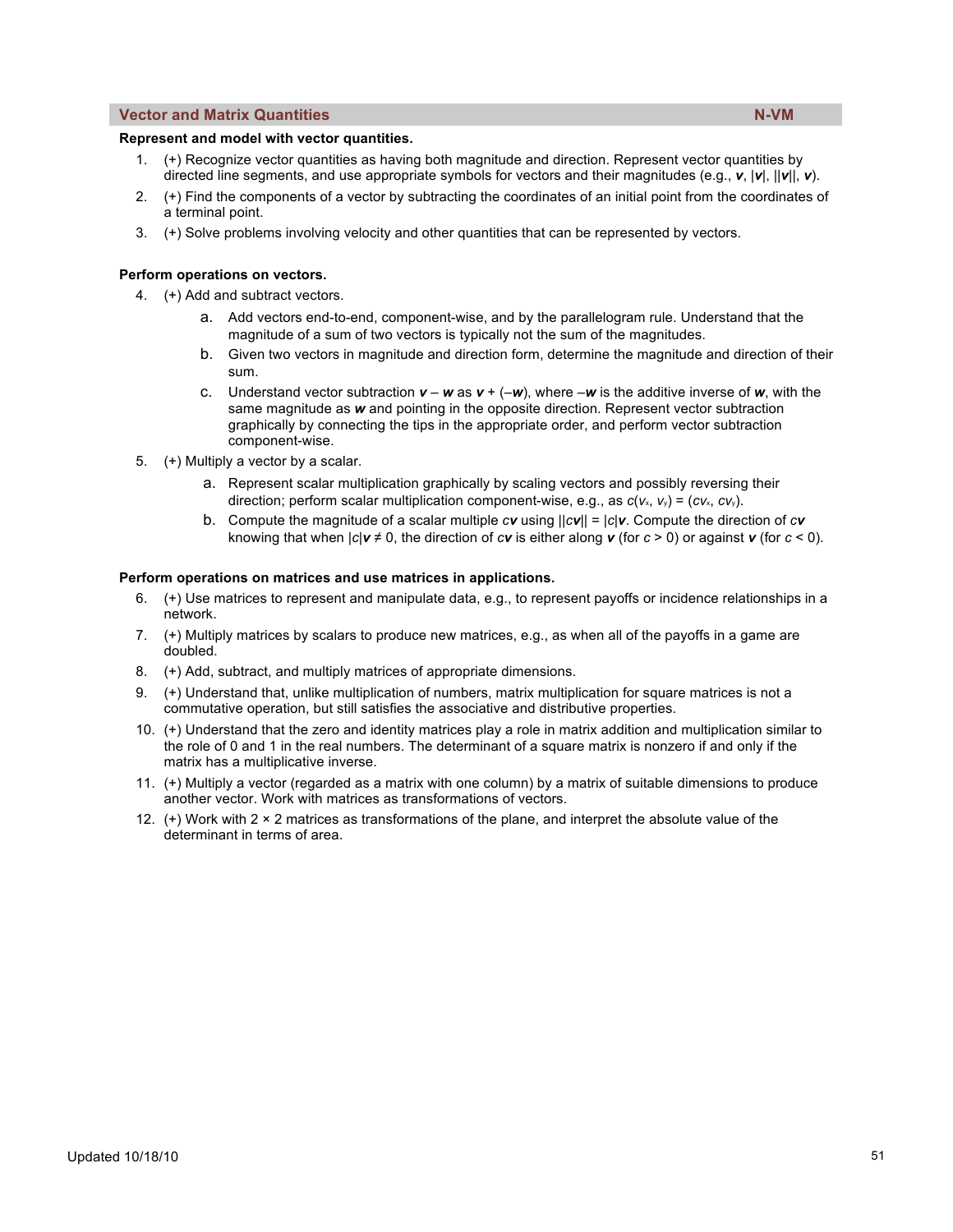# Algebra Overview

### **Seeing Structure in Expressions**

- Interpret the structure of expressions
- Write expressions in equivalent forms to solve problems

### **Arithmetic with Polynomials and Rational Expressions**

- Perform arithmetic operations on polynomials
- Understand the relationship between zeros and factors of polynomials
- Use polynomial identities to solve problems
- Rewrite rational expressions

### **Creating Equations**

• Create equations that describe numbers or relationships

### **Reasoning with Equations and Inequalities**

- Understand solving equations as a process of reasoning and explain the reasoning
- Solve equations and inequalities in one variable
- Solve systems of equations
- Represent and solve equations and inequalities graphically

### **Mathematical Practices**

- 1. Make sense of problems and persevere in solving them.
- 2. Reason abstractly and quantitatively.
- 3. Construct viable arguments and critique the reasoning of others.
- 4. Model with mathematics.
- 5. Use appropriate tools strategically.
- 6. Attend to precision.
- 7. Look for and make use of structure.
- 8. Look for and express regularity in repeated reasoning.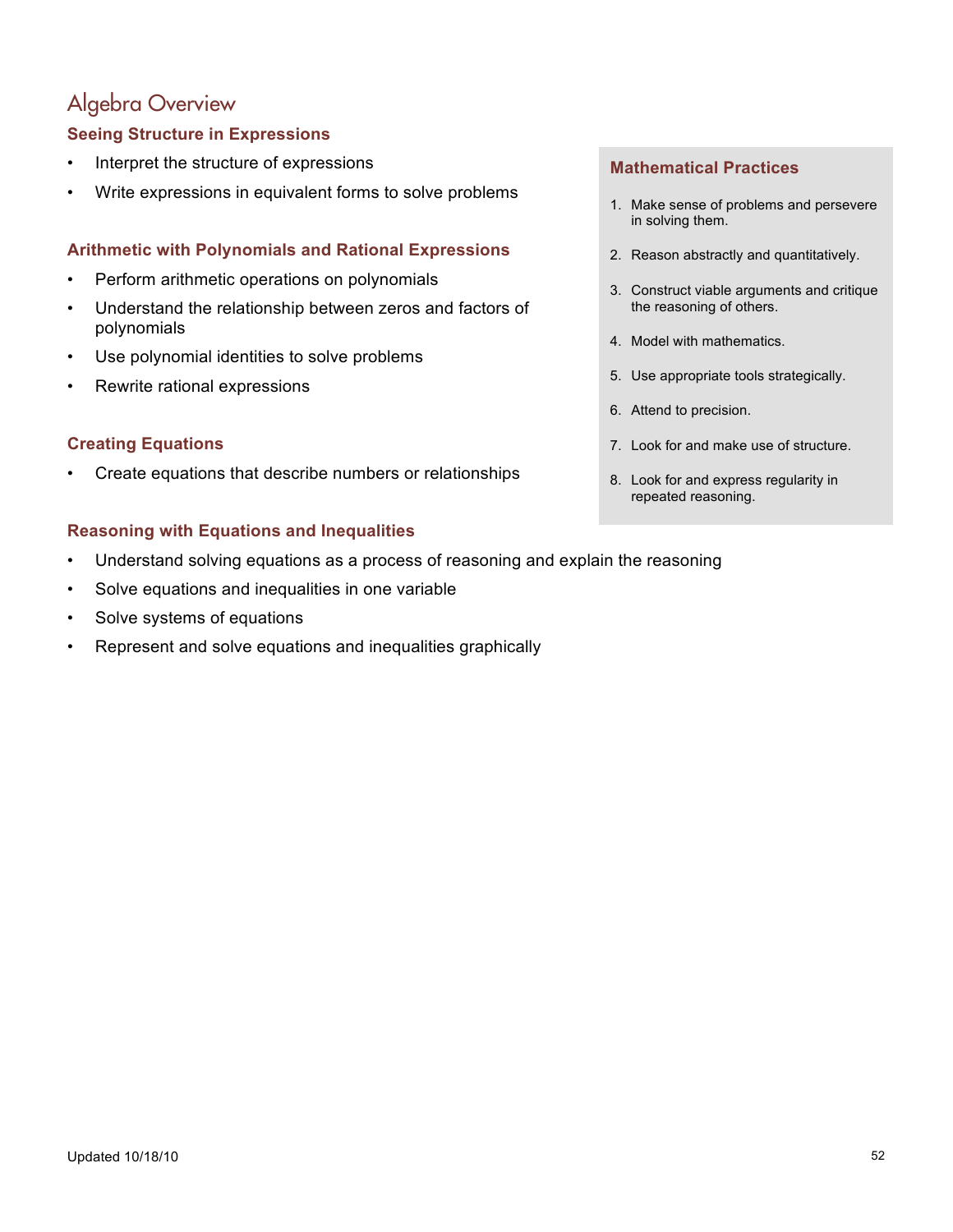# Algebra

### **Seeing Structure in Expressions A-SSE**

### **Interpret the structure of expressions**

- 1. Interpret expressions that represent a quantity in terms of its context.\*
	- a. Interpret parts of an expression, such as terms, factors, and coefficients.
	- b. Interpret complicated expressions by viewing one or more of their parts as a single entity. *For example, interpret P*(1+*r*) <sup>n</sup> *as the product of P and a factor not depending on P.*
- 2. Use the structure of an expression to identify ways to rewrite it. For example, see  $x^4 y^4$  as  $(x^2)^2 (y^2)^2$ , *thus recognizing it as a difference of squares that can be factored as*  $(x^2 - y^2)(x^2 + y^2)$ *.* 
	- *Use the distributive property to express a sum of terms with a common factor as a multiple of a sum of terms with no common factor. For example, express xy<sup>2</sup> + x<sup>2</sup> y as xy (y + x).* **(Common Core Standard A-SSE-2a)**
	- Use the properties of operations to express a product of a sum of terms as a sum of products. *For example, use the properties of operations to express (x + 5)(3 - x + c) as -x<sup>2</sup> + cx - 2x + 5c + 15.* **(Common Core Standard A-SSE-2b)**

# *2.1 Apply basic factoring techniques to second- and simple third-degree polynomials. These*

*techniques include finding a common factor for all terms in a polynomial, recognizing the difference of two squares, and recognizing perfect squares of binomials*. (CA Standard Algebra I - 11.0)

### **Write expressions in equivalent forms to solve problems**

- 3. Choose and produce an equivalent form of an expression to reveal and explain properties of the quantity represented by the expression.★
	- a. Factor a quadratic expression to reveal the zeros of the function it defines.
	- b. Complete the square in a quadratic expression to reveal the maximum or minimum value of the function it defines.
	- c. Use the properties of exponents to transform expressions for exponential functions. *For example the*  expression 1.15<sup>t</sup> can be rewritten as (1.15<sup>1/12</sup>)<sup>12t</sup> ≈ 1.012<sup>12t</sup> to reveal the approximate equivalent monthly *interest rate if the annual rate is 15%.*
	- *d. Prove simple laws of logarithms.* (CA Standard Algebra II 11.0)
	- **Use the definition of logarithms to translate between logarithms in any base.** (CA Standard Algebra  $II - 13.0$ )
	- *f. Understand and use the properties of logarithms to simplify logarithmic numeric expressions and to identify their approximate values.* (CA Standard Algebra II – 14.0)
- 4. Derive the formula for the sum of a finite geometric series (when the common ratio is not 1), and use the formula to solve problems. *For example, calculate mortgage payments.*★

### **Arithmetic with Polynomials and Rational Expressions A-APR**

### **Perform arithmetic operations on polynomials**

**1. Understand that polynomials form a system analogous to the integers, namely, they are closed under the operations of addition, subtraction, and multiplication; add, subtract, and multiply polynomials, and divide polynomials by monomials. Solve problems in and out of context***.*  **(Common Core Standard A-APR-1)**

### **Understand the relationship between zeros and factors of polynomials**

- 2. Know and apply the Remainder Theorem: For a polynomial *p*(*x*) and a number *a*, the remainder on division by  $x - a$  is  $p(a)$ , so  $p(a) = 0$  if and only if  $(x - a)$  is a factor of  $p(x)$ .
- 3. Identify zeros of polynomials when suitable factorizations are available, and use the zeros to construct a rough graph of the function defined by the polynomial.

### **Use polynomial identities to solve problems**

- 4. Prove polynomial identities and use them to describe numerical relationships. *For example, the*  polynomial identity  $(x^2 + y^2)^2 = (x^2 - y^2)^2 + (2xy)^2$  can be used to generate Pythagorean triples.
- 5. (+) Know and apply the Binomial Theorem for the expansion of  $(x + y)^n$  in powers of x and y for a positive integer *n*, where *x* and *y* are any numbers, with coefficients determined for example by Pascal's Triangle.<sup>1</sup>

Updated  $10/18/10$  53 <sup>1</sup>The Binomial Theorem can be proved by mathematical induction or by a combinatorial argument.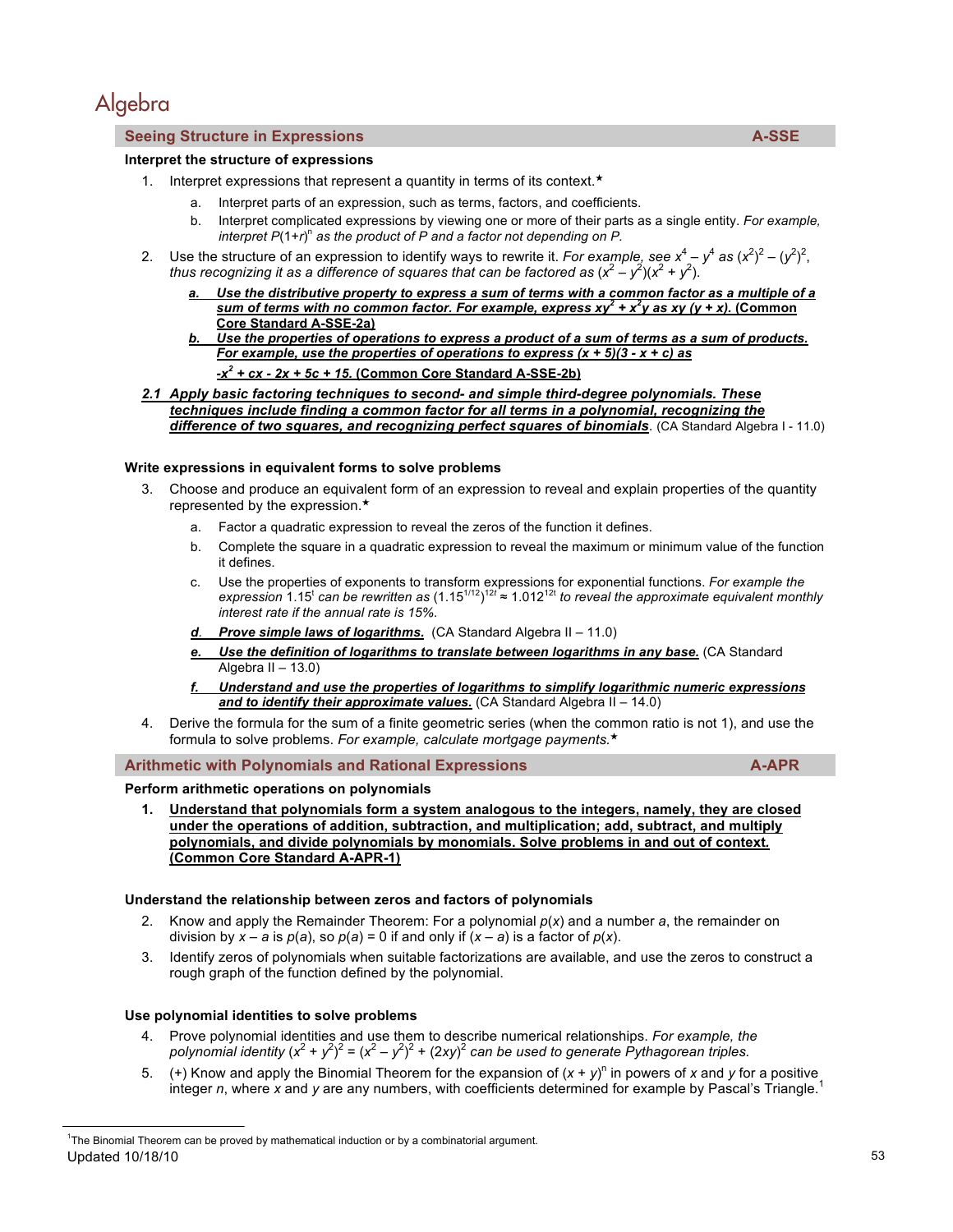### **Rewrite rational expressions**

- 6. Rewrite simple rational expressions in different forms; write  $a(x)/b(x)$  in the form  $q(x) + r(x)/b(x)$ , where  $a(x)$ ,  $b(x)$ ,  $q(x)$ , and  $r(x)$  are polynomials with the degree of  $r(x)$  less than the degree of  $b(x)$ , using inspection, long division, or, for the more complicated examples, a computer algebra system.
- 7. (+) Understand that rational expressions form a system analogous to the rational numbers, closed under addition, subtraction, multiplication, and division by a nonzero rational expression; add, subtract, multiply, and divide rational expressions.

### **Creating Equations**★ **A-CED**

### **Create equations that describe numbers or relationships**

- **1. Create equations and inequalities in one variable including ones with absolute value and use them to solve problems in and out of context, including equations arising from linear functions.**
- *1.1 Judge the validity of an argument according to whether the properties of real numbers, exponents, and logarithms have been applied correctly at each step*. (CA Standard Algebra II – 11.2)
- 2. Create equations in two or more variables to represent relationships between quantities; graph equations on coordinate axes with labels and scales.
- 3. Represent constraints by equations or inequalities, and by systems of equations and/or inequalities, and interpret solutions as viable or nonviable options in a modeling context. *For example, represent inequalities describing nutritional and cost constraints on combinations of different foods.*
- 4. Rearrange formulas to highlight a quantity of interest, using the same reasoning as in solving equations. *For example, rearrange Ohm's law V = IR to highlight resistance R.*

### **Reasoning with Equations and Inequalities A-REI**

### **Understand solving equations as a process of reasoning and explain the reasoning**

- Explain each step in solving a simple equation as following from the equality of numbers asserted at the previous step, starting from the assumption that the original equation has a solution. Construct a viable argument to justify a solution method.
- 2. Solve simple rational and radical equations in one variable, and give examples showing how extraneous solutions may arise.

### **Solve equations and inequalities in one variable**

- 3. Solve linear equations and inequalities in one variable, including equations with coefficients represented by letters.
- *3.1 Solve equations and inequalities involving absolute value*. (CA Standard Algebra I 3.0 and CA Standard algebra II – 1.0)
- 4. Solve quadratic equations in one variable.
	- a. Use the method of completing the square to transform any quadratic equation in *x* into an equation of the form  $(x - p)^2 = q$  that has the same solutions. Derive the quadratic formula from this form.
	- b. Solve quadratic equations by inspection (e.g., for  $x^2$  = 49), taking square roots, completing the square, the quadratic formula and factoring, as appropriate to the initial form of the equation. Recognize when the quadratic formula gives complex solutions and write them as *a* ± *bi* for real numbers *a* and *b*.

#### **Solve systems of equations**

- 5. Prove that, given a system of two equations in two variables, replacing one equation by the sum of that equation and a multiple of the other produces a system with the same solutions.
- 6. Solve systems of linear equations exactly and approximately (e.g., with graphs), focusing on pairs of linear equations in two variables.
- 7. Solve a simple system consisting of a linear equation and a quadratic equation in two variables algebraically and graphically. *For example, find the points of intersection between the line*  $y = -3x$  *and* the circle  $x^2 + y^2 = 3$ .
- 8. (+) Represent a system of linear equations as a single matrix equation in a vector variable.
- 9. (+) Find the inverse of a matrix if it exists and use it to solve systems of linear equations (using technology for matrices of dimension  $3 \times 3$  or greater).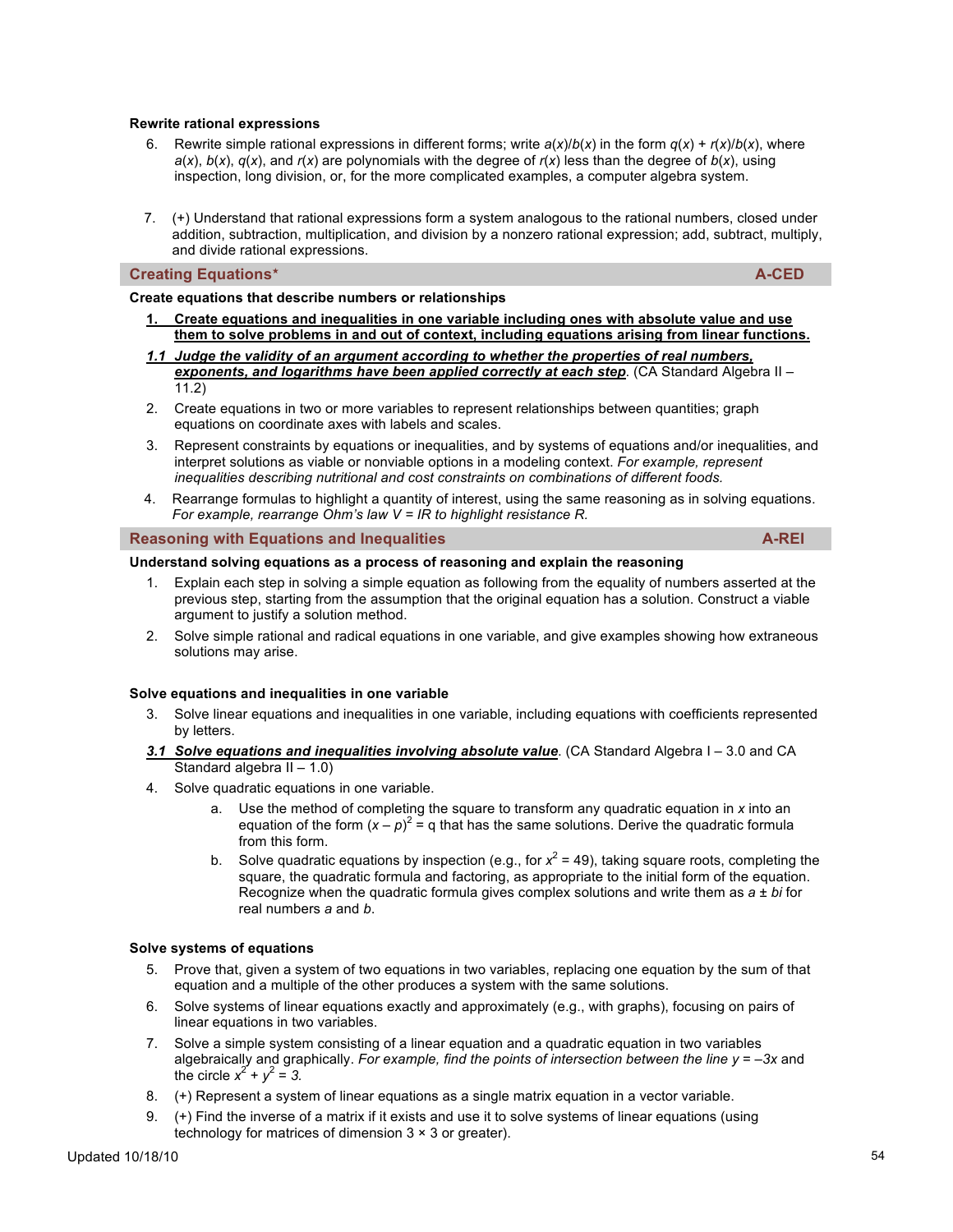### **Represent and solve equations and inequalities graphically**

- 10. Understand that the graph of an equation in two variables is the set of all its solutions plotted in the coordinate plane, often forming a curve (which could be a line).
- 11. Explain why the *x*-coordinates of the points where the graphs of the equations  $y = f(x)$  and  $y = g(x)$ intersect are the solutions of the equation  $f(x) = g(x)$ ; find the solutions approximately, e.g., using technology to graph the functions, make tables of values, or find successive approximations. Include cases where *f*(*x*) and/or *g*(*x*) are linear, polynomial, rational, absolute value, exponential, and logarithmic functions.★
- 12. Graph the solutions to a linear inequality in two variables as a half-plane (excluding the boundary in the case of a strict inequality), and graph the solution set to a system of linear inequalities in two variables as the intersection of the corresponding half-planes.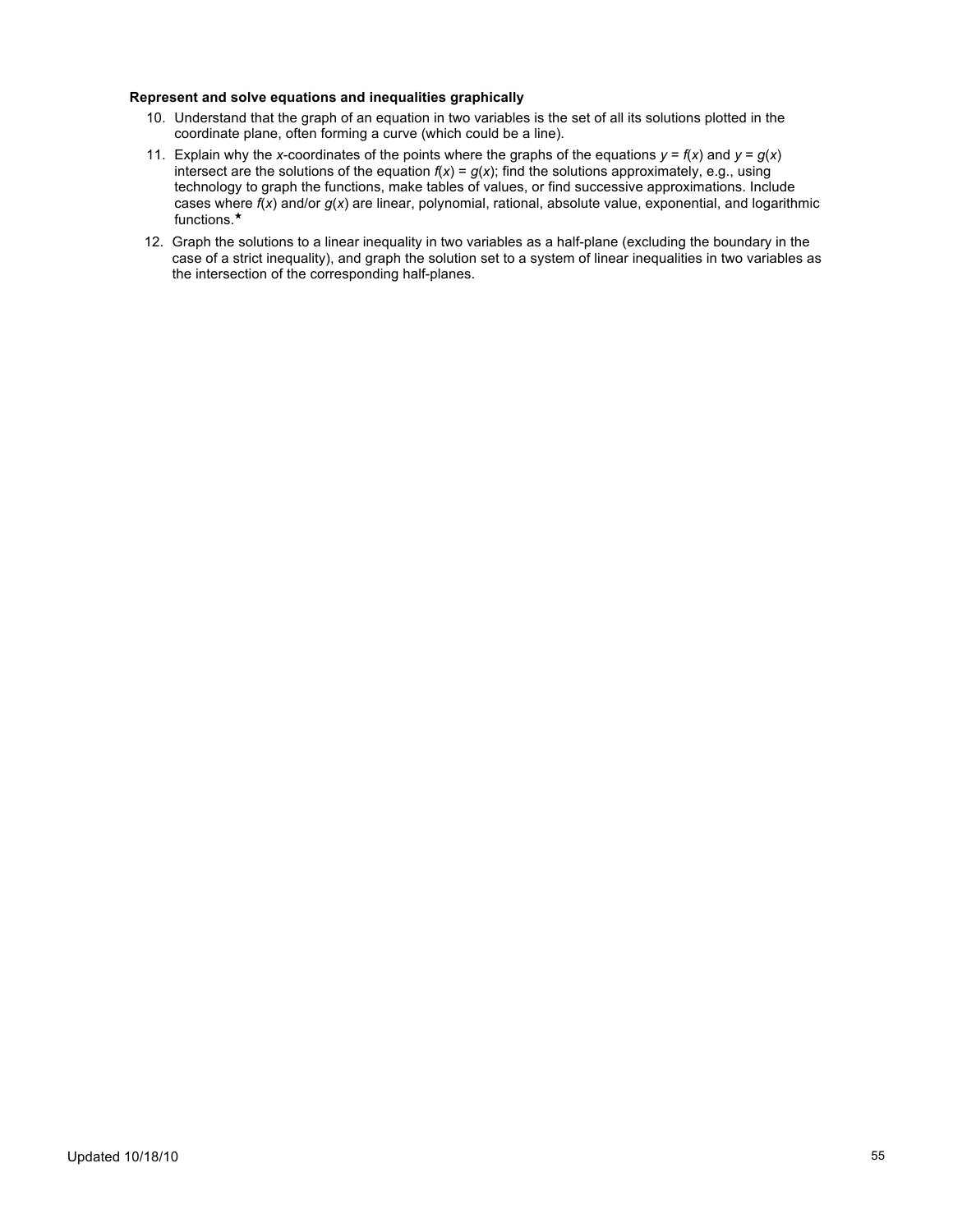# Functions Overview

### **Interpreting Functions**

- Understand the concept of a function and use function notation
- Interpret functions that arise in applications in terms of the context
- Analyze functions using different representations

### **Building Functions**

- Build a function that models a relationship between two quantities
- Build new functions from existing functions

### **Linear, Quadratic, and Exponential Models**

- Construct and compare linear, quadratic, and exponential models and solve problems
- Interpret expressions for functions in terms of the situation they model

### **Trigonometric Functions**

- Extend the domain of trigonometric functions using the unit circle
- Model periodic phenomena with trigonometric functions
- Prove and apply trigonometric identities

### **Mathematical Practices**

- 1. Make sense of problems and persevere in solving them.
- 2. Reason abstractly and quantitatively.
- 3. Construct viable arguments and critique the reasoning of others.
- 4. Model with mathematics.
- 5. Use appropriate tools strategically.
- 6. Attend to precision.
- 7. Look for and make use of structure.
- 8. Look for and express regularity in repeated reasoning.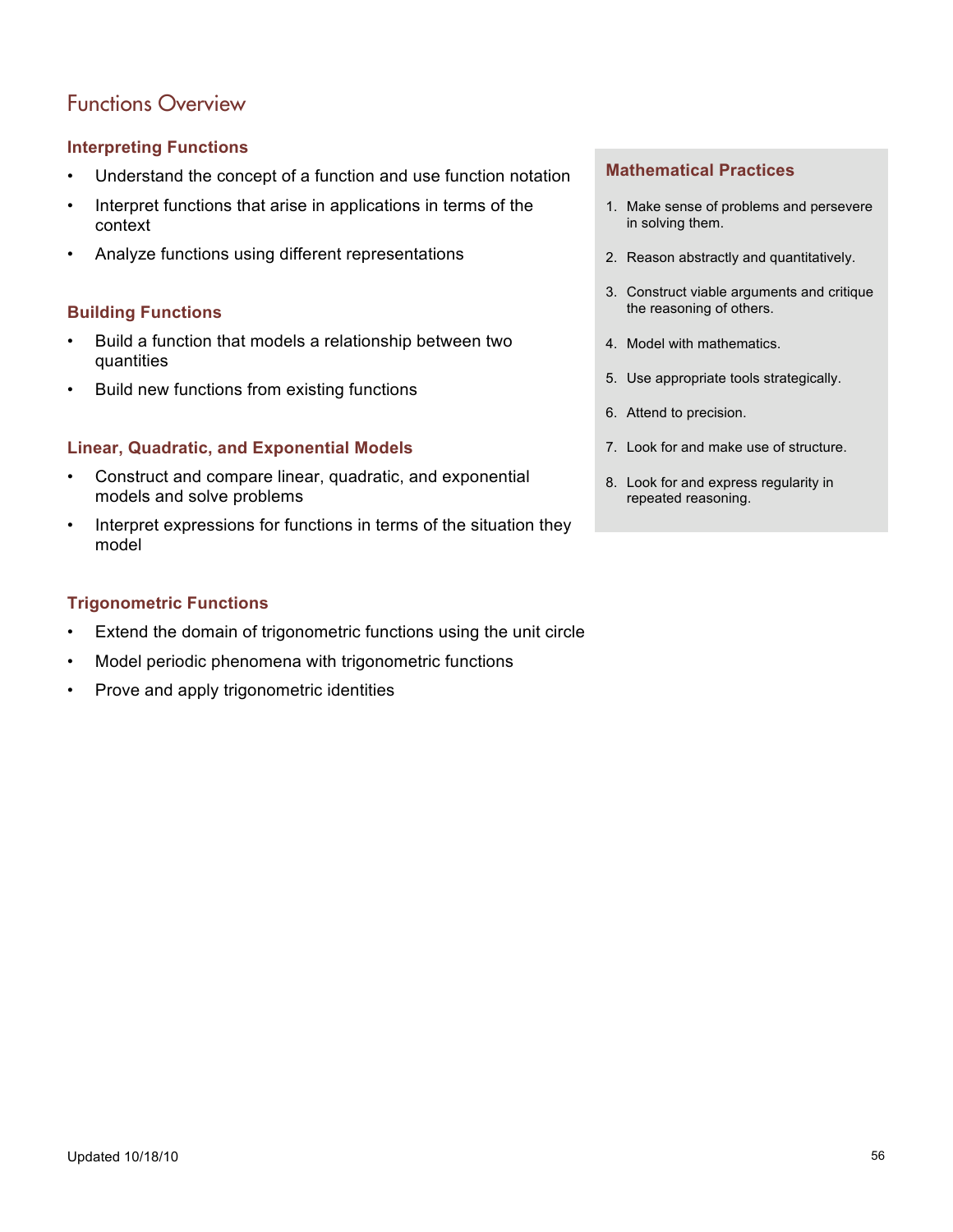### **Interpreting Functions F-IF**

### **Understand the concept of a function and use function notation**

- 1. Understand that a function from one set (called the domain) to another set (called the range) assigns to each element of the domain exactly one element of the range. If *f* is a function and *x* is an element of its domain, then *f*(*x*) denotes the output of *f* corresponding to the input *x*. The graph of *f* is the graph of the equation  $y = f(x)$ .
- 2. Use function notation, evaluate functions for inputs in their domains, and interpret statements that use function notation in terms of a context.
- 3. Recognize that sequences are functions, sometimes defined recursively, whose domain is a subset of the integers. *For example, the Fibonacci sequence is defined recursively by f(0) = f(1) = 1, f(n+1) = f(n) + f(n-1) for n* ≥ *1.*

### **Interpret functions that arise in applications in terms of the context**

- 4. For a function that models a relationship between two quantities, interpret key features of graphs and tables in terms of the quantities, and sketch graphs showing key features given a verbal description of the relationship. *Key features include: intercepts; intervals where the function is increasing, decreasing, positive, or negative; relative maximums and minimums; symmetries; end behavior; and periodicity.*
- 5. Relate the domain of a function to its graph and, where applicable, to the quantitative relationship it describes. *For example, if the function h(n) gives the number of person-hours it takes to assemble n*  engines in a factory, then the positive integers would be an appropriate domain for the function.<sup>\*</sup>
- 6. Calculate and interpret the average rate of change of a function (presented symbolically or as a table) over a specified interval. Estimate the rate of change from a graph*.* ★

### **Analyze functions using different representations**

- 7. Graph functions expressed symbolically and show key features of the graph, by hand in simple cases and using technology for more complicated cases*.* ★
	- a. Graph linear and quadratic functions and show intercepts, maxima, and minima.
	- b. Graph square root, cube root, and piecewise-defined functions, including step functions and absolute value functions.
	- c. Graph polynomial functions, identifying zeros when suitable factorizations are available, and showing end behavior.
	- d. (+) Graph rational functions, identifying zeros and asymptotes when suitable factorizations are available, and showing end behavior.
	- e. Graph exponential and logarithmic functions, showing intercepts and end behavior, and trigonometric functions, showing period, midline, and amplitude.
- 8. Write a function defined by an expression in different but equivalent forms to reveal and explain different properties of the function.
	- a. Use the process of factoring and completing the square in a quadratic function to show zeros, extreme values, and symmetry of the graph, and interpret these in terms of a context.
	- b. Use the properties of exponents to interpret expressions for exponential functions. *For example, identify percent rate of change in functions s0uch as y = (1.02)<sup>t</sup> , y = (0.97)<sup>t</sup> , y =*   $(1.01)^{12t}$ ,  $y = (1.2)^{1/10}$ , and classify them as representing exponential growth or decay.
- 9. Compare properties of two functions each represented in a different way (algebraically, graphically, numerically in tables, or by verbal descriptions). *For example, given a graph of one quadratic function*  and an algebraic expression for another, say which has the larger maximum.

### *10. Demonstrate an understanding of functions and equations defined parametrically and graph them*. (CA Standard Math Analysis – 7.0)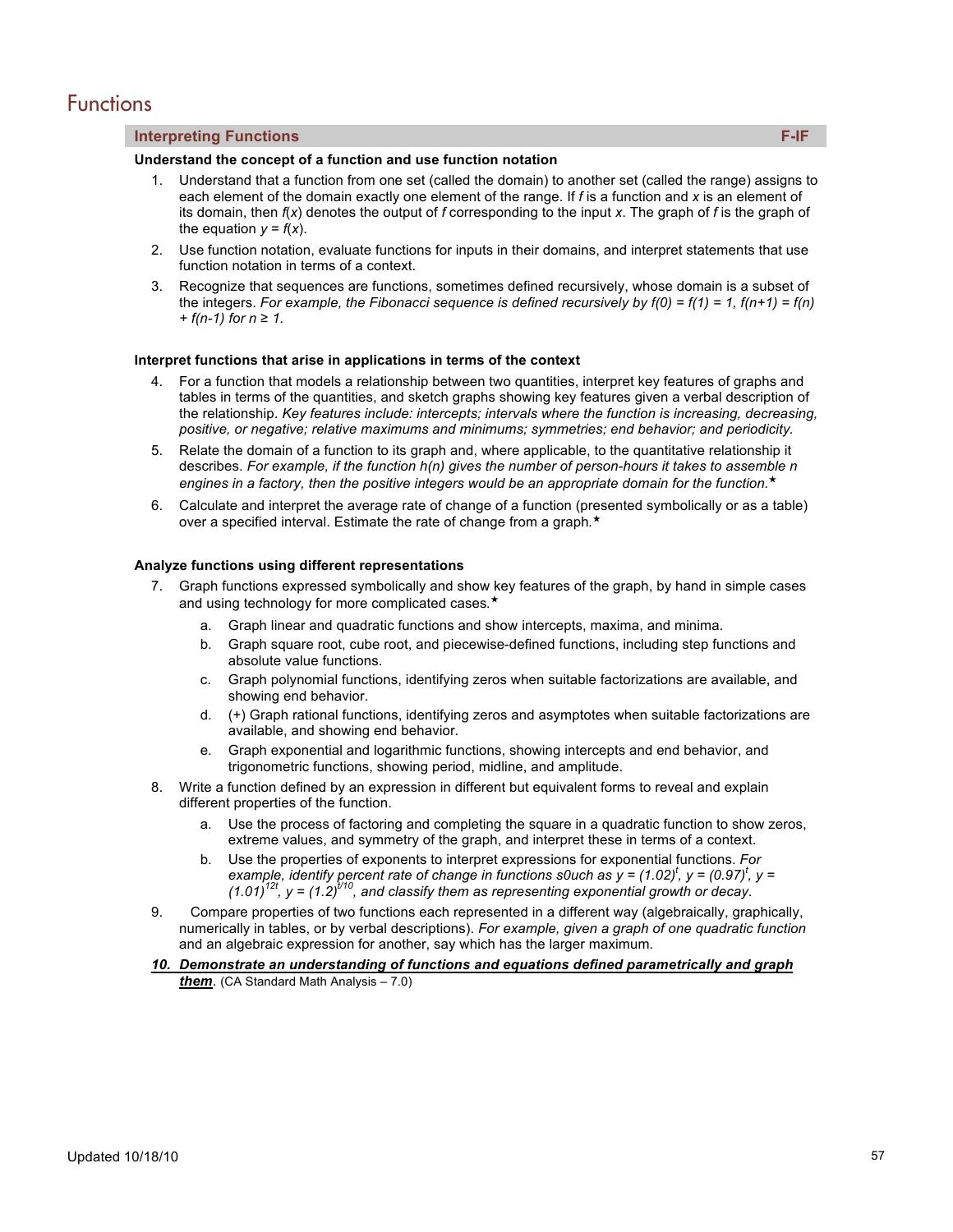### **Building Functions F-BF**

### **Build a function that models a relationship between two quantities**

- 1. Write a function that describes a relationship between two quantities.★
	- a. Determine an explicit expression, a recursive process, or steps for calculation from a context.
	- b. Combine standard function types using arithmetic operations. *For example, build a function that models the temperature of a cooling body by adding a constant function to a decaying exponential, and relate these functions to the model.*
	- c. (+) Compose functions. *For example, if T(y) is the temperature in the atmosphere as a function of height, and h(t) is the height of a weather balloon as a function of time, then T(h(t)) is the temperature at the location of the weather balloon as a function of time.*
- 2. Write arithmetic and geometric sequences both recursively and with an explicit formula, use them to model situations, and translate between the two forms.★

### **Build new functions from existing functions**

- 3. Identify the effect on the graph of replacing  $f(x)$  by  $f(x) + k$ ,  $k f(x)$ ,  $f(kx)$ , and  $f(x + k)$  for specific values of  $k$ (both positive and negative); find the value of *k* given the graphs. Experiment with cases and illustrate an explanation of the effects on the graph using technology. *Include recognizing even and odd functions from their graphs and algebraic expressions for them.*
- *3.1 Solve problems involving functional concepts, such as composition, defining the inverse function and performing arithmetic operations on functions*. (CA Standard Algebra II – 24.0)
- 4. Find inverse functions.
	- a. Solve an equation of the form  $f(x) = c$  for a simple function f that has an inverse and write an expression for the inverse. *For example, f(x)* =  $2x^3$  or  $f(x) = (x+1)/(x-1)$  for  $x \ne 1$ .
	- b. (+) Verify by composition that one function is the inverse of another.
	- c. (+) Read values of an inverse function from a graph or a table, given that the function has an inverse.
	- d. (+) Produce an invertible function from a non-invertible function by restricting the domain.
- 5. (+) Understand the inverse relationship between exponents and logarithms and use this relationship to solve problems involving logarithms and exponents.

### **Linear, Quadratic, and Exponential Models**★ **F-LE**

### **Construct and compare linear, quadratic, and exponential models and solve problems**

- 1. Distinguish between situations that can be modeled with linear functions and with exponential functions.
	- a. Prove that linear functions grow by equal differences over equal intervals, and that exponential functions grow by equal factors over equal intervals.
	- b. Recognize situations in which one quantity changes at a constant rate per unit interval relative to another.
	- c. Recognize situations in which a quantity grows or decays by a constant percent rate per unit interval relative to another.
- 2. Construct linear and exponential functions, including arithmetic and geometric sequences, given a graph, a description of a relationship, or two input-output pairs (include reading these from a table).
- 3. Observe using graphs and tables that a quantity increasing exponentially eventually exceeds a quantity increasing linearly, quadratically, or (more generally) as a polynomial function.
- 4. For exponential models, express as a logarithm the solution to  $ab^{ct}= d$  where a, c, and d are numbers and the base *b* is 2, 10, or *e*; evaluate the logarithm using technology.

### **Interpret expressions for functions in terms of the situation they model**

- 5. Interpret the parameters in a linear or exponential function in terms of a context.
- *6. Apply quadratic equations to physical problems, such as the motion of an object under the force of gravity.* (CA Standard Algebra I – 23.0)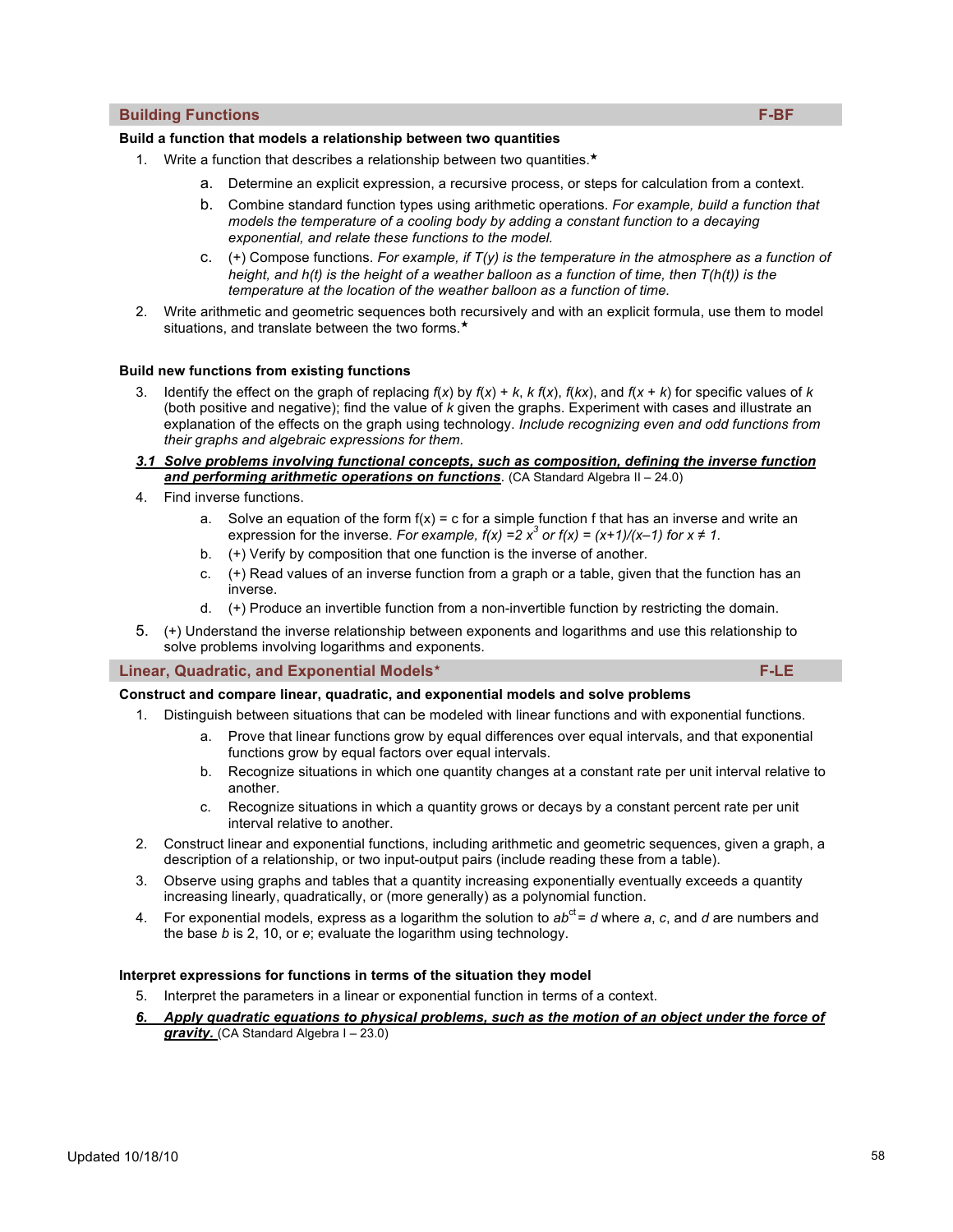### **Trigonometric Functions F-TF**

### **Extend the domain of trigonometric functions using the unit circle**

- 1. Understand radian measure of an angle as the length of the arc on the unit circle subtended by the angle.
- *1.1 Understand the notion of angle and how to measure it, in both degrees and radians. Convert between degrees and radians.* (CA Standard Trigonometry – 1.0)
- 2. Explain how the unit circle in the coordinate plane enables the extension of trigonometric functions to all real numbers, interpreted as radian measures of angles traversed counterclockwise around the unit circle.
- 3. (+) Use special triangles to determine geometrically the values of sine, cosine, tangent for  $\pi/3$ ,  $\pi/4$  and  $\pi/6$ , and use the unit circle to express the values of sine, cosine, and tangent for π–*x*, π+*x*, and 2π–*x* in terms of their values for *x*, where *x* is any real number.
- 3.1 *Know the definitions of the tangent and cotangent functions and graph them.* **(CA Standard** Trigonometry – 5.0)
- *3.2 Know the definitions of the secant and cosecant functions and graph them.* (CA Standard Trigonometry  $\overline{6}$   $\overline{0}$
- 4. (+) Use the unit circle to explain symmetry (odd and even) and periodicity of trigonometric functions.

### **Model periodic phenomena with trigonometric functions**

- 5. Choose trigonometric functions to model periodic phenomena with specified amplitude, frequency, and midline.★
- 6. (+) Understand that restricting a trigonometric function to a domain on which it is always increasing or always decreasing allows its inverse to be constructed.
- *6.1 Know the definitions of the inverse trigonometric functions and graph the functions*. (CA Standard Trigonometry – 8.0)
- *6.2 Compute, by hand, the values of the trigonometric functions and the inverse trigonometric functions at various standard points*. (CA Standard Trigonometry – 9.0)
- 7. (+) Use inverse functions to solve trigonometric equations that arise in modeling contexts; evaluate the solutions using technology, and interpret them in terms of the context.  $\star$

#### **Prove and apply trigonometric identities**

- 8. Prove the Pythagorean identity sin<sup>2</sup>(θ) + cos<sup>2</sup>(θ) = 1 and use it to find sin(θ), cos(θ), or tan(θ) given sin(θ),  $cos(\theta)$ , or  $tan(\theta)$  and the quadrant of the angle.
- 9. (+) Prove the addition and subtraction formulas for sine, cosine, and tangent and use them to solve problems.
- *10. Demonstrate an understanding of half-angle and double-angle formulas for sines and cosines and can use those formulas to prove and/or simplify other trigonometric identities*. (CA Standard Trigonometry – 11.0)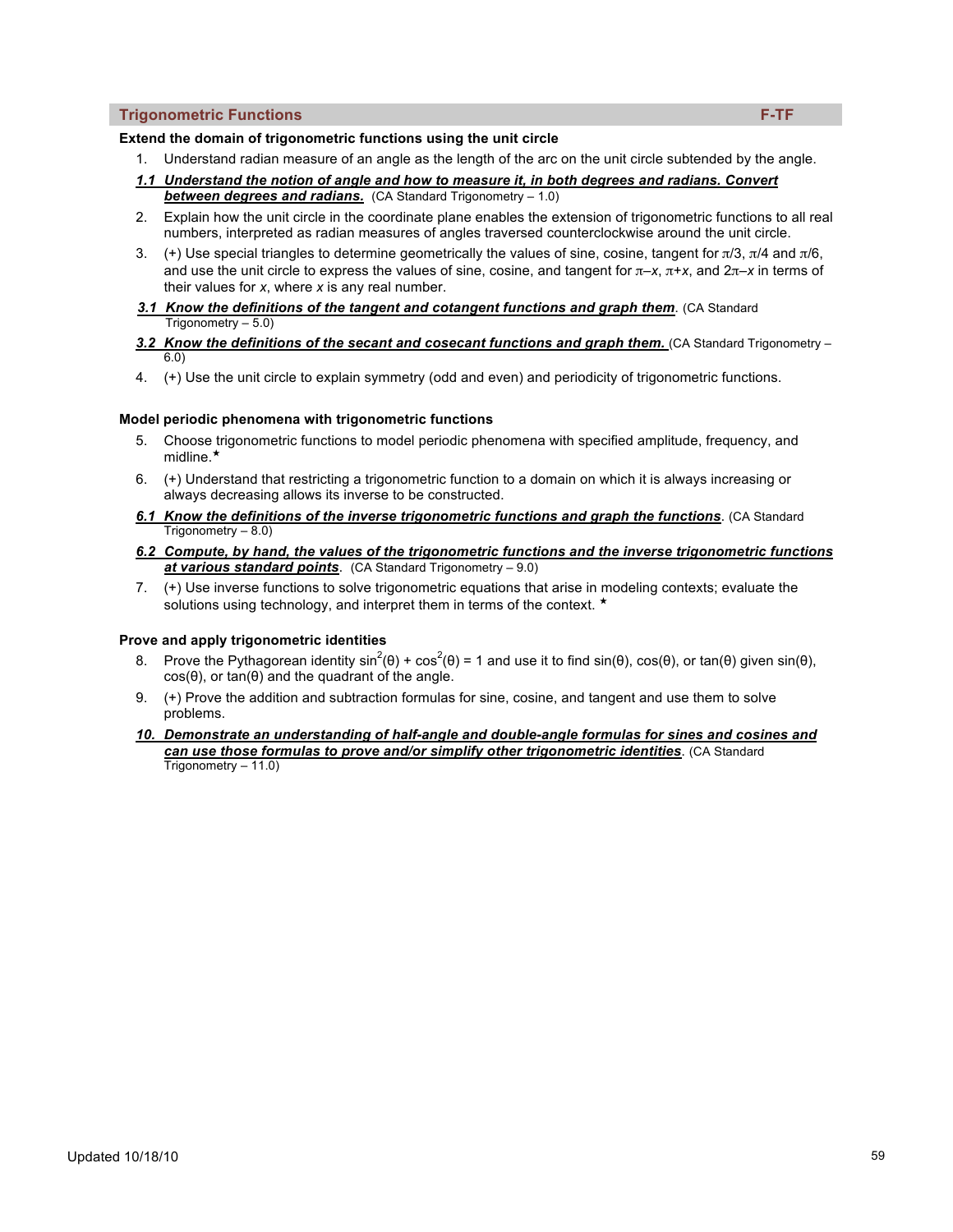# Mathematics | High School—Modeling

Modeling links classroom mathematics and statistics to everyday life, work, and decision-making. Modeling is the process of choosing and using appropriate mathematics and statistics to analyze empirical situations, to understand them better, and to improve decisions. Quantities and their relationships in physical, economic, public policy, social, and everyday situations can be modeled using mathematical and statistical methods. When making mathematical models, technology is valuable for varying assumptions, exploring consequences, and comparing predictions with data.

A model can be very simple, such as writing total cost as a product of unit price and number bought, or using a geometric shape to describe a physical object like a coin. Even such simple models involve making choices. It is up to us whether to model a coin as a three-dimensional cylinder, or whether a two-dimensional disk works well enough for our purposes. Other situations modeling a delivery route, a production schedule, or a comparison of loan amortizations—need more elaborate models that use other tools from the mathematical sciences. Real-world situations are not organized and labeled for analysis; formulating tractable models, representing such models, and analyzing them is appropriately a creative process.

Like every such process, this depends on acquired expertise as well as creativity.

Some examples of such situations might include:

- Estimating how much water and food is needed for emergency relief in a devastated city of 3 million people, and how it might be distributed.
- Planning a table tennis tournament for 7 players at a club with 4 tables, where each player plays against each other player.
- Designing the layout of the stalls in a school fair so as to raise as much money as possible.
- Analyzing stopping distance for a car.
- Modeling savings account balance, bacterial colony growth, or investment growth.
- Engaging in critical path analysis, e.g., applied to turnaround of an aircraft at an airport.
- Analyzing risk in situations such as extreme sports, pandemics, and terrorism.
- Relating population statistics to individual predictions.

In situations like these, the models devised depend on a number of factors: How precise an answer do we want or need? What aspects of the situation do we most need to understand, control, or optimize? What resources of time and tools do we have? The range of models that we can create and analyze is also constrained by the limitations of our mathematical, statistical, and technical skills, and our ability to recognize significant variables and relationships among them. Diagrams of various kinds, spreadsheets and other technology, and algebra are powerful tools for understanding and solving problems drawn from different types of real-world situations.

One of the insights provided by mathematical modeling is that essentially the same mathematical or statistical structure can sometimes model seemingly different situations. Models can also shed

light on the mathematical structures themselves, for example, as when a model of bacterial growth makes more vivid the explosive growth of the exponential function.

The basic modeling cycle is summarized in the diagram. It involves (1) identifying variables in the situation and selecting those that represent essential features, (2) formulating a model by



creating and selecting geometric, graphical, tabular, algebraic, or statistical representations that describe relationships between the variables, (3) analyzing and performing operations on these relationships to draw conclusions, (4) interpreting the results of the mathematics in terms of the original situation, (5) validating the conclusions by comparing them with the situation, and then either improving the model or, if it is acceptable, (6) reporting on the conclusions and the reasoning behind them. Choices, assumptions, and approximations are present throughout this cycle.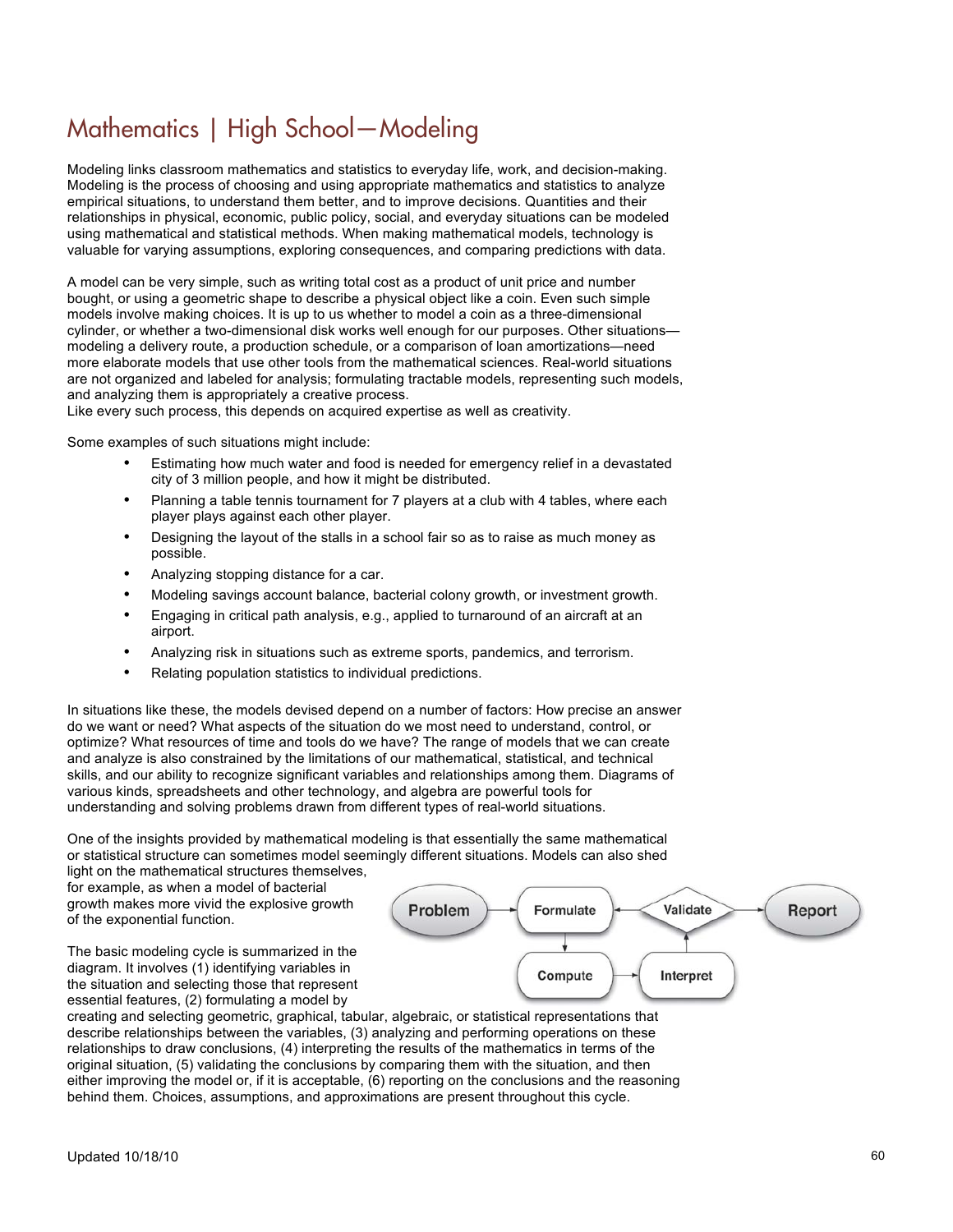In descriptive modeling, a model simply describes the phenomena or summarizes them in a compact form. Graphs of observations are a familiar descriptive model— for example, graphs of global temperature and atmospheric CO2 over time.

Analytic modeling seeks to explain data on the basis of deeper theoretical ideas, albeit with parameters that are empirically based; for example, exponential growth of bacterial colonies (until cut-off mechanisms such as pollution or starvation intervene) follows from a constant reproduction rate. Functions are an important tool for analyzing such problems.

Graphing utilities, spreadsheets, computer algebra systems, and dynamic geometry software are powerful tools that can be used to model purely mathematical phenomena (e.g., the behavior of polynomials) as well as physical phenomena.

**Modeling Standards** *Modeling is best interpreted not as a collection of isolated topics but rather in relation to other standards. Making mathematical models is a Standard for Mathematical Practice, and specific modeling standards appear throughout the high school standards indicated by a star symbol* (★)*.*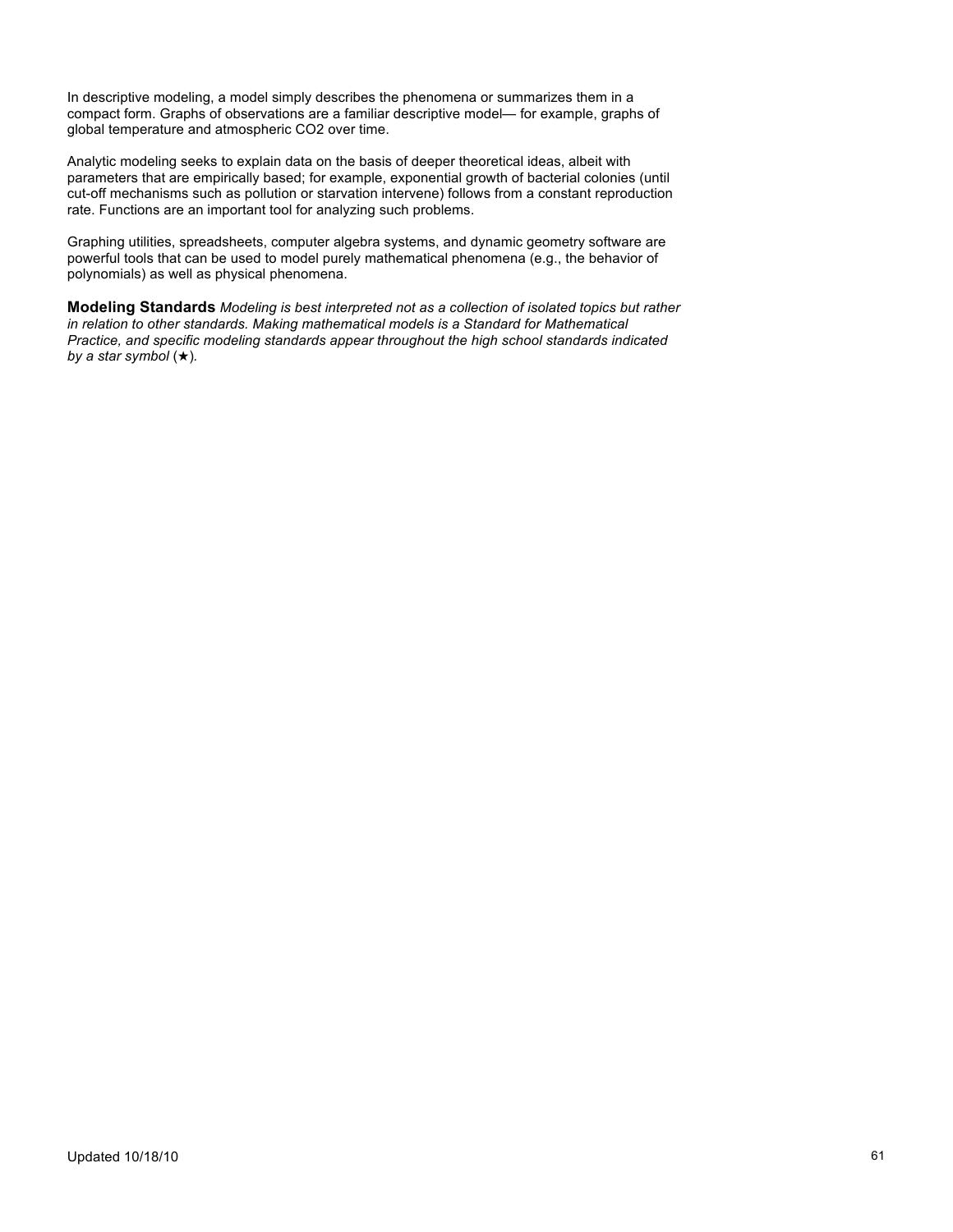# Geometry Overview

### **Congruence**

- Experiment with transformations in the plane
- Understand congruence in terms of rigid motions
- Prove geometric theorems
- Make geometric constructions

### **Similarity, Right Triangles, and Trigonometry**

- Understand similarity in terms of similarity transformations
- Prove theorems involving similarity
- Define trigonometric ratios and solve problems involving right triangles
- Apply trigonometry to general triangles

### **Circles**

- Understand and apply theorems about circles
- Find arc lengths and areas of sectors of circles

### **Expressing Geometric Properties with Equations**

- Translate between the geometric description and the equation for a conic section
- Use coordinates to prove simple geometric theorems algebraically

### **Geometric Measurement and Dimension**

- Explain volume formulas and use them to solve problems
- Visualize relationships between two-dimensional and three-dimensional objects

### **Modeling with Geometry**

• Apply geometric concepts in modeling situations

### **Mathematical Practices**

- 1. Apply geometric concepts in modeling situations
- 2. Mathematical Practices
- 3. Make sense of problems and persevere in solving them.
- 4. Reason abstractly and quantitatively.
- 5. Construct viable arguments and critique the reasoning of others.
- 6. Model with mathematics.
- 7. Use appropriate tools strategically.
- 8. Attend to precision.
- 9. Look for and make use of structure.
- 10. Look for and express regularity in repeated reasoning.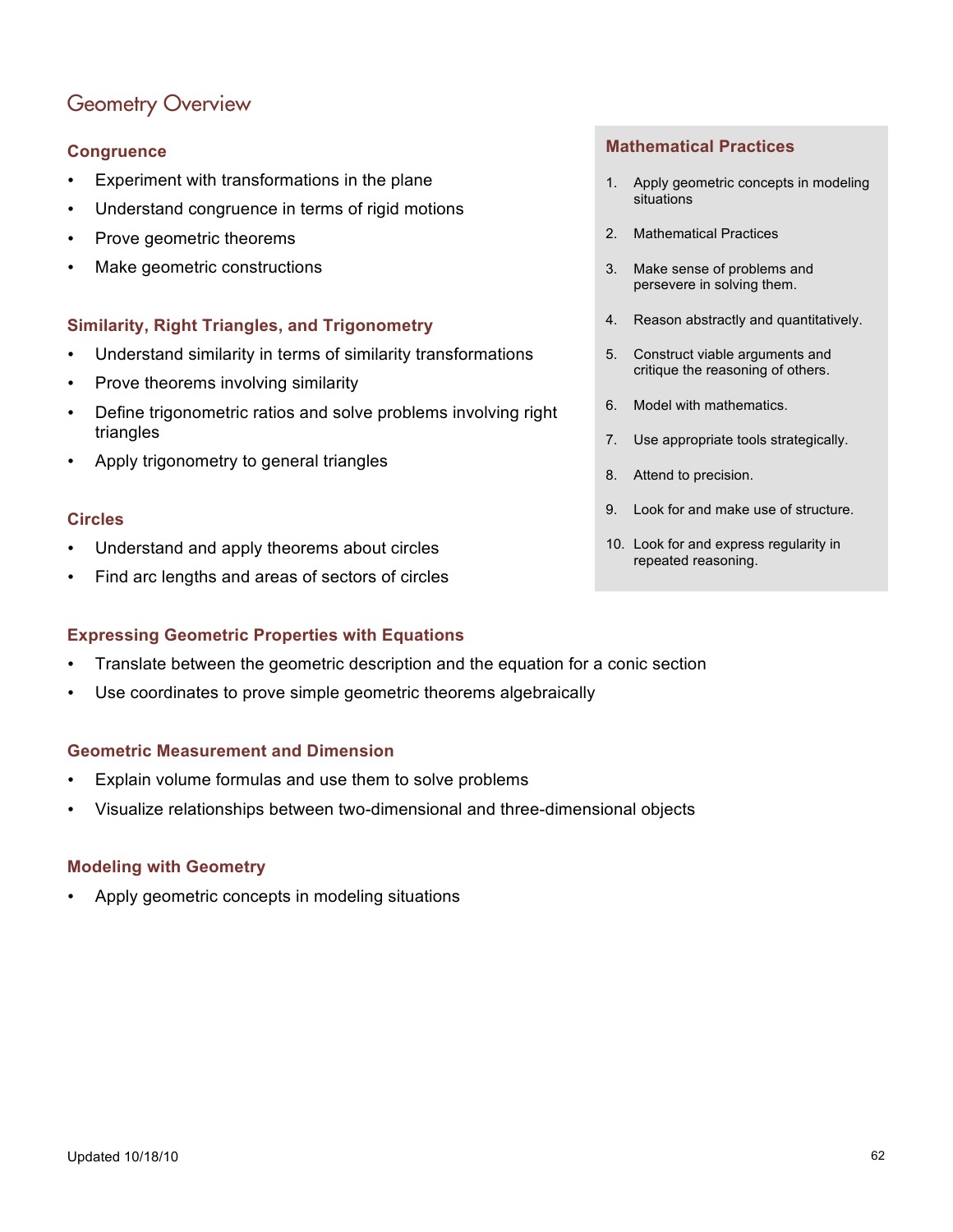## **Geometry**

### **Congruence G-CO**

#### **Experiment with transformations in the plane**

- 1. Know precise definitions of angle, circle, perpendicular line, parallel line, and line segment, based on the undefined notions of point, line, distance along a line, and distance around a circular arc.
- 2. Represent transformations in the plane using, e.g., transparencies and geometry software; describe transformations as functions that take points in the plane as inputs and give other points as outputs. Compare transformations that preserve distance and angle to those that do not (e.g., translation versus horizontal stretch).
- 3. Given a rectangle, parallelogram, trapezoid, or regular polygon, describe the rotations and reflections that carry it onto itself.
- 4. Develop definitions of rotations, reflections, and translations in terms of angles, circles, perpendicular lines, parallel lines, and line segments.
- 5. Given a geometric figure and a rotation, reflection, or translation, draw the transformed figure using, e.g., graph paper, tracing paper, or geometry software. Specify a sequence of transformations that will carry a given figure onto another.

#### **Understand congruence in terms of rigid motions**

- 6. Use geometric descriptions of rigid motions to transform figures and to predict the effect of a given rigid motion on a given figure; given two figures, use the definition of congruence in terms of rigid motions to decide if they are congruent.
- 7. Use the definition of congruence in terms of rigid motions to show that two triangles are congruent if and only if corresponding pairs of sides and corresponding pairs of angles are congruent.
- 8. Explain how the criteria for triangle congruence (ASA, SAS, and SSS) follow from the definition of congruence in terms of rigid motions.

#### **Prove geometric theorems**

- 9. Prove theorems about lines and angles. *Theorems include: vertical angles are congruent; when a transversal crosses parallel lines, alternate interior angles are congruent and corresponding angles are congruent; points on a perpendicular bisector of a line segment are exactly those equidistant from the segment's endpoints.*
- 10. Prove theorems about triangles. *Theorems include: measures of interior angles of a triangle sum to 180°; base angles of isosceles triangles are congruent; the segment joining midpoints of two sides of a triangle is parallel to the third side and half the length; the medians of a triangle meet at a point.*

*10.1 Know and use the triangle inequality theorem*. (CA Standard Geometry – 6.0)

11. Prove theorems about parallelograms. *Theorems include: opposite sides are congruent, opposite angles are congruent, the diagonals of a parallelogram bisect each other, and conversely, rectangles are parallelograms with congruent diagonals.*

#### **Make geometric constructions**

- 12. Make formal geometric constructions with a variety of tools and methods (compass and straightedge, string, reflective devices, paper folding, dynamic geometric software, etc.). *Copying a segment; copying an angle; bisecting a segment; bisecting an angle; constructing perpendicular lines, including the perpendicular bisector of a line segment; and constructing a line parallel to a given line through a point not on the line.*
- 13. Construct an equilateral triangle, a square, and a regular hexagon inscribed in a circle.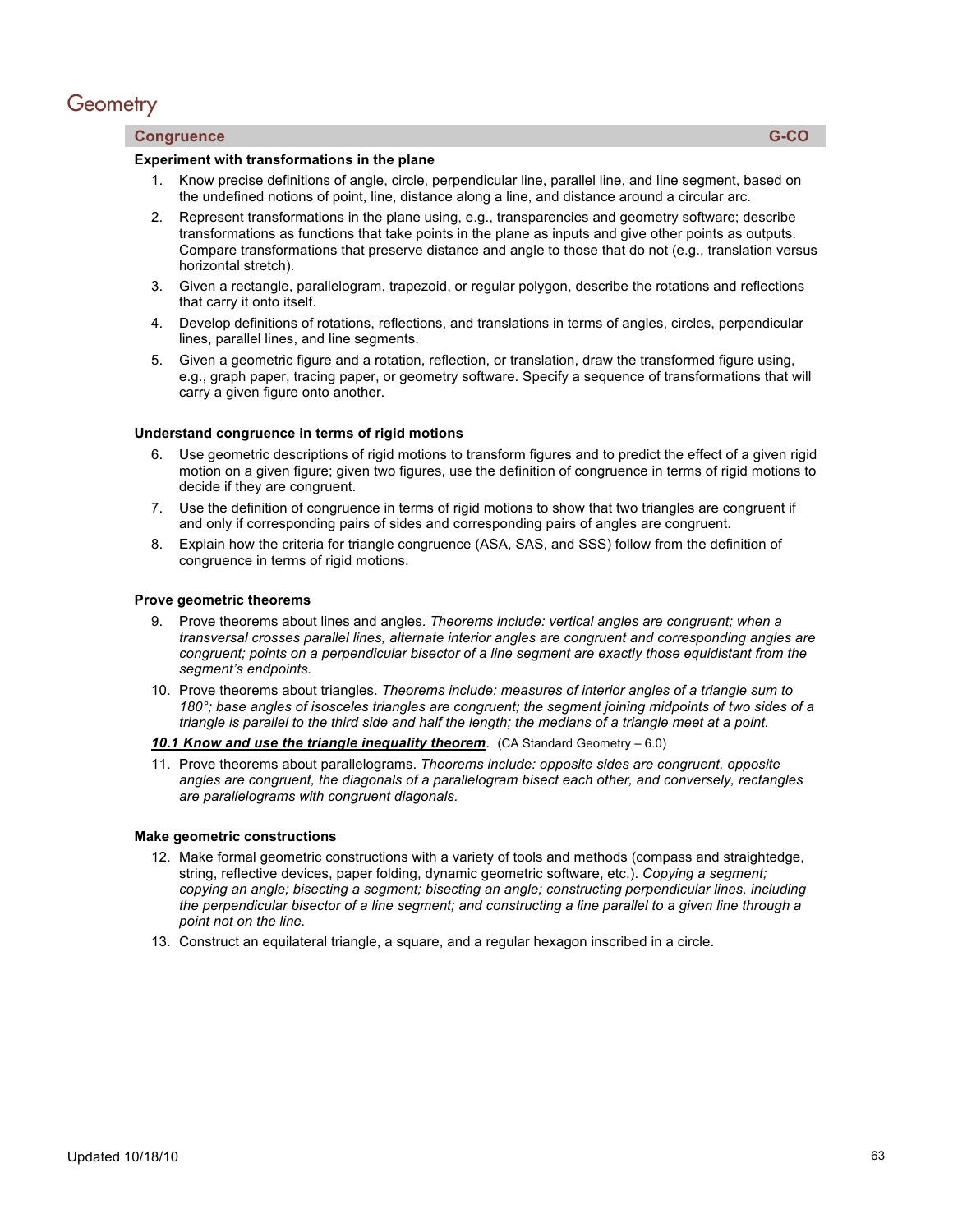### **Similarity, Right Triangles, and Trigonometry G-SRT**

### **Understand similarity in terms of similarity transformations**

- 1. Verify experimentally the properties of dilations given by a center and a scale factor:
	- a. A dilation takes a line not passing through the center of the dilation to a parallel line, and leaves a line passing through the center unchanged.
	- b. The dilation of a line segment is longer or shorter in the ratio given by the scale factor.
- 2. Given two figures, use the definition of similarity in terms of similarity transformations to decide if they are similar; explain using similarity transformations the meaning of similarity for triangles as the equality of all corresponding pairs of angles and the proportionality of all corresponding pairs of sides.
- 3. Use the properties of similarity transformations to establish the AA criterion for two triangles to be similar.

### **Prove theorems involving similarity**

- 4. Prove theorems about triangles. *Theorems include: a line parallel to one side of a triangle divides the other two proportionally, and conversely; the Pythagorean Theorem proved using triangle similarity.*
- 5. Use congruence and similarity criteria for triangles to solve problems and to prove relationships in geometric figures.

### **Define trigonometric ratios and solve problems involving right triangles**

- 6. Understand that by similarity, side ratios in right triangles are properties of the angles in the triangle, leading to definitions of trigonometric ratios for acute angles.
- 7. Explain and use the relationship between the sine and cosine of complementary angles.
- 8. Use trigonometric ratios and the Pythagorean Theorem to solve right triangles in applied problems.★

### *8.1 Know and use angle and side relationships in problems with special right triangles, such as 30°, 60°, and 90° triangles and 45°, 45°, and 90° triangles*. (CA Standard Geometry – 20.0)

### **Apply trigonometry to general triangles**

- 9. (+) Derive the formula *A* = 1/2 *ab* sin(C) for the area of a triangle by drawing an auxiliary line from a vertex perpendicular to the opposite side.
- 10. (+) Prove the Laws of Sines and Cosines and use them to solve problems.
- 11. (+) Understand and apply the Law of Sines and the Law of Cosines to find unknown measurements in right and non-right triangles (e.g., surveying problems, resultant forces).

#### **Circles G-C**

### **Understand and apply theorems about circles**

- 1. Prove that all circles are similar.
- 2. Identify and describe relationships among inscribed angles, radii, and chords. *Include the relationship between central, inscribed, and circumscribed angles; inscribed angles on a diameter are right angles; the radius of a circle is perpendicular to the tangent where the radius intersects the circle.*
- 3. Construct the inscribed and circumscribed circles of a triangle, and prove properties of angles for a quadrilateral inscribed in a circle.
- 4. (+) Construct a tangent line from a point outside a given circle to the circle.

#### **Find arc lengths and areas of sectors of circles**

5. Derive using similarity the fact that the length of the arc intercepted by an angle is proportional to the radius, and define the radian measure of the angle as the constant of proportionality; derive the formula for the area of a sector.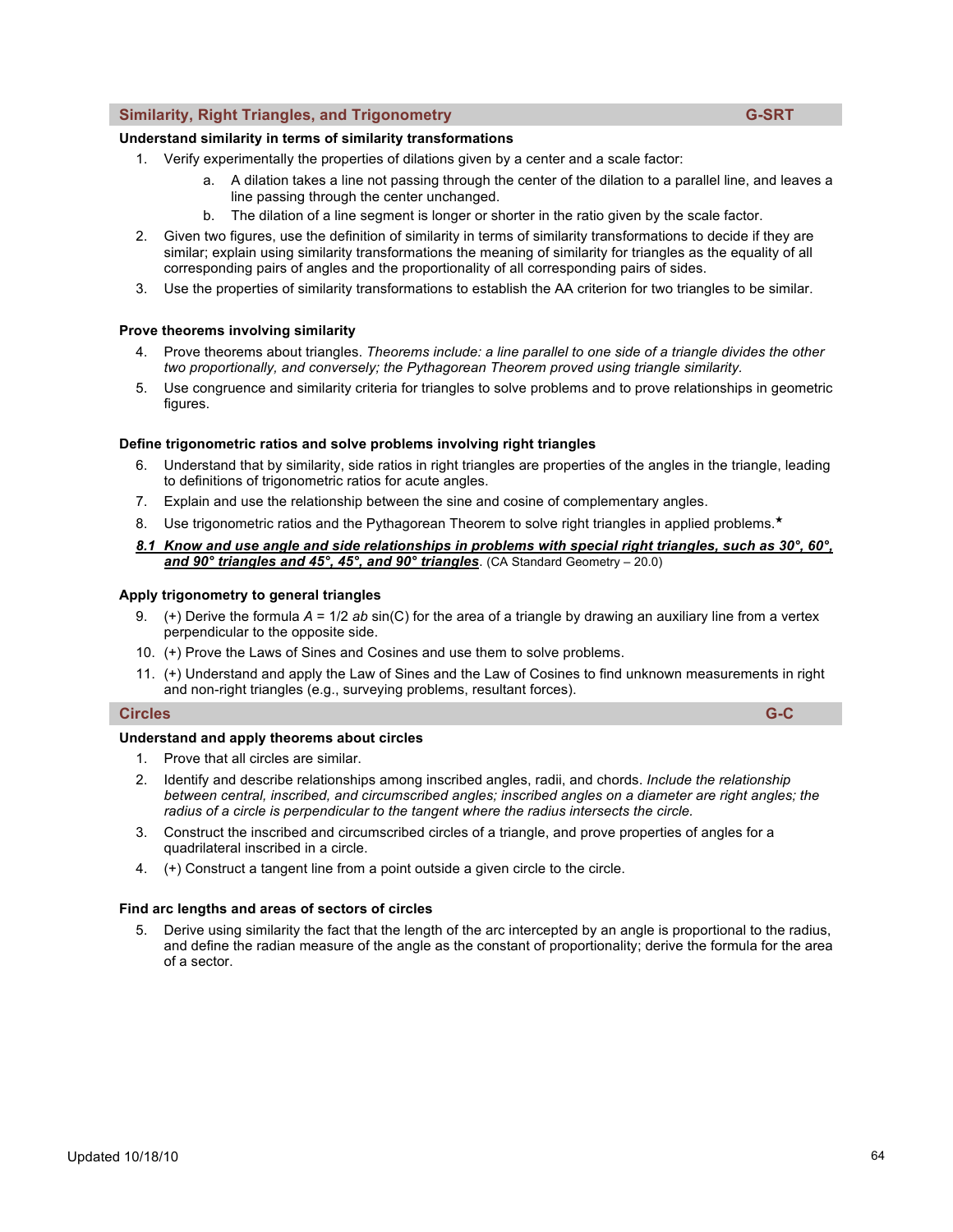### **Expressing Geometric Properties with Equations G-GPE**

### **Translate between the geometric description and the equation for a conic section**

- 1. Derive the equation of a circle of given center and radius using the Pythagorean Theorem; complete the square to find the center and radius of a circle given by an equation.
- 2. Derive the equation of a parabola given a focus and directrix.
- 3. (+) Derive the equations of ellipses and hyperbolas given the foci, using the fact that the sum or difference of distances from the foci is constant.
- *3.1 Demonstrate and explain how the geometry of the graph of a conic section (e.g., asymptotes, foci, eccentricity) depends on the coefficients of the quadratic equation representing it.* **(CA Standard** Algebra II –  $16.0$ )
- *3.2 Given a quadratic equation of the form ax<sup>2</sup> + by<sup>2</sup> + cx + dy + e = 0, use the method for completing the square to put the equation into standard form and recognize whether the graph of the equation is a circle, ellipse, parabola, or hyperbola. Then graph the equation.* (CA Standard Algebra II – 17.0)
- *3.3 Be familiar with conic sections, both analytically and geometrically*. (CA Standard Math Analysis 5.0)

### **Use coordinates to prove simple geometric theorems algebraically**

- 4. Use coordinates to prove simple geometric theorems algebraically. *For example, prove or disprove that a figure defined by four given points in the coordinate plane is a rectangle; prove or disprove that the point (1,*  √*3) lies on the circle centered at the origin and containing the point (0, 2).*
- 5. Prove the slope criteria for parallel and perpendicular lines and use them to solve geometric problems (e.g., find the equation of a line parallel or perpendicular to a given line that passes through a given point).
- 6. Find the point on a directed line segment between two given points that partitions the segment in a given ratio.
- 7. Use coordinates to compute perimeters of polygons and areas of triangles and rectangles, e.g., using the distance formula.★

### **Geometric Measurement and Dimension G-GMD**

### **Explain volume formulas and use them to solve problems**

- 1. Give an informal argument for the formulas for the circumference of a circle, area of a circle, volume of a cylinder, pyramid, and cone. *Use dissection arguments, Cavalieri's principle, and informal limit arguments*.
- 2. (+) Give an informal argument using Cavalieri's principle for the formulas for the volume of a sphere and other solid figures.
- 3. Use volume formulas for cylinders, pyramids, cones, and spheres to solve problems.★

#### **Visualize relationships between two-dimensional and three-dimensional objects**

- 4. Identify the shapes of two-dimensional cross-sections of three-dimensional objects, and identify threedimensional objects generated by rotations of two-dimensional objects.
- *5. Determine how changes in dimensions affect the perimeter, area, and volume of common geometric figures and solids.* (CA Standard Geometry – 11.0)

### **Modeling with Geometry G-MG**

### **Apply geometric concepts in modeling situations**

- 1. Use geometric shapes, their measures, and their properties to describe objects (e.g., modeling a tree trunk or a human torso as a cylinder.★
- 2. Apply concepts of density based on area and volume in modeling situations (e.g., persons per square mile, BTUs per cubic foot).★
- 3. Apply geometric methods to solve design problems (e.g., designing an object or structure to satisfy physical constraints or minimize cost; working with typographic grid systems based on ratios).★

### **Polar Coordinates and Curves**

### **Graph polar coordinates and curves**

- **1.** *Be familiar with polar coordinates. In particular, determine polar coordinates of a point given in rectangular coordinates and vice versa*. (CA Standard Trigonometry – 15.0)
- **2.** *Represent equations given in rectangular coordinates in terms of polar coordinates*. (CA Standard Trigonometry – 16.0)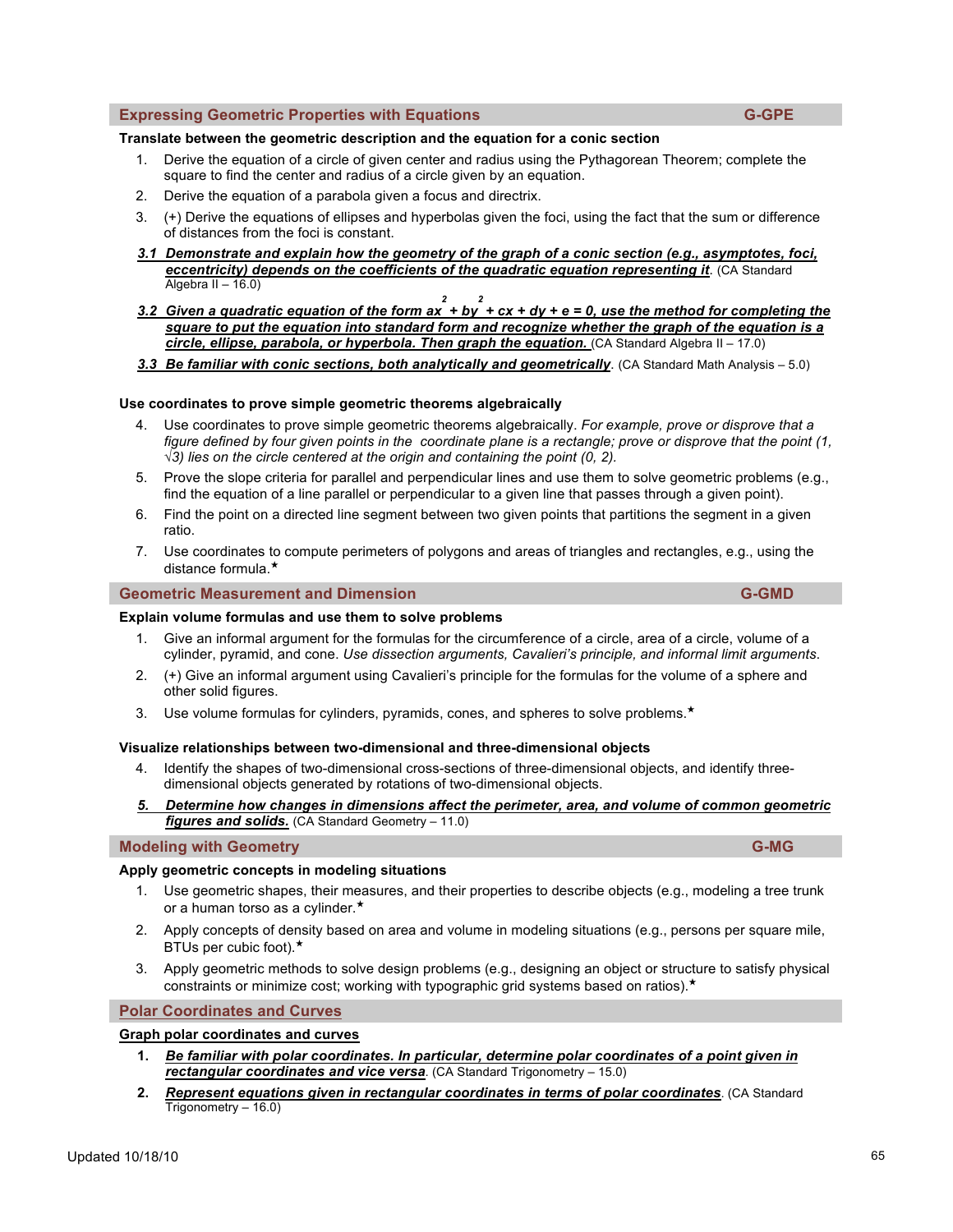**3.** *Be familiar with, and apply, polar coordinates and vectors in the plane. In particular, translate between polar and rectangular coordinates and interpret polar coordinates and vectors graphically.* (CA Standard Math Analysis – 1.0)

**Definitions and Examples**

*1. Demonstrate understanding by identifying and giving examples of undefined terms, axioms, theorems, and inductive and deductive reasoning*. (CA Standard Geometry – 1.0)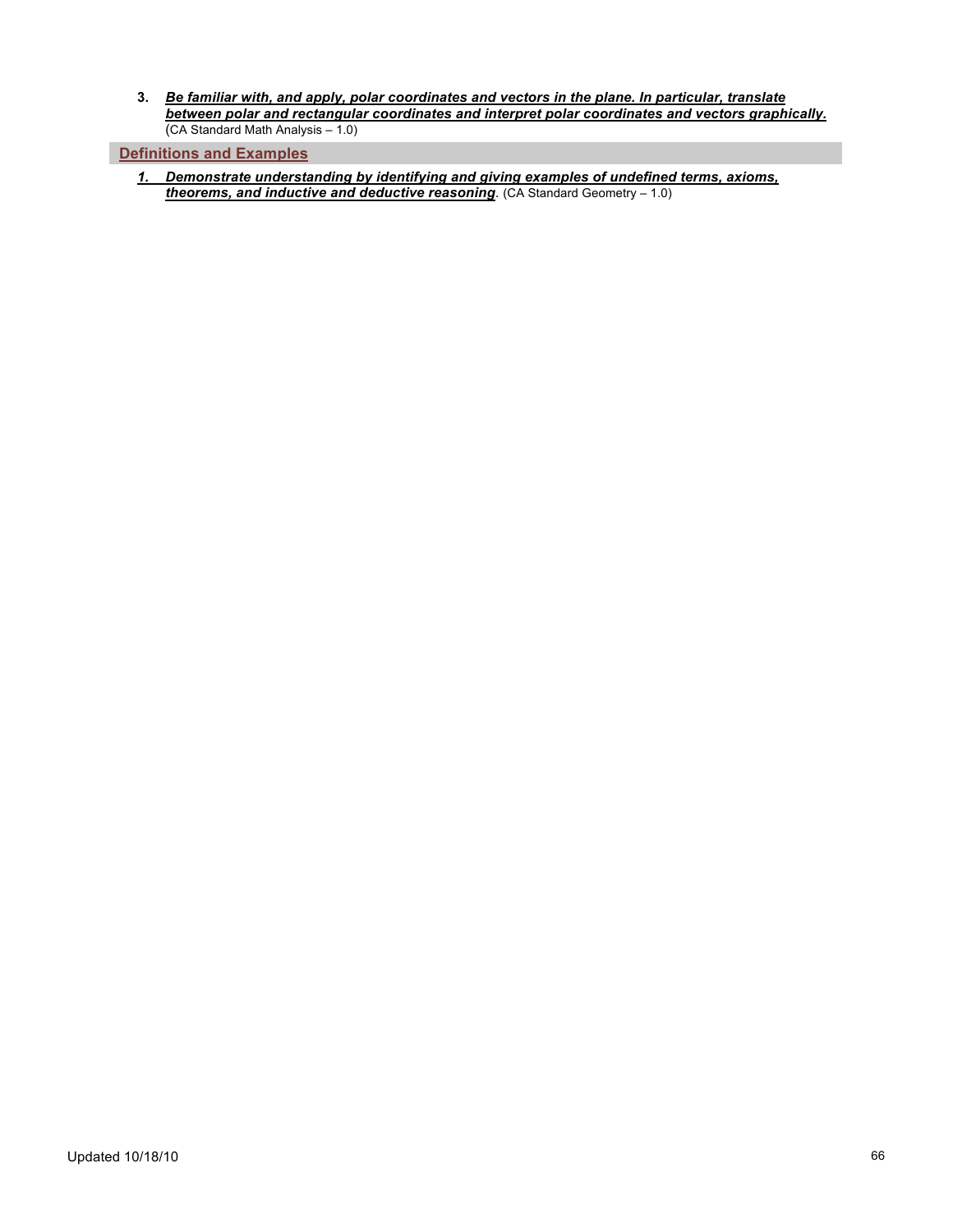# Statistics and Probability Overview

### **Interpreting Categorical and Quantitative Data**

- Summarize, represent, and interpret data on a single count or measurement variable
- Summarize, represent, and interpret data on two categorical and quantitative variables
- Interpret linear models

### **Making Inferences and Justifying Conclusions**

- Understand and evaluate random processes underlying statistical experiments
- Make inferences and justify conclusions from sample surveys, experiments and observational studies

### **Conditional Probability and the Rules of Probability**

• Understand independence and conditional probability and use them to interpret data

### **Mathematical Practices**

- 1. Make sense of problems and persevere in solving them.
- 2. Reason abstractly and quantitatively.
- 3. Construct viable arguments and critique the reasoning of others.
- 4. Model with mathematics.
- 5. Use appropriate tools strategically.
- 6. Attend to precision.
- 7. Look for and make use of structure.
- 8. Look for and express regularity in repeated reasoning.
- Use the rules of probability to compute probabilities of compound events in a uniform probability model

### **Using Probability to Make Decisions**

- Calculate expected values and use them to solve problems
- Use probability to evaluate outcomes of decisions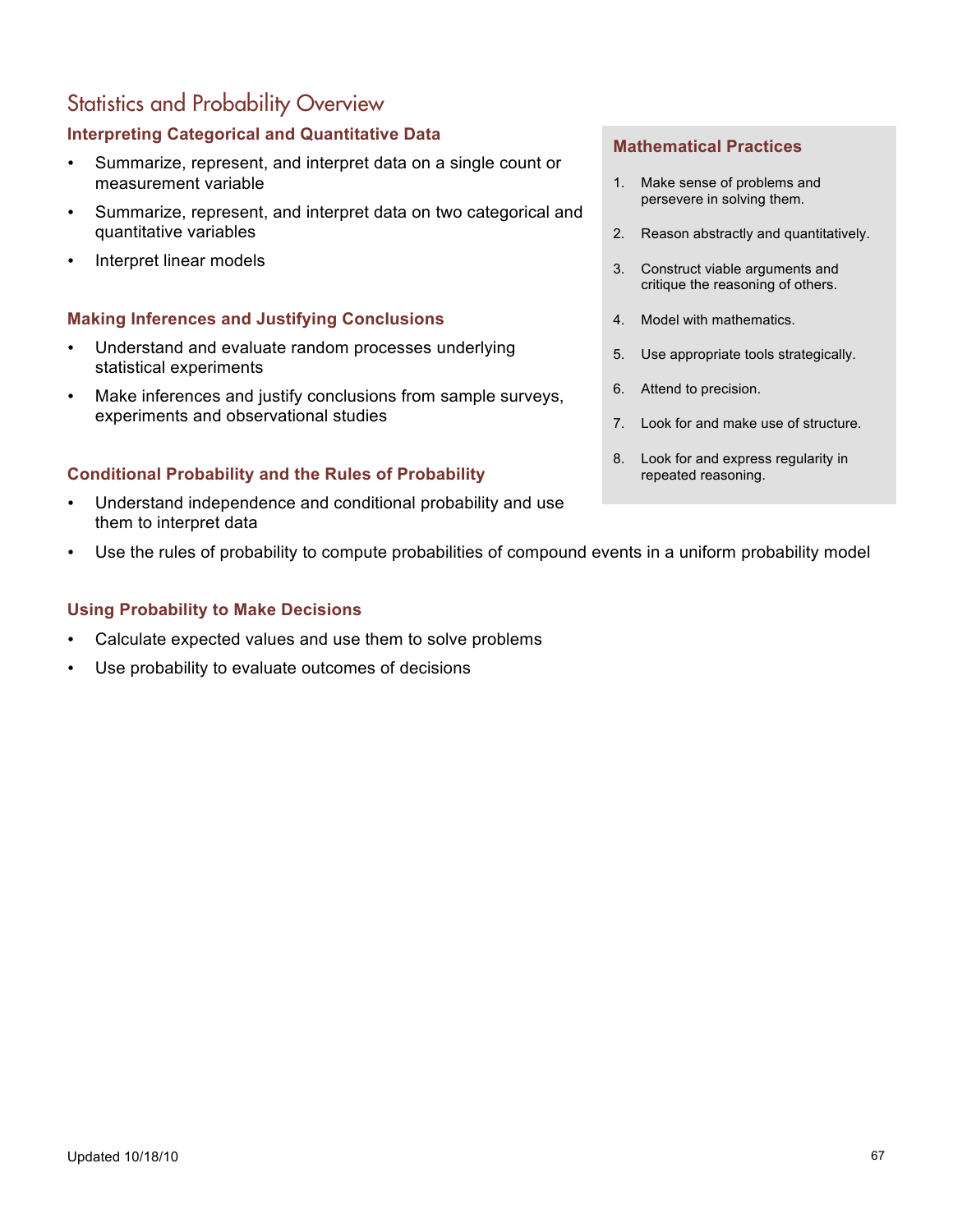# Statistics and Probability

### **Interpreting Categorical and Quantitative Data S-ID**

### **Summarize, represent, and interpret data on a single count or measurement variable**

- 1. Represent data with plots on the real number line (dot plots, histograms, and box plots).
- 2. Use statistics appropriate to the shape of the data distribution to compare center (median, mean) and spread (interquartile range, standard deviation) of two or more different data sets.
- 3. Interpret differences in shape, center, and spread in the context of the data sets, accounting for possible effects of extreme data points (outliers).
- 4. Use the mean and standard deviation of a data set to fit it to a normal distribution and to estimate population percentages. Recognize that there are data sets for which such a procedure is not appropriate. Use calculators, spreadsheets, and tables to estimate areas under the normal curve.

#### **Summarize, represent, and interpret data on two categorical and quantitative variables**

- 5. Summarize categorical data for two categories in two-way frequency tables. Interpret relative frequencies in the context of the data (including joint, marginal, and conditional relative frequencies). Recognize possible associations and trends in the data.
- 6. Represent data on two quantitative variables on a scatter plot, and describe how the variables are related.
	- a. Fit a function to the data; use functions fitted to data to solve problems in the context of the data. *Use given functions or choose a function suggested by the context. Emphasize linear, quadratic, and exponential models.*
	- b. Informally assess the fit of a function by plotting and analyzing residuals.
	- c. Fit a linear function for a scatter plot that suggests a linear association.

#### **Interpret linear models**

- 7. Interpret the slope (rate of change) and the intercept (constant term) of a linear model in the context of the data.
- 8. Compute (using technology) and interpret the correlation coefficient of a linear fit.
- 9. Distinguish between correlation and causation.

#### **Making Inferences and Justifying Conclusions S-IC**

#### **Understand and evaluate random processes underlying statistical experiments**

- 1. Understand statistics as a process for making inferences about population parameters based on a random sample from that population.
- 2. Decide if a specified model is consistent with results from a given data-generating process, e.g., using simulation. *For example, a model says a spinning coin falls heads up with probability 0.5. Would a result of 5 tails in a row cause you to question the model?*

#### **Make inferences and justify conclusions from sample surveys, experiments, and observational studies**

- 3. Recognize the purposes of and differences among sample surveys, experiments, and observational studies; explain how randomization relates to each.
- 4. Use data from a sample survey to estimate a population mean or proportion; develop a margin of error through the use of simulation models for random sampling.
- 5. Use data from a randomized experiment to compare two treatments; use simulations to decide if differences between parameters are significant.
- 6. Evaluate reports based on data.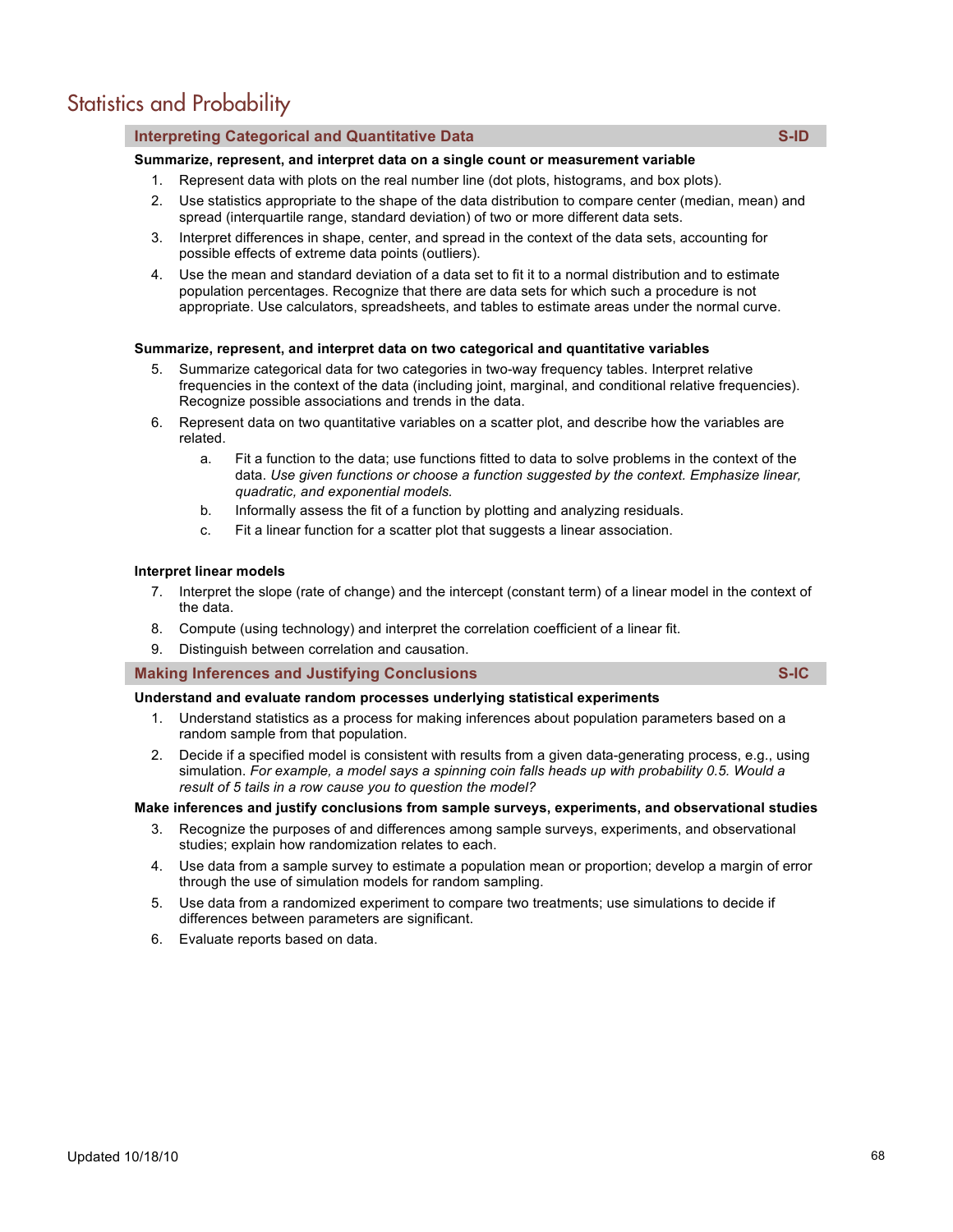### **Conditional Probability and the Rules of Probability S-CP**

### **Understand independence and conditional probability and use them to interpret data**

- 1. Describe events as subsets of a sample space (the set of outcomes) using characteristics (or categories) of the outcomes, or as unions, intersections, or complements of other events ("or," "and," "not").
- 2. Understand that two events *A* and *B* are independent if the probability of *A* and *B* occurring together is the product of their probabilities, and use this characterization to determine if they are independent.
- 3. Understand the conditional probability of *A* given *B* as *P*(*A* and *B*)/*P*(*B*), and interpret independence of *A*  and *B* as saying that the conditional probability of *A* given *B* is the same as the probability of *A*, and the conditional probability of *B* given *A* is the same as the probability of *B*.
- 4. Construct and interpret two-way frequency tables of data when two categories are associated with each object being classified. Use the two-way table as a sample space to decide if events are independent and to approximate conditional probabilities. *For example, collect data from a random sample of students in your school on their favorite subject among math, science, and English. Estimate the probability that a randomly selected student from your school will favor science given that the student is in tenth grade. Do the same for other subjects and compare the results.*
- 5. Recognize and explain the concepts of conditional probability and independence in everyday language and everyday situations. *For example, compare the chance of having lung cancer if you are a smoker with the chance of being a smoker if you have lung cancer.*

### **Use the rules of probability to compute probabilities of compound events in a uniform probability model**

- 6. Find the conditional probability of *A* given *B* as the fraction of *B*'s outcomes that also belong to *A,* and interpret the answer in terms of the model.
- 7. Apply the Addition Rule,  $P(A \text{ or } B) = P(A) + P(B) P(A \text{ and } B)$ , and interpret the answer in terms of the model.
- 8. (+) Apply the general Multiplication Rule in a uniform probability model,  $P(A \text{ and } B) = P(A)P(B|A) =$ P(B)P(A|B), and interpret the answer in terms of the model.
- 9. (+) Use permutations and combinations to compute probabilities of compound events and solve problems.

#### **Using Probability to Make Decisions S-MD**

### **Calculate expected values and use them to solve problems**

- 1. (+) Define a random variable for a quantity of interest by assigning a numerical value to each event in a sample space; graph the corresponding probability distribution using the same graphical displays as for data distributions.
- 2. (+) Calculate the expected value of a random variable; interpret it as the mean of the probability distribution.
- 3. (+) Develop a probability distribution for a random variable defined for a sample space in which theoretical probabilities can be calculated; find the expected value. *For example, find the theoretical probability distribution for the number of correct answers obtained by guessing on all five questions of a multiple-choice test where each question has four choices, and find the expected grade under various grading schemes.*
- 4. (+) Develop a probability distribution for a random variable defined for a sample space in which probabilities are assigned empirically; find the expected value. *For example, find a current data distribution on the number of TV sets per household in the United States, and calculate the expected number of sets per household. How many TV sets would you expect to find in 100 randomly selected households?*

#### **Use probability to evaluate outcomes of decisions**

- 5. (+) Weigh the possible outcomes of a decision by assigning probabilities to payoff values and finding expected values.
	- a. Find the expected payoff for a game of chance. *For example, find the expected winnings from a state lottery ticket or a game at a fast-food restaurant.*
	- b. Evaluate and compare strategies on the basis of expected values. *For example, compare a highdeductible versus a low-deductible automobile insurance policy using various, but reasonable, chances of having a minor or a major accident.*
- 6. (+) Use probabilities to make fair decisions (e.g., drawing by lots, using a random number generator).
- 7. (+) Analyze decisions and strategies using probability concepts (e.g. product testing, medical testing, pulling a hockey goalie at the end of a game).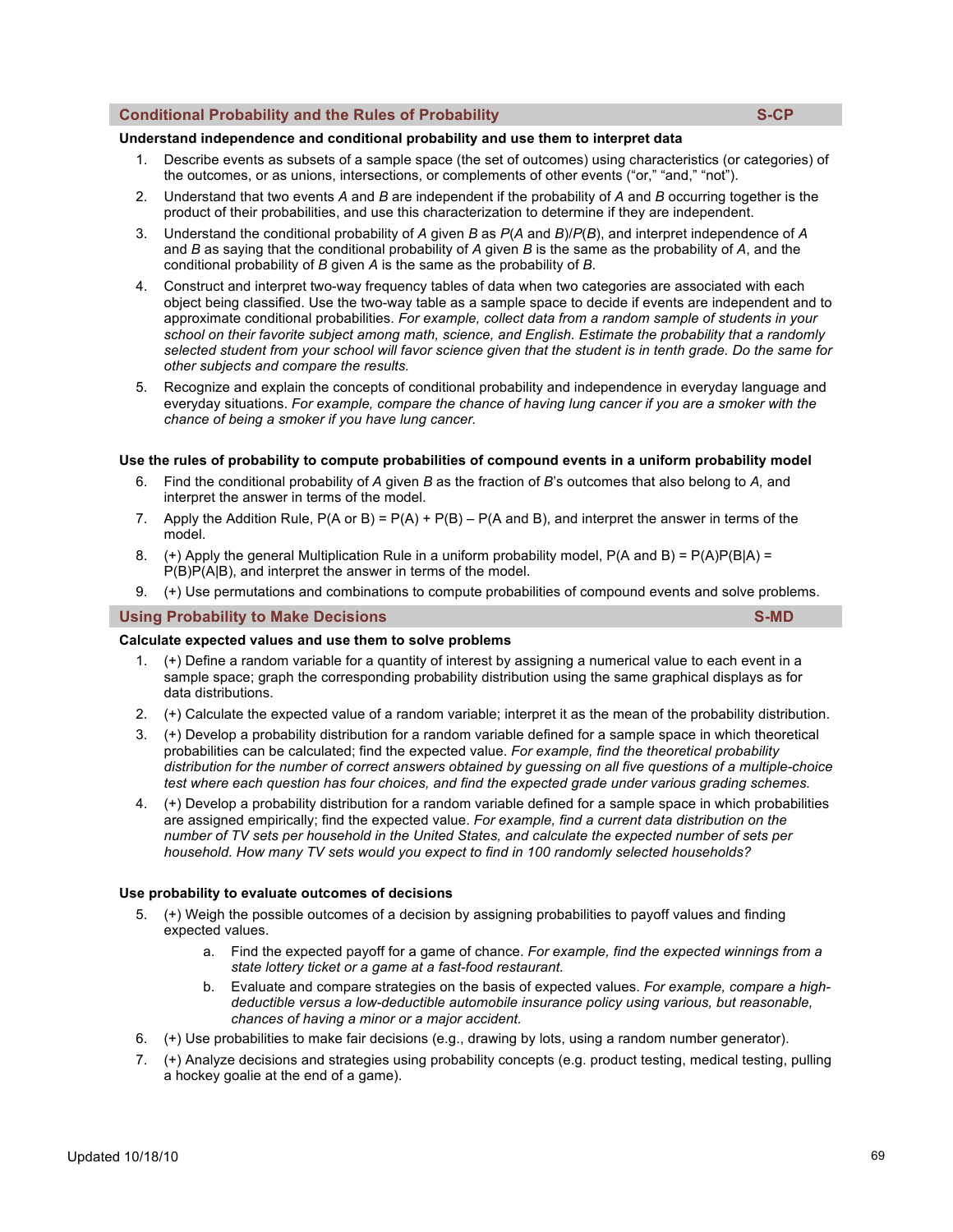## **Advanced Placement Probability and Statistics Standards**

**This discipline is a technical and in-depth extension of probability and statistics. In particular, mastery of academic content for advanced placement gives students the background to succeed in the Advanced Placement examination in the subject.** 

- **1.0** Students solve probability problems with finite sample spaces by using the rules for addition, multiplication, and complementation for probability distributions and understand the simplifications that arise with independent events.
- **2.0** Students know the definition of conditional probability and use it to solve for probabilities in finite sample spaces.
- **3.0** Students demonstrate an understanding of the notion of discrete random variables by using this concept to solve for the probabilities of outcomes, such as the probability of the occurrence of five or fewer heads in 14 coin tosses.
- **4.0** Students understand the notion of a continuous random variable and can interpret the probability of an outcome as the area of a region under the graph of the probability density function associated with the random variable.
- **5.0** Students know the definition of the mean of a discrete random variable and can determine the mean for a particular discrete random variable.
- **6.0** Students know the definition of the variance of a discrete random variable and can determine the variance for a particular discrete random variable.
- **7.0** Students demonstrate an understanding of the standard distributions (normal, binomial, and exponential) and can use the distributions to solve for events in problems in which the distribution belongs to those families.
- **8.0** Students determine the mean and the standard deviation of a normally distributed random variable.
- **9.0** Students know the central limit theorem and can use it to obtain approximations for probabilities in problems of finite sample spaces in which the probabilities are distributed binomially.
- **10.0** Students know the definitions of the mean, median, and mode of distribution of data and can compute each of them in particular situations.
- **11.0** Students compute the variance and the standard deviation of a distribution of data.
- **12.0** Students find the line of best fit to a given distribution of data by using least squares regression.
- **13.0** Students know what the correlation coefficient of two variables means and are familiar with the coefficient's properties.
- **14.0** Students organize and describe distributions of data by using a number of different methods, including frequency tables, histograms, standard line graphs and bar graphs, stem-and-leaf displays, scatterplots, and box-and-whisker plots.
- **15.0** Students are familiar with the notions of a statistic of a distribution of values, of the sampling distribution of a statistic, and of the variability of a statistic.
- **16.0** Students know basic facts concerning the relation between the mean and the standard deviation of a sampling distribution and the mean and the standard deviation of the population distribution.
- **17.0** Students determine confidence intervals for a simple random sample from a normal distribution of data and determine the sample size required for a desired margin of error.
- **18.0** Students determine the P*-* value for a statistic for a simple random sample from a normal distribution.
- **19.0** Students are familiar with the chi*-* square distribution and chi- square test and understand their uses.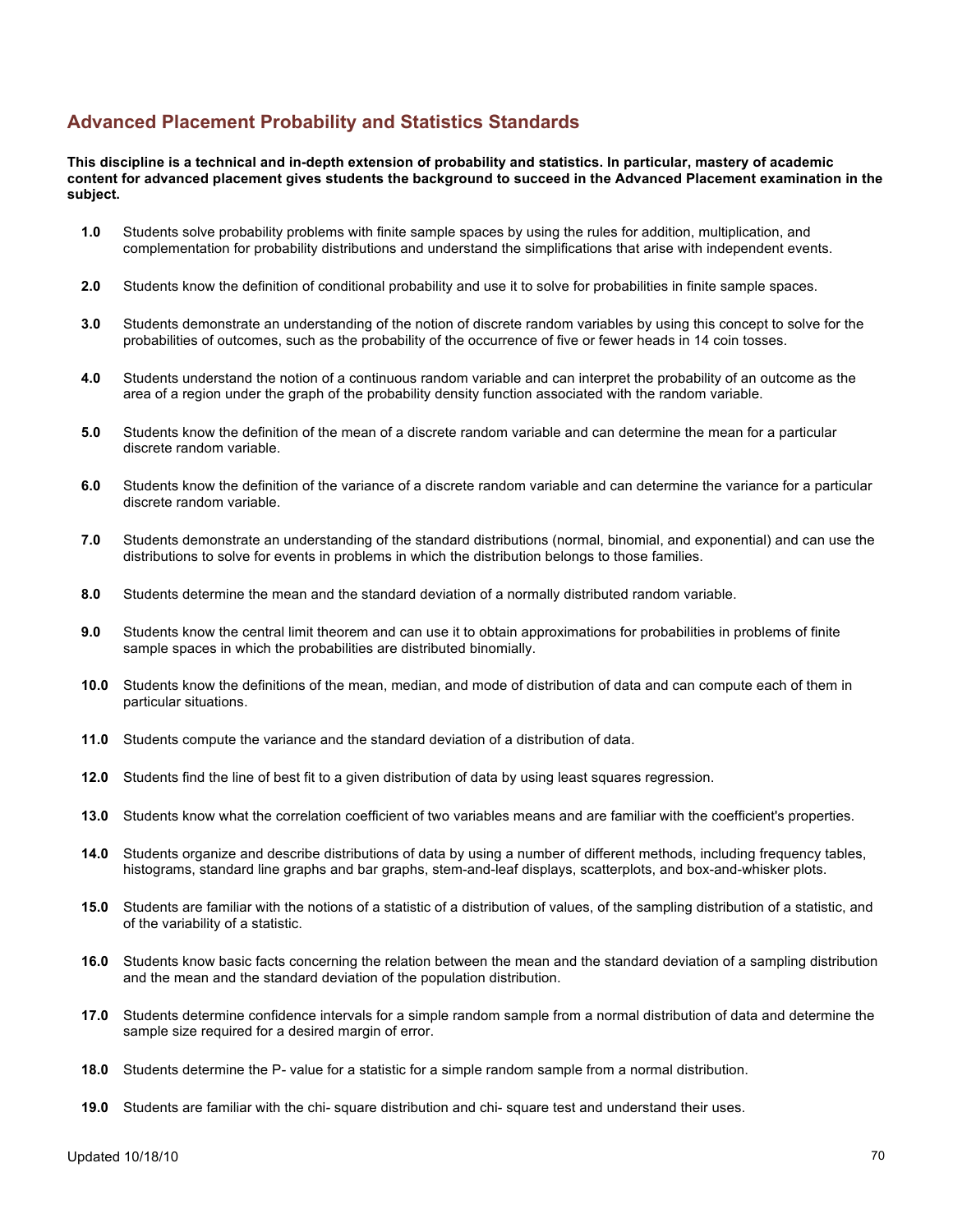### **Calculus Standards**

**When taught in high school, calculus should be presented with the same level of depth and rigor as are entry-level college and university calculus courses. These standards outline a complete college curriculum in one variable calculus. Many high school programs may have insufficient time to cover all of the following content in a typical academic year. For example, some districts may treat differential equations lightly and spend substantial time on infinite sequences and series. Others may do the opposite. Consideration of the College Board syllabi for the Calculus AB and Calculus BC sections of the Advanced Placement Examination in Mathematics may be helpful in making curricular decisions. Calculus is a widely applied area of mathematics and involves a beautiful intrinsic theory. Students mastering this content will be exposed to both aspects of the subject.** 

- **1.0** Students demonstrate knowledge of both the formal definition and the graphical interpretation of limit of values of functions. This knowledge includes one-sided limits, infinite limits, and limits at infinity. Students know the definition of convergence and divergence of a function as the domain variable approaches either a number or infinity:
	- 1.1 Students prove and use theorems evaluating the limits of sums, products, quotients, and composition of functions.
	- 1.2 Students use graphical calculators to verify and estimate limits.
	- 1.3 Students prove and use special limits, such as the limits of  $(sin(x))/x$  and  $(1-cos(x))/x$  as x tends to 0.
- **2.0** Students demonstrate knowledge of both the formal definition and the graphical interpretation of continuity of a function.
- **3.0** Students demonstrate an understanding and the application of the intermediate value theorem and the extreme value theorem.
- **4.0** Students demonstrate an understanding of the formal definition of the derivative of a function at a point and the notion of differentiability:
	- 4.1 Students demonstrate an understanding of the derivative of a function as the slope of the tangent line to the graph of the function.
	- 4.2 Students demonstrate an understanding of the interpretation of the derivative as an instantaneous rate of change. Students can use derivatives to solve a variety of problems from physics, chemistry, economics, and so forth that involve the rate of change of a function.
	- 4.3 Students understand the relation between differentiability and continuity.
	- 4.4 Students derive derivative formulas and use them to find the derivatives of algebraic, trigonometric, inverse trigonometric, exponential, and logarithmic functions.
- **5.0** Students know the chain rule and its proof and applications to the calculation of the derivative of a variety of composite functions.
- **6.0** Students find the derivatives of parametrically defined functions and use implicit differentiation in a wide variety of problems in physics, chemistry, economics, and so forth.
- **7.0** Students compute derivatives of higher orders.
- **8.0** Students know and can apply Rolle's theorem, the mean value theorem, and L'Hôpital's rule.
- **9.0** Students use differentiation to sketch, by hand, graphs of functions. They can identify maxima, minima, inflection points, and intervals in which the function is increasing and decreasing.
- **10.0** Students know Newton's method for approximating the zeros of a function.
- **11.0** Students use differentiation to solve optimization (maximum-minimum problems) in a variety of pure and applied contexts.

Updated  $10/18/10$  71